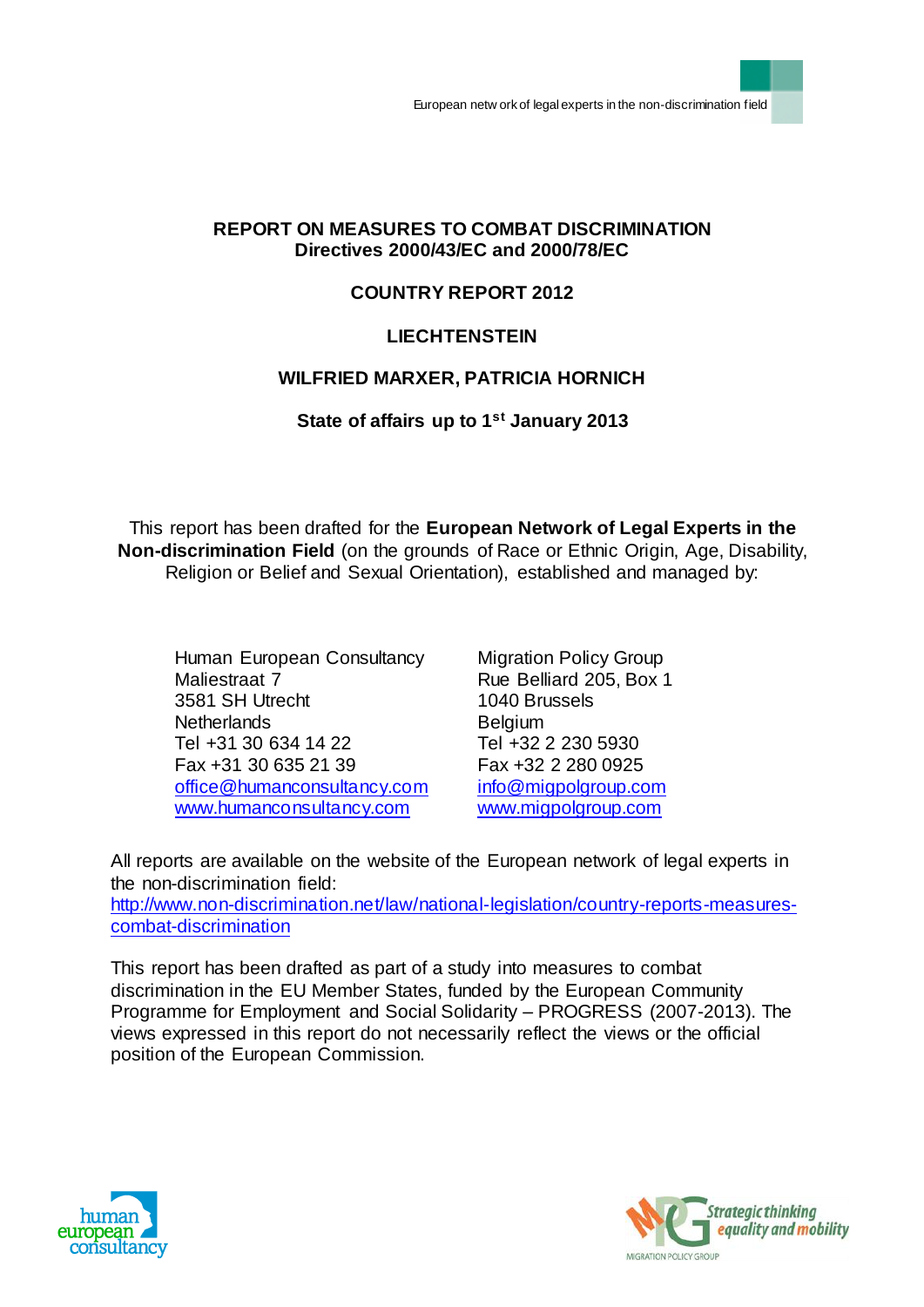# **TABLE OF CONTENTS**

|                | 0.1 |                                                                    |                                                                        |    |  |  |  |
|----------------|-----|--------------------------------------------------------------------|------------------------------------------------------------------------|----|--|--|--|
|                | 0.2 |                                                                    |                                                                        |    |  |  |  |
|                | 0.3 |                                                                    |                                                                        |    |  |  |  |
| 1              |     |                                                                    |                                                                        |    |  |  |  |
| $\overline{2}$ |     |                                                                    |                                                                        |    |  |  |  |
|                | 2.1 |                                                                    |                                                                        |    |  |  |  |
|                |     | 2.1.1                                                              | Definition of the grounds of unlawful discrimination within the        |    |  |  |  |
|                |     |                                                                    |                                                                        |    |  |  |  |
|                |     | 2.1.2                                                              |                                                                        |    |  |  |  |
|                |     | 2.1.3                                                              |                                                                        |    |  |  |  |
|                | 2.2 |                                                                    |                                                                        |    |  |  |  |
|                |     | 2.2.1                                                              |                                                                        |    |  |  |  |
|                | 2.3 |                                                                    |                                                                        |    |  |  |  |
|                |     | 2.3.1                                                              |                                                                        |    |  |  |  |
|                | 2.4 |                                                                    |                                                                        |    |  |  |  |
|                | 2.5 |                                                                    |                                                                        |    |  |  |  |
|                | 2.6 | Reasonable accommodation duties (Article 2(2)(b)(ii) and Article 5 |                                                                        |    |  |  |  |
|                |     |                                                                    |                                                                        |    |  |  |  |
| 3              | 2.7 |                                                                    | Sheltered or semi-sheltered accommodation/employment 32                |    |  |  |  |
|                |     |                                                                    |                                                                        |    |  |  |  |
|                | 3.1 | 3.1.1                                                              | EU and non-EU nationals (Recital 13 and Article 3(2) Directive         |    |  |  |  |
|                |     |                                                                    | 2000/43 and Recital 12 and Article 3(2) Directive 2000/78)  34         |    |  |  |  |
|                |     | 3.1.2                                                              | Natural persons and legal persons (Recital 16 Directive 2000/43) 35    |    |  |  |  |
|                |     | 3.1.3                                                              |                                                                        |    |  |  |  |
|                | 3.2 |                                                                    |                                                                        |    |  |  |  |
|                |     | 3.2.1                                                              | Employment, self-employment and occupation36                           |    |  |  |  |
|                |     | 3.2.2                                                              | Conditions for access to employment, to self-employment or to          |    |  |  |  |
|                |     |                                                                    | occupation, including selection criteria, recruitment conditions and   |    |  |  |  |
|                |     |                                                                    | promotion, whatever the branch of activity and at all levels of the    |    |  |  |  |
|                |     |                                                                    | professional hierarchy (Article $3(1)(a)$ ) is the public sector dealt |    |  |  |  |
|                |     |                                                                    |                                                                        |    |  |  |  |
|                |     | 3.2.3                                                              | Employment and working conditions, including pay and dismissals        |    |  |  |  |
|                |     |                                                                    | $(A$ rticle 3(1)(c))                                                   |    |  |  |  |
|                |     | 3.2.4                                                              | Access to all types and to all levels of vocational guidance,          |    |  |  |  |
|                |     |                                                                    | vocational training, advanced vocational training and retraining,      |    |  |  |  |
|                |     |                                                                    | including practical work experience (Article 3(1)(b))38                |    |  |  |  |
|                |     | 3.2.5                                                              | Membership of, and involvement in, an organisation of workers or       |    |  |  |  |
|                |     |                                                                    | employers, or any organisation whose members carry on a                |    |  |  |  |
|                |     |                                                                    | particular profession, including the benefits provided for by such     |    |  |  |  |
|                |     |                                                                    |                                                                        | 39 |  |  |  |
|                |     | 3.2.6                                                              | Social protection, including social security and healthcare (Article   |    |  |  |  |
|                |     |                                                                    |                                                                        |    |  |  |  |



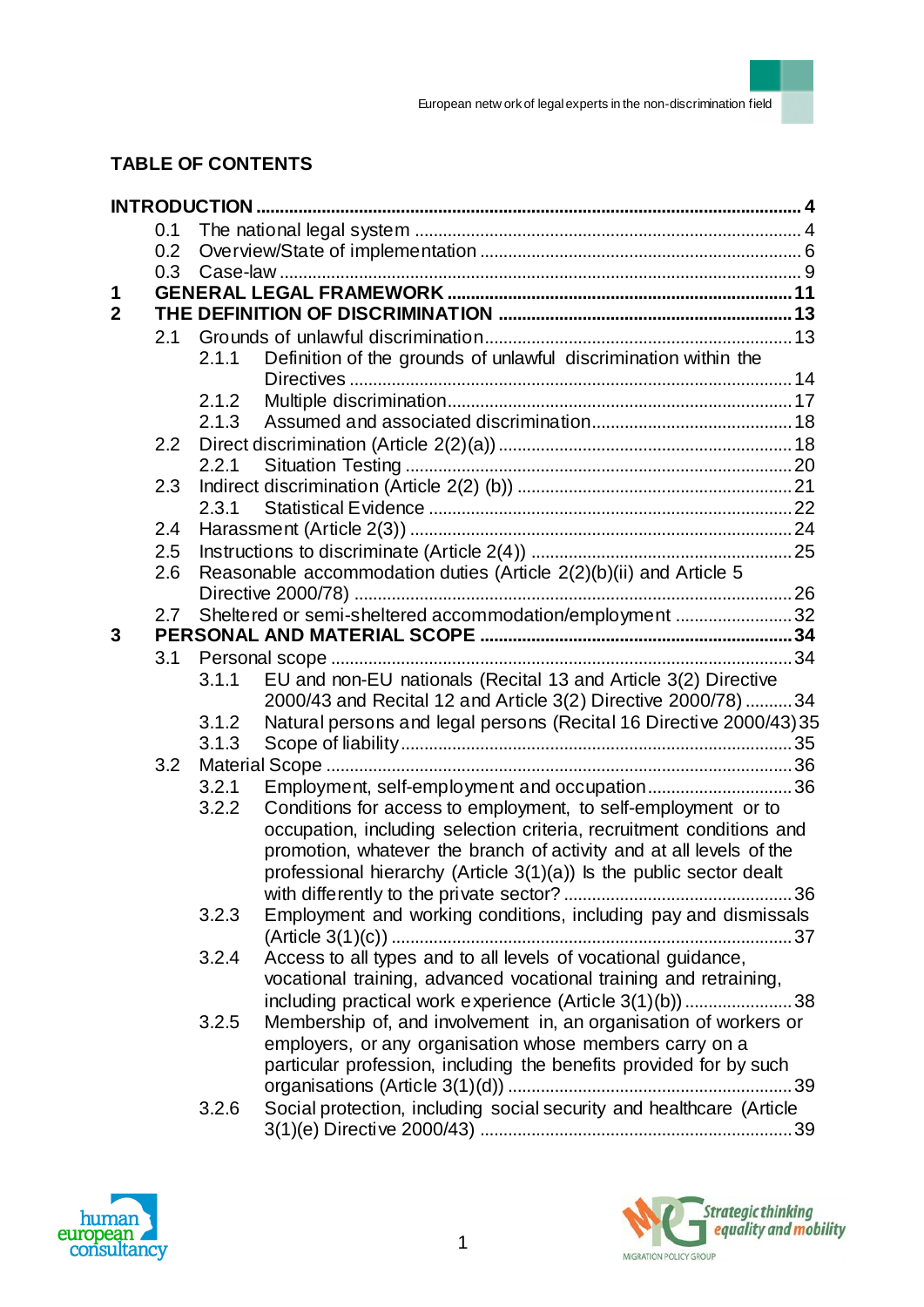

|   |                                                                              | 3.2.7<br>Social advantages (Article 3(1)(f) Directive 2000/43)  40<br>3.2.8<br>Access to and supply of goods and services which are available to<br>3.2.9 |  |  |  |  |
|---|------------------------------------------------------------------------------|-----------------------------------------------------------------------------------------------------------------------------------------------------------|--|--|--|--|
|   |                                                                              |                                                                                                                                                           |  |  |  |  |
|   |                                                                              |                                                                                                                                                           |  |  |  |  |
| 4 |                                                                              |                                                                                                                                                           |  |  |  |  |
|   | 4.1<br>4.2                                                                   | Genuine and determining occupational requirements (Article 4)  45<br>Employers with an ethos based on religion or belief (Art. 4(2) Directive             |  |  |  |  |
|   | 4.3                                                                          | Armed forces and other specific occupations (Art. 3(4) and Recital 18                                                                                     |  |  |  |  |
|   | 4.4                                                                          |                                                                                                                                                           |  |  |  |  |
|   | 4.5                                                                          | Work-related family benefits (Recital 22 Directive 2000/78)  48                                                                                           |  |  |  |  |
|   | 4.6                                                                          |                                                                                                                                                           |  |  |  |  |
|   | 4.7                                                                          | Exceptions related to discrimination on the ground of age (Art. 6 Directive                                                                               |  |  |  |  |
|   |                                                                              | 4.7.1                                                                                                                                                     |  |  |  |  |
|   |                                                                              | Special conditions for young people, older workers and persons<br>4.7.2                                                                                   |  |  |  |  |
|   |                                                                              |                                                                                                                                                           |  |  |  |  |
|   |                                                                              | 4.7.3                                                                                                                                                     |  |  |  |  |
|   |                                                                              | 4.7.4                                                                                                                                                     |  |  |  |  |
|   |                                                                              | 4.7.5                                                                                                                                                     |  |  |  |  |
|   | 4.8                                                                          | Public security, public order, criminal offences, protection of health,                                                                                   |  |  |  |  |
|   |                                                                              | protection of the rights and freedoms of others (Article 2(5), Directive                                                                                  |  |  |  |  |
|   | 4.9                                                                          |                                                                                                                                                           |  |  |  |  |
| 5 | POSITIVE ACTION (Article 5 Directive 2000/43, Article 7 Directive 2000/78)56 |                                                                                                                                                           |  |  |  |  |
| 6 |                                                                              |                                                                                                                                                           |  |  |  |  |
|   | 6.1                                                                          | Judicial and/or administrative procedures (Article 7 Directive 2000/43,                                                                                   |  |  |  |  |
|   |                                                                              |                                                                                                                                                           |  |  |  |  |
|   | 6.2                                                                          | Legal standing and associations (Article 7(2) Directive 2000/43, Article                                                                                  |  |  |  |  |
|   |                                                                              |                                                                                                                                                           |  |  |  |  |
|   | 6.3                                                                          | Burden of proof (Article 8 Directive 2000/43, Article 10 Directive 2000/78) 66                                                                            |  |  |  |  |
|   | 6.4                                                                          | Victimisation (Article 9 Directive 2000/43, Article 11 Directive 2000/78)  66                                                                             |  |  |  |  |
|   | 6.5                                                                          | Sanctions and remedies (Article 15 Directive 2000/43, Article 17 Directive                                                                                |  |  |  |  |
|   |                                                                              |                                                                                                                                                           |  |  |  |  |
| 7 |                                                                              | SPECIALISED BODIES, Body for the promotion of equal treatment (Article                                                                                    |  |  |  |  |
| 8 |                                                                              |                                                                                                                                                           |  |  |  |  |
|   |                                                                              |                                                                                                                                                           |  |  |  |  |
|   | 8.1                                                                          | Dissemination of information, dialogue with NGOs and between social                                                                                       |  |  |  |  |
|   | 8.2                                                                          | Compliance (Article 14 Directive 2000/43, Article 16 Directive 2000/78)77                                                                                 |  |  |  |  |
| 9 |                                                                              |                                                                                                                                                           |  |  |  |  |
|   |                                                                              |                                                                                                                                                           |  |  |  |  |
|   |                                                                              | ANNEX 1: TABLE OF KEY NATIONAL ANTI-DISCRIMINATION LEGISLATION81                                                                                          |  |  |  |  |
|   |                                                                              |                                                                                                                                                           |  |  |  |  |



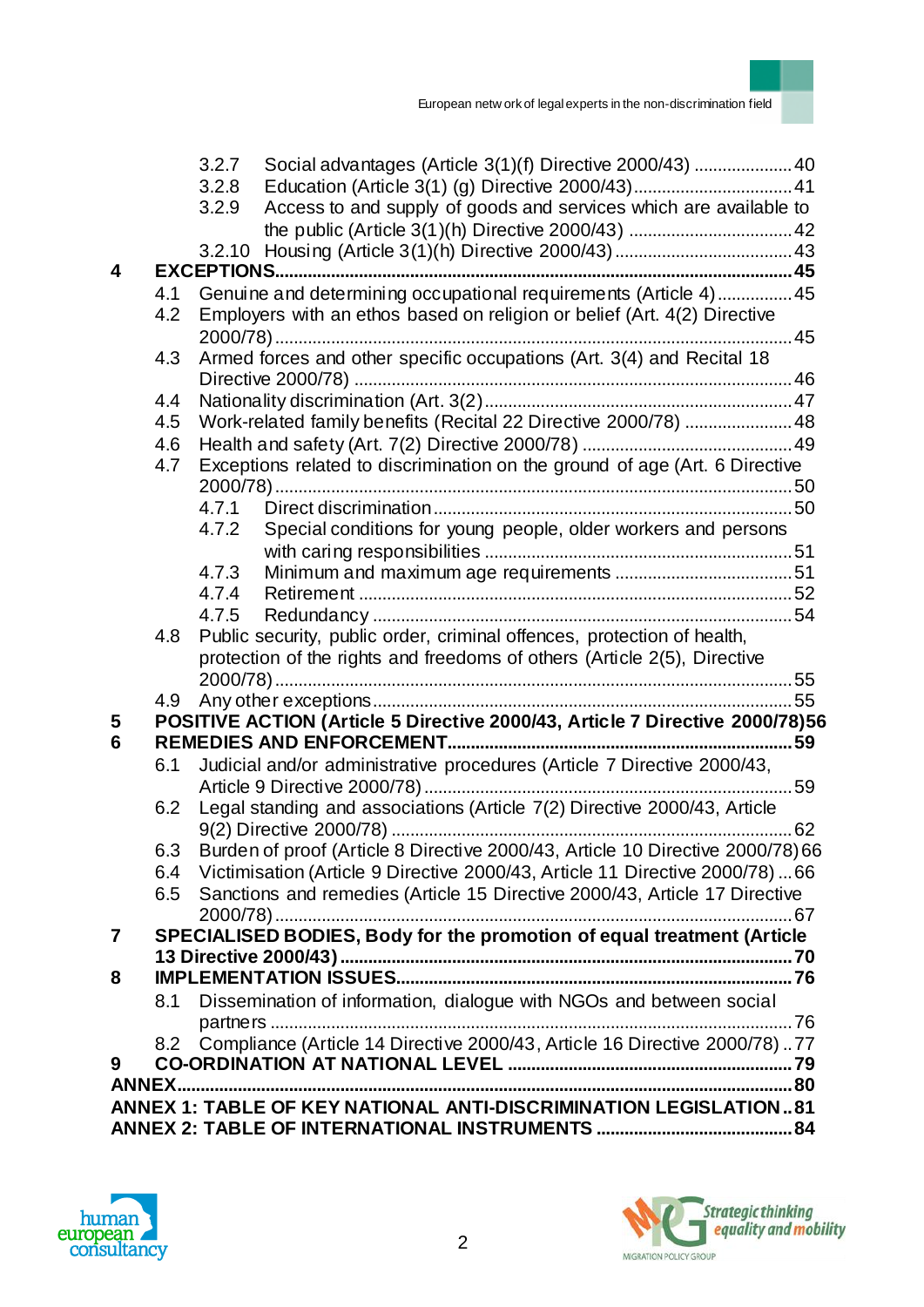



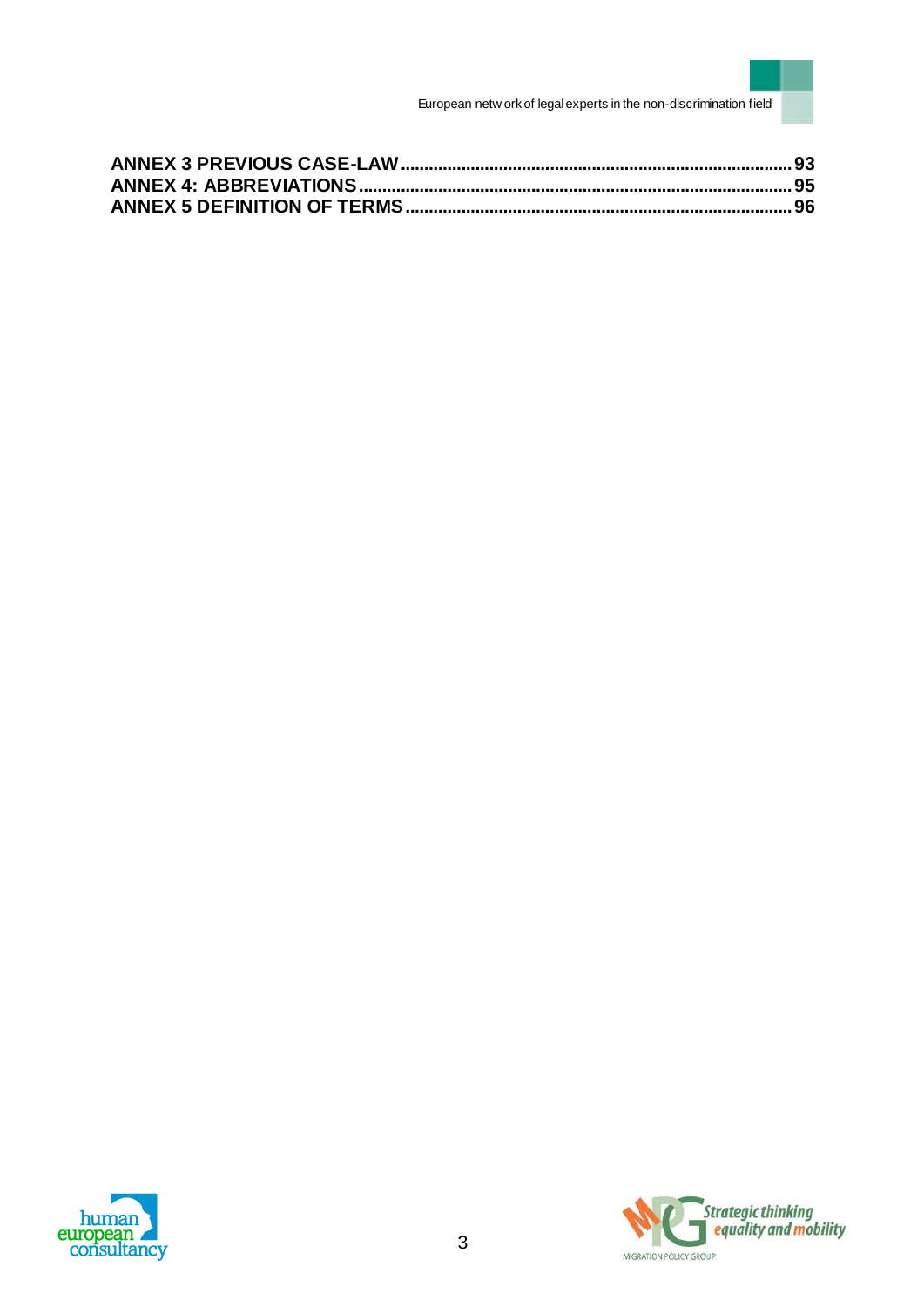## **INTRODUCTION**

### **0.1 The national legal system**

*Explain briefly the key aspects of the national legal system that are essential to understanding the legal framework on discrimination. For example, in federal systems, it would be necessary to outline how legal competence for antidiscrimination law is distributed among different levels of government.*

The Principality of Liechtenstein is one of the smallest countries in Europe, with only 36,000 inhabitants. It lies embedded between Switzerland and Austria and its history goes back to the beginning of the  $18<sup>th</sup>$  century, being for many decades part of the Holy Roman Empire. Liechtenstein has been an independent country since 1806. The current constitution, first approved on 5 October 1921, defines Liechtenstein as "a constitutional, hereditary monarchy on a democratic and parliamentary basis"<sup>1</sup> where "the power of the State is embodied in the Reigning Prince and the People".<sup>2</sup> This means that political power is shared equally between the elected parliament/the people and the monarch. However, the Prince must approve every law and financial resolution in order for it to attain legal force.<sup>3</sup> If the Prince does not give his approval within six months, the relevant act is considered to have been refused. Thus it cannot enter into force. Liechtenstein law is significantly influenced by Swiss and Austrian law – the two neighbouring countries.

Art. 45 of the Constitution states that the Parliament (*Landtag*) is the "legal organ which represents and asserts the rights and interests of the people in relation to the government in accordance with the constitution". <sup>4</sup> The parliament is made up of 25 elected members, 15 from the "upper country" (*Oberland* - the southern part of Liechtenstein) and 10 from the "lower country" (*Unterland* - the northern part); they are elected for a period of four years. In respect of international relations, Parliament is not allowed to amend a treaty which has already been signed by the government; it can however accept or reject it completely. In addition, the people have the direct democratic rights of initiative and referendum, including the referendum on international treaties. New laws, and amendments to laws and the constitution, therefore, can also be initiated and decided on by the people in a popular vote.

The members of the government are selected on the recommendation of the Parliament and are appointed by the reigning Prince. The government consists of five members, one of them being the Prime Minister, who has to countersign the laws

<sup>4</sup> Art. 45 of the Constitution.





<sup>1</sup> Art. 2 of the Constitution of the Principality of Liechtenstein: http://www.llv.li/verfassung-e-01-02- 09.doc.pdf. Verfassung des Fürstentums Liechtenstein vom 5. Oktober 1921 (LV), LGBl. 192, no. 15. <sup>2</sup> Art. 2 of the Constitution.

<sup>3</sup> Art. 9 of the Constitution.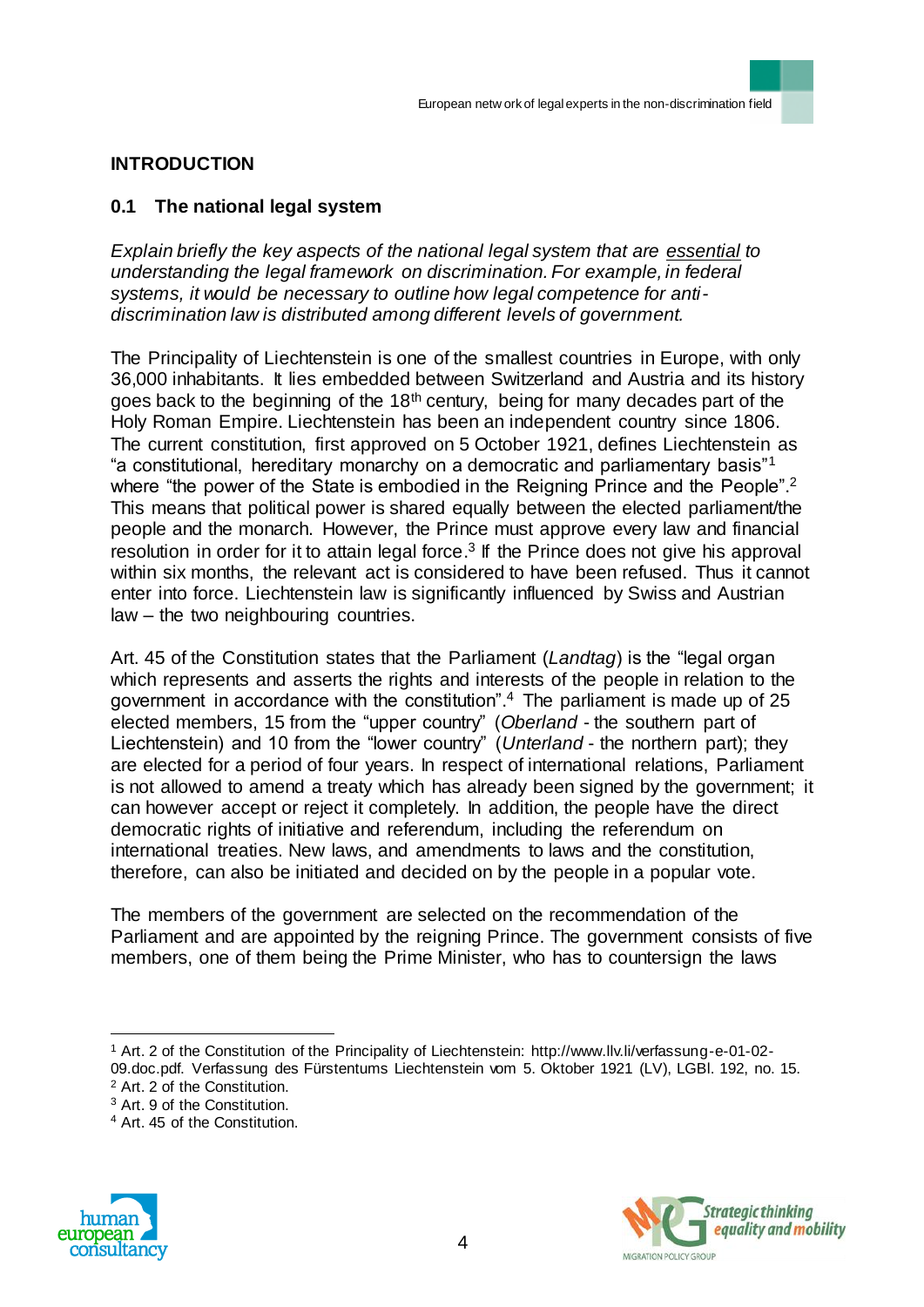and financial resolutions which have passed the parliament and have been signed by the reigning Prince. 5

The legal system is dual. On the one hand, criminal and civil law is handled by the Princely Ordinary Courts (*Landgericht*); appeals from first instance are treated by the Princely Upper Court (*Obergericht*), and ultimately by the Princely High Court (*Oberster Gerichtshof*). In cases of dispute between citizens and organs of the state, the Administration Court (*Verwaltungsgericht*) and the Constitutional Court (*Staatsgerichtshof*) act as the relevant courts of law.

The legal system requires that all laws must be in conformity with the constitution and with relevant international treaties. Article 104 §1 of the constitution requires that a Constitutional Court be established as a court of public law to protect the rights guaranteed by the Constitution, to decide in conflicts of jurisdiction between the Courts and the administrative authorities, and to act as a disciplinary court for the Ministers. Art. 104 §2 states that the Constitutional Court shall have jurisdiction to review the constitutionality of laws and international treaties and the legality of Government ordinances; in such matters, it may declare their annulment. Regarding the adoption of international law, Liechtenstein follows a monist approach.

Seventy-six per cent of the population are members of the Roman Catholic Church, nearly eight per cent are members of Protestant churches and five per cent are Muslims (Census 2010).<sup>6</sup> An increasing percentage of the population confesses no religion. There are no precise figures on people with disabilities in Liechtenstein. According to a research study<sup>7</sup> in 2007, approximately 18 per cent (6,300) of the population have some kind of disability: 3,500 are estimated to have a physical disability, 1,200 to have a visual or oral disability, 350 to have an intellectual disability, and 1,200 to have a psycho-social disability.

33.3 per cent of the Liechtenstein inhabitants are foreigners (2011). There are no figures on minority groups, but the nationality of the aliens is covered by the statistics.<sup>8</sup> Most of the foreigners are from other German speaking countries (Switzerland, Austria and Germany). Social integration is not a severe problem for them. The biggest group from countries with a language other than German are people from Italy (1,148), followed by Turkey (785), Portugal (626), and Spain (330). The statistical data refers to nationality. It does not indicate whether people are well integrated or not, how proficient they are in German language and so on. In Liechtenstein, a minority problem as such does not exist.

 $8$  Marxer, Wilfried (2012): Menschenrechte in Liechtenstein – Zahlen und Fakten 2012, p. 11.





<sup>5</sup> [www.liechtenstein.li/index.php?id=19&L=1.](http://www.liechtenstein.li/index.php?id=19&L=1) Constitution of the Principality of Liechtenstein: http://www.llv.li/verfassung-e-01-02-09.doc.pdf.

<sup>6</sup> Marxer, Wilfried (2012): Menschenrechte in Liechtenstein – Zahlen und Fakten 2012, p. 82. <sup>7</sup> Marxer, Wilfried & Simon, Silvia (2007): Zur gesellschaftlichen Lage von Menschen mit Behinderung (Arbeitspapiere Liechtenstein-Institut, 15), p. 109.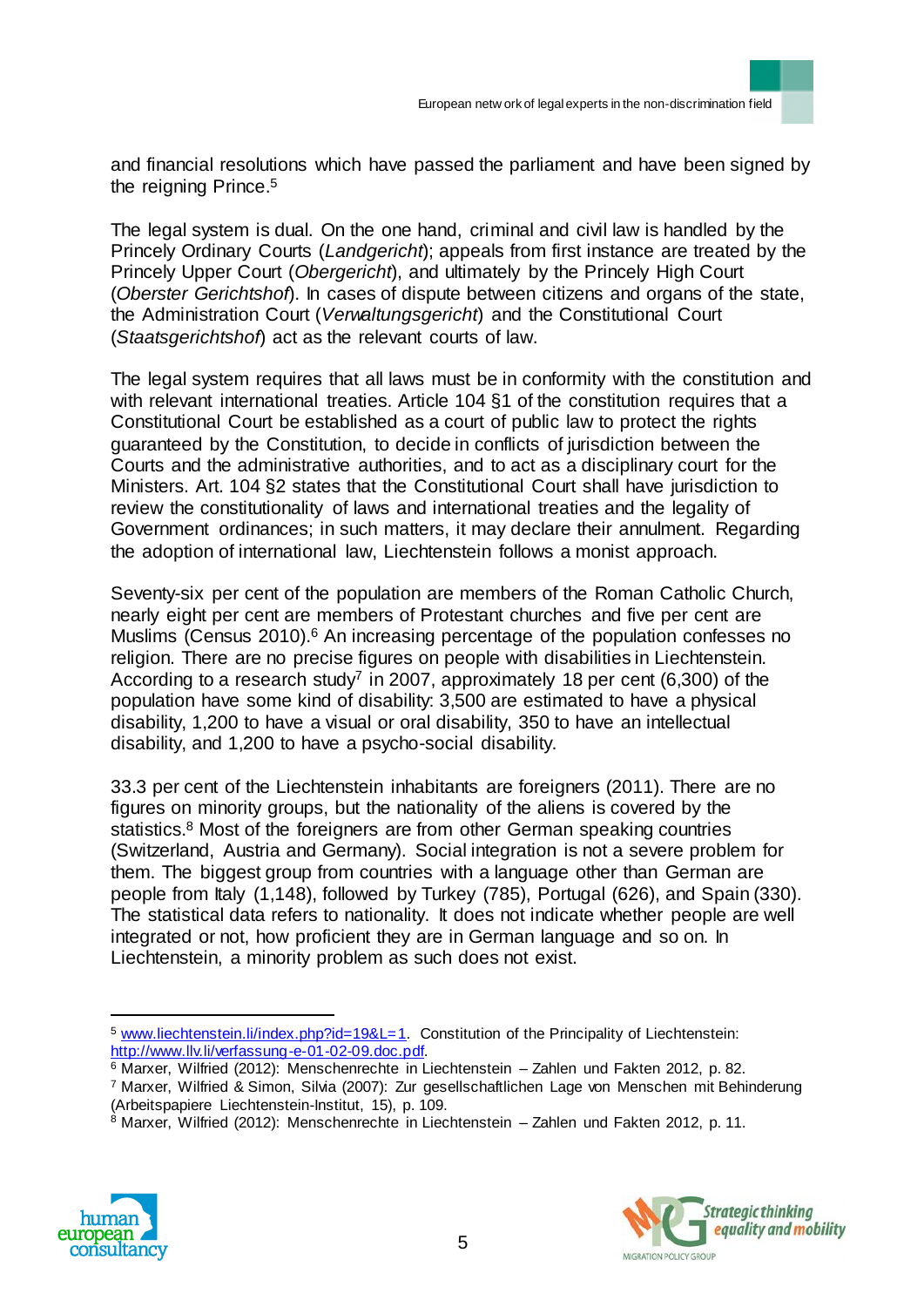The national laws of Liechtenstein and the international treaties which have primary relevance for anti-discrimination in Liechtenstein are listed in the appendix.

# **0.2 Overview/State of implementation**

## *List below the points where national law is in breach of the Directives. This paragraph should provide a concise summary, which may take the form of a bullet point list.*

The Directives 2000/78/EC and 2000/43/EC are based on Art. 13 of the EC Treaty which was introduced by the Treaty of Amsterdam and which is not reflected in the EEA Agreement. The Directives have thus not been incorporated into the EEA Agreement. Liechtenstein has refrained from implementing the Directives autonomously. The reluctant attitude of Liechtenstein can be explained by the lack of administrative resources and the aim of a low regulatory density. In addition, Liechtenstein law includes different legal acts which cover most aspects of those Directives. This applies in particular to equal treatment of women and men as well as to discrimination on grounds of disability. Additionally, the international convention on the Elimination of All Forms of Racial Discrimination came into force on March 2000 in Liechtenstein. This convention rules discrimination on additional grounds as e. g. filiation, whereas no specific separate national legal act exists.

The UN Convention on the rights of persons with disabilities has not been ratified by Liechtenstein yet. The government has appointed an inter-office working group to assess the need for preparation of its ratification. Its ratification is highly connected to the issue of the administrative reform. Once the administrative reform is complete, the plan is to continue its ratification with a high priority. The administrative reform was approved by the Parliament in September 2012 and has been implemented step by step over the last couple of months. There is no official statement know to the authors, how far the process of the ratification of the UN Convention on the Rights of Persons with disabilities has grown meanwhile.

a) Act on Equality of People with Disabilities (AEPD).<sup>9</sup>

This act aims at eliminating and preventing discrimination against people with disabilities. It aims to guarantee equal participation by people with disabilities in the daily life of society.

b) Act on Civil Union for Same-Sex Couples (ACUSSC).<sup>10</sup>

A big step was taken in 2011 to further limit discrimination when, in a popular vote, the electorate agreed to the Act on Civil Union for Same-Sex Couples (ACUSSC).

<sup>&</sup>lt;sup>10</sup> Gesetz vom 16. März 2011 über die eingetragene Partnerschaft gleichgeschlechtlicher Paare (Partnerschaftsgesetz; PartG), LGBl. 2011, no. 350.





 $\overline{a}$ <sup>9</sup> Gesetz vom 25. Oktober 2006 über die Gleichstellung von Menschen mit Behinderungen (Behindertengleichstellungsgesetz; BGlG), LGBl. 2006, no. 243.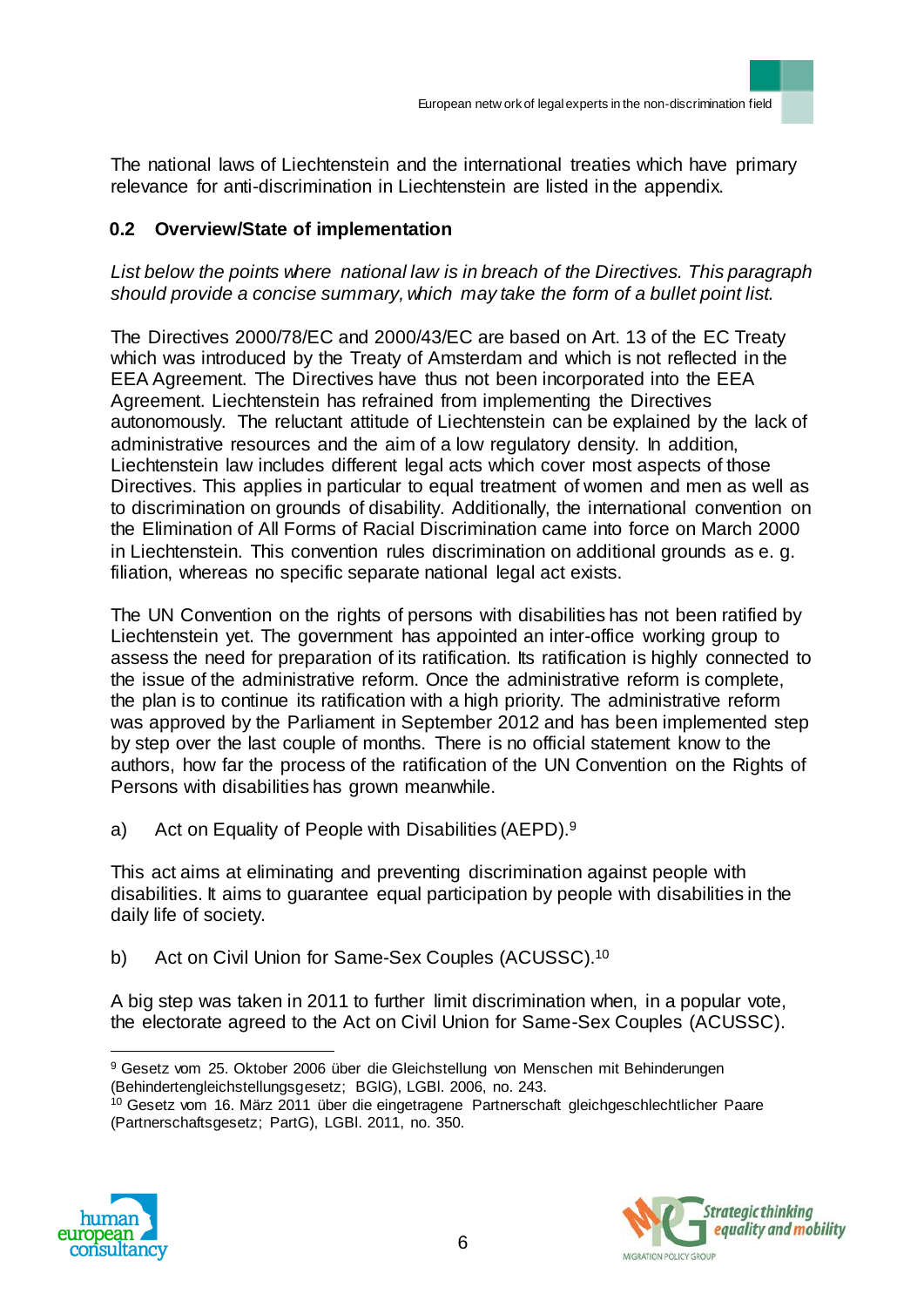With the implementation of this act, equal treatment between heterosexual and same-sex couples was granted in respect of inheritance law, social security law, naturalisation law, tax law and pension legislation. This act regulates the creation, effects and annulment of registered partnerships of same-sex couples. It states that the partnership of same-sex couples is legally recognised. They therefore have similar rights and responsibilities as different-sex married couples when it comes to the legal recognition of the partnership. But there are also exceptions. Same-sex couples, for instance, may not adopt children nor are authorized to medically assisted procreation.

c) Act on Equality between Women and Men (AEWM).<sup>11</sup>

This act regulates equality between women and men and postulates gender equality in the workplace as well as in relation to access to goods and services. The AEWM also serves to implement several EEA-relevant EU acts, in particular the Directives 2004/113/EC and 2006/54/EC which Liechtenstein finally incorporated into domestic law in 2011 after a decision by the EFTA Court.

d) Act on Employment in Industry, Commerce and Trade (AEICT).<sup>12</sup>

This act regulates and specifies the rules of employment of men, young people and women in industry, commerce and trade.

e) Common Civil Code (CCC).<sup>13</sup>

The labour law of the Principality of Liechtenstein is part of the CCC, which relates strongly to the Austrian Civil Code. The labour law is implemented by the state, as stated in Art. 19 of the Constitution: "The State shall protect the right to work and the workers, especially women and young persons employed in trades and industry". Liechtenstein's civil law is based to a certain degree on both Austrian and Swiss law. Art. 8b of the CCC states clearly that an employer may not discriminate against an employee for gender reasons, due to the AEWM. <sup>14</sup> Art. 27 of the CCC also states, inter alia, that an employer has to ensure that both female and male employees are not sexually harassed.

f) Act on the Employment of Public Officials (AEGS)<sup>15.</sup>

<sup>&</sup>lt;sup>15</sup> Gesetz vom 24. April 2008 über das Dienstverhältnis des Staatspersonals (Staatspersonalgesetz; StPG), LGBl. 2008, no. 144.





<sup>11</sup> Gesetz vom 10. März 1999 über die Gleichstellung von Frau und Mann; Gleichstellungsgesetz; LGBl. 1999, no. 96.

<sup>12</sup> Gesetz vom 29. Dezember 1966 über die Arbeit in Industrie, Gewerbe und Handel (Arbeitsgesetz); LGBl. 1967, no. 6.

<sup>13</sup> Allgemeines bürgerliches Gesetzbuch (ABGB), publiziert im ASW, LGBl.1967, no. 34.

<sup>14</sup> Gesetz vom 10. März 1999 über die Gleichstellung von Frau und Mann; Gleichstellungsgesetz; LGBl. 1999, no. 96.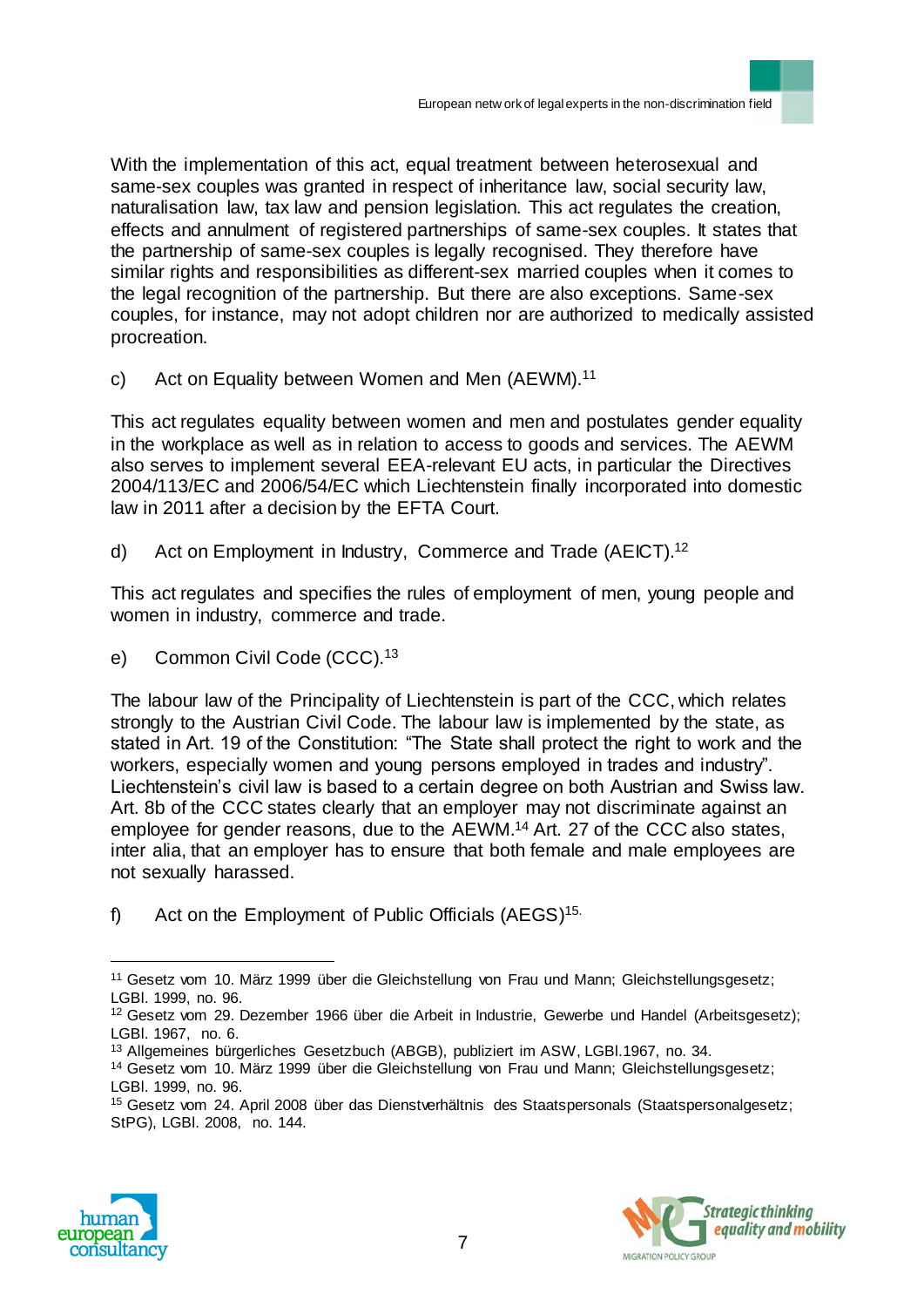This act regulates and specifies the employment of public officials. In respect of nondiscrimination it stipulates that the human resources management of the Liechtenstein government supports the integration of people with disabilities and guarantees equal opportunities for women and men (Art.4 §2i and §2f).

g) Act on School Education (ASE).<sup>16</sup>

This act concerns school education from kindergarten to gymnasium (grammar school). It states that school education is free of charge (Art. 7) and that school attendance of at least nine years is mandatory for every child with Liechtenstein residence (Arts. 74 and 76). Art. 15b of the ASE provides for pedagogic and therapeutic measures for pupils up to the age of 20 who are disabled in any way.

h) Penal Code (PC).<sup>17</sup>

Art. 283 of the PC concerns discrimination on grounds of race, ethnicity, and religion. The law states that a sentence of up to two years shall be given to a person who incites publicly against a person or against a group of persons based on race, ethnicity or religious belief; and to anyone who publicly disseminates ideologies aimed at the systematic reduction or defamation of members of a race, ethnicity or religion. This article was incorporated in national law in 2000 because of the ratification of the UN Convention fighting against racial discrimination and national need for corresponding regulations within the penal code.

In addition, Liechtenstein has also signed several international treaties with relevance to anti-discrimination, though not directly applicable. The major ones are listed in the appendix.

The above-mentioned Council Directives, however, identify more forms of discrimination than are mentioned in the Liechtenstein constitution or in any other Liechtenstein law. There are quite clear provisions regarding discrimination on grounds of disability and gender (cf. the relevant acts: AEPD and AEWM). Nevertheless, Liechtenstein has still failed to formally confirm and ratify the Convention on the Rights of Persons with Disabilities (CRPD)<sup>18</sup> to ensure that it meets the international standard for anti-discrimination.

Notably, apart from rather general provisions in the penal code prohibiting hate speech / incitement with respect to race, ethnicity and religion, there are no distinct anti-discrimination acts covering discrimination on grounds of race or ethnic origin, religion and belief, age or sexual orientation. In 2012 Liechtenstein started to reform the relationship between the state and religious communities. The central element of the new arrangement is the cancellation of the current status of the Catholic Church

<sup>18</sup> http://www.un.org/disabilities/default.asp?id=259.





<sup>16</sup> Schulgesetz vom 15. Dezember 1971, LGBl. 1972, no. 7.

<sup>17</sup> Strafgesetzbuch (StGB) vom 24. Juni 1987; LGBl. 1988, no. 37.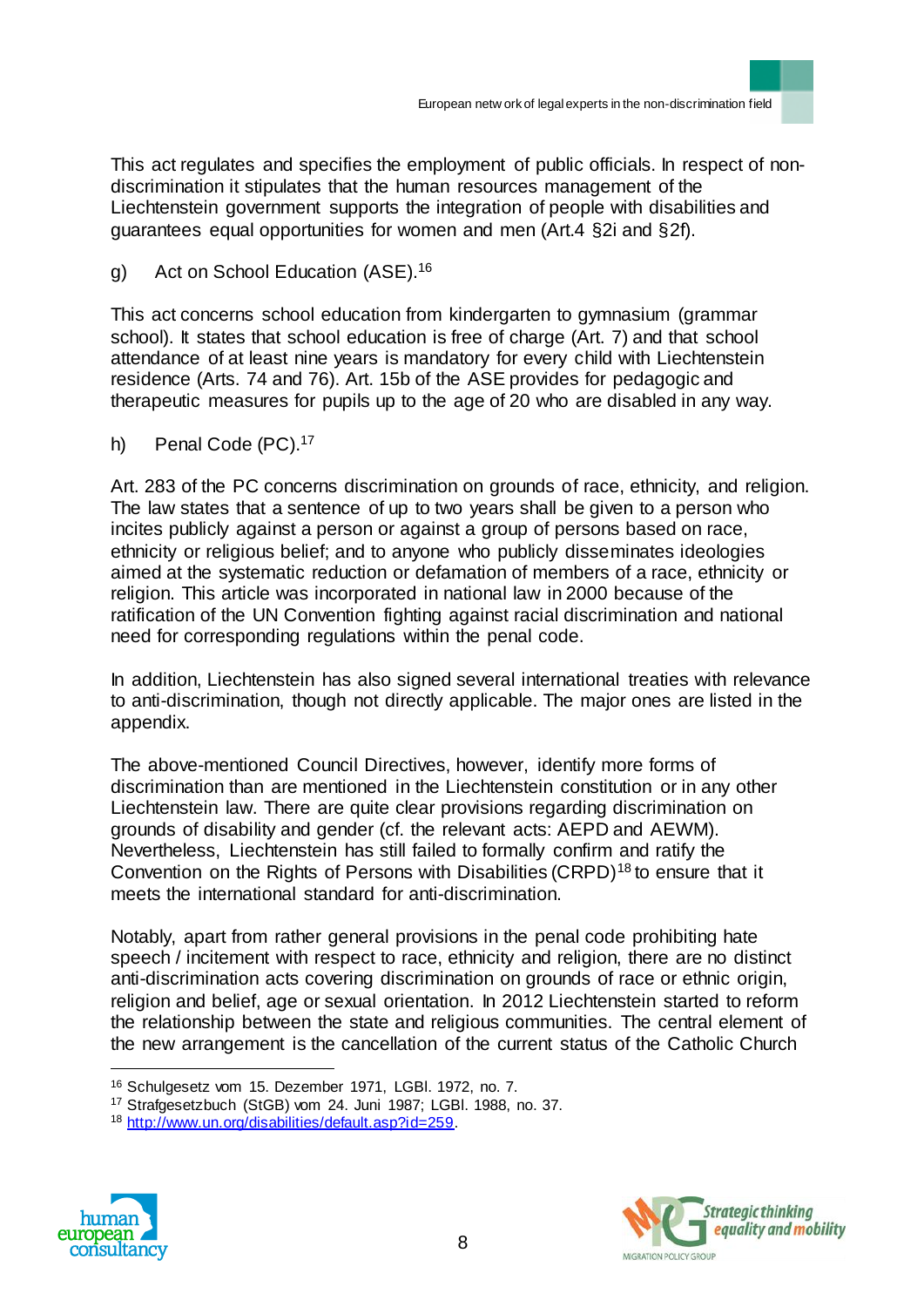as the "National Church" (Liechtenstein Constitution, Article 37 §2) and the creation of a general act on religious communities based on their recognition by the state. This point in particular is seen crucial to other religious communities in Liechtenstein (e. g. the Evangelical Church , The Evangelical - Lutheran Church, the Jewish community , the Orthodox religious community, et cetera) to ensure equal treatment for all religious communities. 19

Hence, Liechtenstein still needs to make further efforts to challenge discrimination. A comprehensive anti-discrimination act, covering all grounds of discrimination and including provisions on an independent ombudsmen office would be welcome from the point of view of anti-discrimination. Although the European Convention on Human Rights (ECHR)<sup>20</sup> and other international treaties are binding to the Liechtenstein jurisdiction, clear legal anti-discrimination provisions at the national level are missing.

## **0.3 Case-law**

*Provide a list of any important case-law in 2012 within the national legal system relating to the application and interpretation of the Directives. (Older case-law is mentioned in Annex 3).* 

**Name of the court:** StGH Liechtenstein **Date of decision:** 15 May 2012 **Name of the parties:** anonymous **Reference number:** [StGH 2011/203](http://www.gerichtsentscheidungen.li/default.aspx?mode=gerichte&prim=2&value=2010&id=2553&backurl=?mode=gerichte%26prim=2%26value=2010)

#### **Address of the webpage:**

http://www.gerichtsentscheide.li/default.aspx?mode=suche&txt=&id=3321&backurl=? mode=suche%26txt=

**Brief summary:** Case law regarding discrimination on grounds of race or ethnic origin. A private individual claimed to have been discriminated against by the national law (Art. 9 §1 of the Arms Law/WaffG) because of his ethnic origin, namely his nationality. The by-law to the Liechtenstein Arms Law (Waffenverordnung, WaffV) $^{21}$ bans citizens of certain states generally from possessing and carrying weapons under the law. The Liechtenstein Administrative Court (Verwaltungsgerichtshof) decided to uphold the appellant's claim, basically based on the argument that the bylaw was contrary to the law. Therefore an application of standard verification was given to the Constitutional Court of Liechtenstein (Staatsgerichtshof), who finally did not agree to the application and therefore judged the by-law as not contrary to the Constitution, the law or international agreements. Essentially the judgment was based on the following arguments:

<sup>&</sup>lt;sup>21</sup> Verordnung vom 16. Juni 2009 über Waffen, Waffenzubehör und Munition (Waffenverordnung; WaffV), LGBl. 2009, no. 166.





 $\overline{a}$ <sup>19</sup> http://www.vaterland.li/index.cfm?id=21487&source=lv&ressort=liechtenstein.

<sup>&</sup>lt;sup>20</sup> Convention of 4. November 1950 on the Protection of Human Rights and Fundamental Freedoms, LGBl. 1982, no. 60/1.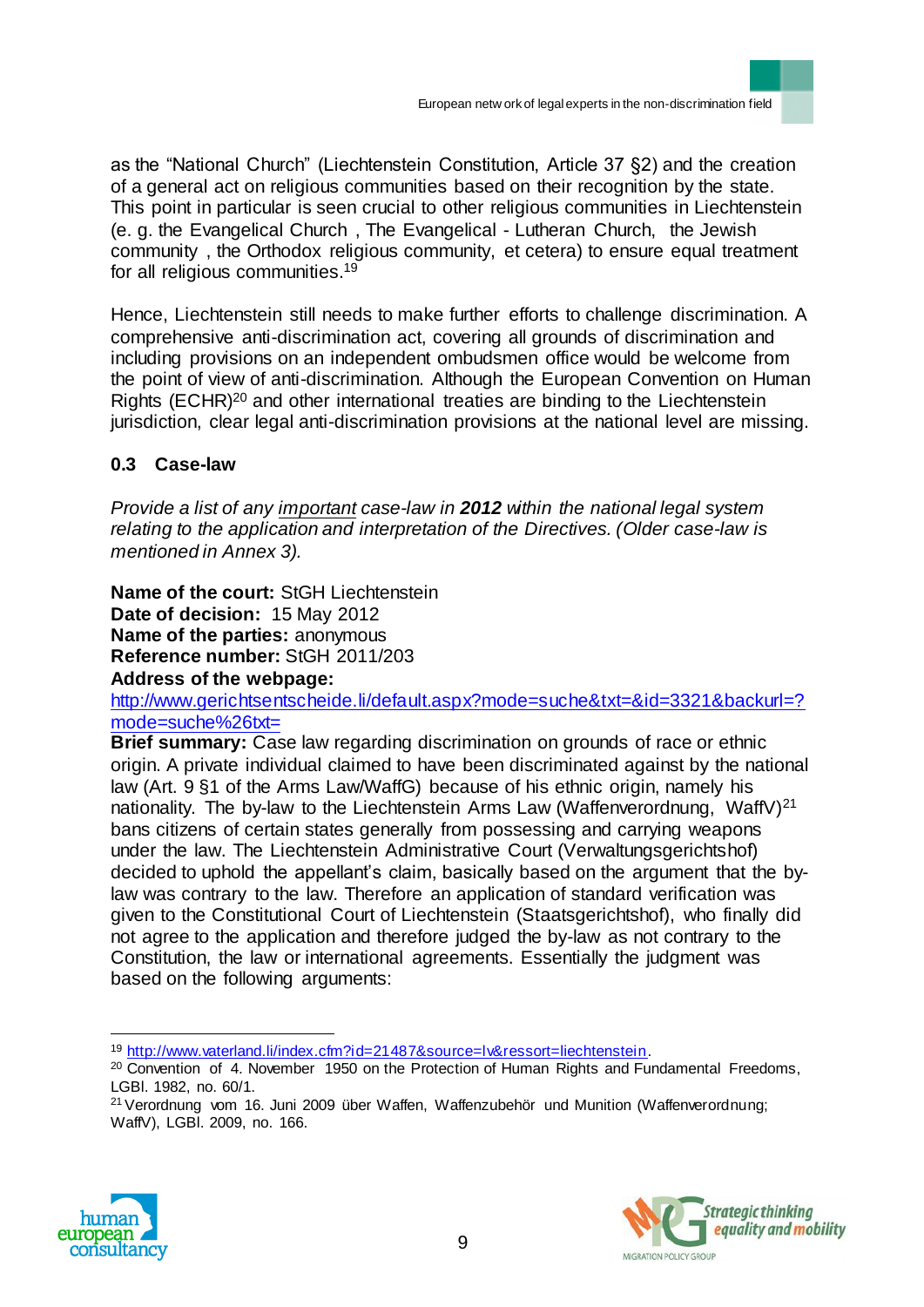- Based on the case law of the Constitutional Court of Liechtenstein, no arbitrariness is given through the weapons ban for Turkish nationals, as neither the standard itself nor the standard based differentiation between norm addressees was beyond objective justification.
- Legislative violations against human dignity have to be measured through stringent standards. A violation in this sense cannot be seen in the given case, meaning the by-law regulation is not contrary to international agreements.

The Committee on the Elimination of Racial Discrimination (CERD) was not invoked.

*Please describe trends and patterns in cases brought by Roma and Travellers, and provide figures – if available.*

There is no case law in respect of Roma. As of today, there are very few Roma in Liechtenstein.



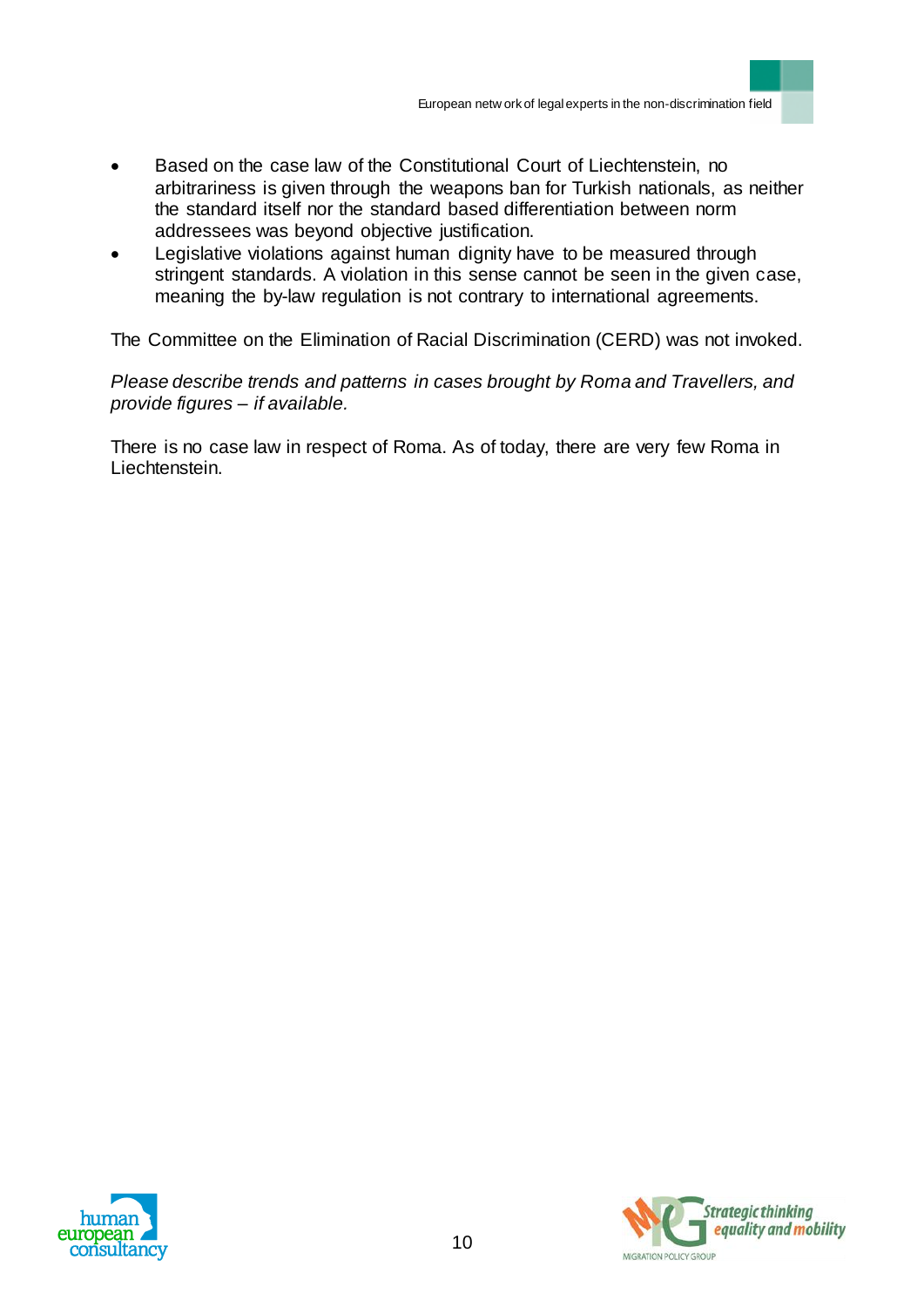## **1 GENERAL LEGAL FRAMEWORK**

## **Constitutional provisions on protection against discrimination and the promotion of equality**

*a) Briefly specify the grounds covered (explicitly and implicitly) and the material scope of the relevant provisions. Do they apply to all areas covered by the Directives? Are they broader than the material scope of the Directives?*

The Constitution of the Principality of Liechtenstein has no provisions directly related to discrimination, neither on grounds of disability, nor race or ethnic origin, age, gender, or sexual orientation. However, it includes the basic principle of equality. Concerning religion and belief, the constitution states that freedom of belief and conscience (*Glaubens- und Gewissensfreiheit*) is guaranteed (Art. 37)<sup>22</sup> and that property of religious communities and associations is safeguarded as well (Art. 38). Art. 27bis states that human dignity shall be respected and protected and that no one may be subjected to inhuman or degrading treatment or punishment.

Art. 31 notes that all Liechtenstein citizens shall be equal before the law. It is stated in the constitution (Art. 31 §1) that the term "Liechtenstein citizens" (*Landesangehörige*) is to be understood as referring to all persons holding Liechtenstein national citizenship, aliens excluded. In 2011, 33.3 per cent of the Liechtenstein population were foreigners.

Art. 31 §2 states that men and women are equal.

Concerning religion, the Roman-Catholic Church has a privileged status in the Liechtenstein constitution (Art. 37 §2).<sup>23</sup> The constitution, on the other hand, guarantees freedom of belief and conscience (Art. 37 §1). Despite this guarantee, the privilege of the Catholic Church can be interpreted as discriminating against other confessions.

## *b) Are constitutional anti-discrimination provisions directly applicable?*

Arts. 27 and 31 of the Constitution are legally binding, even if the clauses are not specifically laid out as anti-discrimination provisions. $24$  Anyone who is directly affected by any kind of discrimination (meaning that human dignity has not been preserved) is able to write a complaint which then will be analysed and further decided on by the Constitutional Court. All national laws must be in line with the

<sup>&</sup>lt;sup>24</sup> Verfassung des Fürstentums Liechtenstein vom 5. Oktober 1921 (LV), LGBI. 192, no. 15, http://www.llv.li/verfassung-e-01-02-09.doc.pdf.





 $\overline{a}$ <sup>22</sup> Verfassung des Fürstentums Liechtenstein vom 5. Oktober 1921 (LV), LGBI. 192, no. 15, http://www.llv.li/verfassung-e-01-02-09.doc.pdf.

<sup>&</sup>lt;sup>23</sup> Verfassung des Fürstentums Liechtenstein vom 5. Oktober 1921 (LV), LGBI. 192, no. 15.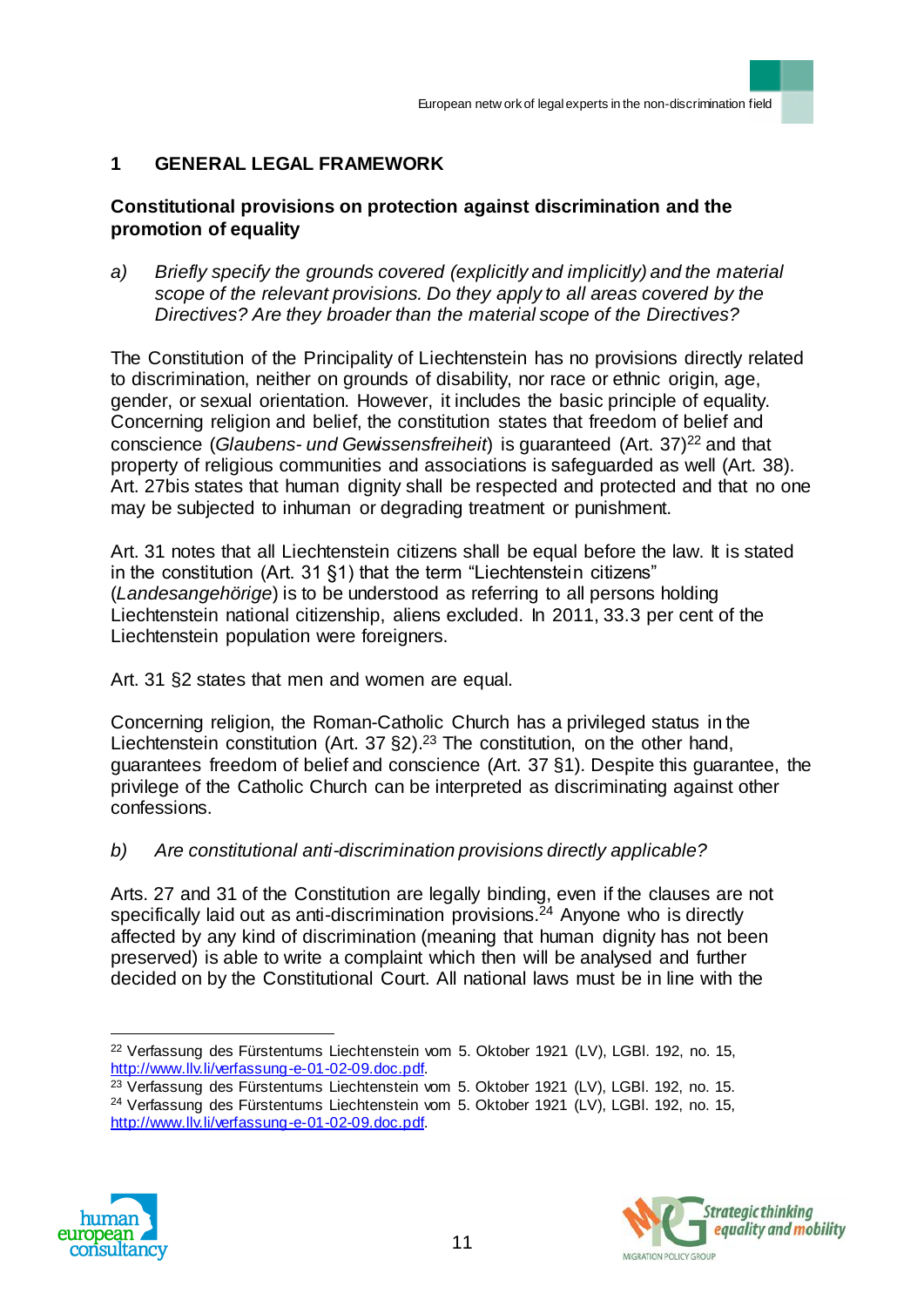Constitution and with relevant international treaties, such as the European Convention on Human Rights (relevant treaties are listed in Art.15 §2).<sup>25</sup>

*c) In particular, where a constitutional equality clause exists, can it (also) be enforced against private actors (as opposed to the State)?*

Equality clauses in the constitution are applicable to both private and state actors.

<sup>25</sup> Konvention vom 4. November 1950 zum Schutze der Menschenrechte und Grundfreiheiten, LGBl. 1982, no. 60/1.



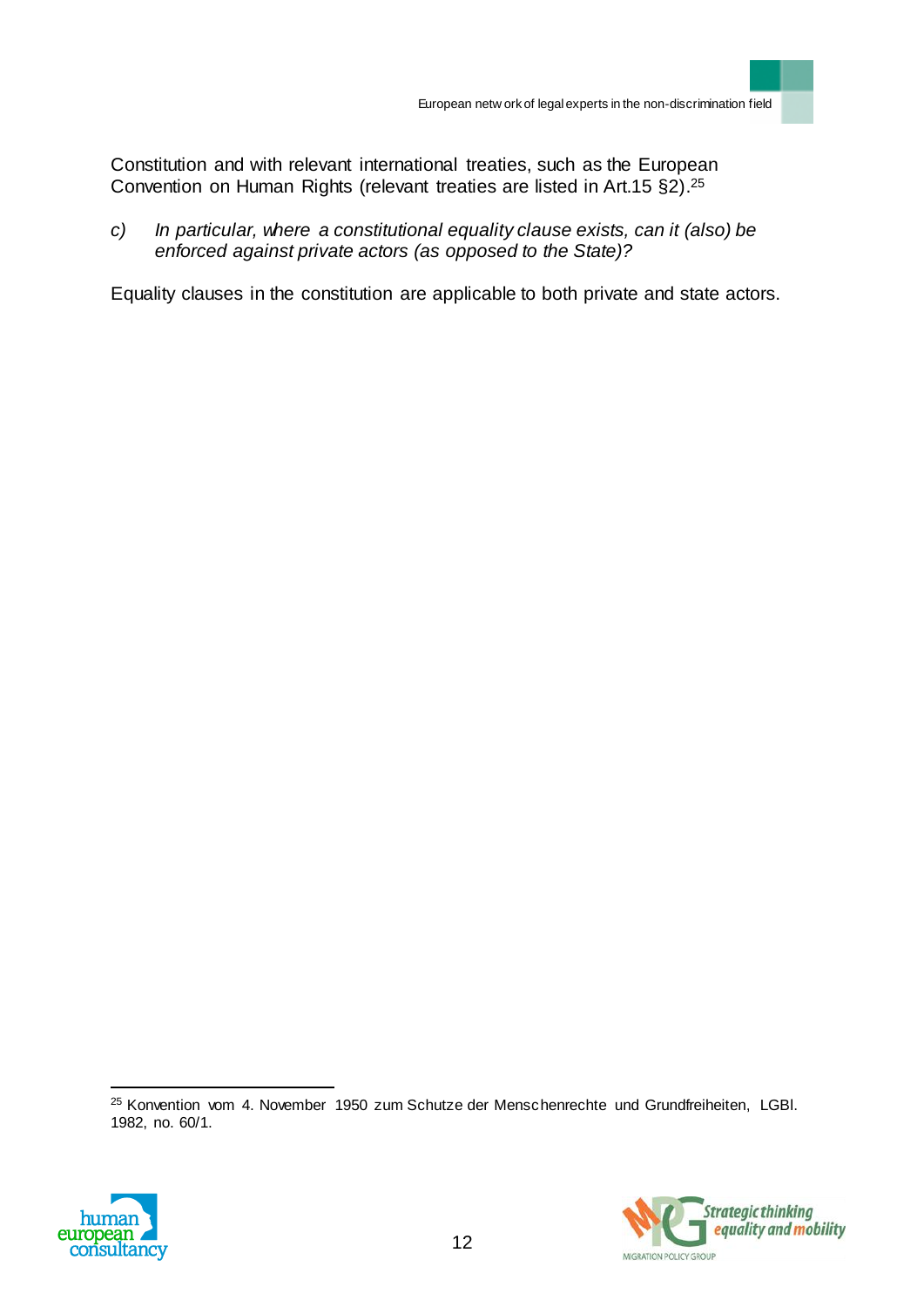# **2 THE DEFINITION OF DISCRIMINATION**

## **2.1 Grounds of unlawful discrimination**

*Which grounds of discrimination are explicitly prohibited in national law? All grounds covered by national law should be listed, including those not covered by the Directives.* 

The Liechtenstein Constitution explicitly prohibits unequal treatment of men and women (Art. 31 §2) and quarantees freedom of religion and conscience (Art.37 §1).<sup>26</sup>

The European Convention on Human Rights (ECHR), <sup>27</sup> which Liechtenstein signed in 1982, is also applicable. It protects individuals from discrimination because of gender, race, colour, language, religion, political and other opinions, origin, national minority, property, birth and other status.

The Liechtenstein Constitution states in Art. 39<sup>28</sup> that the use of the civil and political rights is not depending on the religious affiliation. The same is stated in Art. 39 of the CCC, which also refers to the possibility of exceptions in respect of particular subject matters, which can result from specific rules in certain laws.

The AEPD protects individuals against any kind of discrimination based on disability.

The Liechtenstein Act on Children and Youth (ACY)<sup>29</sup> protects children and young persons from discrimination due to sexism, racism, political radicalization or violence (Art. 1 and Art. 63).

The Liechtenstein Act on Postal Services (APS)<sup>30</sup> explicitly excludes any discrimination based on political, religious, or ideological grounds (Art. 5).

The Liechtenstein Act on Media  $(AM)^{31}$  declares medial content to be illegal, if it incites or supports discrimination based on racial or ethnic origin, gender, religion, age, disability or sexual orientation. The Media Act was made for media companies and media owners on the territory of Liechtenstein, whereas the Penal Code (Strafgesetzbuch)32, is applicable for a wider circle of persons. Within the Penal Code Art. 283, religion, race or ethnicity are mentioned in the content of discriminating acts which are subject to criminal liability. The other grounds

<sup>30</sup> Gesetz vom 18. Dezember 1998 über das liechtensteinische Postwesen (Postgesetz; PG), LGBl. 1999, no. 35.

<sup>32</sup> Strafgesetzbuch (StGB) vom 24. Juni 1987; LGBl. 1988, no. 37.





<sup>&</sup>lt;sup>26</sup> Verfassung des Fürstentums Liechtenstein vom 5. Oktober 1921 (LV), LGBI. 192, no. 15, http://www.llv.li/verfassung-e-01-02-09.doc.pdf.

<sup>&</sup>lt;sup>27</sup> Konvention vom 4. November 1950 zum Schutze der Menschenrechte und Grundfreiheiten, LGBI. 1982, no. 60/1.

<sup>28</sup>Verfassung des Fürstentums Liechtenstein vom 5. Oktober 1921 (LV), LGBl. 192, no. 15.

<sup>29</sup> Kinder- und Jugendgesetz vom 10. Dezember 2008 (KJG), LGBl. 2009, no. 29.

<sup>31</sup> Mediengesetz (MedienG) vom 19. Oktober 2005, LGBl. 2005 Nr.250.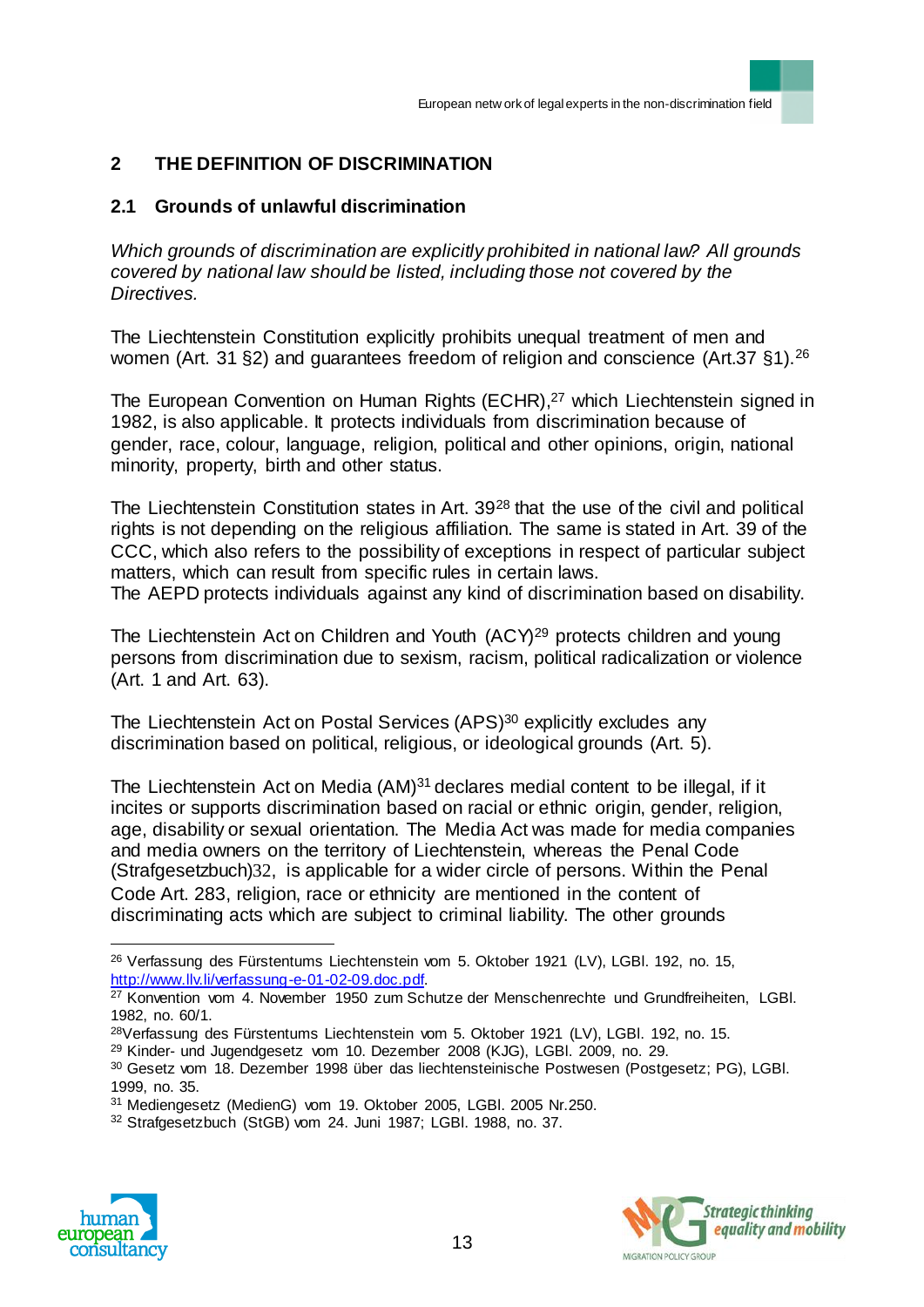mentioned by the Act on Media, as e. g. gender, age, disability, sexual orientation et cetera are not explicitly mentioned in the Penal Code and therefore need juridical interpretation in court cases.

Art. 18  $\S$  3 of the Liechtenstein Act on Aviation (AA)<sup>33</sup> govern the process of acceptance of foreign licences. In this context, discrimination due to nationality is explicitly excluded.

The Liechtenstein Act on Employment of Public Officials (AEGS) <sup>34</sup> regulates protection against dismissal in reference to  $AEWM^{35}$  and  $AEPD(Art. 22 \S 3)$ . The Liechtenstein Act on Information and Consultation of Employees in Business Enterprises (AIC)<sup>36</sup> states in Art. 10 that employees are not allowed to be treated less favourably due to their involvement in an organisation for workers' representation.

### **2.1.1 Definition of the grounds of unlawful discrimination within the Directives**

- *a) How does national law on discrimination define the following terms: (the expert can provide first a general explanation under a) and then has to provide an answer for each ground)*
	- *i) How does national law on discrimination define the term "racial or ethnic origin"?*

Although there is no specific discrimination law in Liechtenstein defining the term "racial or ethnic origin", we can refer on the International Convention on the Elimination of All forms of Racial Discrimination of 4 November 1950, which came into force in Liechtenstein on 31 March 2000.<sup>37</sup> It defines racial discrimination in Art. 1 as: any distinction, exclusion, restriction or preference based on race, colour, descent, or national or ethnic origin which has the purpose or effect of nullifying or impairing the recognition, enjoyment or exercise, on an equal footing, of human rights and fundamental freedoms in the political, economic, social, cultural or any other field of public life.

There are no further definitions in the national law of Liechtenstein.

*ii) How does national law on discrimination define the term "religion or belief"?*

<sup>37</sup> Internationales Übereinkommen zur Beseitigung jeder Form von Rassendiskriminierung, LGBI. 2000, no. 80.





<sup>33</sup> Gesetz vom 15. Mai 2002 über die Luftfahrt (Luftfahrtgesetz, LFG), LGBl. 2003 Nr. 39.

<sup>34</sup> Gesetz vom 24. April 2008 über das Dienstverhältnis des Staatspersonals (Staatspersonalgesetz; StPG), LGBl. 2008 Nr. 144.

<sup>35</sup> Gesetz vom 10. März 1999 über die Gleichstellung von Frau und Mann; Gleichstellungsgesetz; LGBl. 1999, no. 96.

<sup>36</sup> Gesetz vom 23. Oktober 1997 über die Unterrichtung und Anhörung der Arbeitnehmerschaft in den Betrieben (Mitwirkungsgesetz; MWG), LGBl. 1997, no. 211.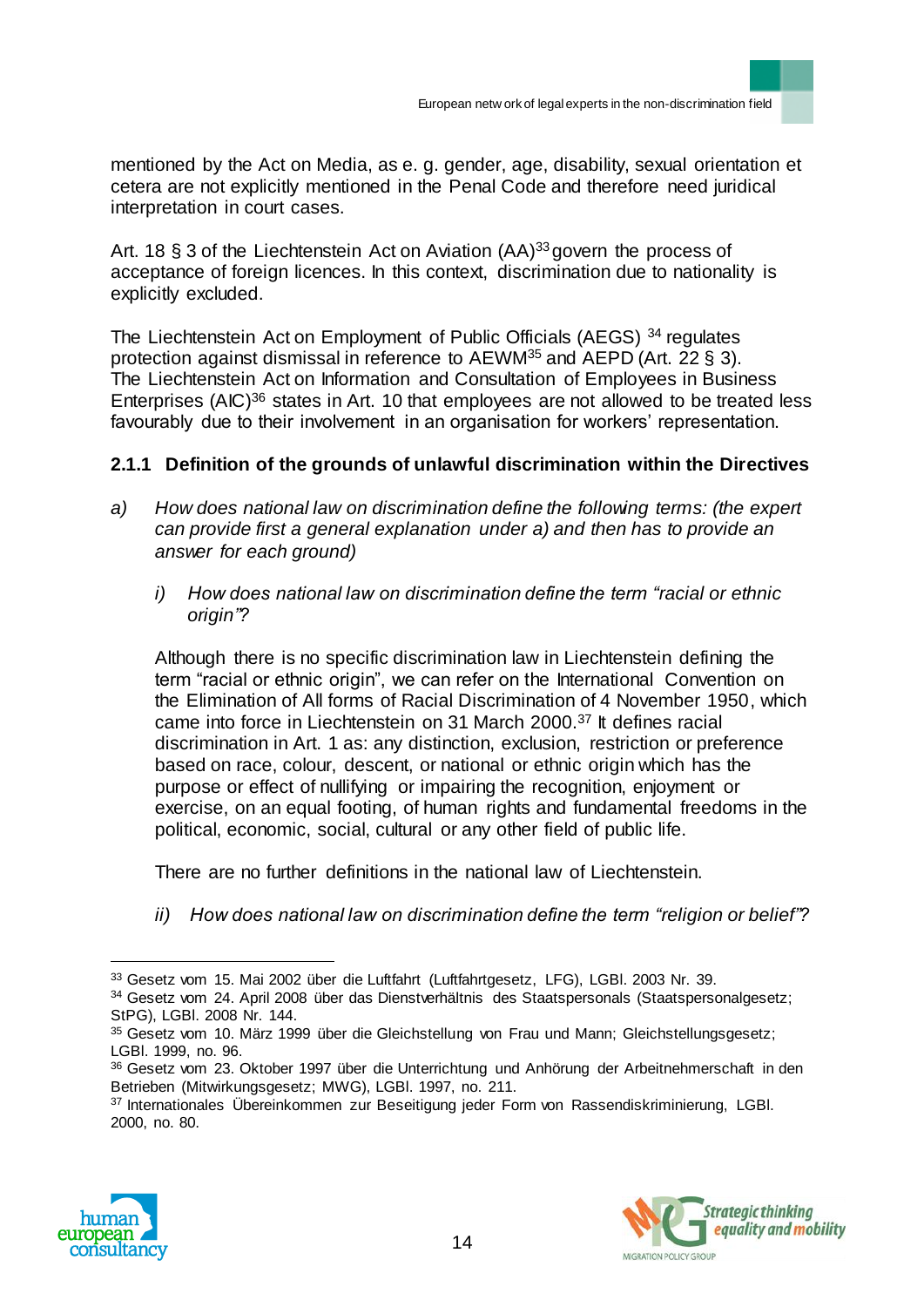There are no definitions of religion or belief in the national law of Liechtenstein. The constitution stays vague and guarantees freedom of religion and belief. In the context of Art.37 of the constitution, which covers religion and belief, "belief" must be interpreted as "religious belief", not as "political belief". Despite this, the Roman-Catholic Church has a privileged status in Liechtenstein (Art.37 §2 of the constitution).<sup>38</sup> Art.40 of the constitution covers freedom of speech (*Meinungsfreiheit*), Art.41 covers the right of assembly and association (*Vereins- und Versammlungsrecht*).<sup>39</sup>

*iii) Is there a definition of disability at the national level and how does it compare with the concept adopted by the Court of Justice of the European Union in Case C-13/05, Chacón Navas, Paragraph 43, according to which "the concept of 'disability' must be understood as referring to a limitation which results in particular from physical, mental or psychological impairments and which hinders the participation of the person concerned in professional life"?*

According to Art.3 of the AEPD, the definition of disability is: "the result of a deficiency of functions that is not just temporary and is based on a physiological, mental, or psychological condition or an impairment of sensory functions which constitutes a possible complication for participation in the labour market. Such a condition is not deemed temporary if it is likely to last for more than 6 months." The definition is taken from the Austrian Act on the Employment of People with Disabilities.

This definition is very similar to the European Court of Justice Case C-13/05, Chacón Navas, Paragraph 43 definition, according to which disability "must be understood as referring to a limitation which results in particular from physical, mental or psychological impairment and which hinders the participation of these persons concerned in professional life". Both the national law and the definition in Case C-13/05, Chacón Navas refer to "physiological, mental and physical" limitations which occur in disabilities. The national law therefore corresponds with the law given and used within the European Union.

*iv) How does national law on discrimination define the term "age"?* 

There are no stated definitions within national law in relation to age. However, children and young people up to and including the age of 18 enjoy special protection (cp. the Liechtenstein Act on Children and Youth (ACY).<sup>40</sup>

<sup>40</sup> Kinder- und Jugendgesetz vom 10. Dezember 2008 (KJG), LGBl. 2009, no. 29.





 $\overline{a}$ <sup>38</sup> <sup>38</sup>Verfassung des Fürstentums Liechtenstein vom 5. Oktober 1921 (LV), LGBl. 192, no. 15. <sup>39</sup> Verfassung des Fürstentums Liechtenstein vom 5. Oktober 1921 (LV), LGBl. 192, no. 15, http://www.llv.li/verfassung-e-01-02-09.doc.pdf.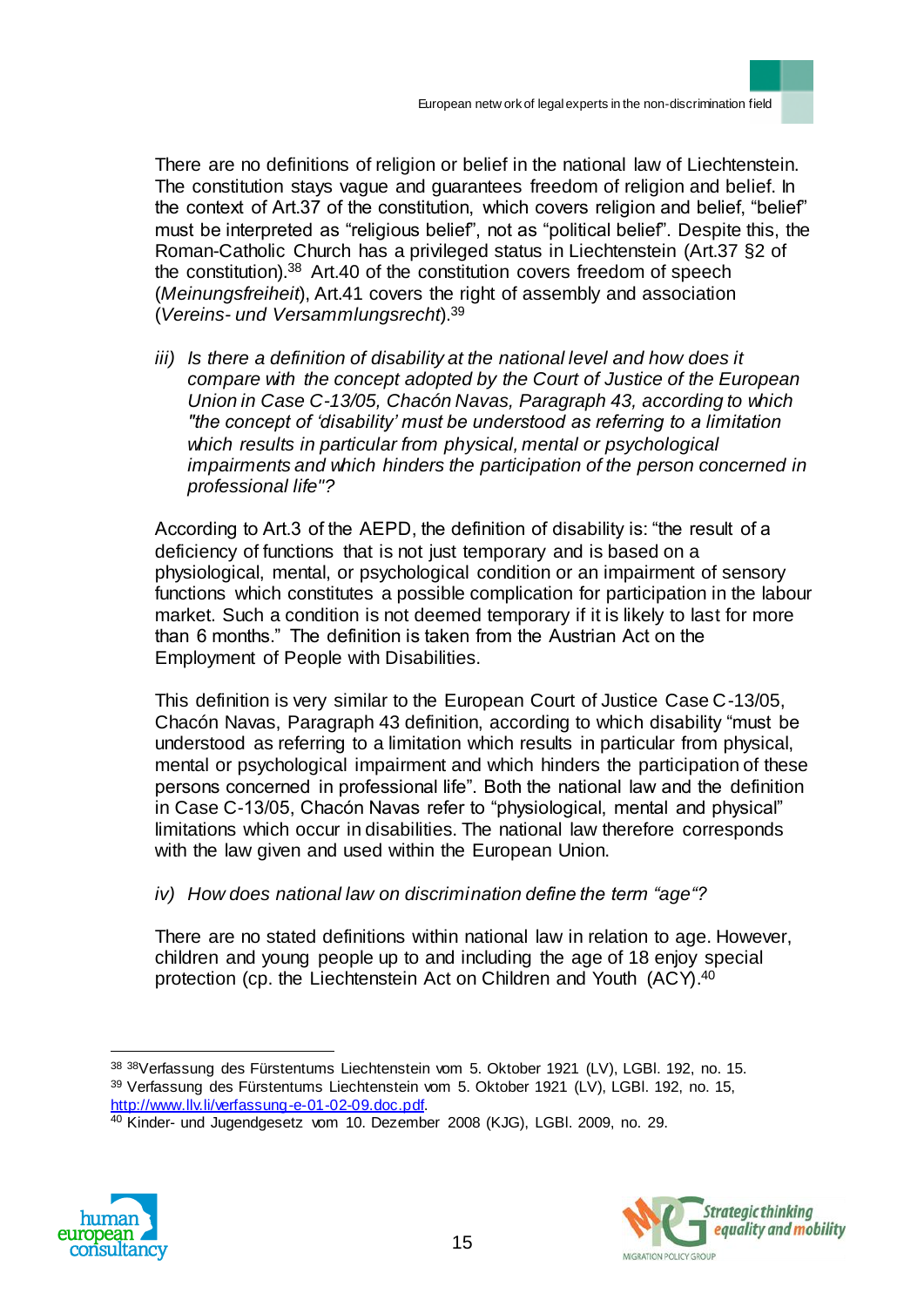*v) How does national law on discrimination define the term "sexual orientation"?* 

The law on discrimination is silent regarding a definition of sexual orientation. As the Act on Civil Union for Same-Sex Couples (ACUSSC)<sup>41</sup> is strictly speaking not a discrimination law, there are no interpretations known to the authors elsewhere in the law, beside the ACUSSC.

- *b) Where national law on discrimination does not define these grounds, how far have equivalent terms been used and interpreted elsewhere in national law? Is recital 17 of Directive 2000/78/EC reflected in the national anti-discrimination legislation?*
	- *i) racial or ethnic origin*

No specific national definition exists regarding the definition of racial or ethnic origin, therefore no explanation is available regarding any differentiation between the two terms (see *3.1.1. a).* 

*ii) religion or belief (e.g. the interpretation of what is a 'religion' for the purposes of freedom of religion, or what is a "disability" sometimes defined only in social security legislation)?*

The Liechtenstein legal framework does not contain a legal definition of, or any equivalent terms for religion or belief. An interpretation of what a "religion" can be understood to be could be based on Art. 9 of the European Convention on Human Rights (ECHR).<sup>42</sup> In general judicial interpretation seems to be necessary.<sup>43</sup>

*iii) disability*

A definition is given as described under 2.1.1. a. Furthermore recital 17 of Directive 2000/78/EC is reflected in national law under Art. 10 §3 of the AEPD.<sup>44</sup>

*iv) age*

<sup>44</sup> Gesetz vom 25. Oktober 2006 über die Gleichstellung von Menschen mit Behinderungen (Behindertengleichstellungsgesetz; BGlG), LGBl. 2006, no. 243.





<sup>41</sup> Gesetz vom 16. März 2011 über die eingetragene Partnerschaft gleichgeschlechtlicher Paare (Partnerschaftsgesetz; PartG), LGBl. 2011, no. 350.

<sup>42</sup> Konvention vom 4. November 1950 zum Schutze der Menschenrechte und Grundfreiheiten, LGBI. 1982, no. 60/1.

 $43$  There are no specific criteria's known to the authors to define a special status of religion in Liechtenstein after the reform.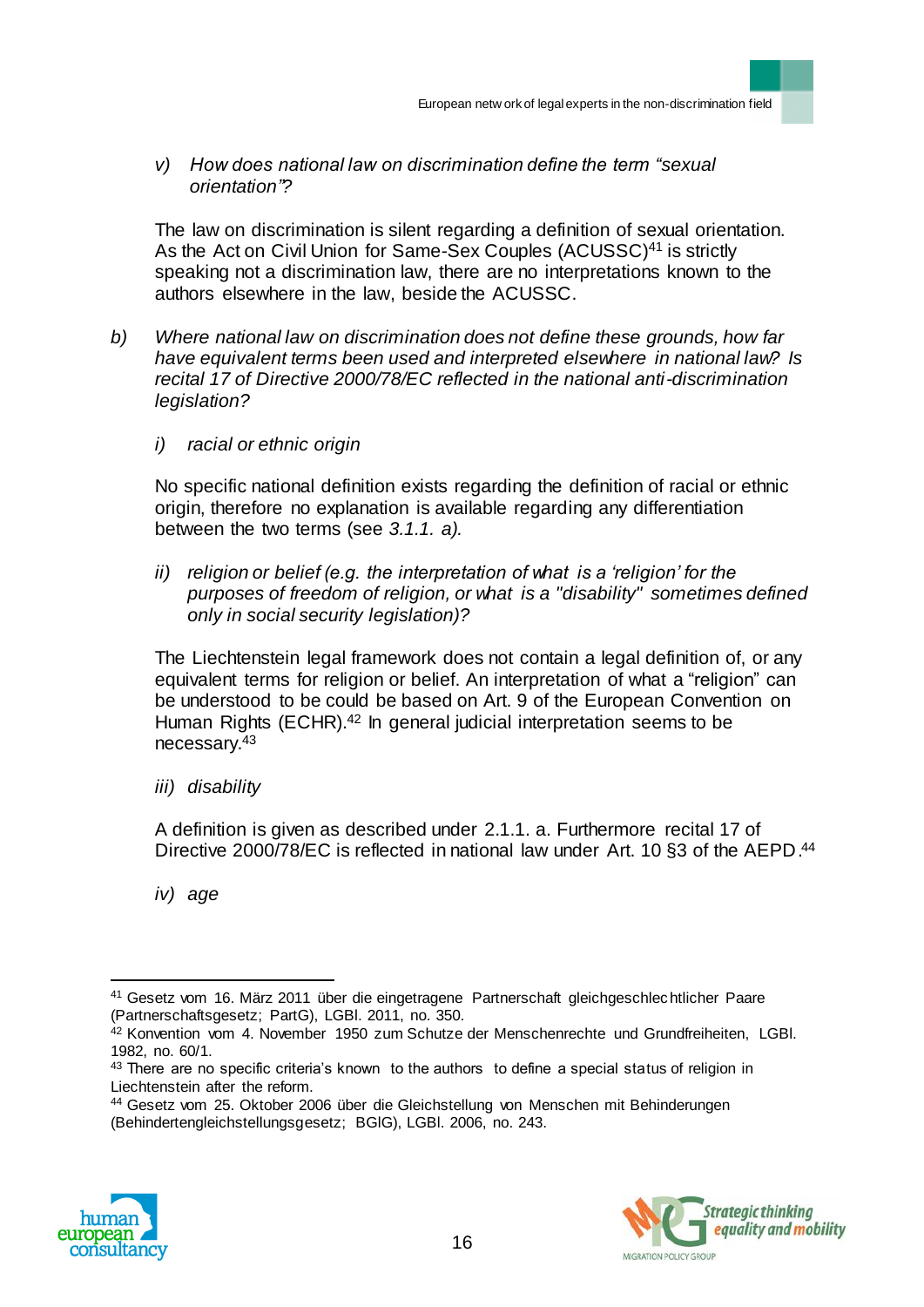The law is silent about the definition of age in regard to discrimination. Hence judicial interpretation on this subject is required.

### *v) sexual orientation*

The Act on Civil Union for Same-Sex Couples (ACUSSC)<sup>45</sup> grants equal treatment between same-sex and different-sex couples in respect of inheritance law, social security law, law of naturalisation, tax law and pension legislation. Besides this, the act itself contains no definitions of sexual orientation. Hence judicial interpretation on this subject is required.

*c) Are there any restrictions related to the scope of 'age' as a protected ground (e.g. a minimum age below which the anti-discrimination law does not apply)?*

The laws do not state a maximum age for apprenticeships and suchlike. Thus one can say that the anti-discrimination law applies to all ages. There is no case law known to the authors on this subject. There is no strong focus of the Liechtenstein legislation on age as a ground of discrimination, compared to disability and gender.

## **2.1.2 Multiple discrimination**

*a) Please describe any legal rules (or plans for the adoption of rules) or case law (and its outcome) in the field of anti-discrimination which deal with situations of multiple discrimination. This includes the way the equality body (or bodies) are tackling cross-grounds or multiple grounds discrimination. Would, in your view, national or European legislation dealing with multiple discrimination be necessary in order to facilitate the adjudication of such cases?*

The AEPD states in Article 23 that multiple discrimination has to be taken into account when it comes to decide on the compensation for immaterial damages at a court trial. Nevertheless there is no definition or description of grounds of multiple discrimination in the sense of listing possible grounds or even combinations of grounds to fall under the term multiple discrimination. There are no provisions regarding multiple discrimination on other grounds like religion and belief, sexual orientation, race and ethnic origin, age, or gender. There are no plans for the adoption of such rules known to the authors. Nevertheless in the authors' view it would be appreciated if national and/or European legislation dealt with multiple discrimination in the same manner as the AEPD does in Art. 23. 46

*b) How have multiple discrimination cases involving one of Art. 19 TFEU grounds and gender been adjudicated by the courts (regarding the burden of proof and* 

<sup>&</sup>lt;sup>46</sup> Gesetz vom 25. Oktober 2006 über die Gleichstellung von Menschen mit Behinderungen (Behindertengleichstellungsgesetz; BGlG), LGBl. 2006, no. 243.





 $\overline{a}$ 45 Gesetz vom 16. März 2011 über die eingetragene Partnerschaft gleichgeschlechtlicher Paare (Partnerschaftsgesetz; PartG), LGBl. 2011, no. 350.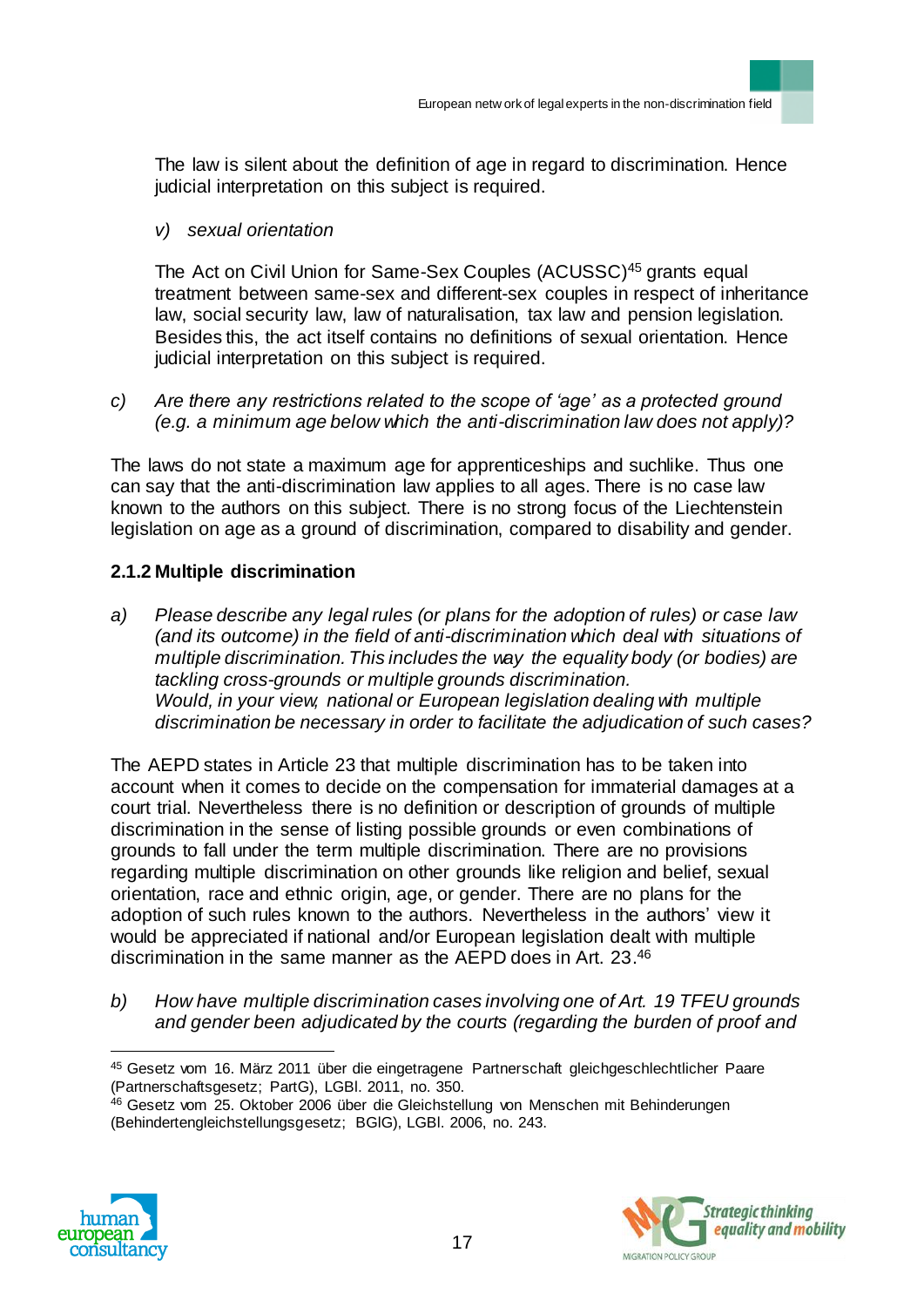*the award of potential higher damages)? Have these cases been treated under one single ground or as multiple discrimination cases?* 

So far Liechtenstein courts have not given special attention to multiple ground cases. Up to now, there are no cases relating to multiple discrimination known to the authors. So far, the only legal provision addressing multiple discrimination is provided by Art. 23 § 3 of the AEPD. 47

## **2.1.3 Assumed and associated discrimination**

*a) Does national law (including case law) prohibit discrimination based on perception or assumption of what a person is? (e.g. where a person is discriminated against because another person assumes that he/she is a Muslim or has a certain sexual orientation, even though that turns out to be an incorrect perception or assumption).* 

The law is silent on this subject. Furthermore there is no known case law on the subject of a wrong perception of what a person is.

*b) Does national law (including case law) prohibit discrimination based on association with persons with particular characteristics (e.g. association with persons of a particular ethnic group or the primary carer of a disabled person)? If so, how? Is national law in line with the judgment in Case C-303/06 Coleman v Attridge Law and Steve Law?* 

The AEPD prohibits discrimination against persons who assist people with a disability on a temporary basis or who take care of them, or who report or take action against an act of discrimination on the grounds of disability (Art. 5 § 4). There are no further provisions concerning discrimination based on association with persons with particular characteristics, neither regarding people with disabilities, nor discrimination on other grounds.

# **2.2 Direct discrimination (Article 2(2)(a))**

*a) How is direct discrimination defined in national law? Please indicate whether the definition complies with those given in the directives.*

Direct discrimination is defined in Liechtenstein law as when a person is treated less favourably than another has been or would be treated in a comparable situation. Direct discrimination according to this legal definition is prohibited on grounds of disability (AEPD Art.6 §1) and on grounds of gender (AEWM Art.1a).<sup>48</sup> The authors

<sup>&</sup>lt;sup>48</sup> Gesetz vom 10. März 1999 über die Gleichstellung von Frau und Mann; Gleichstellungsgesetz; LGBl. 1999, no. 96.





 $\overline{a}$ <sup>47</sup> Gesetz vom 25. Oktober 2006 über die Gleichstellung von Menschen mit Behinderungen (Behindertengleichstellungsgesetz; BGlG), LGBl. 2006, no. 243.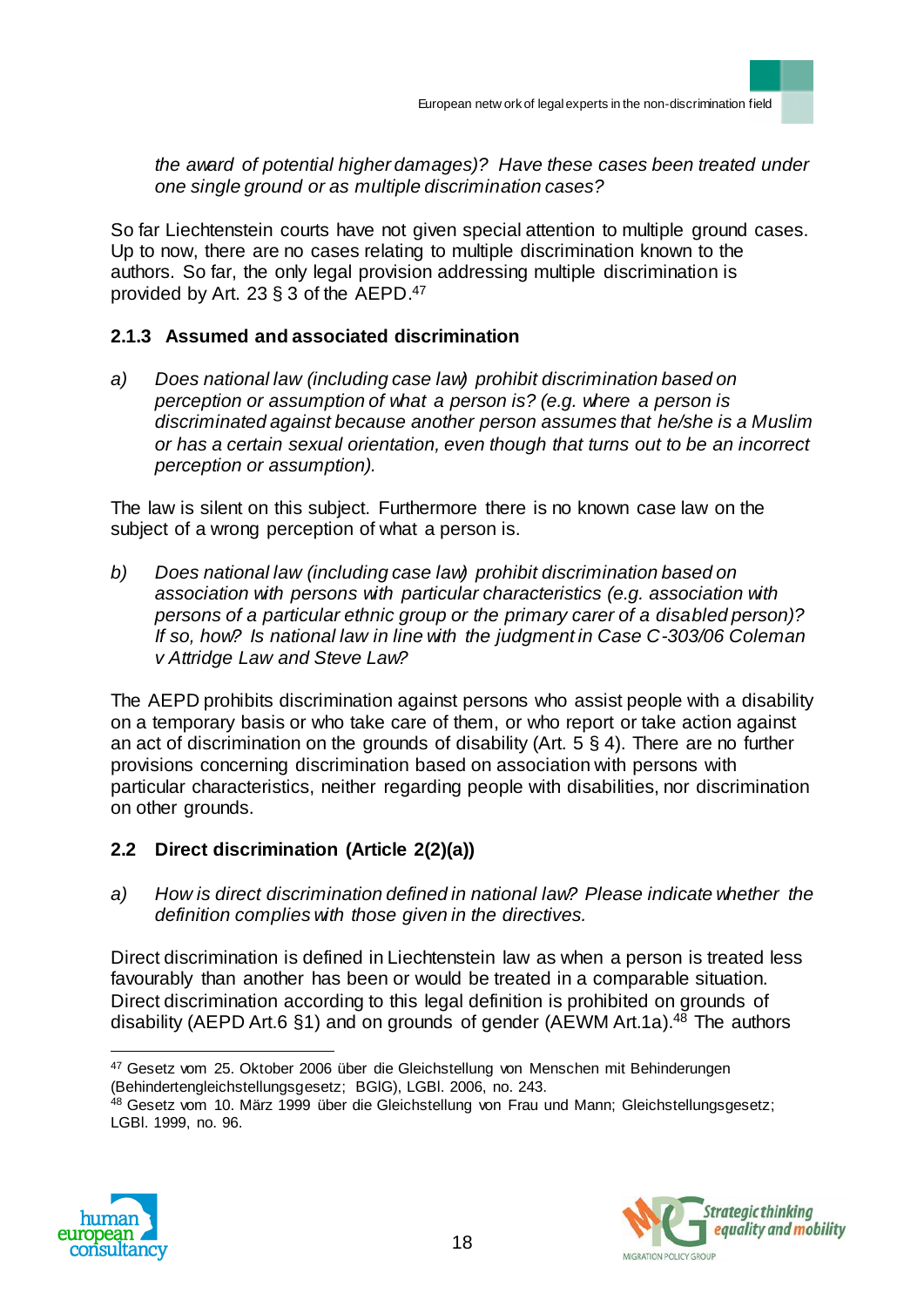would therefore maintain that the definition in Liechtenstein law is in line with the definition given in directives 2000/78/EC, 27.11.2000, article 2 (2) a)) and 2000/43/EC, 29.06.2000, article 2 (2) a)).

*b) Are discriminatory statements or discriminatory job vacancy announcements capable of constituting direct discrimination in national law? (As in Case C-54/07 Firma Feryn).*

Primarily legal protection against discrimination in the working environment is defined in AEPD Art. 10. Furthermore, since all the different acts and conventions have been incorporated into various national laws, it can be said that any kind of discrimination in job vacancy or other announcements can to some extent be seen as direct discrimination. An exception is if there are obvious reasons why for instance only a man or a woman or a person with special characteristics, skills or knowledge is qualified for the vacant position (AEPD Art.10 §3 and AEWM Art.3 §4).<sup>49</sup> In this spirit, disability can be a reason why somebody does not fit into the job requirement. For such genuine and determining occupational requirements, different treatment is allowed. The same holds for gender (advertising for an actor or an actress for example), or for religion and belief (advertising for a priest). There are no such exceptions provided for sexual orientation, race and ethnic origin. As long as there do exist obvious reasons for specific job requirements, this would not be interpreted as discriminating against people with disabilities or people with other characteristics. Regarding gender, most job vacancies nowadays are explicitly announced in advertisements for male and female applicants and are therefore labelled with (w/m) after the job title.

*c) Does the law permit justification of direct discrimination generally, or in relation to particular grounds? If so, what test must be satisfied to justify direct discrimination? (See also 4.7.1 below).* 

There is no explicit justification of direct discrimination relating to sexual orientation, age, religion and belief, or ethnic origin. However, exceptions and different treatment are allowed if, for instance, special knowledge, skills, physical conditions or other characteristics are required for a job. These "objectively justified" provisions can also be relevant for people with disabilities (Art.10 §3 AEPD)<sup>50</sup> or persons of a specific gender (Art 3 §4 AEWM).<sup>51</sup>

In addition, jobs in the public services can be restricted to Liechtenstein citizens, but race and ethnicity would not be permitted as selection criteria.

<sup>&</sup>lt;sup>51</sup> Gesetz vom 10. März 1999 über die Gleichstellung von Frau und Mann; Gleichstellungsgesetz; LGBl. 1999, no. 96.





<sup>49</sup> Gesetz vom 10. März 1999 über die Gleichstellung von Frau und Mann; Gleichstellungsgesetz; LGBl. 1999, no. 96.

<sup>50</sup> Gesetz vom 25. Oktober 2006 über die Gleichstellung von Menschen mit Behinderungen (Behindertengleichstellungsgesetz; BGlG), LGBl. 2006, no. 243.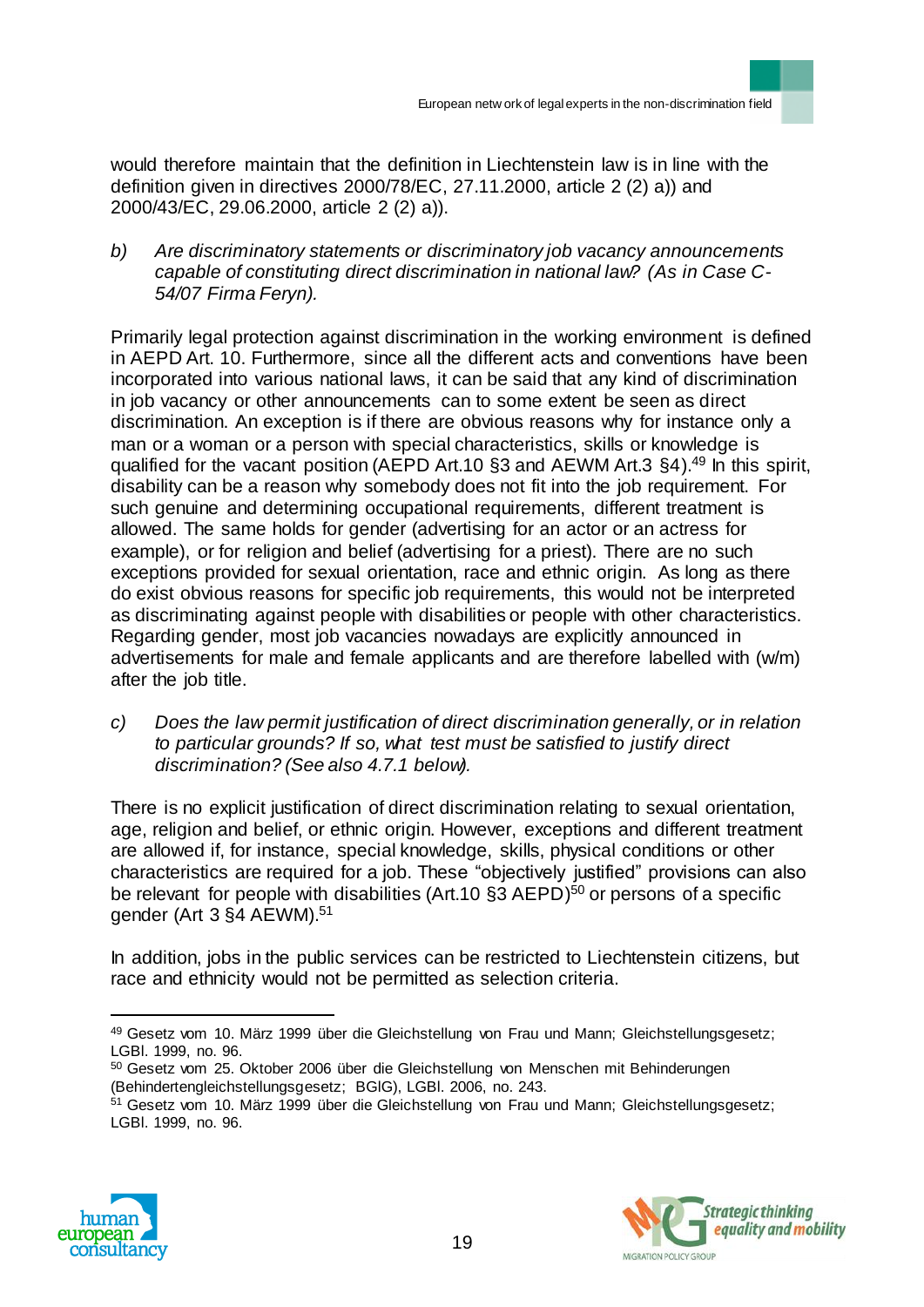*d) In relation to age discrimination, if the definition is based on 'less favourable treatment' does the law specify how a comparison is to be made?*

Liechtenstein's legal framework does not contain a clear definition of age in relation to discrimination. Thus the law does not specify how to assess "less favourable treatment" as no such specification is given by the law.

# **2.2.1 Situation Testing**

*a) Does national law clearly permit or prohibit the use of 'situation testing'? If so, how is this defined and what are the procedural conditions for admissibility of such evidence in court? For what discrimination grounds is situation testing permitted? If not all grounds are included, what are the reasons given for this limitation? If the law is silent please indicate.*

Due to the low regulatory density and the limited capacity of civil society actors within Liechtenstein, as of now, there are no legal provisions for or practical examples of situation testing in Liechtenstein. The method of situation testing is not mentioned by any national legislative act. Furthermore, there are no defined conditions for using this kind of evidence in court and as there are no legal cases so far, there is no evidence on how courts will handle such cases.

*b) Outline how situation testing is used in practice and by whom (e.g. NGOs, equality body, etc.).* 

So far no situation testing has been carried out, neither in case law nor by NGO's. There are no activities known to the authors for any preparation of situation testing in connection with discrimination in the near future in Liechtenstein.

*c) Is there any reluctance to use situation testing as evidence in court (e.g. ethical or methodology issues)? In this respect, does evolution in other countries influence your national law (European strategic litigation issue)?*

As there has not been any case law so far in which situation testing was used as evidence, no prior judgment can be made about its acceptance, or in relation to ethical or methodological issues, etc. This issue could be described as unknown terrain within the legal framework in Liechtenstein.

Developments within the EU might lead to further developments within the national legal framework. The activity "situation testing regarding discrimination" in 2012 by NGOs in 14 countries has so far had no influence on national NGO's activities in this area.<sup>52</sup>

<sup>52</sup> http://www.sos-racisme.org/content/first-europe-wide-testing-against-racial-discriminations.



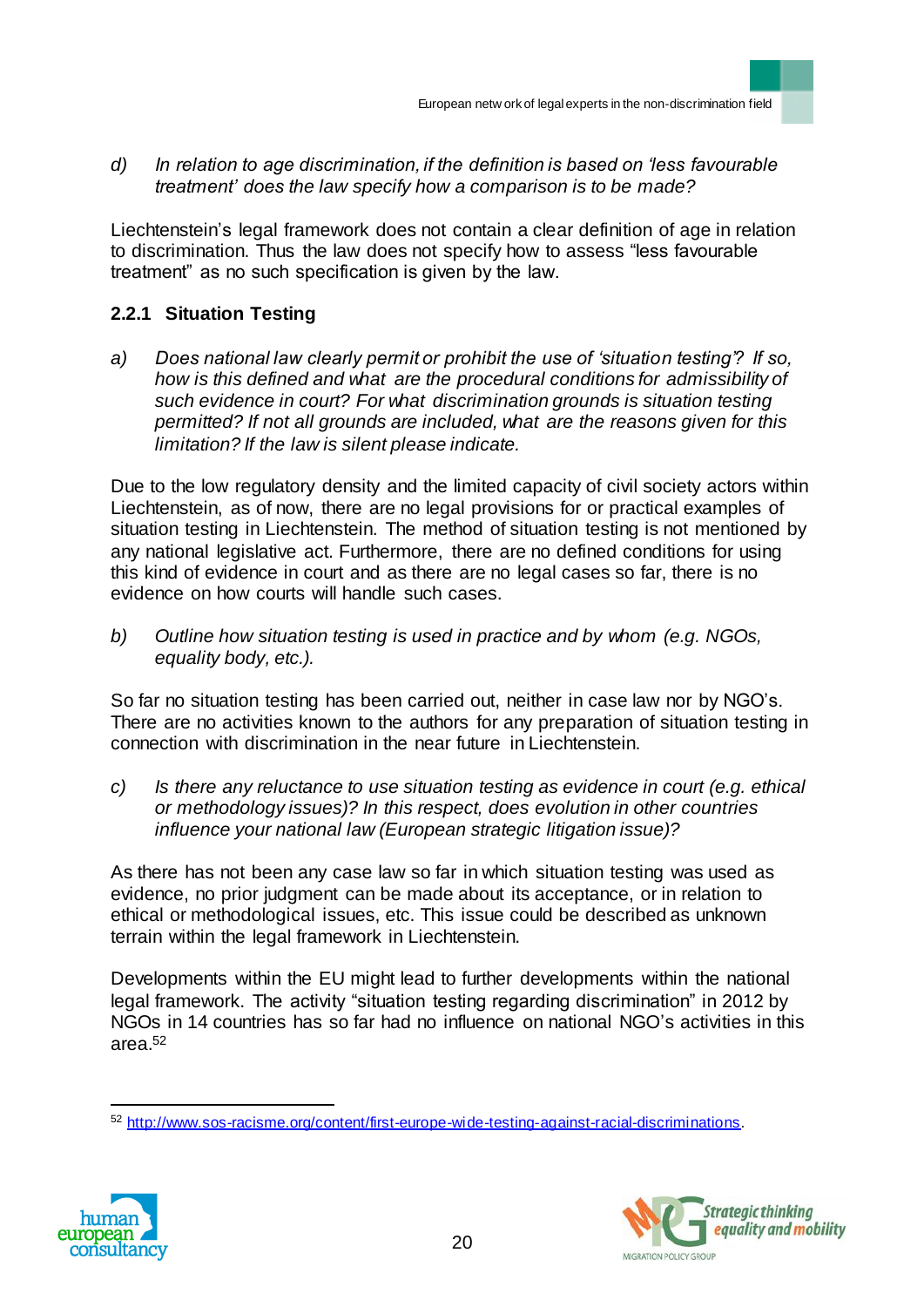*d) Outline important case law within the national legal system on this issue.*

There is no case law on this issue.

# **2.3 Indirect discrimination (Article 2(2) (b))**

*a) How is indirect discrimination defined in national law? Please indicate whether the definition complies with those given in the directives.*

Indirect discrimination is when apparently neutral provisions, criteria or procedures would put persons of a specific ground of discrimination at a particular disadvantage compared to other persons. Indirect discrimination is explicitly only defined on grounds of disability (AEPD Art. 6 §2)<sup>53</sup> and gender (AEWM Art. 1a).<sup>54</sup> There are no legal prohibitions on other grounds known to the authors.

The definition given in the national law as stated above complies with those given in the directives.

*b) What test must be satisfied to justify indirect discrimination? What are the legitimate aims that can be accepted by courts? Do the legitimate aims as accepted by courts have the same value as the general principle of equality, from a human rights perspective as prescribed in domestic law? What is considered as an appropriate and necessary measure to pursue a legitimate aim?*

According to the AEPD (Art. 6  $\S2$ )<sup>55</sup> and the AEWM (Art. 1a)<sup>56</sup> the differential treatment is objectively justified if provisions, criteria or procedures are necessary in order to achieve a legitimate aim. In addition, the means of achieving that aim have to be appropriate. Liechtenstein law thus states that justification of indirect discrimination is possible in certain situations. In addition, Art. 3 §4 and Art.4a §5 of the AEWM<sup>57</sup> list certain conditions under which gender specific measures do not represent discrimination, e.g. if the specific gender is an essential requirement for carrying out particular occupational activities (similar to Directive 2000/78/EC Art. 4).

*c) Is this compatible with the Directives?*

<sup>57</sup> Gesetz vom 10. März 1999 über die Gleichstellung von Frau und Mann; Gleichstellungsgesetz; LGBl. 1999, no. 96.





 $\overline{a}$ <sup>53</sup> Gesetz vom 25. Oktober 2006 über die Gleichstellung von Menschen mit Behinderungen (Behindertengleichstellungsgesetz; BGlG), LGBl. 2006, no. 243.

<sup>54</sup> Gesetz vom 10. März 1999 über die Gleichstellung von Frau und Mann; Gleichstellungsgesetz; LGBl. 1999, no. 96.

<sup>55</sup> Gesetz vom 25. Oktober 2006 über die Gleichstellung von Menschen mit Behinderungen (Behindertengleichstellungsgesetz; BGlG), LGBl. 2006, no. 243.

<sup>&</sup>lt;sup>56</sup> Gesetz vom 10. März 1999 über die Gleichstellung von Frau und Mann; Gleichstellungsgesetz; LGBl. 1999, no. 96.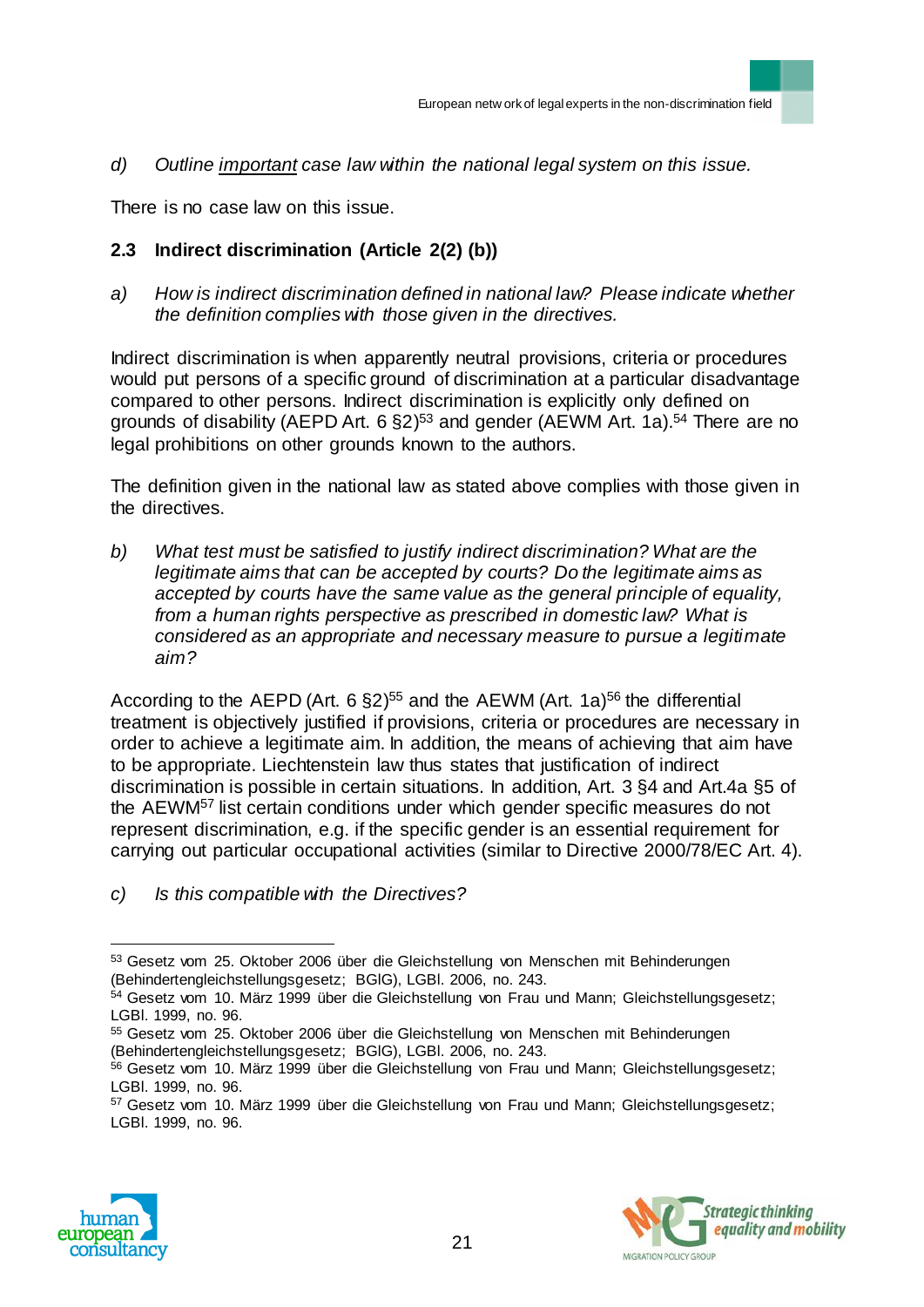The justification for indirect discrimination in Liechtenstein law is compatible with the Directives.

*d) In relation to age discrimination, does the law specify how a comparison is to be made?*

The AEWM and the AEPD do not include age discrimination. There is no further law quoting the Directive in respect of age discrimination.

*e) Have differences in treatment based on language been perceived as potential indirect discrimination on the grounds of racial or ethnic origin?* 

Law is silent on this subject. There are no known cases dealing with discrimination based on language. However, language requirements play an important role in respect of the integration of foreigners. According to the Liechtenstein Act on Foreigners (AF)<sup>58</sup> (Art. 6) as well as the Liechtenstein Act on Free Movement of Persons of EEA and Swiss citizens (AFM)<sup>59</sup> (Art. 5) foreigners are obliged to learn the German language in both speech and writing. In job advertisements, a good command of German language is not a common requirement, probably since the employer expects this anyway in most cases. But language skills – not necessarily knowledge of the German language – can be part of a job profile. This is not interpreted as discriminating.

## **2.3.1 Statistical Evidence**

*a) Does national law permit the use of statistical evidence to establish indirect discrimination? If so, what are the conditions for it to be admissible in court?*

Statistical Evidence is not mentioned in the context of discrimination. The same applies to case law, but there is on the other hand no general restriction on the use of statistical data. One can assume, though, that any evidence, including evidence from statistical data, is admissible in court. Up to now no case of discrimination has been brought to court using statistical data as evidence.

*b) Is the use of such evidence widespread? Is there any reluctance to use statistical data as evidence in court (e.g. ethical or methodology issues)? In this respect, does evolution in other countries influence your national law (European strategic litigation issue)?*

There are no cases known to the authors where statistical data as evidence has been used in cases of indirect discrimination. Generally speaking, the national courts do not usually amend national case law based on developments in other jurisdictions.

 $\overline{a}$ <sup>58</sup> Gesetz vom 17. September 2008 über die Ausländer (Ausländergesetz; AuG), LGBl. 2008, no. 311. 59 Gesetz vom 20. November 2009 über die Freizügigkeit für EWR- und Schweizer Staatsangehörige (Personenfreizügigkeitsgesetz; PFZG), LGBl. 2009, no. 348.



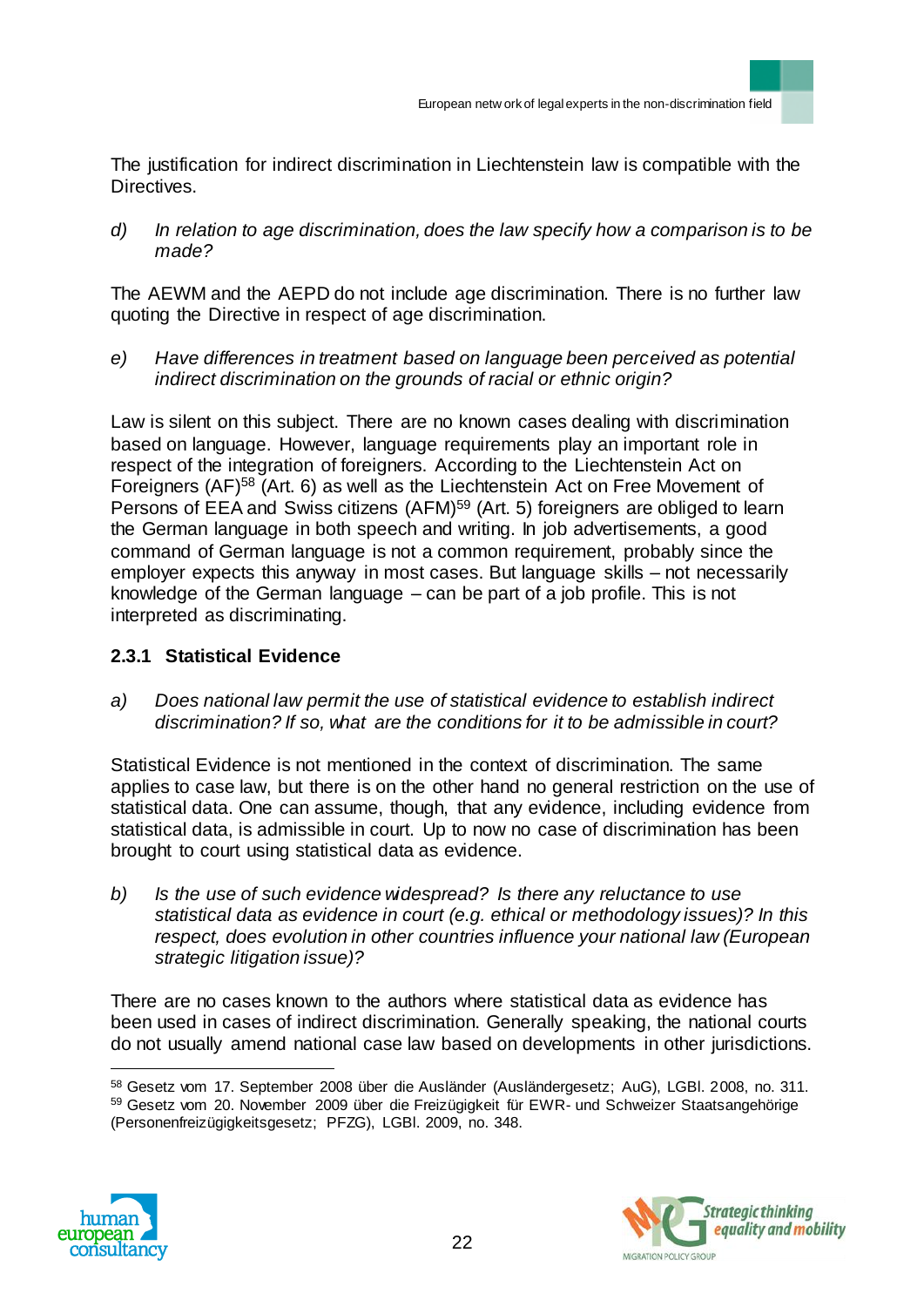#### *c) Please illustrate the most important case law in this area.*

There are no cases known to the authors on this subject.

*d) Are there national rules which permit data collection? Please answer in respect to all five grounds. The aim of this question is to find out whether or not data collection is allowed for the purposes of litigation and positive action measures. Specifically, are statistical data used to design positive action measures? How are these data collected/ generated?*

Legal restrictions on the collection of data are given by the Data Protection Act (DPA)<sup>60</sup> which refers to EU Directive 95/46/EG of 24 October 1995. Art. 3 §1 e) of the DPA defines the following data as especially sensitive personal data that have to be protected in particular: data regarding religious, ideological or political beliefs; data regarding health, personal privacy and race/ethnicity; data regarding social security assistance; data regarding administrative and penal prosecution.

Data collection in respect of information about disability, age and sexual orientation is not explicitly mentioned in the DPA but could be subsumed under "data on personal privacy".

Art. 5  $§1$  of the DPA $^{61}$  gives the data collecting institution the duty to inform the involved person about the collection of data. This duty is waived in certain exceptional cases laid down in Art. 5 §4 of the DPA.<sup>62</sup> Furthermore, under certain conditions laid down in Art 5 §7 of the DPA, Art 5 §1 of the DPA does not apply to data collection for statistical or scientific purposes.

The DPA's validity differs for private and public actors (data processing by private persons and by authorities). The administration may only process data if this is clearly intended by a legal act (Art. 21  $\S1$  DPA).<sup>63</sup> The DPA provides many additional restrictions and exceptions to data collection and processing. An Office for Data Protection has been established.

Further rules are given in the Convention for the Protection of Individuals with regard to Automatic Processing of Personal Data (Art. 6).<sup>64</sup> In this context the automatic processing of personal data is strictly subject to appropriate protection by national law. There are no further specifications about what kind of protection is appropriate.

<sup>&</sup>lt;sup>64</sup> Übereinkommen zum Schutz des Menschen bei der automatischen Verarbeitung personenbezogener Daten, LGBl. 2004, no. 167.





<sup>60</sup> Datenschutzgesetz vom 14. März 2002 (DSG), LGBl. 2002, no. 55.

<sup>61</sup> Datenschutzgesetz vom 14. März 2002 (DSG), LGBl. 2002, no. 55.

<sup>62</sup> Datenschutzgesetz vom 14. März 2002 (DSG), LGBl. 2002, no. 55.

<sup>63</sup> Datenschutzgesetz vom 14. März 2002 (DSG), LGBl. 2002, no. 55.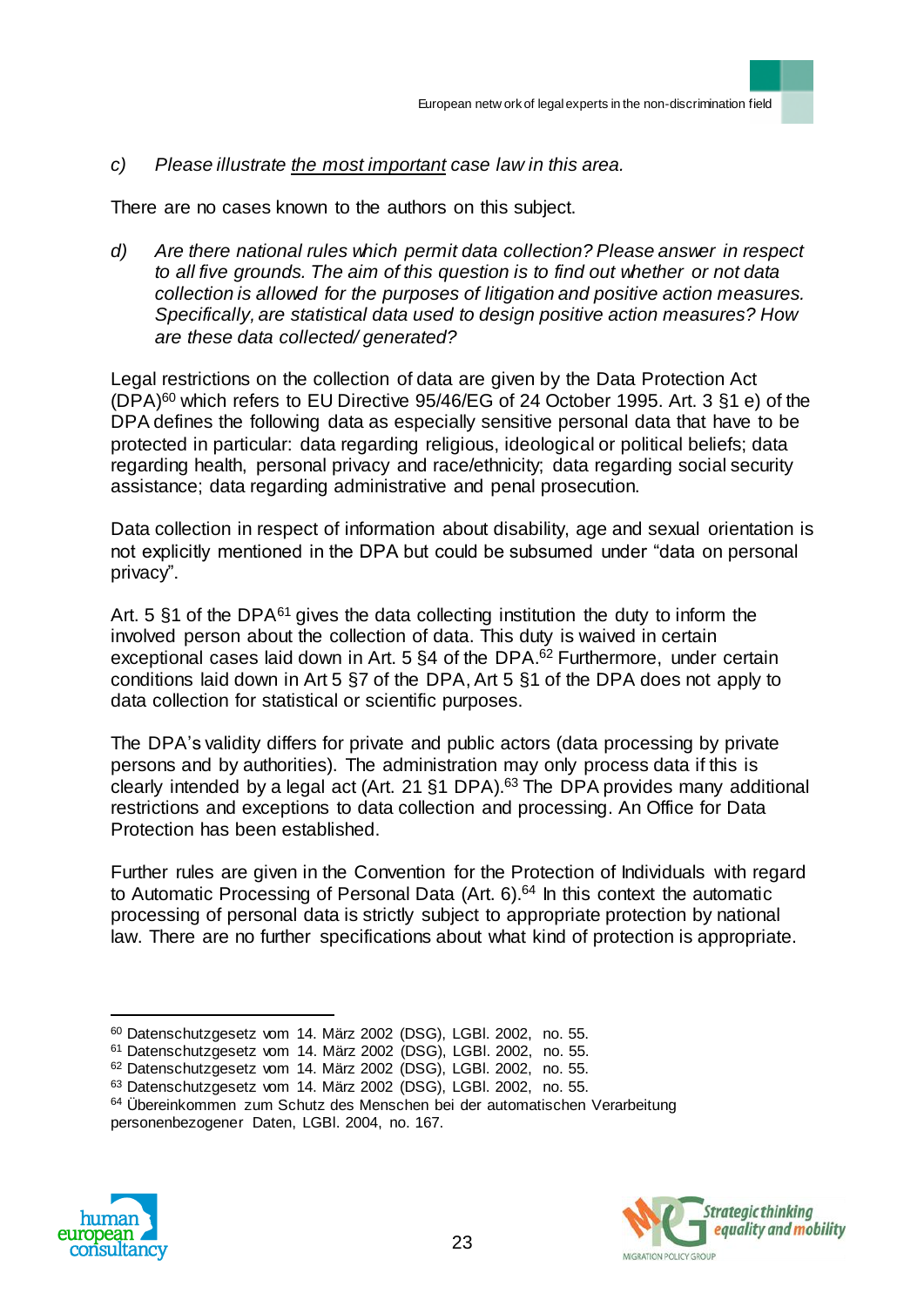Additional requirements for data collection by the Department of Statistics are provided in the Act on Statistics (AS),<sup>65</sup> especially Arts. 16 to 18. Furthermore, Arts. 8 to 14 of the Act on the Central Register of Personal Data (ACRPD) <sup>66</sup> specify requirements for data collection and use,

Other statistical data collections, surveys, scientific research projects et al. give additional insight into the status of different social groups. All these data collections and data analysis have to be in line with the above-mentioned legal provisions.

Data collection and statistical services in a very small country such as Liechtenstein are restricted due to the smallness of the country and small size of the population. In addition, data collection in such a small society raises the problem of anonymity. The officials of the Data Protection Agency would have to decide whether data collection for purposes of litigation and positive action measures are allowed or not in a specific case.

## **2.4 Harassment (Article 2(3))**

*a) How is harassment defined in national law? Does this definition comply with those of the directives? Include reference to criminal offences of harassment insofar as these could be used to tackle discrimination falling within the scope of the Directives.*

The two main Acts on anti-discrimination (AEPD Art.8; AEWM Art. 1a)<sup>67</sup> prohibit harassment within their specific scope on grounds of disability (AEPD) and gender (AEWM). In general, harassment is defined as unwanted modes of behaviour towards a person with the purpose or the effect of violating the dignity of the person and of creating an intimidating, hostile, degrading, humiliating or abusive environment. Such behaviour can refer to disability or can be gender-related. Regarding gender-specific discrimination, the AEWM covers also sexual harassment, which is defined as unwanted modes of sexual behaviour expressed in a verbal, nonverbal, or physical way with the purpose or the effect of violating the dignity of the person (without distinction of sex).

*b) Is harassment prohibited as a form of discrimination?* 

Yes, harassment is a type of discrimination. It is therefore considered as discrimination and is prohibited as a form of discrimination. Art. 8 of the AEPD clearly states that harassment constitutes discrimination. A similar statement is shown in the

<sup>67</sup> Gesetz vom 10. März 1999 über die Gleichstellung von Frau und Mann; Gleichstellungsgesetz; LGBl. 1999, no. 96.





<sup>65</sup> Statistikgesetz vom 17. September 2008 (StatG), LGBl 2008, no. 271.

<sup>66</sup> Gesetz vom 21. September 2011 über das Zentrale Personenregister (ZPRG), LGBl. 2011, no. 574.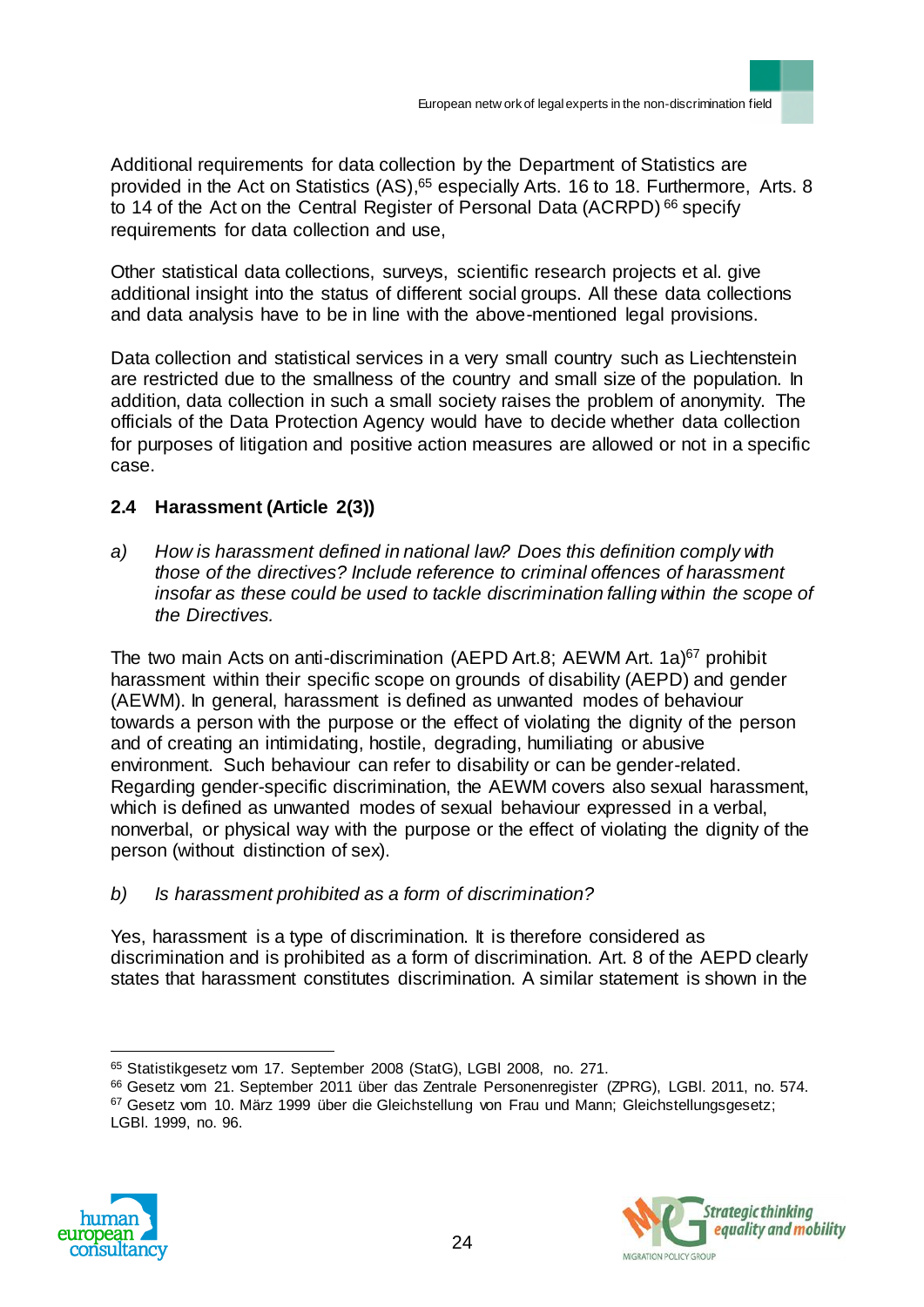AEWM (Art. 4).<sup>68</sup> "Harassment and sexual harassment, as well as instructing another to carry out the same, are considered to be discrimination based on gender".

*c) Are there any additional sources on the concept of harassment (e.g. an official Code of Practice)?*

There are no additional officially binding sources on the concept of harassment. There is no official Code of Practice in this sense known to the authors.

*d) What is the scope of liability for discrimination? Specifically, can employers or (in the case of racial or ethnic origin, but please also look at the other grounds of discrimination) service providers (e.g. landlords, schools, hospitals) be held liable for the actions of employees? Can they be held liable for actions of third parties (e.g. tenants, clients or customers)? Can the individual harasser or discriminator (e.g. co-worker or client) be held liable? Can trade unions or other trade/professional associations be held liable for actions of their members?*

Generally speaking, in all meanings of discrimination relating to the AEPD and AEWM act, the individual practising discrimination or harassment can be held liable under the terms of Art. 5 of the AEWM<sup>69</sup> and/or Art. 23 of the AEPD.

Employers may be held liable for the actions of their employees. Art. 10 §2 of the AEPD states that discrimination also exists when an employer, in the event of harassment by employees, fails to act in accordance with statutory regulations, norms and standards in the labour contract to remedy the situation. This means that the employer can also be punished. In addition Art. 3  $\S$ 3 of the AEWM<sup>70</sup> as well as Art. 9 of the AEPD stipulate liability for people who instruct others to discriminate. Since there are no further references it can be assumed that service providers cannot be held directly liable for the actions of third parties as long as they are not directly involved in the incident or instruction (see also PC §283).<sup>71</sup>

## **2.5 Instructions to discriminate (Article 2(4))**

a) *Does national law (including case law) prohibit instructions to discriminate? If yes, does it contain any specific provisions regarding the liability of legal persons for such actions?*

<sup>71</sup> Strafgesetzbuch (StGB) vom 24. Juni 1987; LGBl. 1988, no. 37.





<sup>68</sup> Gesetz vom 10. März 1999 über die Gleichstellung von Frau und Mann; Gleichstellungsgesetz; LGBl. 1999, no. 96.

<sup>69</sup> Gesetz vom 10. März 1999 über die Gleichstellung von Frau und Mann; Gleichstellungsgesetz; LGBl. 1999, no. 96.

<sup>70</sup> Gesetz vom 10. März 1999 über die Gleichstellung von Frau und Mann; Gleichstellungsgesetz; LGBl. 1999, no. 96.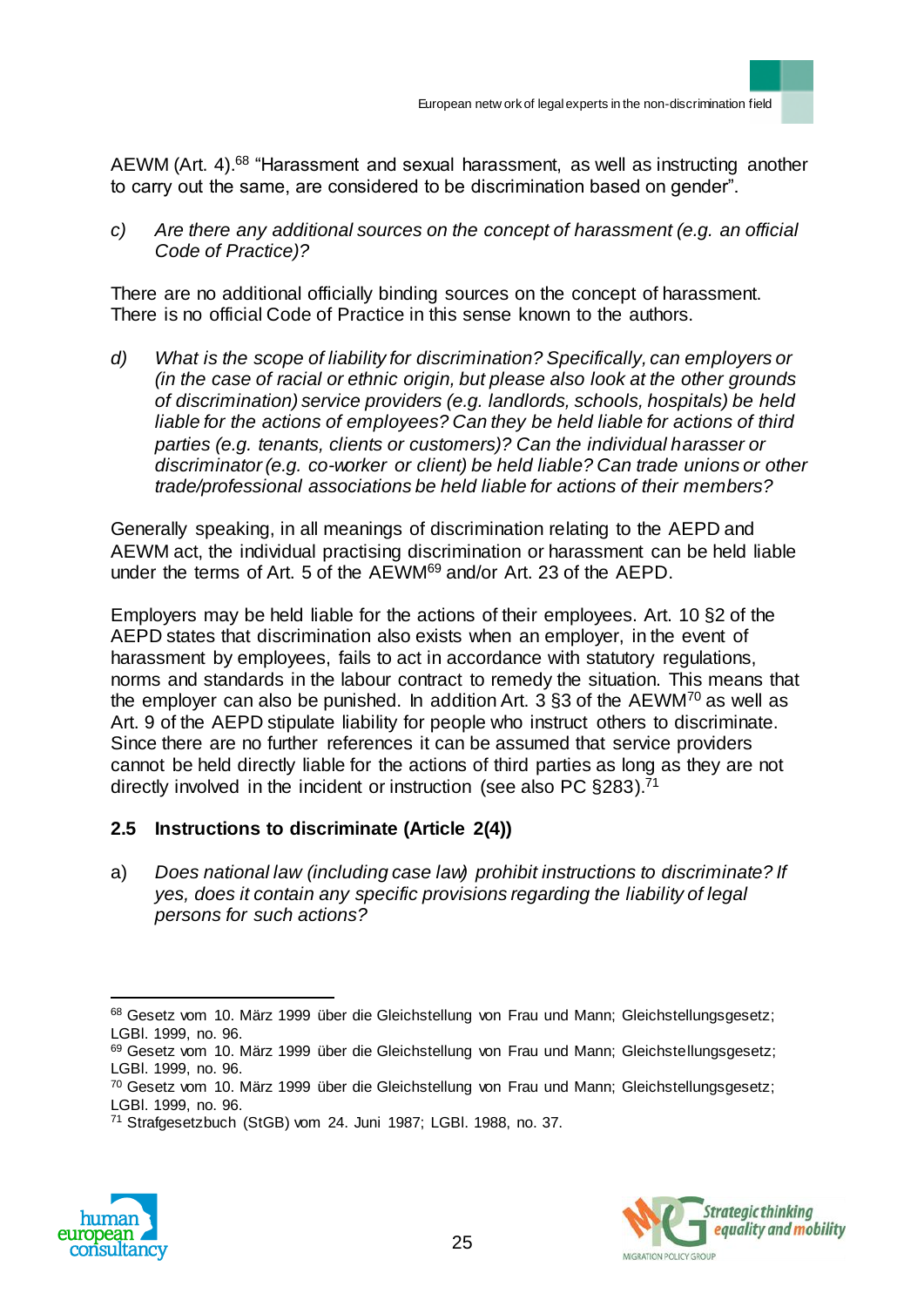Art. 9 of the AEPD states that discrimination is also present if a person instructs another to discriminate or harass on the grounds of a disability.

Art. 3 § 4, Art 4 § 3 and Art 4b § 1 similarly state that discrimination is also present if a person instructs someone to discriminate against another person on grounds of gender (without distinction of sex). There are no specific provisions regarding the liability of legal persons. Art 10 § 2 of the AEPD gives some additional provisions but makes no distinction between natural and legal persons.

*b) Does national law go beyond the Directives' requirement? (e.g. including incitement)*

The national law is equivalent to the Directives regulations regarding the definition of instructions to discriminate on the grounds of disability (AEPD) and gender (AEWM).

*c) What is the scope of liability for discrimination)? Specifically, can employers or (in the case of racial or ethnic origin) service providers (e.g. landlords, schools, hospitals) be held liable for the actions of employees? Can they be held liable for actions of third parties (e.g. tenants, clients or customers)? Can the individual harasser or discriminator (e.g. co-worker or client) be held liable? Can trade unions or other trade/professional associations be held liable for actions of their members?*

Art. 10 §2 of the AEPD states that discrimination also exists when an employer, in the event of harassment by employees, fails to act in accordance with statutory regulations, norms and standards in the labour contract to remedy the situation. This means that the employer can also be punished. In addition, Art. 3 §3 of the AEWM<sup>72</sup> as well as Art. 9 of the AEPD, stipulate liability for people who give instructions to discriminate. It can be assumed that employers can be held directly liable for the actions of third parties as long as they are directly involved in the instruction (see also PC §283).<sup>73</sup>

### **2.6 Reasonable accommodation duties (Article 2(2)(b)(ii) and Article 5 Directive 2000/78)**

*a) How does national law implement the duty to provide reasonable accommodation for people with disabilities? In particular, specify when the duty applies, the criteria for assessing the extent of the duty and any definition of 'reasonable'. For example, does national law define what would be a "disproportionate burden" for employers or is the availability of financial assistance from the State taken into account in assessing whether there is a disproportionate burden?* 

<sup>73</sup> Strafgesetzbuch (StGB) vom 24. Juni 1987; LGBl. 1988, no. 37.





<sup>72</sup> Gesetz vom 10. März 1999 über die Gleichstellung von Frau und Mann; Gleichstellungsgesetz; LGBl. 1999, no. 96.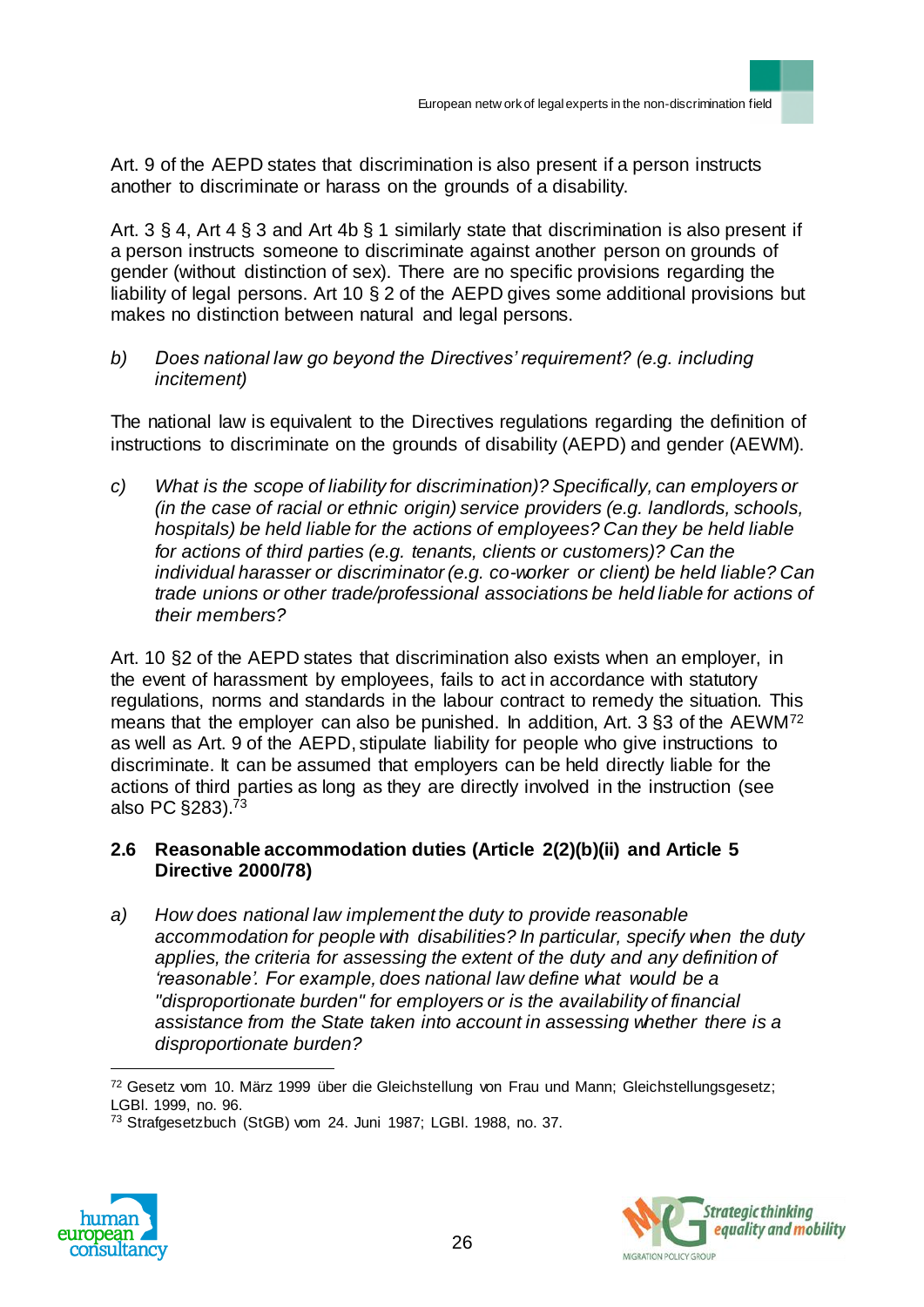The AEPD provides no provision to set up reasonable accommodation for people with disabilities in general. The act is not very detailed regarding its purpose and scope and the duty to provide reasonable accommodation. Art. 7 §3 of the AEPD states that indirect discrimination is also given if no attempts were undertaken to accommodate the situation of a concerned person. In case that indirect discrimination is a consequence of barriers, Art. 7 §4 states that it must be proved whether legal provisions regarding accessibility exist, and if so, whether the legal tasks are fulfilled.

Art. 10 § 1 and §2 of the AEPD specify the extent of the duty to make provisions for the avoidance of discrimination within the area of working world. In addition, Art. 7 of the AEPD lists the type of disproportionate burden (*unverhältnismässige Belastungen*) that may justify unequal treatment and prevent this from being regarded as indirect discrimination (cf. 2.3a for definition of indirect discrimination). In detail, Art. 7 §2 specifies that the following criteria in particular have to be taken into consideration when deciding whether the likely burden is "disproportionate" or not:

- the costs of the accommodation;
- the resources of the enterprise;
- the extent to which public assistance is available;
- the time period between the entering into force of the AEPD and the complaint;
- the effect on the general interest of people with disabilities.

Regarding public assistance, Arts. 17 -. 21 of the AEPD provide rules on government aid in the above stated cases. To summarise, the provisions of Arts. 19 and 20 are rather vague, saying that the state supports the integration of people with disability and the community can establish appropriate programs. The activities are limited in time, and no strict obligations on employers are stated. Thus, adaptions to workplaces and other integrational activities are to be developed on a case-by-case basis, whilst binding and strong legal obligations on employers are lacking in Liechtenstein legislation.

Segregation is practiced more regularly than integration into the common work environment. According to Art. 82 of the Disability Insurance,<sup>74</sup> the Insurance can support public and private, non-profit residential care homes, integration centres, and sheltered workshops for people with disabilities. All of them are specialised to assist people with disabilities.

*b) Please also specify if the definition of a disability for the purposes of claiming a reasonable accommodation is the same as for claiming protection from nondiscrimination in general, i.e. is the personal scope of the national law different (more limited) in the context of reasonable accommodation than it is with regard to other elements of disability non-discrimination law.*

<sup>74</sup>Gesetz vom 23. Dezember 1959 über die Invalidenversicherung (IVG), LGBl. 1960, no. 5.



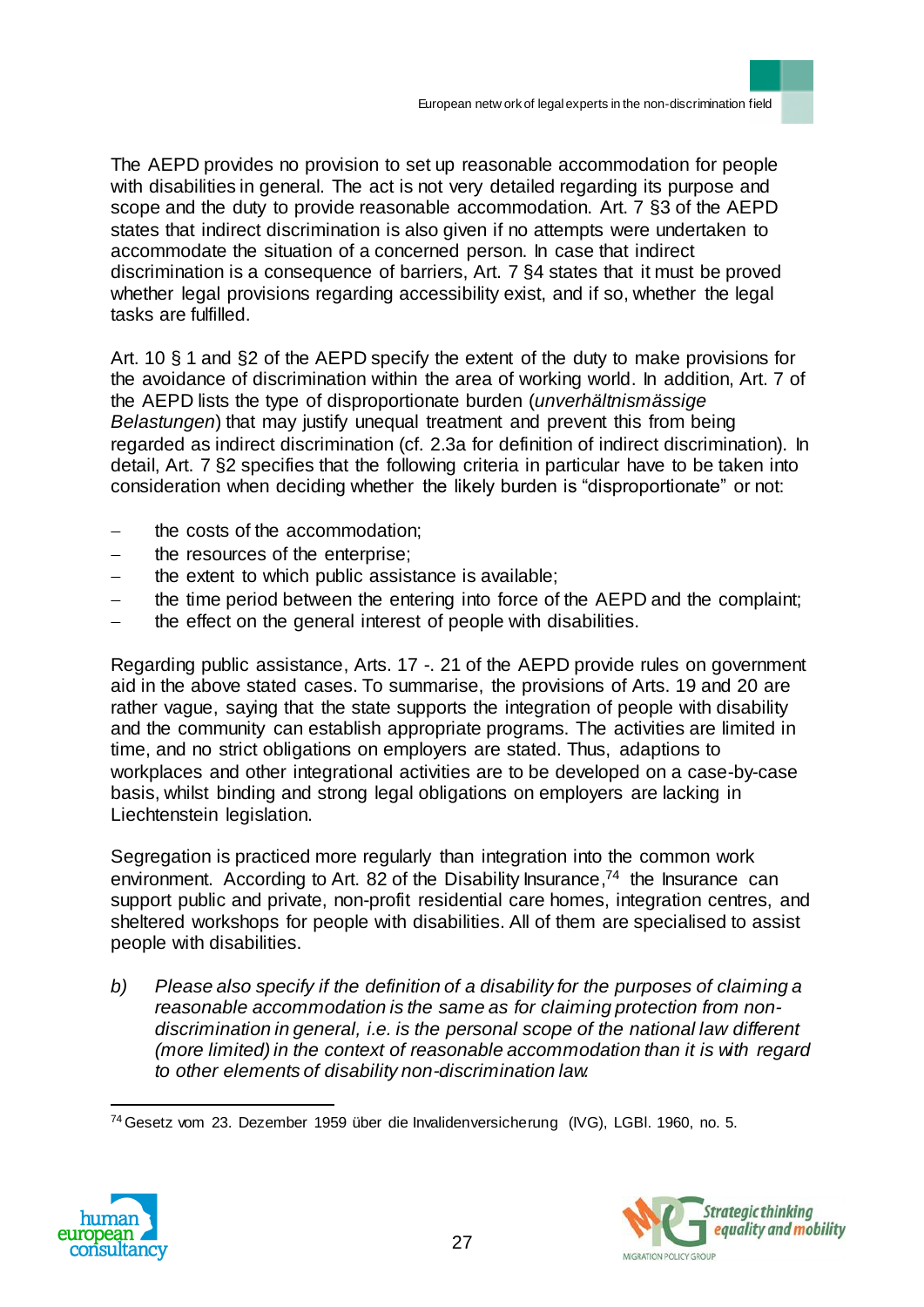Arts. 11 to 16 of the AEPD make no distinction in the definition of a disability for the purposes of claiming a reasonable accommodation or protection from nondiscrimination in general.

*c) Does national law provide for a duty to provide a reasonable accommodation for people with disabilities in areas outside employment? Does the definition of "disproportionate burden" in this context, as contained in legislation and developed in case law, differ in any way from the definition used with regard to employment?* 

The AEPD provides no provision to set up reasonable accommodation for people with disabilities in general. Clearer rules exist within section C of the AEPD, which provides regulations for buildings and public transportation facilities regarding accessibility and suitability for people with disabilities. These rules can be seen as a general duty to provide accessibility, which exists in the absence of an individual request. Art. 7 of the AEPD (cf. section 2.6a) e. g. is not restricted to the employment area.

Art. 18 of the AEPD go on measures in education (cf. 3.2.8). According to Art. 18, early intervention and basic training that is customized to the specific needs of persons with disabilities must be ensured by the state (§1). §2 says that the state promotes appropriate forms of training and also adequate training and support for teachers to integrate children and young people with disabilities into regular schools. §3 finally requests that the state ensures that children and young people with disabilities receive vocational education with respect to their special needs, abilities and interests.

Art. 13 of the AEPD provides for a duty to provide reasonable accommodations for people with disabilities outside of their employment; this duty is qualified, however. Buildings which were built before the act came into force should be adapted at the next major renovation; buildings which, for any reason, cannot be adapted may be exempted by the government. (See also a).

The definition of "disproportionate burden" as detailed in Art. 7 of the AEPD does not differ between cases in areas of employment and outside employment.

*d) Does failure to meet the duty of reasonable accommodation count as discrimination? Is there a justification defence? How does this relate to the prohibition of direct and indirect discrimination?*

The failure to provide accessibility of buildings, facilities or public transportation facilities in line with the AEPD counts as discrimination under Liechtenstein law.

- *e) Has national law (including case law) implemented the duty to provide reasonable accommodation in respect of any of the other grounds (e.g. religion)*
	- *i) race or ethnic origin*



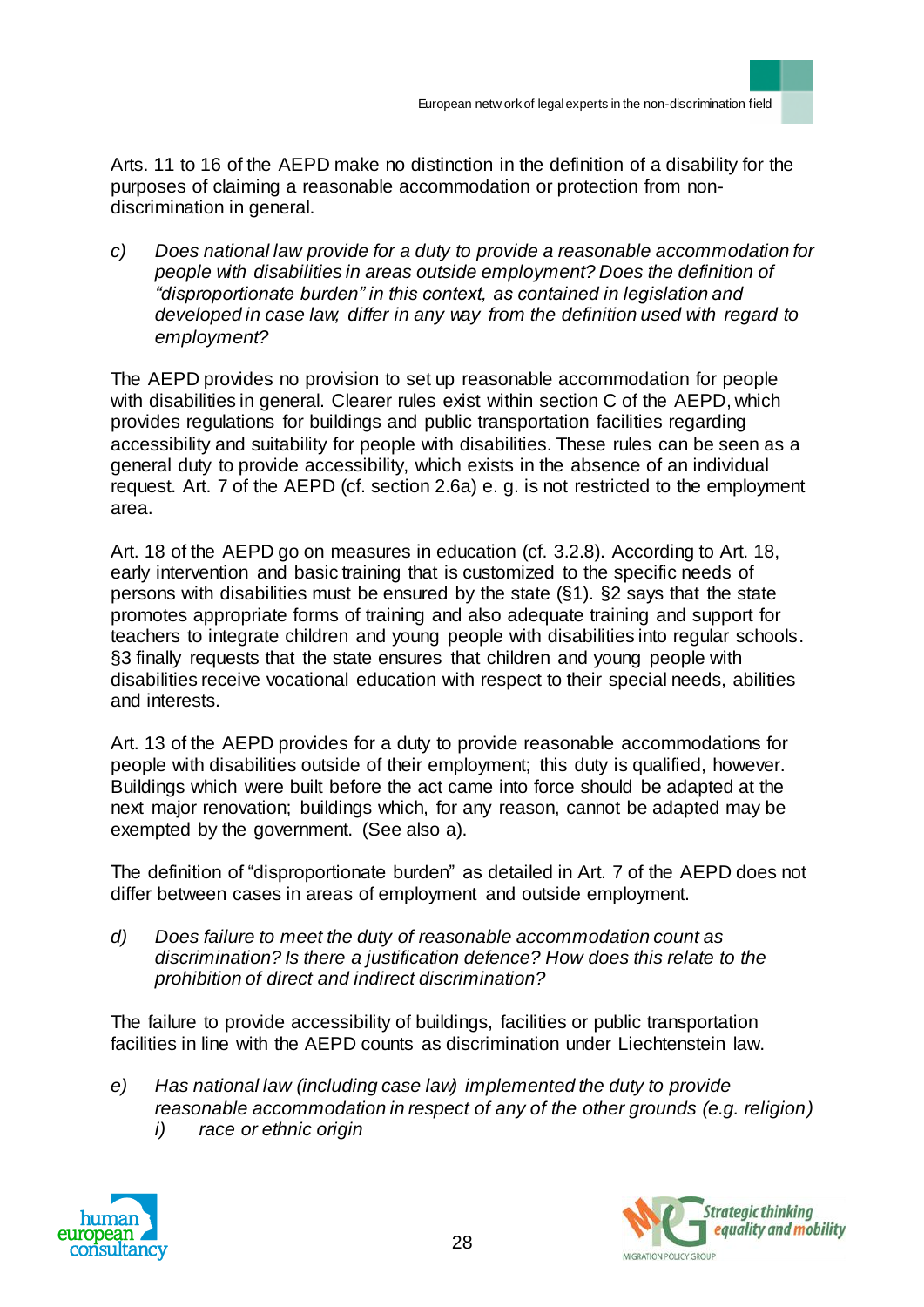- *ii) religion or belief*
- *iii) age*
- *iv) sexual orientation*

There are no specific regulations implemented in national law relating to the duty to provide reasonable accommodation in respect of the above mentioned grounds of discrimination.

- *f) Please specify whether this is within the employment field or in areas outside employment*
	- *i) race or ethnic origin*
	- *ii) religion or belief*
	- *iii) age*
	- *iv) sexual orientation*

As national law is silent about the duty to provide reasonable accommodation in respect to any other grounds than disability, there is no applicable rule relating to the employment field or areas outside employment.

*g) Is it common practice to provide for reasonable accommodation for other grounds than disability in the public or private sector?*

There are no rules by national law to provide for reasonable accommodation for other grounds than disability. There is no corresponding common practice in Liechtenstein. Accommodation is the sense of housing is given in specific life situations to persons in need, as for example sheltered accommodation is, under specific circumstances, provided for young people and for women, i.e. refuge for women who are exposed to violence (*Frauenhaus*), care homes and residential groups for young people (*Jugendwohngruppe*).

*h) Does national law clearly provide for the shift of the burden of proof, when claiming the right to reasonable accommodation?*

With reference to direct discrimination and according to Art. 26 §2 it is obligatory on the defendant to prove that it is more likely in all the circumstances that he claims to have another reason for the difference in treatment and that this reason is crucial. Art. 26 §3 states that when citing a reference to harassment as well as indirect discrimination, it is obligatory on the defendant to prove that in consideration of all circumstances it is more likely that the facts substantiated by him are truthfully. The provisions of Art. 26 refer to the section of protection of discrimination in general and in employment (Arts. 5 to 10 of the AEPD).

In other cases the complaining person has to make the claim credible. Art. 26 of the AEPD on the burden of proof states in §1 that when a person claims to be discriminated against according to Arts. 5 to 10, this person shall make this claim credible.



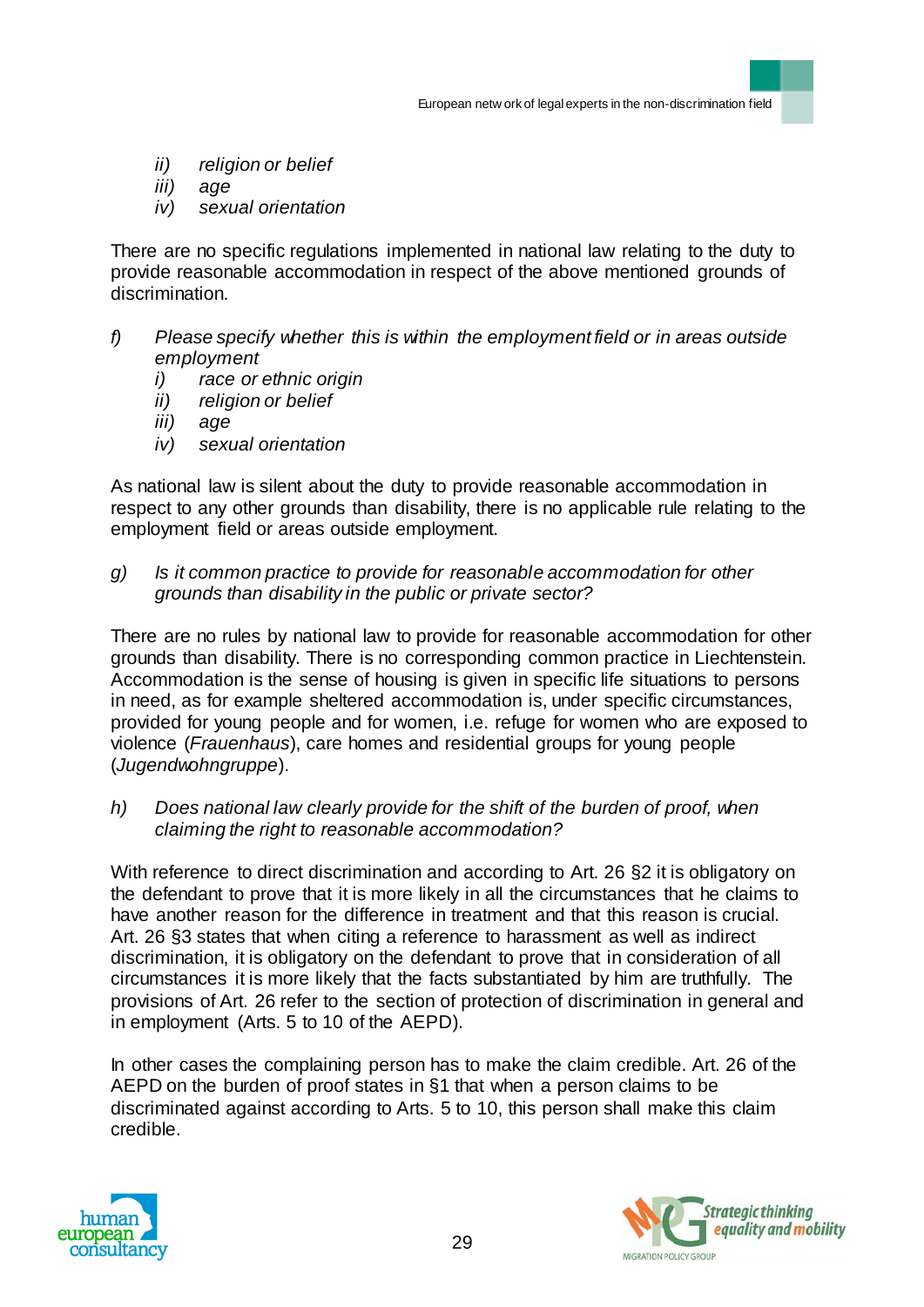

The second part of article 26 states that the defendant can try to prove that he has another reason for the difference in treatment and that this reason is crucial. This can also be applied to the right to reasonable accommodation. If the defendant can come up with a reasonable and crucial reason for him to have ignored the law on reasonable accommodation the courts can exonerate him.

*i) Does national law require services available to the public, buildings and infrastructure to be designed and built in a disability-accessible way? If so, could and has a failure to comply with such legislation be relied upon in a discrimination case based on the legislation transposing Directive 2000/78?*

Section C of the AEPD, which provides regulations for buildings and public transportation facilities regarding accessibility and suitability for people with disabilities. These rules can be seen as a general duty to provide accessibility, which exists in the absence of an individual request.

The AEPD includes various articles (11 to 14) focusing on accessibility for people with disabilities – in their apartments and homes, at their workplace and in any public building. According to the AEPD, public buildings must be constructed in a way that gives people with disabilities the possibility to move around freely. If buildings are not convenient for people with disabilities – especially public places – they must be adapted in order to give people with disabilities the freedom to move around freely as soon as work has been completed on the building. Houses with six or more apartments which were constructed before the law entered into force must be adapted at the first major renovation the house undergoes in order to give people with disabilities access and free movement. If such a building is constructed under the new law, it must be accessible from the beginning. However, if there are problems with space etc. the government may make an exception. The reasons, though, must be valid and the problem of providing unfettered access must be unsolvable. These subjects are treated in Art. 11 – 14 of the AEPD.

Art. 12 on publicly accessible buildings and facilities in the AEPD states that:

- 1 Public buildings and facilities, for which, after the commencement of this Act, a building code permit is granted, shall be made accessible to all.
- 2 Public buildings and facilities, for which building regulations have been approved before the date of this Act, insofar as they are not already accessible, need to be modified and changed to make them accessible. This does not include buildings undergoing maintenance and renovation work, and work without extensive intervention in the buildings brickwork.
- 3 The planning authority is obliged to provide, under the building permit process, the regulations which are to be complied with in accordance with paragraphs 1 and 2. Building permits are to be provided with appropriate conditions.
- 4 As part of the building permit process, the planning authority has to inform the disability organizations that primarily work for the rights and interests of people with disabilities about planning applications in accordance with paragraphs 1



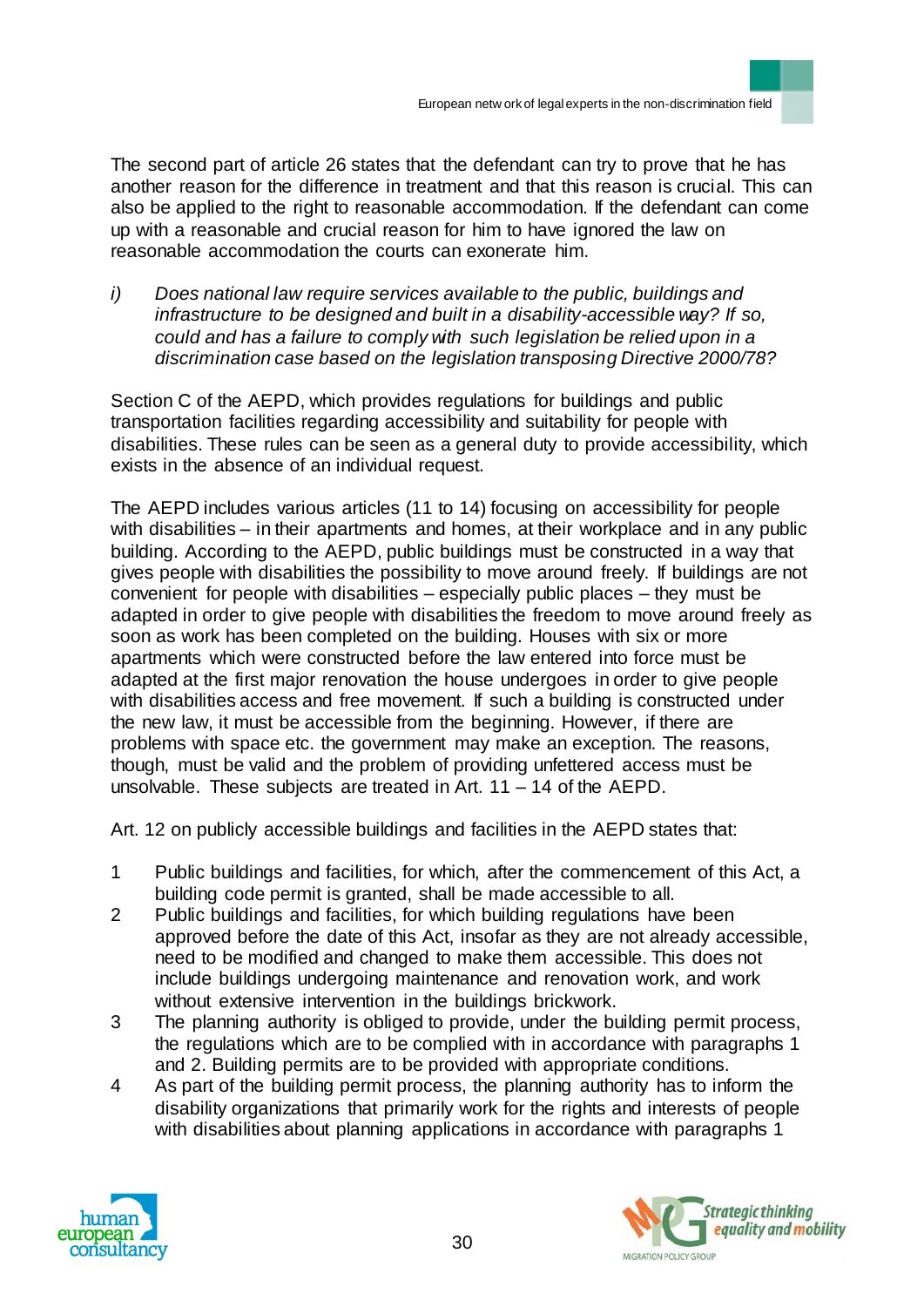and 2. They should be allowed, within a reasonable period, to comply with the regulations on accessibility. Disability organizations which have exercised their right to submit comments are eligible for appeal.

- 5 As part of the final building inspection, the building authority has to invite representatives of disability organizations which have agreed to participate in the final building inspection. They are granted the opportunity to inform the planning authority of their final acceptance and of any violations against accessibility. Other rights available to disability organizations as part of the final building inspection do not apply.
- 6 Public buildings and facilities which are approved by the planning authority without any objections, or where objections have been resolved, count as barrier-free.
- 7 In particular cases the building authority can permit exceptions to the barrierfree rule, or it can, in cases of renovation or maintenance according to §2, dictate measures for barrier-free access.
- 8 The owner, executive planners, construction management, engineers as well as contractors are responsible for the implementation of accessibility provisions after the granting of planning permission.

Art. 23 §5 on Legal Claims states that: "If the discrimination consists in the violation of the provisions on accessibility and adaptability according to articles 11 to 16, the assertion of claims under section 1 and 2 is excluded. If in civil cases the claim is made that discrimination is based on a violation of the provisions on the accessibility and adaptability, the court shall rule on the objection without interrupting the process itself.

This clearly shows that the national law requires public buildings and infrastructures to be designed, built, and possibly adapted in a disability-accessible way. If anyone fails to comply, the courts will have to decide on the penalties.

There is no case law known to the authors.

*j) Does national law contain a general duty to provide accessibility for people with disabilities by anticipation? If so, how is accessibility defined, in what fields (employment, social protection, goods and services, transport, housing, education, etc.) and who is covered by this obligation? On what grounds can a failure to provide accessibility be justified?*

Art. 3 §1g of the AEPD defines accessibility as follows: Accessibility is given when built features of the landscape designed for public use are accessible and usable for people with disabilities in the usual way, without any particular difficulty and in principle without assistance from others. According to Art.12 AEPD new public buildings must be constructed in an accessible way, existing buildings must be adopted as soon as they are renewed. Private housing areas with more than six apartments also have to be accessible to people with disabilities, and Art. 14 of the AEPD states that residential buildings are only subsidised if they are adaptable.



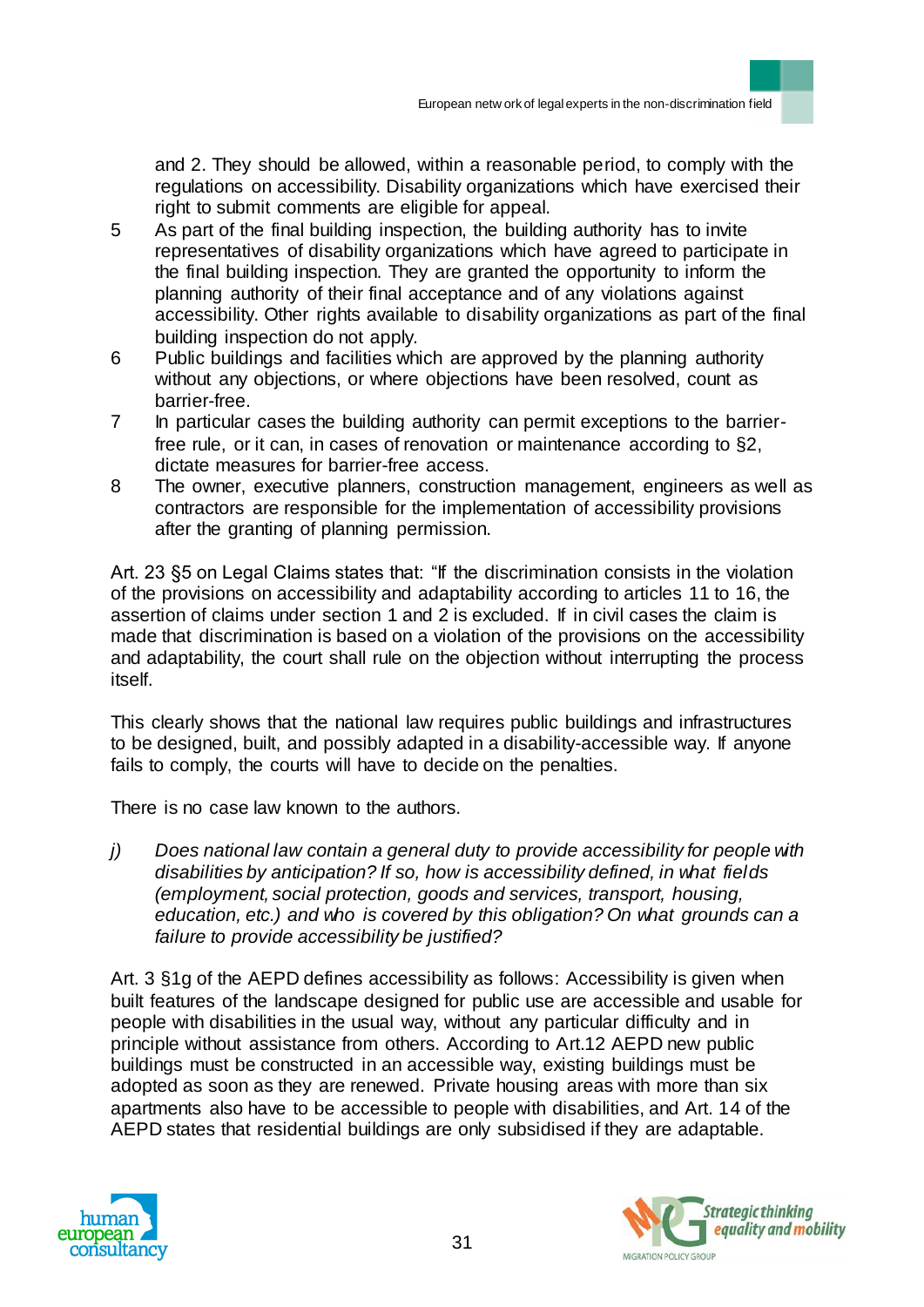Exceptions can be made concerning public buildings (Art. 12 §7 AEPD) and also to private housing areas if the terrain is difficult to realize accessibility (Art. 13 §1). The Office for Equality of People with Disabilities must be consulted before an exception is permitted.

*k) Please explain briefly the existing national legislation concerning people with disabilities (beyond the simple prohibition of discrimination). Does national law provide for special rights for people with disabilities?*

The AEPD in Liechtenstein has to be mentioned first. It supports and demands special activities in favour of people with disabilities. The main focus of the act is to make sure that people with disabilities are treated in a way that allows them to live like people without disabilities – at home, at their workplace, and anywhere else. This includes provisions and measures regarding employment, education, public transport, barrier-free accessibility to buildings, to public services and administration.

The Act on Disability Insurance (ADI)<sup>75</sup> provides additional regulations and assistance for people with disabilities. Besides financial benefits (disability pension) it seeks to assist people in employment (Arts. 39-44) by specific career counselling, job services, vocational training, and capital assistance in cases of self-employment.

There are also measures for speech, hearing or visually impaired people especially in the areas of public transport, dealing with the law, education, the internet and television. This includes for example acoustic information on bus-stops in public buses, or the use of sign language at media conferences of the government. Furthermore, associations for people with disabilities communicate in the newspapers and other media channels on special needs of people with disabilities, for example on the kind of presentation of texts and graphs which makes it easier for concerned persons to understand the content.

# **2.7 Sheltered or semi-sheltered accommodation/employment**

*a) To what extent does national law make provision for sheltered or semi-sheltered accommodation/employment for workers with disabilities?* 

Sheltered and semi-sheltered accommodation and employment is organized by two private associations, the Special Education Centre and the Association for Sheltered Housing. These non-profit societies run several sheltered workshops and sheltered residential homes. It is financially supported by the public. Art. 80 of the ADI states that private non-profit organizations assisting people with disabilities may receive financial support from the disability insurance.

 $\overline{a}$ <sup>75</sup> Gesetz vom 23. Dezember 1959 über die Invalidenversicherung (IVG), LGBl. 1959 Nr. 5.



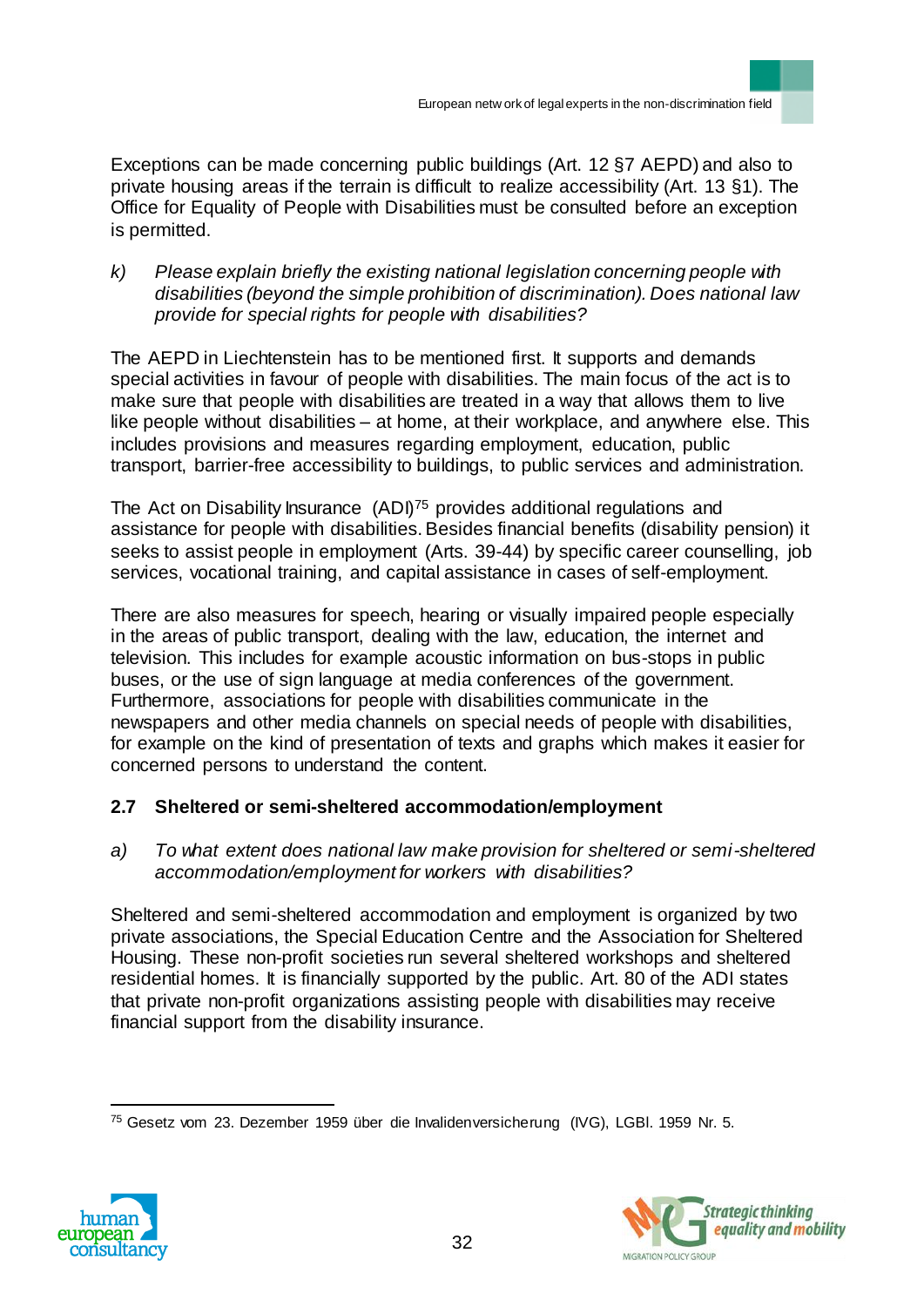*b) Would such activities be considered to constitute employment under national law- including for the purposes of application of the anti-discrimination law?*

Disabled people working in sheltered workshops are not to be considered as employees according to the  $AECT$ ,<sup>76</sup> although this is not explicitly stated as an exception in the employment law.

<sup>76</sup> Gesetz vom 29. Dezember 1966 über die Arbeit in Industrie, Gewerbe und Handel (Arbeitsgesetz); LGBl. 1967, no. 6.



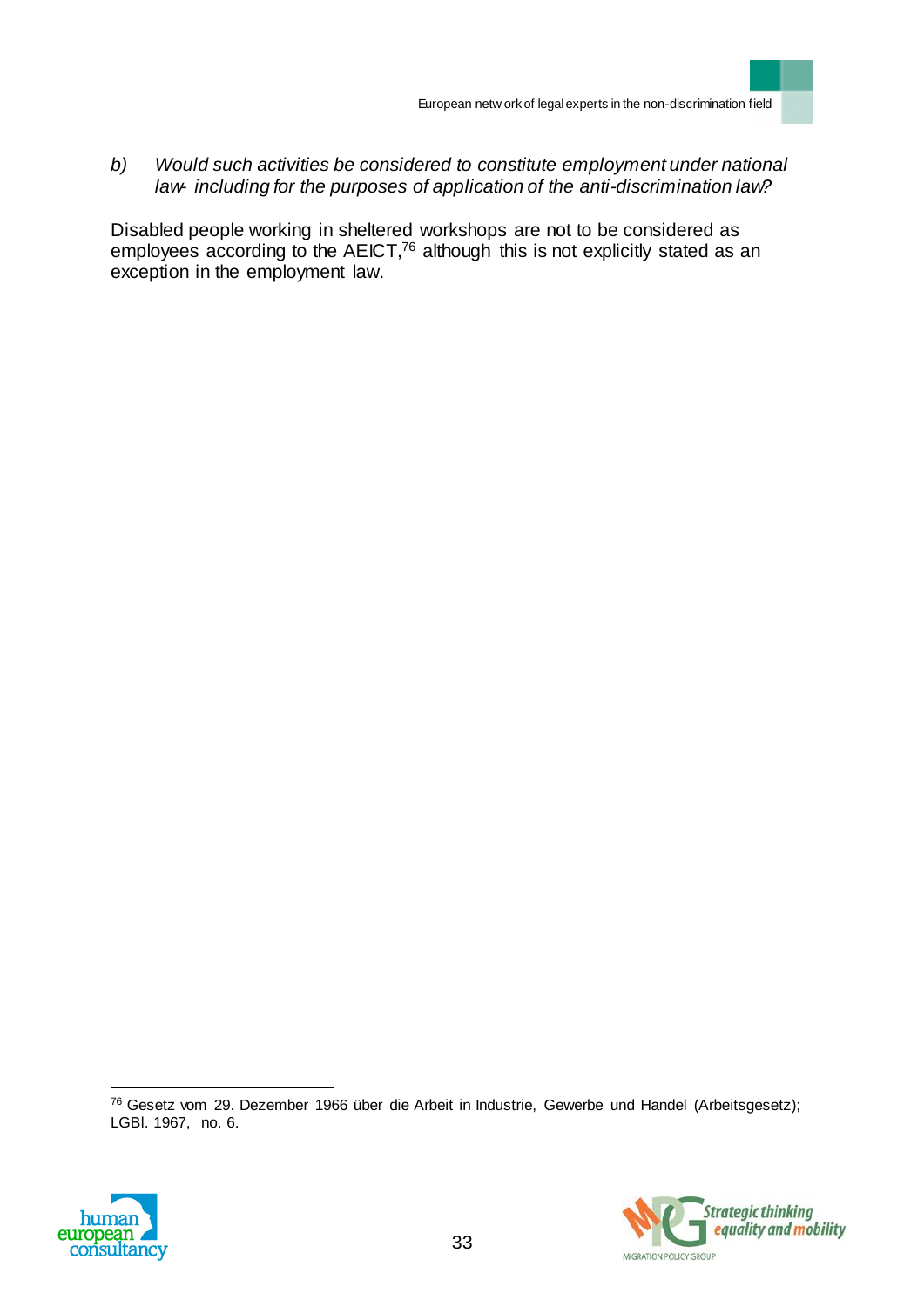# **3 PERSONAL AND MATERIAL SCOPE**

### **3.1 Personal scope**

### **3.1.1 EU and non-EU nationals (Recital 13 and Article 3(2) Directive 2000/43 and Recital 12 and Article 3(2) Directive 2000/78)**

*Are there residence or citizenship/nationality requirements for protection under the relevant national laws transposing the Directives?* 

The rights of Liechtenstein citizens and foreigners are basically stated in the Constitution of the Principality of Liechtenstein<sup>77</sup> of 1921:

#### Article 28

1) Every Liechtenstein citizen shall have the right to reside freely in any location within the territory of the State and to acquire all forms of property, in accordance with further detailed legal provisions.

2) The entry and exit, stay and residence of foreigners shall be governed by international treaties and by legislation.

3) Persons present within the borders of the Principality shall be bound to observe its laws and shall be entitled to the protection afforded by the Constitution and the other laws.

#### Article 31

1) All Liechtenstein citizens shall be equal before the law. Public offices shall be equally open to them, subject to observance of the legal provisions.

2) Men and women shall enjoy equal rights.

3) The rights of foreigners shall be determined in the first instance by international treaties, or, in their absence, by reciprocity.

The term "Liechtenstein citizens" in the constitution is to be understood as referring to all persons holding Liechtenstein national citizenship without distinction of sex.<sup>78</sup> Foreigners are excluded from this definition.

Regarding the AEPD, there is no difference made between Liechtenstein citizens and others. Special provisions regarding racial discrimination are contained in Art. 283 of

*Landesangehörige*). The constitution only uses the male term (*der Landesangehörige*), but this term includes also women. This was explicitly stated in an Act on the amendment of the constitution (LGBl. 1971, no 22).





 $\overline{a}$ <sup>77</sup> Verfassung des Fürstentums Liechtenstein vom 5. Oktober 1921 (LV), LGBl. 1921 Nr. 15.  $78$  The appendix "without distinction of sex" makes sense because in German language there is a difference between male citizens (*der Landesangehörige*) and female citizens (*die*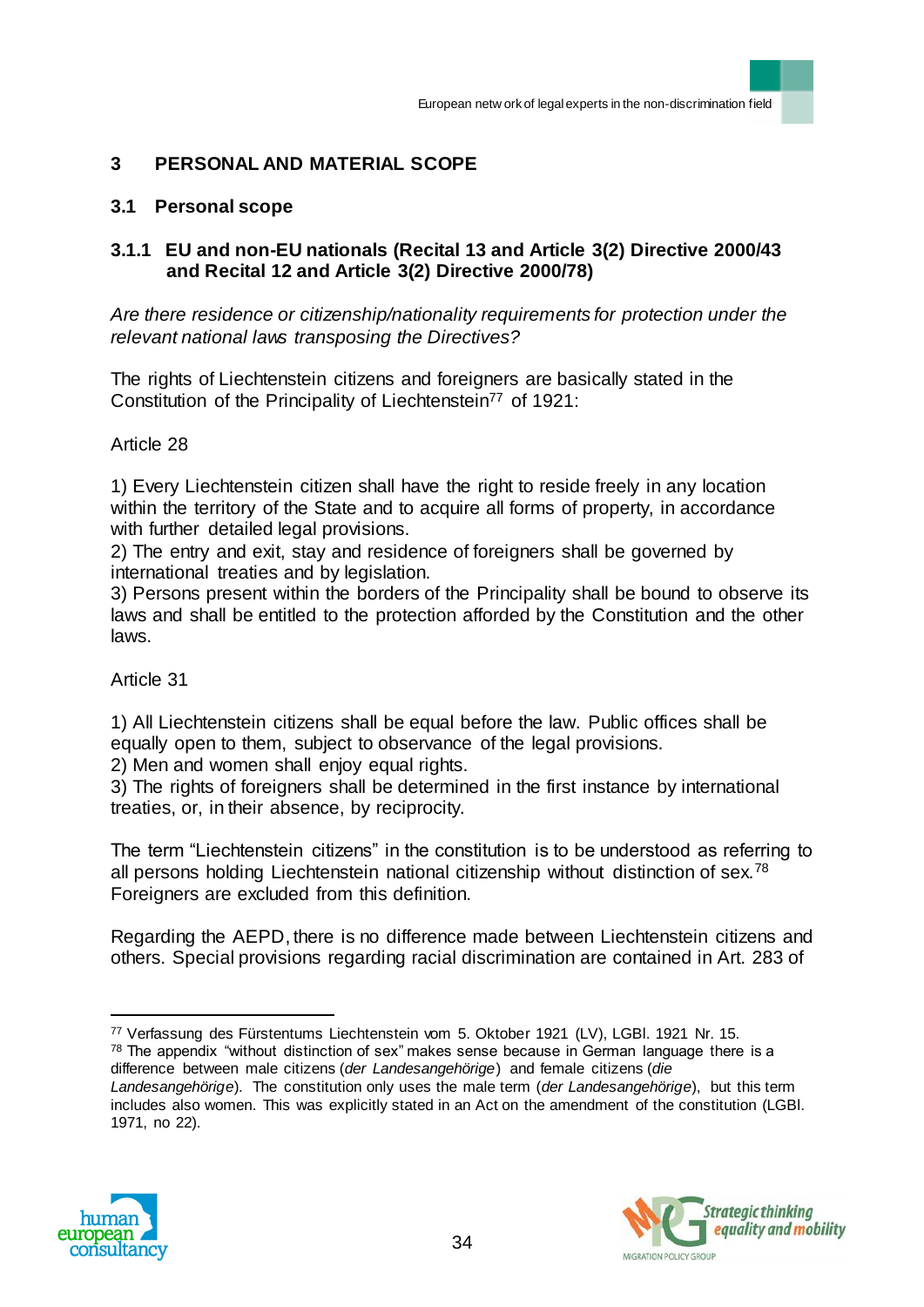the Penal Code (PC).<sup>79</sup> Again there is no distinction made between Liechtenstein citizens and foreigners. Protection from racial discrimination is independent of citizenship. Thus, foreigners are also entitled to protection from racial discrimination

# **3.1.2 Natural persons and legal persons (Recital 16 Directive 2000/43)**

*a) Does national law distinguish between natural persons and legal persons, either for purposes of protection against discrimination or liability for discrimination?* 

The Personal and Corporate Law (PCL)<sup>80</sup> distinguishes between a natural person (*natürliche Person*) and a legal person (*juristische Person*). Regarding discrimination, the law does not make a difference between natural and legal persons. Concerning protection against discrimination on grounds of disability, the AEPD as well as the AEWM focus on natural persons. This is defined in Art. 2 and 3 §2 of the AEPD. As the term "person" is defined as referring to members of both female and male genders (also in Art. 1 §1 of the AEWM)<sup>81</sup> the law applies to both women and men. Art. 23 §1 of the AEPD covers the restitution of any financial losses incurred and compensation for the personal detriment suffered. Only persons, i.e. natural persons, are mentioned there.

There is no such restriction concerning liability.

*b) Is national law applicable to both private and public sectors including public bodies?*

Basically the AEPD and the AEWM (Art.  $2)^{82}$  are applicable to both the private and public sectors. Nevertheless, within the AEPD there are some regulations which restrict the application of the law to the public sector (Art. 2 § 2 of the AEPD). The AEPD is not applicable in the areas of non-public buildings with less than six apartment units and without state funding.

# **3.1.3 Scope of liability**

*Are there any liability provisions than those mentioned under harassment and instruction to discriminate? (e.g. employers, landlords, tenants, clients, customers, trade unions)*

<sup>82</sup> Gesetz vom 10. März 1999 über die Gleichstellung von Frau und Mann; Gleichstellungsgesetz; LGBl. 1999, no. 96.





<sup>79</sup> Strafgesetzbuch (StGB) vom 24. Juni 1987; LGBl. 1988, no. 37.

<sup>80</sup> Personen- und Gesellschaftsrecht (PGR) vom 20. Januar 1926, LGBl. 1926 Nr. 4.

<sup>81</sup> Gesetz vom 10. März 1999 über die Gleichstellung von Frau und Mann; Gleichstellungsgesetz; LGBl. 1999, no. 96.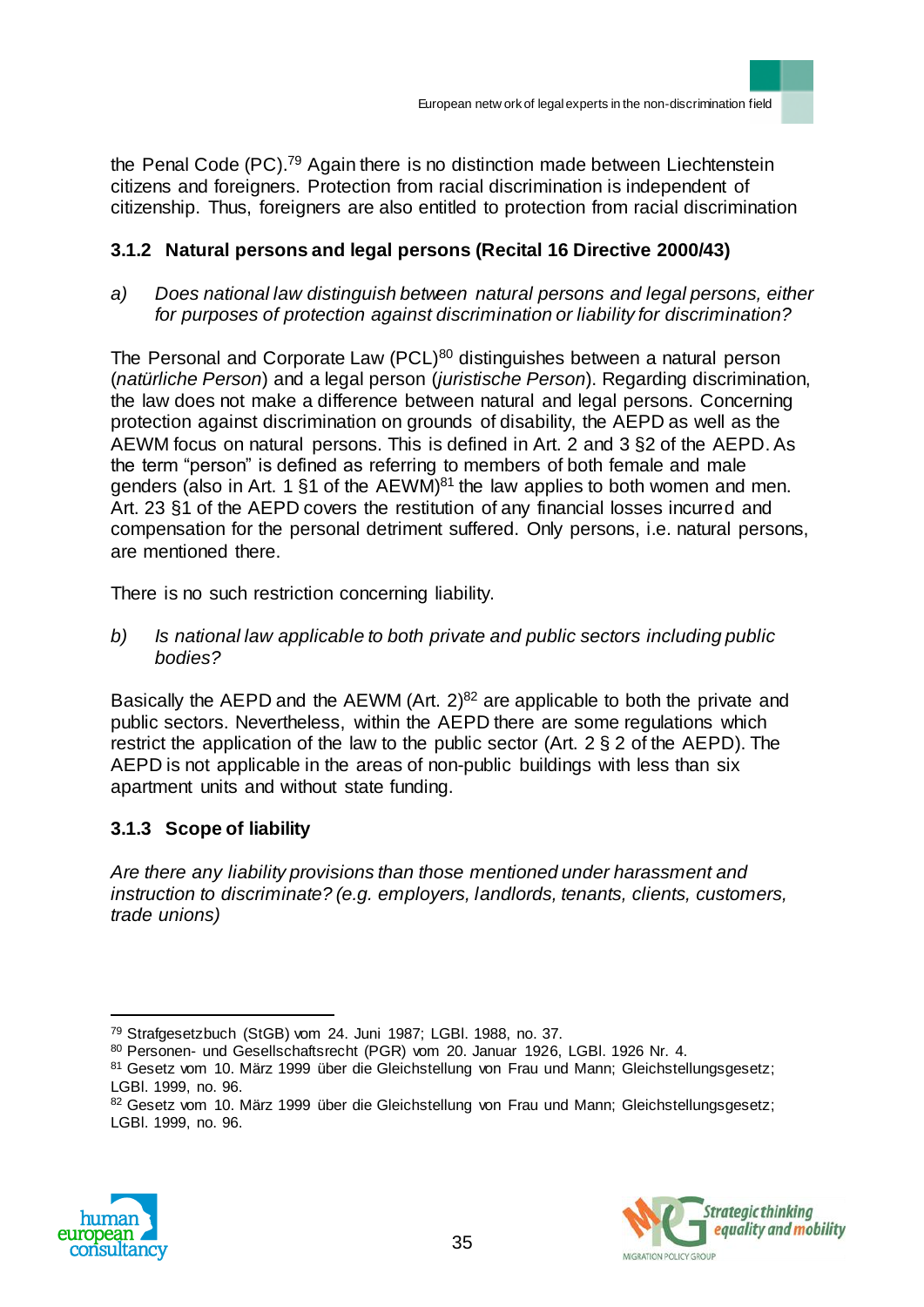The scope of liability for discrimination is rather wide. Employers may be held liable for actions of employees. Art. 10  $\S$ 2 of the AEPD $^{83}$  states that discrimination also exists when an employer, in the event of harassment by employees, fails to act in accordance with statutory regulations, norms and standards in the labour contract to remedy the situation. This means that the employer can also be punished. In addition, Art. 3 §3 of the AEWM,<sup>84</sup> as well as Art. 9 of the AEPD,<sup>85</sup> stipulate liability for people who give instructions to discriminate.

Furthermore  $\S 282$  of the Penal Code<sup>86</sup> (PC) defines a liability for persons who call on someone or approve someone's action to discriminate in a way which is against the law. For the application of §282 of the PC the discriminating action has to be done in a way to be applicable to the general public respectively its content infringe against the general legal sense. Since there are no further references it cannot be generally judicially ruled out, that service providers might be held directly liable for the actions of third parties, even if they are not directly involved in the incident or instruction (see also PC §283).<sup>87</sup>

# **3.2 Material Scope**

# **3.2.1 Employment, self-employment and occupation**

*Does national legislation apply to all sectors of public and private employment and occupation, including contract work, self-employment, military service, holding statutory office?*

National legislation applies to all sectors of public and private employment. However, in the sector of public employment certain provisions of a specific law seek to prevent discrimination on grounds of gender or disability. Military service does not exist in Liechtenstein.

*In paragraphs 3.2.2 - 3.2.5, you should specify if each of the following areas is fully and expressly covered by national law for each of the grounds covered by the Directives.*

### **3.2.2 Conditions for access to employment, to self-employment or to occupation, including selection criteria, recruitment conditions and promotion, whatever the branch of activity and at all levels of the**

<sup>87</sup> Strafgesetzbuch (StGB), LGBl. 1988, no. 37.





<sup>83</sup> Gesetz vom 25. Oktober 2006 über die Gleichstellung von Menschen mit Behinderungen (Behindertengleichstellungsgesetz; BGlG), LGBl. 2006, no. 243.

<sup>84</sup> Gesetz vom 10. März 1999 über die Gleichstellung von Frau und Mann; Gleichstellungsgesetz; LGBl. 1999, no. 96.

<sup>85</sup> Gesetz vom 25. Oktober 2006 über die Gleichstellung von Menschen mit Behinderungen (Behindertengleichstellungsgesetz; BGlG), LGBl. 2006, no. 243.

<sup>86</sup> Strafgesetzbuch (StGB), LGBI. 1988, no. 37.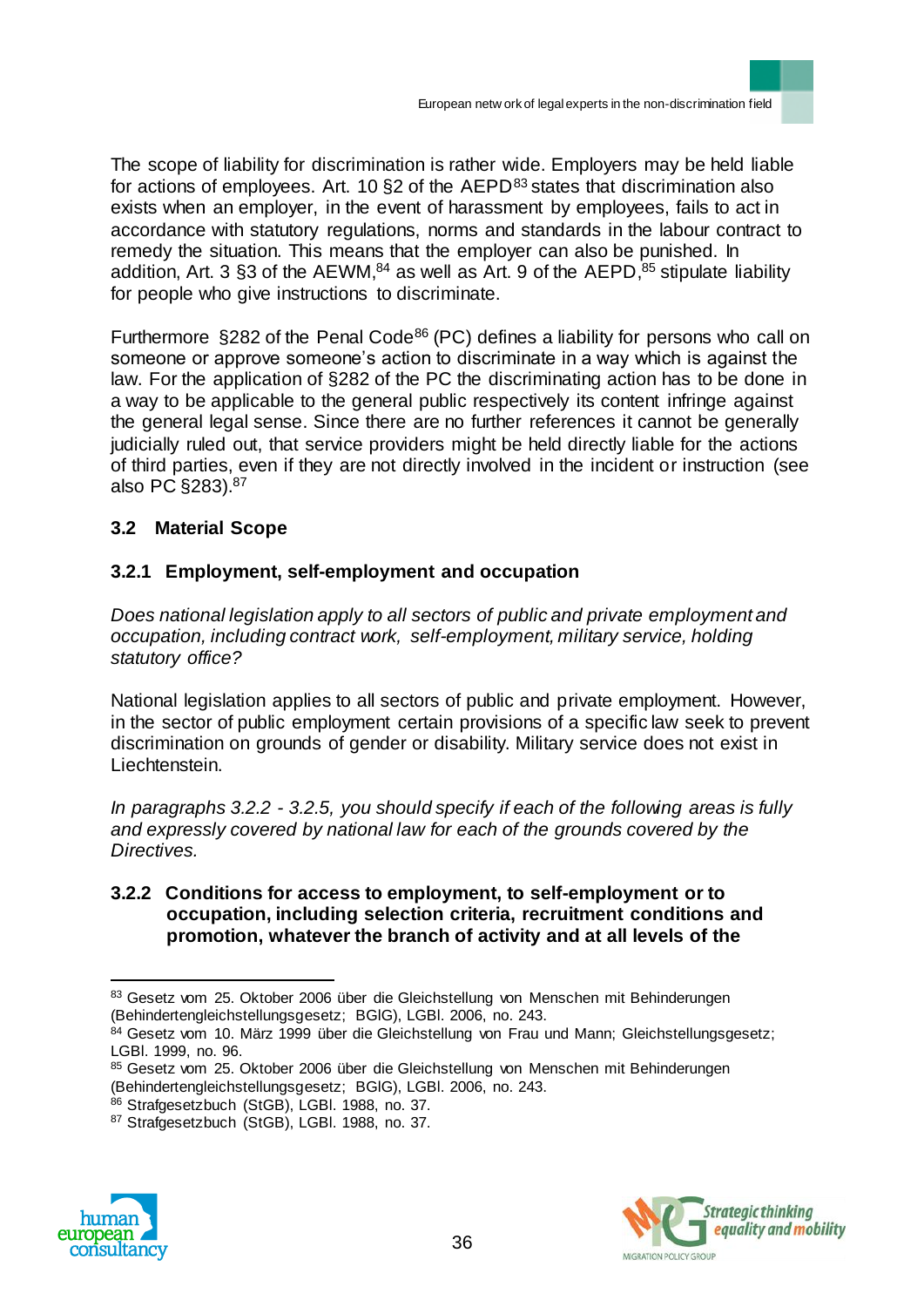## **professional hierarchy (Article 3(1)(a)) Is the public sector dealt with differently to the private sector?**

Art. 5 of the AEPD states that nobody shall be discriminated against due to disability. Art. 10 §1 states that people with disabilities may not be discriminated against as employees in the public and in the private sector or at any other workplace, either directly or indirectly. There are exceptions to this general rule provided in Art. 10 §3 and §4. Art.10 §3 states that discrimination does not apply if a special attribute is necessary to fulfil the professional task and the disabled person concerned does not fit into this scheme. Art.10 §4 states that wages may be in relation to merits, without this being regarded as discrimination.

As there are no specific references in the AEPD it can be assumed that the scope of discrimination covers all aspects of the conditions for access to employment, to selfemployment or to occupation. However, in relation to the public sector, discrimination is further limited by the Act on the Employment of Public Officials,<sup>88</sup> which explicitly names the guarantee of equal opportunities for women and men (Art. 4 §2f), as well as the integration of people with special needs, such as people with disabilities (Art. 4 §2i), as an objective of personnel policy, whereas there are no such positive statements relating to the private sector.

Art. 10 §1 lit. a to lit. k of the AEPD include the aspects of recruitment, payment, voluntary social security benefits, vocational training, occupational career and promotion, other working conditions, termination of employment, accessibility to job services, vocational training and other services outside an employment contract, membership and co-operation in trade unions, and conditions for the access to selfemployment .

Art. 2 of the AEWM<sup>89</sup> states that all regulations under this law are valid for the private and public sector in the same way. Art. 3 of the AEWM states that women may not be discriminated against, especially due to marriage, pregnancy or motherhood, neither directly nor indirectly. Different treatment is allowed to provide better conditions for women with respect to pregnancy and motherhood.

## **3.2.3 Employment and working conditions, including pay and dismissals (Article 3(1)(c))**

*In respect of occupational pensions, how does national law ensure the prohibition of discrimination on all the grounds covered by Directive 2000/78 EC? NB: Case C-267/06 Maruko confirmed that occupational pensions constitute part of an employee's pay under Directive 2000/78 EC.*

<sup>89</sup> Gesetz vom 10. März 1999 über die Gleichstellung von Frau und Mann; Gleichstellungsgesetz; LGBl. 1999, no. 96.





<sup>88</sup> Gesetz vom 24. April 2008 über das Dienstverhältnis des Staatspersonals (Staatspersonalgesetz; StPG), LGBl. 2008 Nr. 144.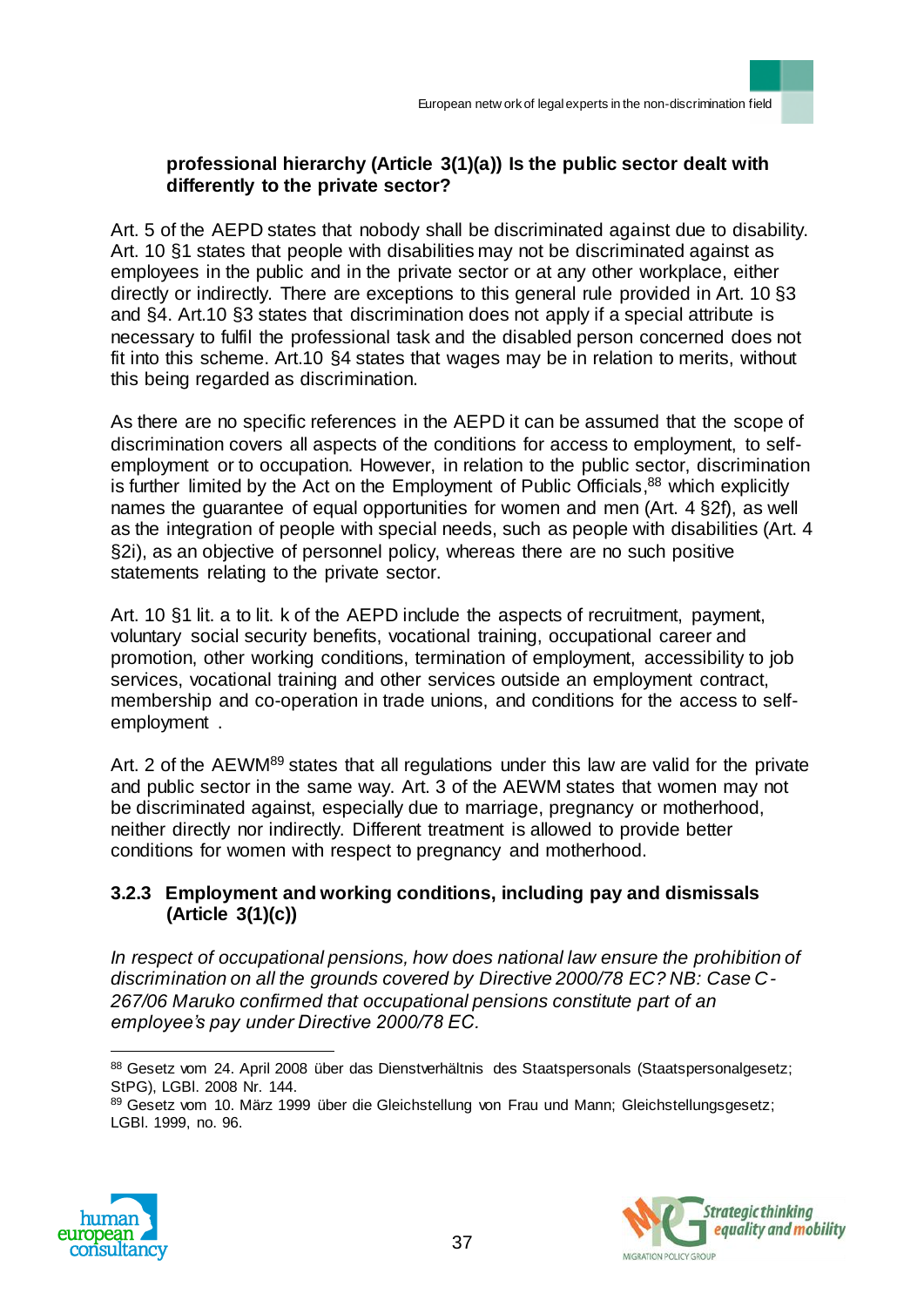## *Note that this can include contractual conditions of employment as well as the conditions in which work is, or is expected to be, carried out.*

The pension age in Liechtenstein is 64 years for both men and women.<sup>90</sup> Retirement planning is based on three pillars: the general national pension, the company pension and private savings. There is no distinction made between men and women, nor between Liechtenstein citizens and foreigners or people with disabilities and others. Nevertheless, there are differences in the amount of pension since the company pension in particular depends on how much capital was paid into the pension account during professionally active years. The general national pension, to a lesser degree, is also dependent on the duration of the professional career, but the differences between the minimum and the maximum pensions are not so great. For these reasons, people with limited opportunities on the labour market have significantly lower pensions than others.

There are explicit anti-discrimination provisions in the AEPD and in the AEWM thus including discrimination on grounds of disability and gender. For other grounds of discrimination, judicial interpretation is required to confirm whether rather general provisions in the constitution, in international treaties and in national law is sufficient to protect against discrimination.

Art. 30 of the ACUSSC stipulates equal treatment for pension rights in the event of a divorce, regardless of whether the person was living in a legally recognised samesex partnership in accordance with the ACUSSC, or in a marriage (see also Art. 86 b) of the AMA).<sup>91</sup> The equivalent ruling is also stated in Art. 54 of the NOWP.

Within the following tables all mentioned laws and articles refer to regulations regarding avoiding discrimination in the area of employment and working conditions, including payment and dismissal, based on different grounds. Nevertheless, race and religion as grounds for discrimination are not covered by any law.

### **3.2.4 Access to all types and to all levels of vocational guidance, vocational training, advanced vocational training and retraining, including practical work experience (Article 3(1)(b))**

*Note that there is an overlap between 'vocational training' and 'education'. For example, university courses have been treated as vocational training in the past by the Court of Justice. Other courses, especially those taken after leaving school, may*  fall into this category. Does the national anti-discrimination law apply to vocational *training outside the employment relationship, such as that provided by technical schools or universities, or such as adult lifelong learning courses?* 

90 Art. 55 of the National Old Age and Widow's/Widower's Pension (NOWP). Gesetz vom 14. Dezember 1952 über die Alters- und Hinterlassenenversicherung (AHVG), LGBl. 1952, no. 29. <sup>91</sup> Art. 86 b) of the Act on Marriage, Ehegesetz (EheG) vom 13. Dezember 1973, LGBl. 1974 Nr. 20.



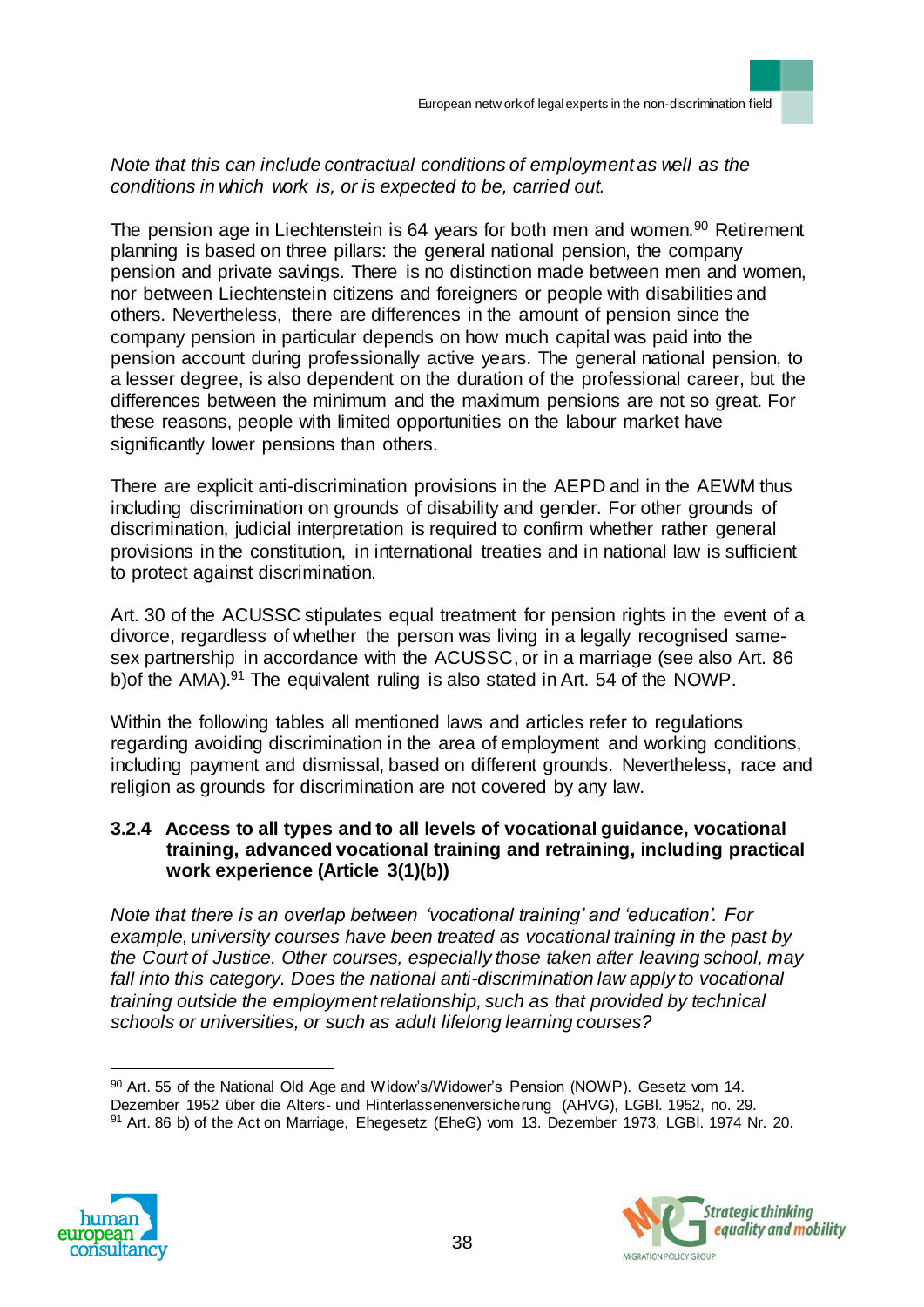The AEWM (Art. 3  $\S 2)^{92}$  and AEDP (Art. 10  $\S 1)^{93}$  cover all types and stages of vocational training and education. This includes the access to careers guidance, vocational training, retraining, and further training, as well as access to practical professional experience. The AEWM includes in particular access to selfemployment. In addition to the AEWM and AEDP, the Act on Vocational Training  $(AVT, Art. 1c)<sup>94</sup>$  promotes, among other things, equal treatment of women and men as well as the elimination of discrimination against people with disabilities in relation to a vocational training system.

#### **3.2.5 Membership of, and involvement in, an organisation of workers or employers, or any organisation whose members carry on a particular profession, including the benefits provided for by such organisations (Article 3(1)(d))**

*In relation to paragraphs 3.2.6 – 3.2.10 you should focus on how discrimination based on racial or ethnic origin is covered by national law, but you should also mention if the law extends to other grounds.*

According to the AEPD (Art. 10 §1)<sup>95</sup> and the AEWM (Art. 3 §2)<sup>96</sup> people cannot be treated less favourably based on gender or disability in respect of membership of an organisation of workers or employers, or any organisation whose members carry on a particular profession. Contravention of this rule represents discrimination.

Membership of organisations of workers or employers is also covered as a separate reason for discrimination related to employment. The rule stays valid even if the membership has been terminated (Art. 10 AIC).<sup>97</sup>

### **3.2.6 Social protection, including social security and healthcare (Article 3(1)(e) Directive 2000/43)**

*In relation to religion or belief, age, disability and sexual orientation, does national law seek to rely on the exception in Article 3(3), Directive 2000/78?*

<sup>97</sup> Gesetz vom 23. Oktober 1997 über die Unterrichtung und Anhörung der Arbeitnehmerschaft in den Betrieben (Mitwirkungsgesetz; MWG), LGBl. 1997, no. 211.





 $\overline{a}$ 92 Gesetz vom 10. März 1999 über die Gleichstellung von Frau und Mann; Gleichstellungsgesetz; LGBl. 1999, no. 96.

<sup>93</sup> Gesetz vom 25. Oktober 2006 über die Gleichstellung von Menschen mit Behinderungen (Behindertengleichstellungsgesetz; BGlG), LGBl. 2006, no. 243.

<sup>94</sup> Berufsbildungsgesetz (BBG) vom 13. März 2008, LGBI. 2008, no. 103.

<sup>95</sup> Gesetz vom 25. Oktober 2006 über die Gleichstellung von Menschen mit Behinderungen (Behindertengleichstellungsgesetz; BGlG), LGBl. 2006, no. 243.

<sup>96</sup> Gesetz vom 10. März 1999 über die Gleichstellung von Frau und Mann; Gleichstellungsgesetz; LGBl. 1999, no. 96.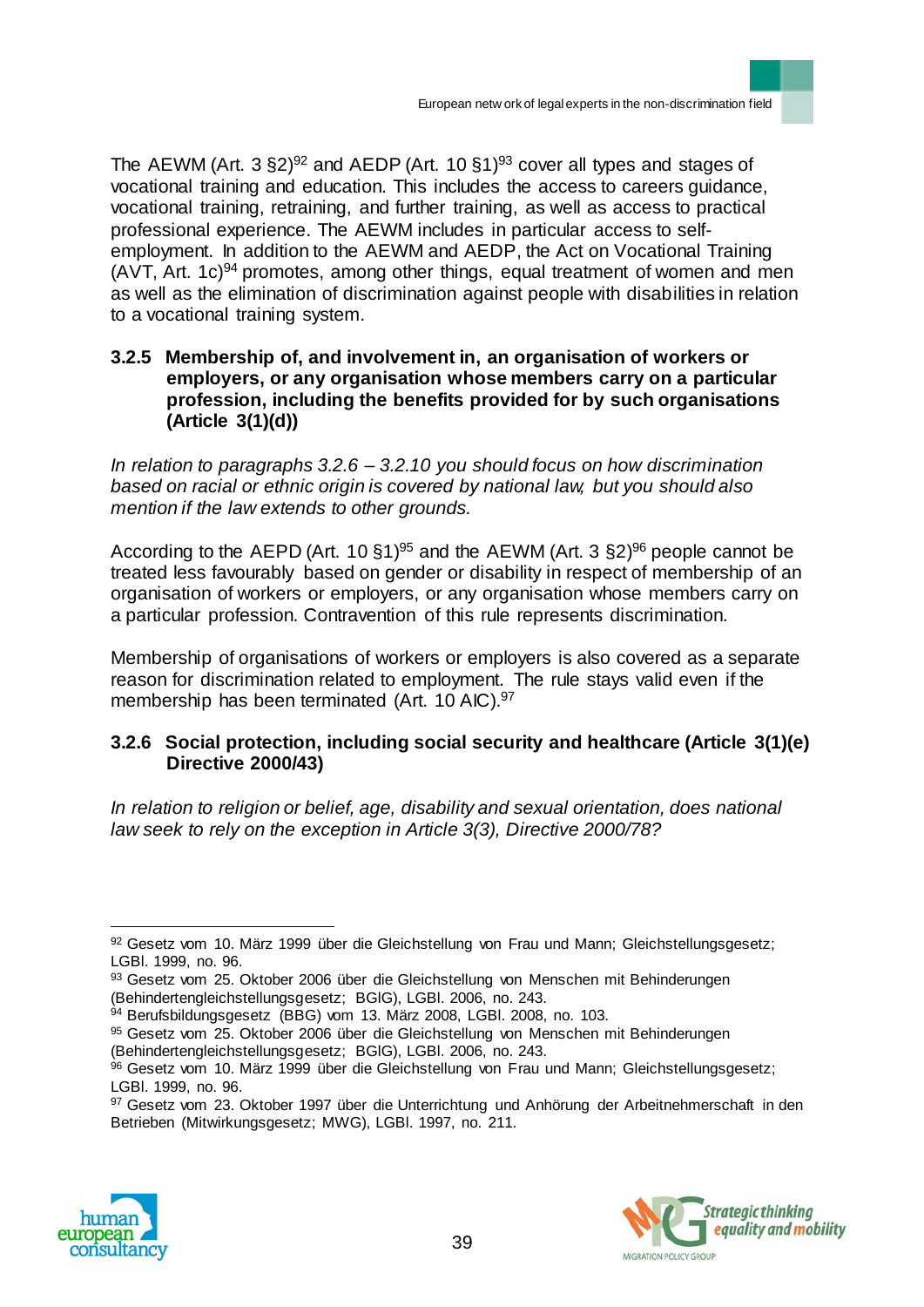In general, Liechtenstein provides social security services to all individuals. The main act in this regard is the Act on Social Help (ASH).<sup>98</sup> Children and young persons up to the age of 16 benefit from a premium waiver. Persons who receive the official pension or disability pension payment are granted a discount of up to 70% (status as of 2012) on the social security contribution. Many additional instruments to support people in need are provided in the Act on Supplementary Aid to the National Old Age and Widow's/Widower's Pension (ASANP).<sup>99</sup> This act focuses mainly on supportive measures in respect of age and disability. A further special act provides support for blind people (Act on Assistance for Blind People, AABP).<sup>100</sup> In the areas of race, ethnic origin, religion or belief, and sexual orientation there are no distinct provisions.

There is also financial assistance for people who cannot afford accommodation (Act on Rent Allowance for Families, ARAF).<sup>101</sup> Rent allowance is restricted to Liechtenstein residents who have to support dependent persons in their own household (immature children, parents etc.) and whose household income lies below defined thresholds.

There are many other legal provisions in different acts that support individuals, families or client systems by financial or other means. Not only the state and its administration is involved in the activities of social assistance but municipal authorities and private associations as well.

# **3.2.7 Social advantages (Article 3(1)(f) Directive 2000/43)**

*This covers a broad category of benefits that may be provided by either public or private actors to people because of their employment or residence status, for example reduced rate train travel for large families, child birth grants, funeral grants and discounts on access to municipal leisure facilities. It may be difficult to give an exhaustive analysis of whether this category is fully covered in national law, but you should indicate whether national law explicitly addresses the category of 'social advantages' or if discrimination in this area is likely to be unlawful.* 

In the last decades Liechtenstein has economically very well developed. This allowed the state and the municipalities to give a wide range of benefits to groups of persons with lower income. Thus, tax reduction for families, child birth grants, monthly extra pay for children, discounts for access to public buses and facilities for young and old people and many other benefits are implemented. Support in this regard is not interpreted as being discriminating against others. The benefits are provided to all people or to people with special characteristics, e.g. age or income, yet not

<sup>101</sup> Gesetz vom 13. September 2000 über Mietbeiträge für Familien, LGBl. 2000 no 202.





<sup>98</sup> Sozialhilfegesetz vom 15. November 1984, LGBl. 1985 no 17.

<sup>99</sup> Gesetz vom 10. Dezember 1965 über Ergänzungsleistungen zur Alters-, Hinterlassenen- und Invalidenversicherung (ELG), LGBl. 1956 no 46.

<sup>100</sup> Gesetz vom 17. Dezember 1970 über die Gewährung von Blindenbeihilfen (BBHG), LGBI. 1971 no 7.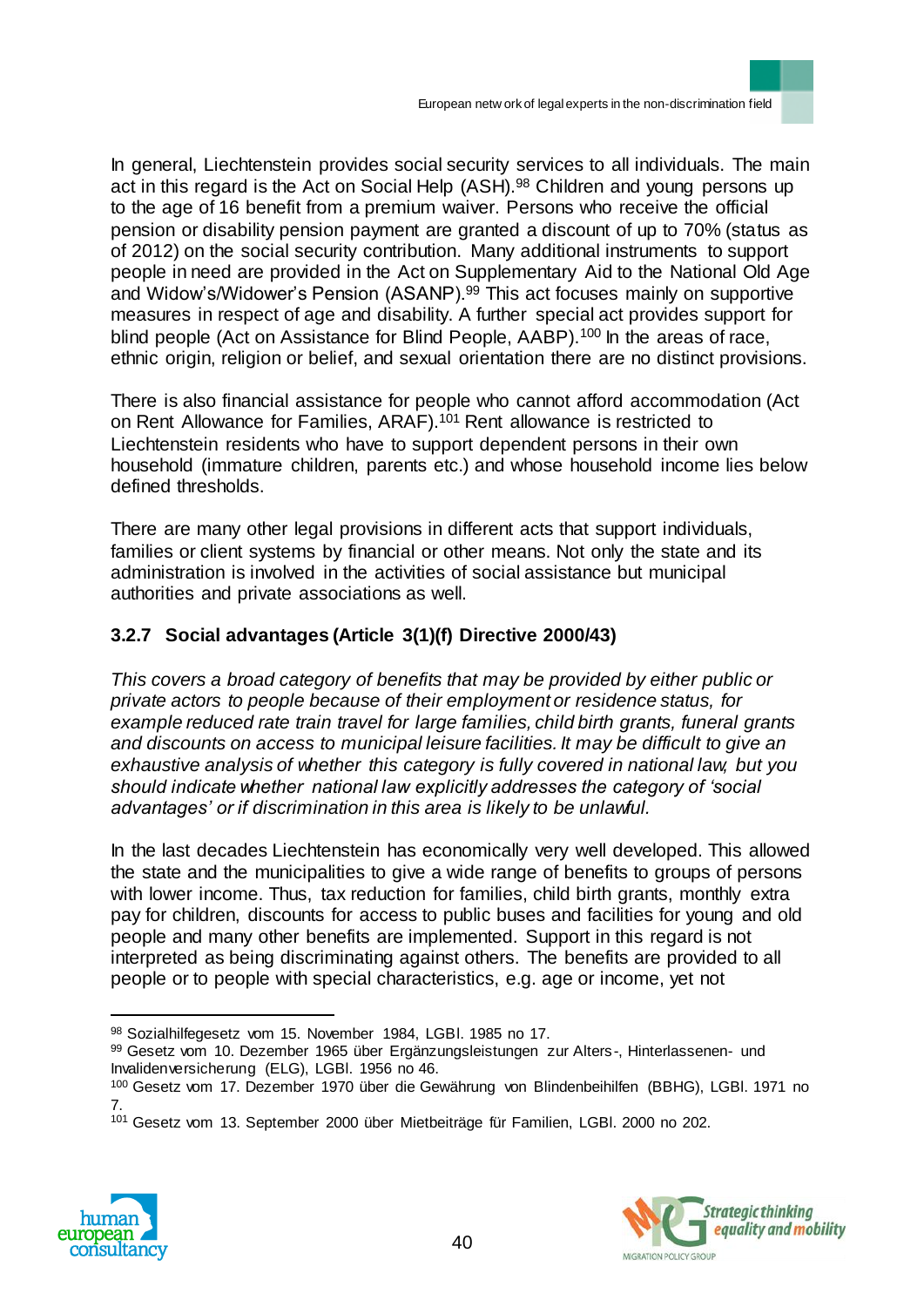discriminating for any grounds such as gender, disability, sexual orientation, race and ethnicity, religion and belief.

# **3.2.8 Education (Article 3(1) (g) Directive 2000/43)**

*This covers all aspects of education, including all types of schools. Please also consider cases and/ or patterns of segregation and discrimination in schools, affecting notably the Roma community and people with disabilities. If these cases and/ or patterns exist, please refer also to relevant legal/political discussions that may exist in your country on the issue.*

*Please briefly describe the general approach to education for children with disabilities in your country, and the extent to which mainstream education and segregated "special" education are favoured and supported.*

### Art. 18 of the AEPD states:

1) The State shall ensure that children and young people with disabilities receive early intervention and a basic training that is customized to their specific needs. Decisive are the provisions of the Education Act.

2) The State promotes appropriate forms of training and adequate training and support for teachers to integrate children and young people with disabilities into regular schools. Decisive are the rules of the school and the teacher employment law.

3) The State shall further ensure that children and young people with disabilities receive vocational education with respect to their special needs, abilities and interests. The state can participate in the disability-related costs, provided they are not covered by insurance and other benefits.

Most children and young people with disabilities tend to attend the Special Education Centre, especially the ones with mental impairment.<sup>102</sup> There they have the chance to attend a Special Education Day School<sup>103</sup> which gives them individual teaching and prepares them for the professional world. There are also various other organizations which provide children, young people and adults with an interesting and varied program which they are able to attend after school, during weekends and holidays. If possible, children are integrated into the regular schools and assistance by professionals is given in such cases.

There are no specific problems which need to be addressed concerning Roma or other minorities. A Roma minority does not exist in Liechtenstein.

Foreign children, including Turks and Kosovars, are integrated into the regular schools. If there are deficits in respect of German language or other skills, special language and educational assistance is given in classes for these children.

<sup>103</sup> Sonderpädagogische Tagesschule.





 $\overline{a}$ <sup>102</sup> Heilpädagogische Zentrum, located in Schaan.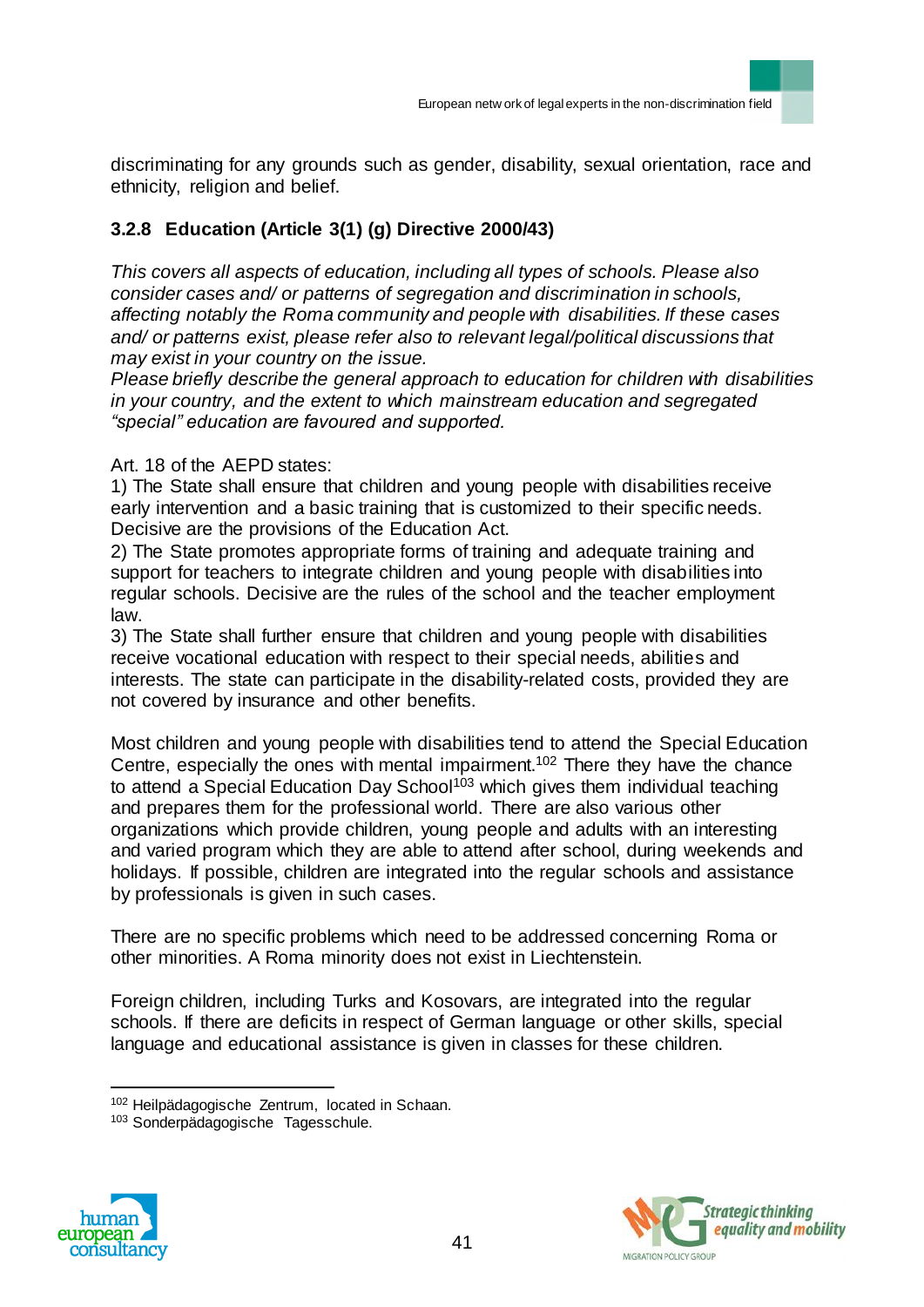In addition, the Act on Vocational Training  $(AVT, Art. 1c)$ <sup>104</sup> supports the elimination of discrimination for people with disabilities in any area of vocational training. The specific needs of people with disabilities in respect of their pre-vocational training (in terms of basic education and training) are taken into account by Art. 16 of the AVT through the possibility of shorten or extending the training period.

## **3.2.9 Access to and supply of goods and services which are available to the public (Article 3(1)(h) Directive 2000/43)**

*a) Does the law distinguish between goods and services available to the public (e.g. in shops, restaurants, banks) and those only available privately (e.g. limited to members of a private association)? If so, explain the content of this distinction.*

In principle, the Liechtenstein legislation on discrimination does not differ between goods and services available to the public and those only available privately. Nonetheless, the principle of non-discrimination is more strongly anchored within the public sector as there are additional laws.

The AEPD act aims at eliminating and preventing discrimination against people with disabilities. It aims to guarantee equal participation by people with disabilities in the daily life of society.

The AEWM (Art.  $3$  §4; Art. 4a §5)<sup>105</sup> allows different treatment on the grounds of sex. This applies first to the calculation of contributions and benefits of the voluntary occupational pension which can differ between women and men if they take into account well-known statistical data, for instance, life expectancy. Secondly, the AEWM allows the stipulation of different insurance premiums and benefits for women and men. As an EEA member, the Liechtenstein government does not feel bound by the respective case law of the European Court of Justice, in particular the judgement C-236/09, which declared that using gender as a factor in the assessment of insurance risks is discriminatory.

*b) Does the law allow for differences in treatment on the grounds of age and disability in the provision of financial services? If so, does the law impose any limitations on how age or disability should be used in this context, e.g. does the assessment of risk have to be based on relevant and accurate actuarial or statistical data?* 

To capture differences in treatment on the grounds of age and disability relating to social insurance, one has to differ between obligatory and voluntary insurance.

<sup>105</sup> Gesetz vom 10. März 1999 über die Gleichstellung von Frau und Mann; Gleichstellungsgesetz; LGBl. 1999, no. 96.





 $\overline{a}$ <sup>104</sup> Berufsbildungsgesetz (BBG) vom 13. März 2008, LGBl. 2008, no. 103.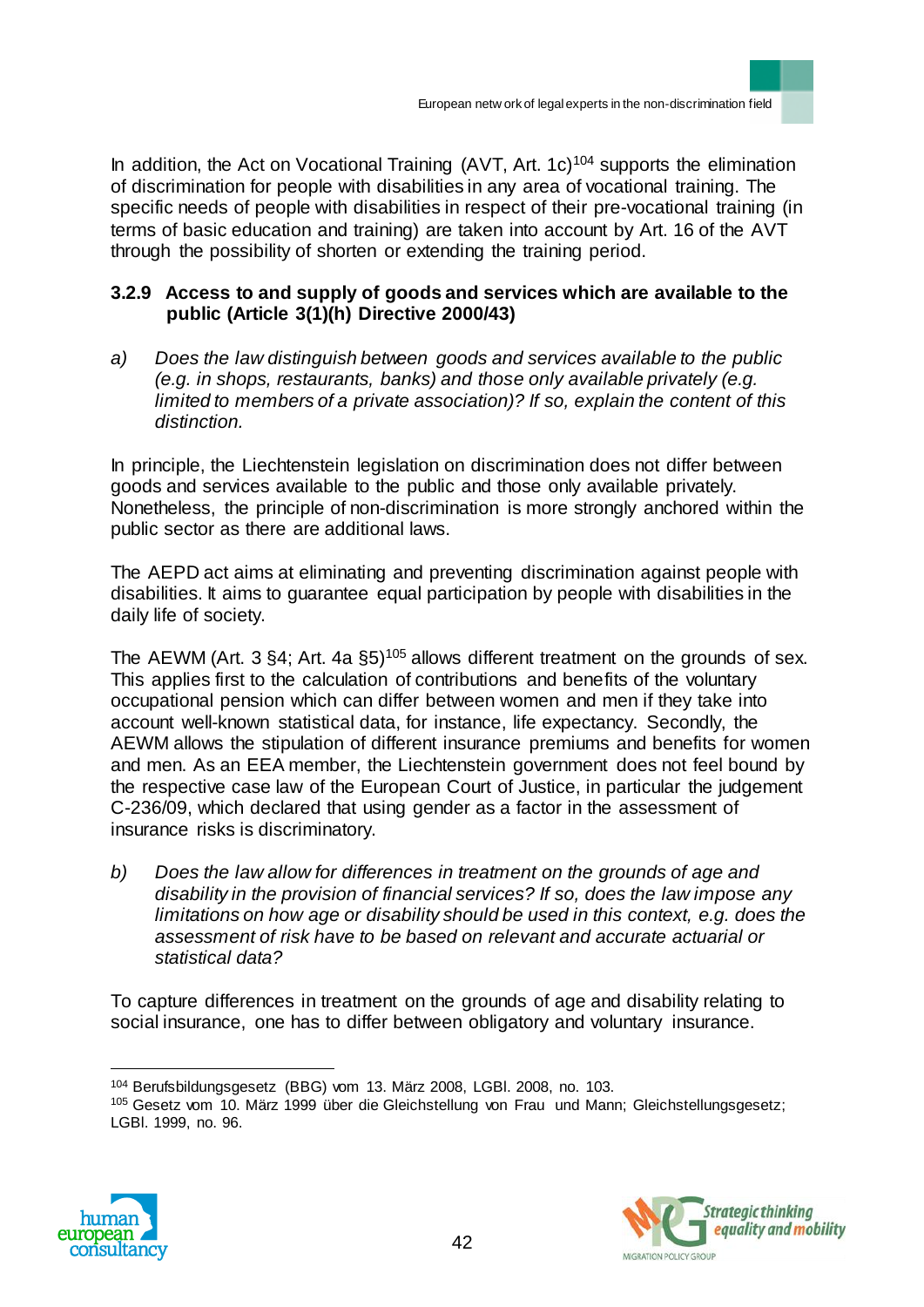According to the Act on Health Insurance (Art. 9),<sup>106</sup> insurance companies have to offer the obligatory benefits without consideration of the age and health of the applicant. For insurance benefits outside the obligatory regulations, insurance companies are free to define age limits and to exclude insurance for diseases from which the applicant has suffered in the past (Art.8 and Art. 9 of the Act on Health Insurance).

The Act on Company Personnel Plan (ACPP) (Art.  $3$ )<sup>107</sup> releases employers from the obligation to implement an occupational pension for the individual employee if that employee is two-thirds disabled. Nevertheless, Art. 34 of the ACPP<sup>108</sup> grants the employee the right to participate in the occupational pension scheme on his or her own behalf. Hence there is no obligation on the employer to contribute. People with a degree of disability of more than 60% and of the official retirement age are given a helplessness allowance in addition to the state pension (see Art. 3bis of the Act of Supplementary Aid to the National Old Age and Widow's/Widower's Pension (ASANP) <sup>109</sup> in combination with Art 67bis of the Act on the National Old Age and Widow's /Widower's Pension).<sup>110</sup> The degree of disability, on the other hand, is defined and stated by the disability insurance.

# **3.2.10 Housing (Article 3(1)(h) Directive 2000/43)**

*To which aspects of housing does the law apply? Are there any exceptions? Please also consider cases and patterns of housing segregation and discrimination against the Roma and other minorities or groups, and the extent to which the law requires or promotes the availability of housing which is accessible to people with disabilities and older people.*

The AEPD (Art. 11-13)<sup>111</sup> protects people with disabilities by ensuring access to public buildings. To this end, the government is obliged to consult the Office for Equal Opportunities, <sup>112</sup> as well as recognized associations for people with disabilities, before formal approval for construction work is granted. Private housing areas with more than six apartments also have to be accessible to people with disabilities and Art. 14 of the AEPD<sup>113</sup> states that residential buildings are only subsidised if they are adaptable to accessibility (if they are not yet accessible from the very beginning).

<sup>113</sup> Gesetz vom 25. Oktober 2006 über die Gleichstellung von Menschen mit Behinderungen (Behindertengleichstellungsgesetz; BGlG), LGBl. 2006, no. 243.





<sup>106</sup> Gesetz vom 24. November 1971 über die Krankenversicherung (KVG); LGBl. 1971, no 50.

<sup>107</sup> Gesetz vom 20. Oktober 1987 über die betriebliche Personalvorsorge (BPVG); LGBl 1988, no. 12.

<sup>108</sup> Gesetz vom 20. Oktober 1987 über die betriebliche Personalvorsorge (BPVG); LGBl 1988, no. 12. <sup>109</sup> Gesetz vom 10. Dezember 1965 über Ergänzungsleistungen zur Alters-, Hinterlassenen- und Invalidenversicherung (ELG), LGBl. 1956 no 46.

<sup>110</sup> Gesetz vom 14. Dezember 1952 über die Alters- und Hinterlassenenversicherung (AHVG), LGBl. 1952, no. 29.

<sup>111</sup> Gesetz vom 25. Oktober 2006 über die Gleichstellung von Menschen mit Behinderungen (Behindertengleichstellungsgesetz; BGlG), LGBl. 2006, no. 243.

<sup>112</sup> Stabsstelle für Chancengleichheit: http://www.llv.li/amtsstellen/llv-scg-home.htm.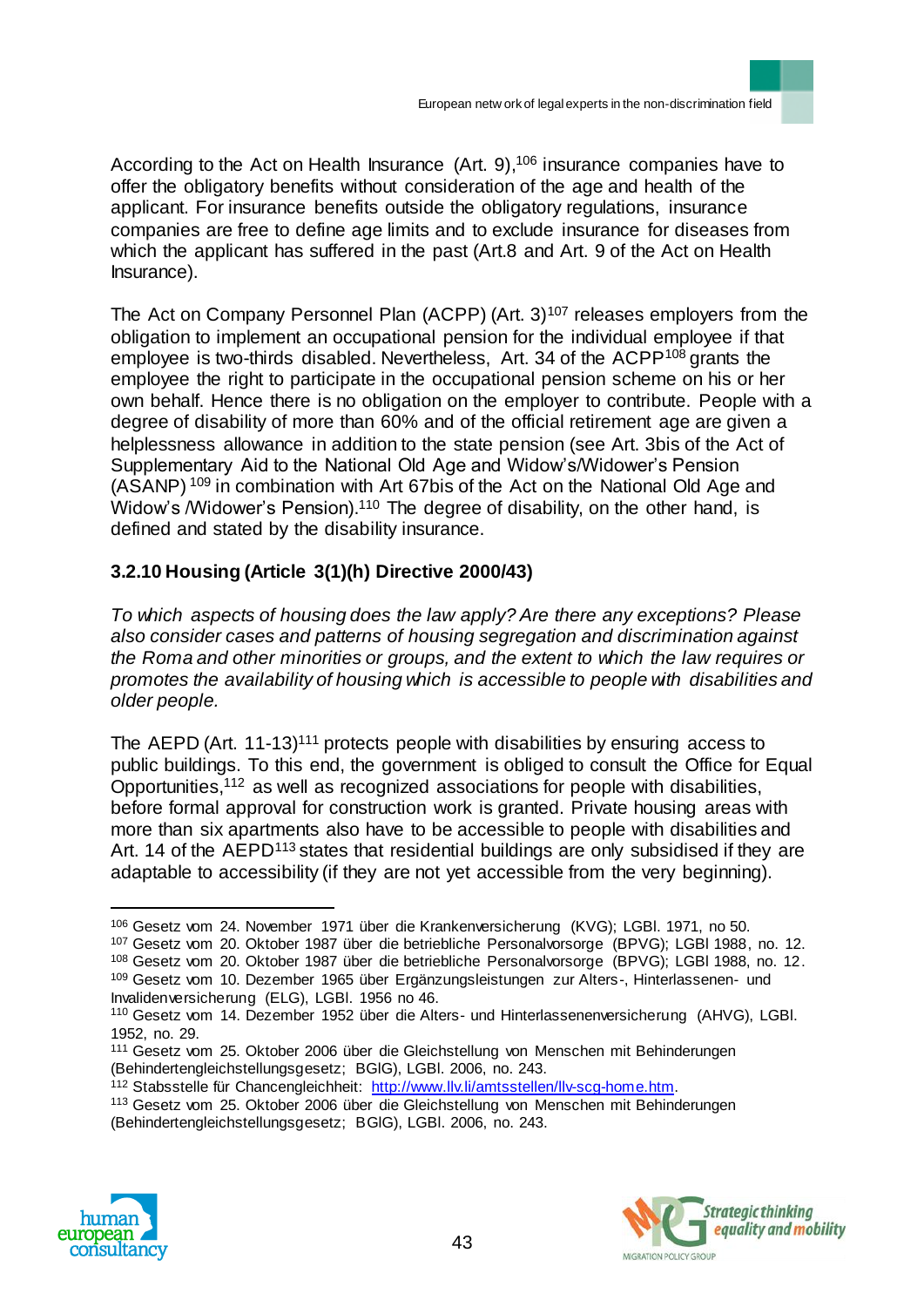

There are no specific problems which need to be addressed concerning Roma since there is no Roma minority living in Liechtenstein. Turks, Kosovars and other foreigners living in Liechtenstein have the same status as Liechtenstein nationals with respect to different grounds of discrimination. Discrimination on grounds of race, ethnicity or nationality is generally forbidden, though not stated clearly in the law regarding housing. In relation to housing segregation the Convention on the Elimination of All Forms of Racial Discrimination states in Art. 3 that the contracting states are obliged to avoid any actions of segregation based on discrimination.<sup>114</sup> Housing segregation does not occur in the rather rural area of Liechtenstein.

<sup>114</sup> Internationales Übereinkommen zur Beseitigung jeder Form von Rassendiskriminierung, LGBl 2000 Nr.80.



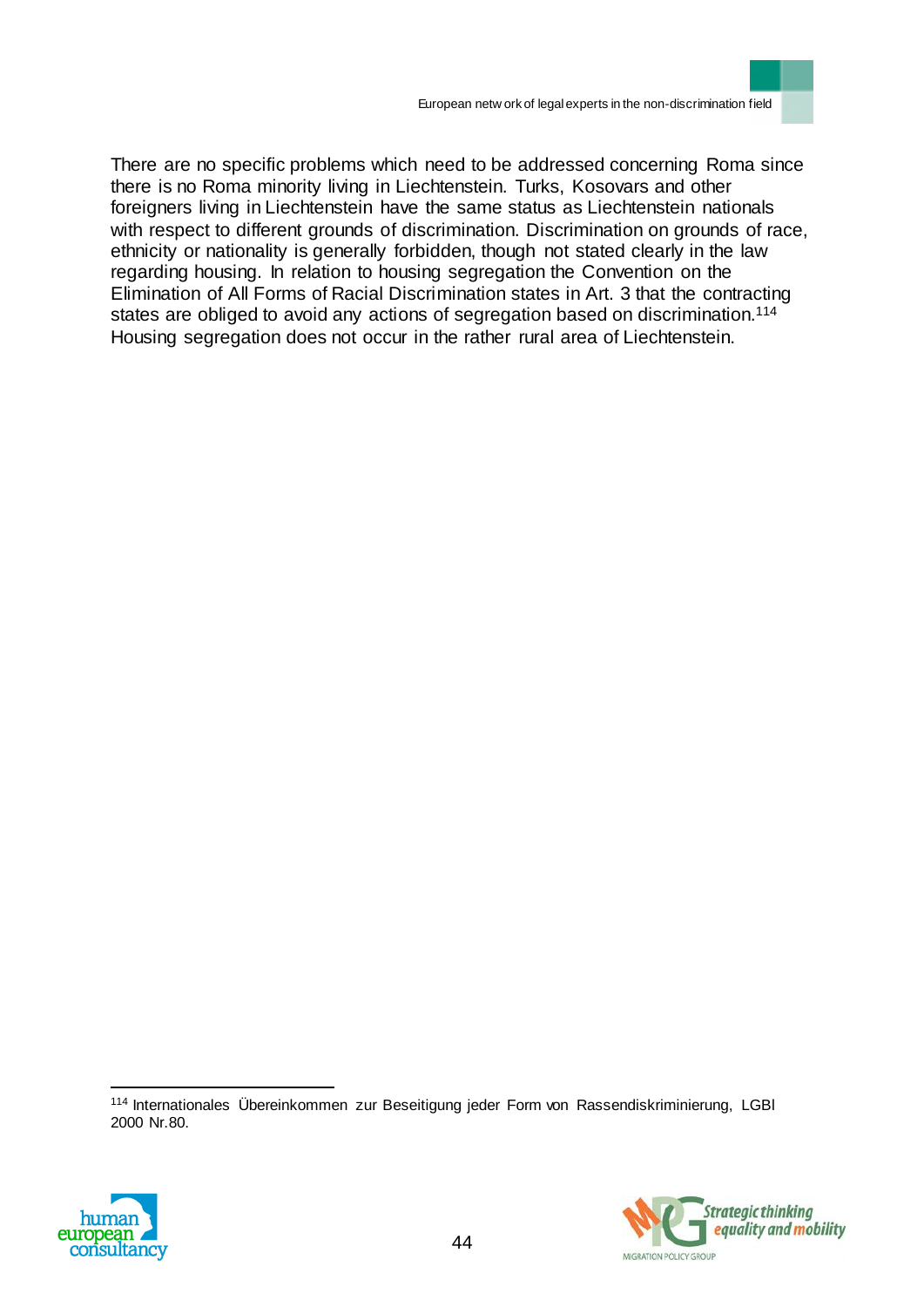# **4 EXCEPTIONS**

# **4.1 Genuine and determining occupational requirements (Article 4)**

*Does national law provide an exception for genuine and determining occupational requirements? If so, does this comply with Article 4 of Directive 2000/43 and Article 4(1) of Directive 2000/78?*

Yes, the AEWM (Art. 3 §4b)<sup>115</sup> provides an exception for genuine and determining occupational requirements in compliance with the EU provisions. This is valid for all occupational areas, thus also including employment in the field of religion and belief (e.g. male priests), although not explicitly stated. The AEPD (Art. 10 §3) states, that exceptions from general anti-discrimination rules can be allowed if special skills, physical condition etc. are required for a job, thus potentially excluding people with disabilities from such jobs.

There are no such reservations for other grounds.

#### **4.2 Employers with an ethos based on religion or belief (Art. 4(2) Directive 2000/78)**

*a) Does national law provide an exception for employers with an ethos based on religion or belief? If so, does this comply with Article 4(2) of Directive 2000/78?* 

Apart from the ECHR,<sup>116</sup> there is no legislation dealing with discrimination against people in the case of employers with an ethos based on religion or belief. ECHR, like several other international treaties, is relevant to Constitutional Court decisions and thus can have an effect on decisions regarding discrimination.

In Liechtenstein the Catholic Church still enjoys a special status by comparison with other religious communities. The current government's efforts to establish a concept for disentangling the state and the Church are a challenge. It remains to be seen how the judiciary will set the fine lines between the Directive and the historical grown interlink-age (pls. refer to bullet point c).

*b) Are there any specific provisions or case law in this area relating to conflicts between the rights of organisations with an ethos based on religion or belief and other rights to non-discrimination? (e.g. organisations with an ethos based on religion v. sexual orientation or other ground).*

<sup>116</sup> European Convention on Human Rights (Europäische Menschenrechtskonvention), LGBl. 1982 no 60/1.





<sup>115</sup> Gesetz vom 10. März 1999 über die Gleichstellung von Frau und Mann; Gleichstellungsgesetz; LGBl. 1999, no. 96.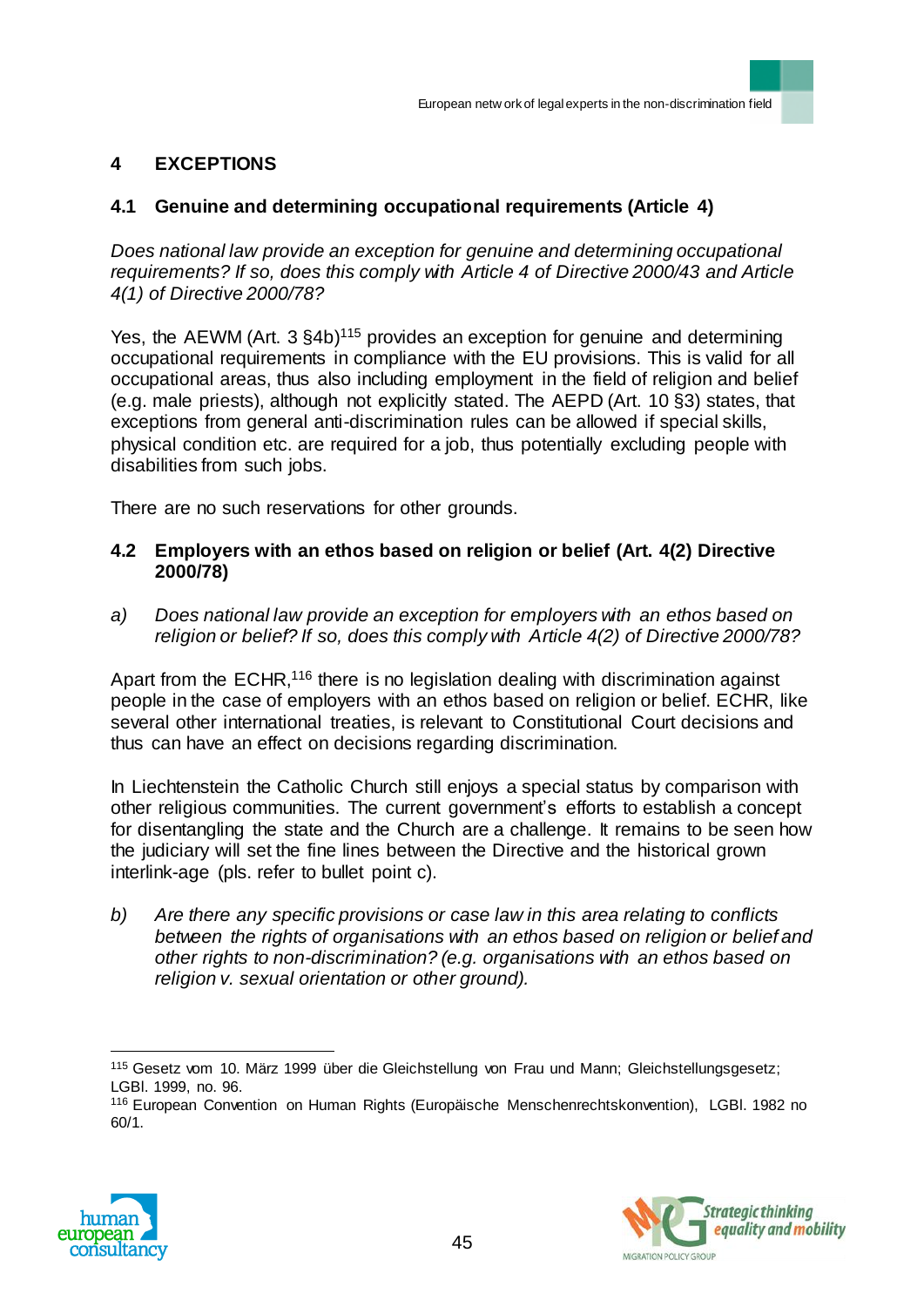There are no specific provisions or case law on this subject. Judicial interpretation is required to see how rather general provisions in the constitution and in international treaties, e.g. the ECHR, are applicable.

*c) Are there cases where religious institutions are permitted to select people (on the basis of their religion) to hire or to dismiss from a job when that job is in a state entity, or in an entity financed by the State (e.g. the Catholic church in Italy or Spain can select religious teachers in state schools)? What are the conditions for such selection? Is this possibility provided for by national law only, or international agreements with the Holy See, or a combination of both?* 

Art. 16 Par. 4 of the Constitution<sup>117</sup> states that the respective church-related institutions are responsible for religious education in school. The funding is ensured by the state. The main religion and church in Liechtenstein is the Roman-Catholic Church. Provisions on catholic religion classes are stated in an agreement between the Liechtenstein government and the Archdiocese Vaduz as of 21 January 2003. According to this agreement, the Catholic teachers are selected by the Catholic Church. They must have the necessary theological qualifications as well as pedagogical and didactical qualifications, and they must have a Church permission to teach catholic religion classes. They are nominated by the Church and appointed by the State.

So far there is no case law on the potentially discriminatory selection of teachers of religion, but this area might become an issue in the future.

# **4.3 Armed forces and other specific occupations (Art. 3(4) and Recital 18 Directive 2000/78)**

*Does national law provide for an exception for the armed forces in relation to age or disability discrimination (Article 3(4), Directive 2000/78)?* 

Liechtenstein abolished its armed forces in 1868. Since then Liechtenstein has focused on a neutral position with an independent and active foreign policy. Due to the fact that there are no armed forces in Liechtenstein, no discrimination can occur.

*a) Are there any provisions or exceptions relating to employment in the police, prison or emergency services (Recital 18, Directive 2000/78)?*

There are no specific provisions with the exception that only candidates who are of Liechtenstein nationals can be employed. However, the Decree on the Organisation of the Police (Art. 56)<sup>118</sup> states that a candidate for the police can in general not be older than 35 years. In respect of the physical requirements, different minimum

<sup>117</sup> Verfassung des Fürstentums Liechtenstein vom 5. Oktober 1921 (LV), LGBl. 1921 Nr. 15, <sup>118</sup> Verordnung vom 22. August 2000 über den Dienstbetrieb und die Organisation der Landespolizei (PolDOV); LGBl. 2000, no 195.



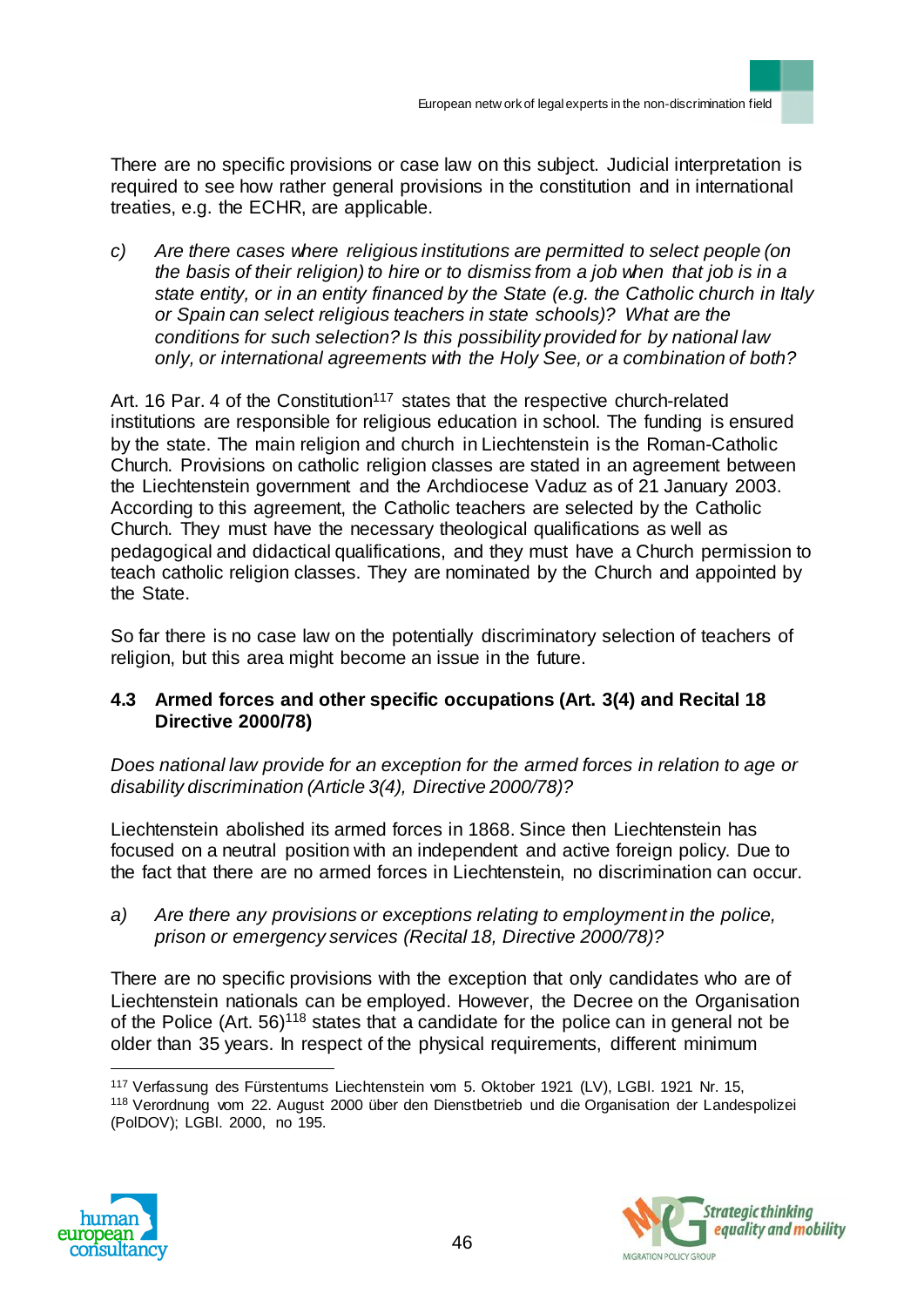requirements apply to women and men. There are no provisions with respect to other grounds of discrimination.

# **4.4 Nationality discrimination (Art. 3(2)**

*Both the Racial Equality Directive and the Employment Equality Directive include exceptions relating to difference of treatment based on nationality (Article 3(2) in both Directives).* 

*a) How does national law treat nationality discrimination? Does this include stateless status? What is the relationship between 'nationality' and 'race or ethnic origin', in particular in the context of indirect discrimination? Is there overlap in case law between discrimination on grounds of nationality and ethnicity (i.e. where nationality discrimination may constitute ethnic discrimination as well?*

Regarding racial discrimination the Penal Code does not explicitly list nationality as a ground of discrimination. There is no regulation or definition known to the authors within the Liechtenstein law that defines the relationship between "nationality" and "race or ethnic origin". Therefore judicial interpretation is needed in law cases.

In respect of stateless persons, Liechtenstein asylum law is in line with the EU Schengen provisions.<sup>119</sup> Moreover, Liechtenstein has signed several international agreements, for instance the Convention on the Reduction of Statelessness.<sup>120</sup>

Liechtenstein has a very small inhabitable area with an unusually high percentage of non-national residents and employees. As of the end of 2012, 33.3 per cent of all inhabitants were non-nationals.<sup>121</sup> As of the end of 2011, 67.89 per cent of all employees were non-national and 51.85 per cent of all employees were commuters, crossing the border from Switzerland or Austria daily and returning there in the evening.<sup>122</sup> Free movement of persons, one of the basic European freedoms, is restricted in Liechtenstein with respect to taking residence. For Liechtenstein, this is a crucial issue and the annually available number of residence permits is limited. In this regard, the Liechtenstein government differentiates between persons of Swiss and EEA nationality, and persons of third countries, when applying different procedures and quotas. This is also valid for integration requirement, e.g. family reunion. There is, however, no discrimination among permanent residents with respect to a specific nationality. The specific regulations are laid down for persons with EEA and Swiss nationality in the Act on Free Movement of EEA Persons and

<sup>122</sup> Figures from 2012 are at the time being not available.





 $\overline{a}$ <sup>119</sup>Asylgesetz (AsylG), LGBl. 2012, no. 29.

<sup>120</sup> Übereinkommen vom 30. August 1961 zur Verminderung der Staatenlosigkeit; LGBI. 2009, no. 290.

<sup>121</sup>Amt für Statistik: http://www.llv.li/pdf-llv-as-population\_and\_housing\_fliz2013.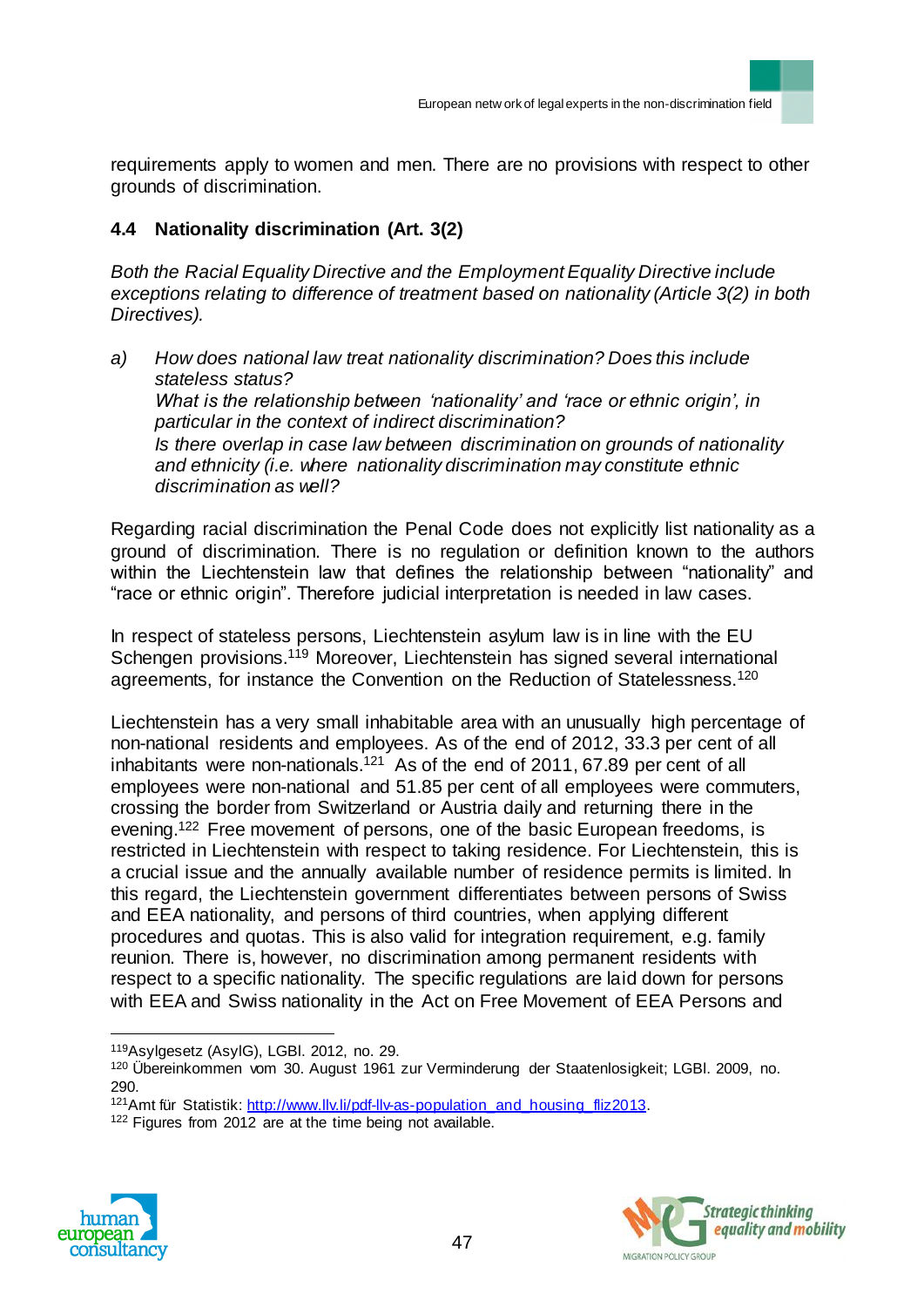Swiss citizens.<sup>123</sup> In respect of persons with third country nationality, the Act on Foreigners (AF) regulates residency rights.<sup>124</sup>

*b) Are there exceptions in anti-discrimination law that seek to rely on Article 3(2)?* 

There are no such exceptions.

## **4.5 Work-related family benefits (Recital 22 Directive 2000/78)**

*Some employers, both public and private, provide benefits to employees in respect of their partners. For example, an employer might provide employees with free or subsidised private health insurance, covering both the employees and their partners. Certain employers limit these benefits to the married partners (e.g. Case C-267/06 Maruko) or unmarried opposite-sex partners of employees. This question aims to establish how national law treats such practices. Please note: this question is focused on benefits provided by the employer. We are not looking for information on state social security arrangements.* 

*a) Would it constitute unlawful discrimination in national law if an employer provides benefits that are limited to those employees who are married?*

Thus far, there are no legal provisions or case law dealing with benefits provided by an employer to employees in respect of their partners. As a result, it cannot be determined whether such benefits are unlawful. Taking into account, however, the high importance of the freedom of contracts in Liechtenstein, one might assume that such benefits are lawful. For instance, benefits for extra holiday leave for married couples only thus probably would not be interpreted as discriminating against others. But law is silent on this subject and juridical interpretation is required, albeit not existing. In the state administration, marriage and registered partnership are treated equally concerning such benefits. This is not necessarily the case with other employers, namely employers in the private sector.

According to Art. 2 b of the  $ACCP<sup>125</sup>$  benefit claims from [a company](http://dict.leo.org/ende?lp=ende&p=DOKJAA&search=company&trestr=0x8001) [pension](http://dict.leo.org/ende?lp=ende&p=DOKJAA&search=pension&trestr=0x8001) [scheme](http://dict.leo.org/ende?lp=ende&p=DOKJAA&search=scheme&trestr=0x8001) have to be treated equally in respect of non-married persons and registered partnerships (ACUSSC), based on the Act on Civil Union for Same-Sex Couples.<sup>126</sup> Taking into account the high importance of the freedom of contract in Liechtenstein, one might assume that specific benefits for certain groups are lawful. For instance, benefits for extra holiday leave exclusively for married couples would probably not

<sup>125</sup> Gesetz vom 20. Oktober 1987 über die betriebliche Personalvorsorge (BPVG); LGBl 1988, no. 12. <sup>126</sup> Gesetz über die eingetragene Partnerschaft gleichgeschlechtlicher Paare (PartG), LGBl. 2011, no. 350.





<sup>123</sup> Gesetz über die Freizügigkeit für EWR- und Schweizer Staatsangehörige (PFZG), LGBl. 2009, no. 348.

<sup>124</sup>Gesetz vom 17. September 2008 über die Ausländer (Ausländergesetz; AuG), LGBl. 2008, no. 311..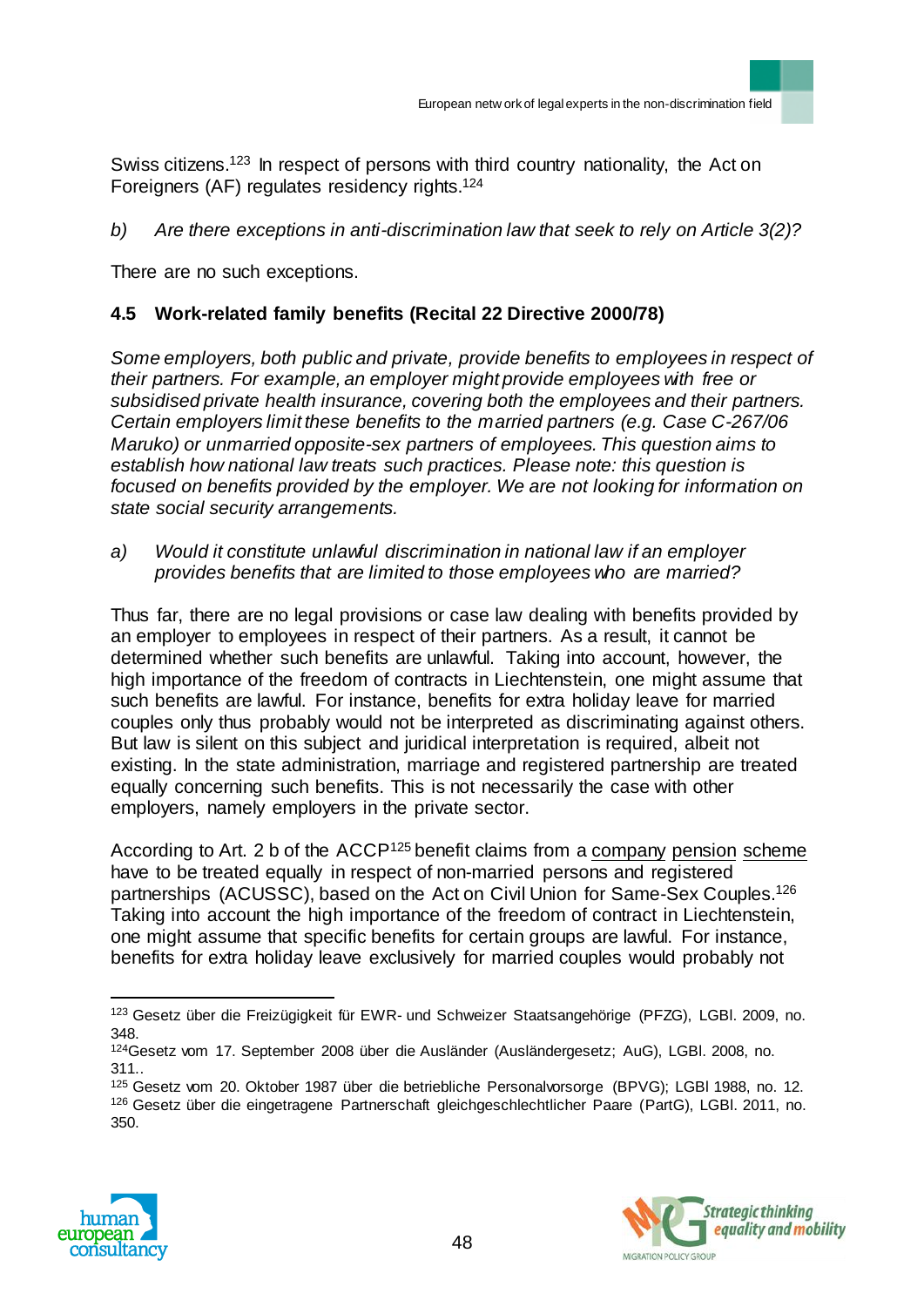tend to be interpreted as discriminating against others. But as there is no overall regulation on this subject, juridical interpretation is required, albeit currently nonexistent. In the state administration, marriage and registered partnership are treated equally in respect of such benefits. This is not necessarily the case in all aspects with employers in the private sector.

## *Would it constitute unlawful discrimination in national law if an employer provides benefits that are limited to those employees with opposite-sex partners?*

Yes. Due to the ACUSSC, discrimination on grounds of sexual orientation must be interpreted as unlawful, though not explicitly stated in the law and thus dependent on juridical interpretation. Hence, benefits cannot be confined to opposite-sex partners. The principle of equality of same-sex partnership and married couples is stated in various acts covering special issues, such as the Act on the Pension Scheme for Public Servants  $(Art. 3a)^{127}$  or the Act on the National Old Age Insurance (Art. 54bis)<sup>128</sup> and entering into force after the enactment of the ACUSSC.

# **4.6 Health and safety (Art. 7(2) Directive 2000/78)**

*a) Are there exceptions in relation to disability and health and safety (Article 7(2), Directive 2000/78)?* 

Yes, the AEPD allows for positive measures to integrate people with disabilities. However, most positive measures are soft law and Liechtenstein does not have any kind of quotas. Art. 19 of the AEPD<sup>129</sup> covers integration programmes for people with disabilities (education, employment, accommodation, transport, culture, sports); Art. 20 covers pilot projects of integration into work life.

Besides this, there are no exceptions in relation to disability and health and safety.

*b) Are there exceptions relating to health and safety law in relation to other grounds, for example, ethnic origin or religion where there may be issues of dress or personal appearance (turbans, hair, beards, jewellery, etc.)?*

There are no specific provisions.

<sup>129</sup> Gesetz vom 25. Oktober 2006 über die Gleichstellung von Menschen mit Behinderungen (Behindertengleichstellungsgesetz; BGlG), LGBl. 2006, no. 243.





<sup>127</sup> Gesetz vom 20. Dezember 1988 über die Pensionsversicherung für das Staatspersonal (Pensionsversicherungsgesetz; PVG), LGBL. 1989, no. 7.

<sup>128</sup> Gesetz vom 14. Dezember 1952 über die Alters- und Hinterlassenenversicherung (AHVG), LGBl. 1952, no. 29.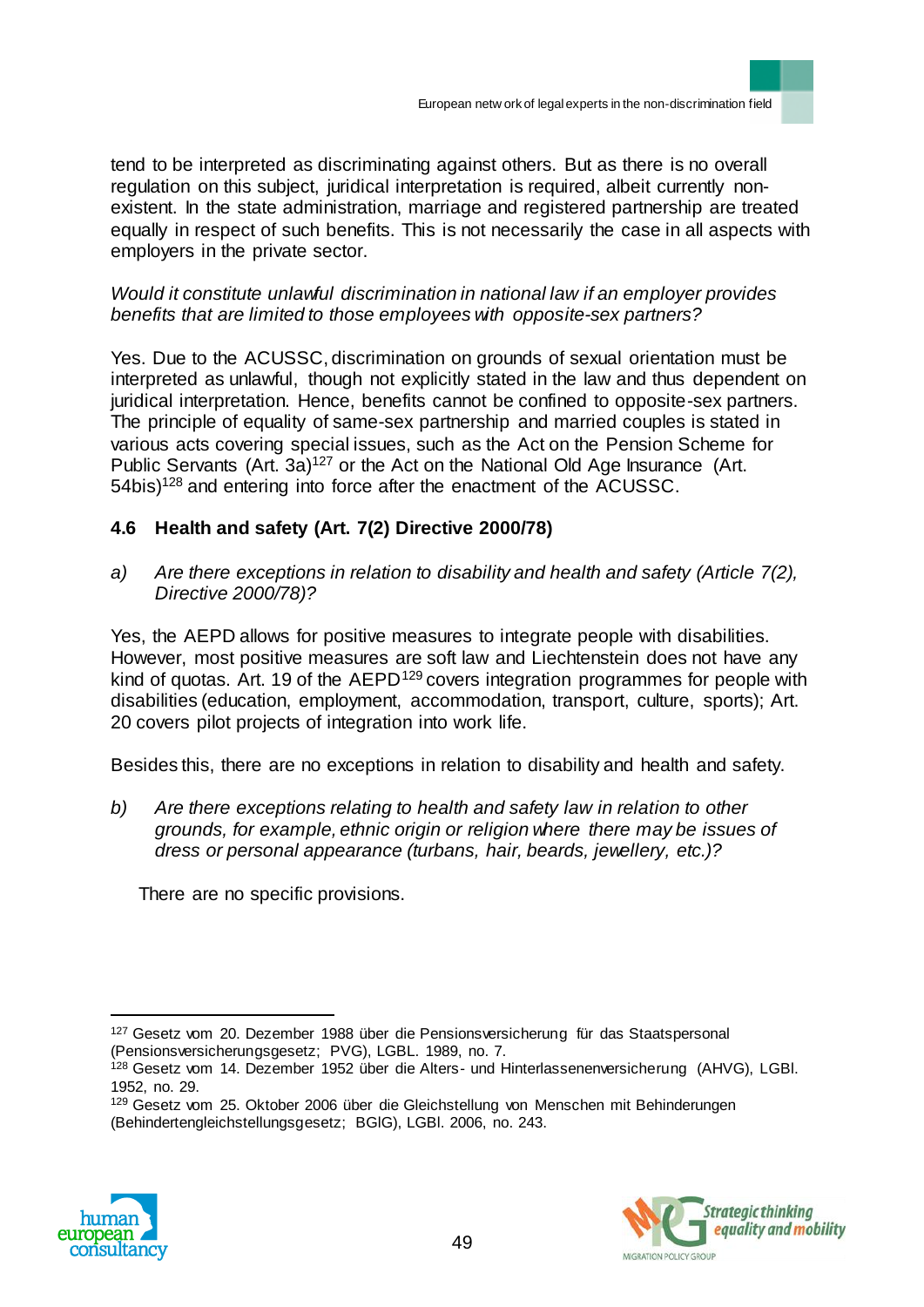## **4.7 Exceptions related to discrimination on the ground of age (Art. 6 Directive 2000/78)**

# **4.7.1 Direct discrimination**

*Is it possible, generally, or in specified circumstances, to justify direct discrimination on the ground of age? If so, is the test compliant with the test in Article 6, Directive 2000/78, account being taken of the Court of Justice of the European Union in the Case C-144/04, Mangold and Case* C-555/07 *Kucukdeveci?*

The anti-discrimination legislation of Liechtenstein does not define discrimination on the grounds of age and there are no relevant provisions regarding that (apart from the special protection of children). Hence, there are no exceptions. Since age as a ground of discrimination is not explicitly stated in the law, discrimination on the ground of age does not need to be justified. Unequal treatment in employment is therefore allowed, for instance by defining a minimum or a maximum age when hiring employees.

There is no case law known to the authors referring to this issue.

*a) Does national law permit differences of treatment based on age for any activities within the material scope of Directive 2000/78?*

Although there is no defined discrimination on the grounds of age, some specific agerelated exceptions exist, such as for example:

- the special protection of children (the Liechtenstein Act on Children and Youth  $(ACY)^{130}$  as well as the by-law on Special Provisions for the Protection of Young Employees);<sup>131</sup>
- the Decree on the Organisation of the Police (Art. 56), which states that a candidate for the police must in general not be older than 35 years;
- in the Act on Foreigners, Art. 13  $e^{132}$  states, that an application for a residence and working permit can be refused if various factors - including the age of the applicant - suggest that the latter might not be able to achieve long-term integration into society and the world of work (Art. 41 of the Act on Foreigners).
- *b) Does national legislation allow occupational pension schemes to fix ages for admission to the scheme or entitlement to benefits, taking up the possibility provided for by article 6(2)?*

<sup>132</sup> Gesetz vom 17. September 2008 über die Ausländer (Ausländergesetz; AuG), LGBl. 2008, no. 311.





<sup>130</sup> Kinder- und Jugendgesetz vom 10. Dezember 2008 (KJG), LGBl. 2009, no. 29.

<sup>131</sup>Verordnung vom 22. März 2005 zum Arbeitsgesetz (ArGV V) (Sonderbestimmungen über den Schutz der jugendlichen Arbeitnehmer), LGBl. 2005, no. 69.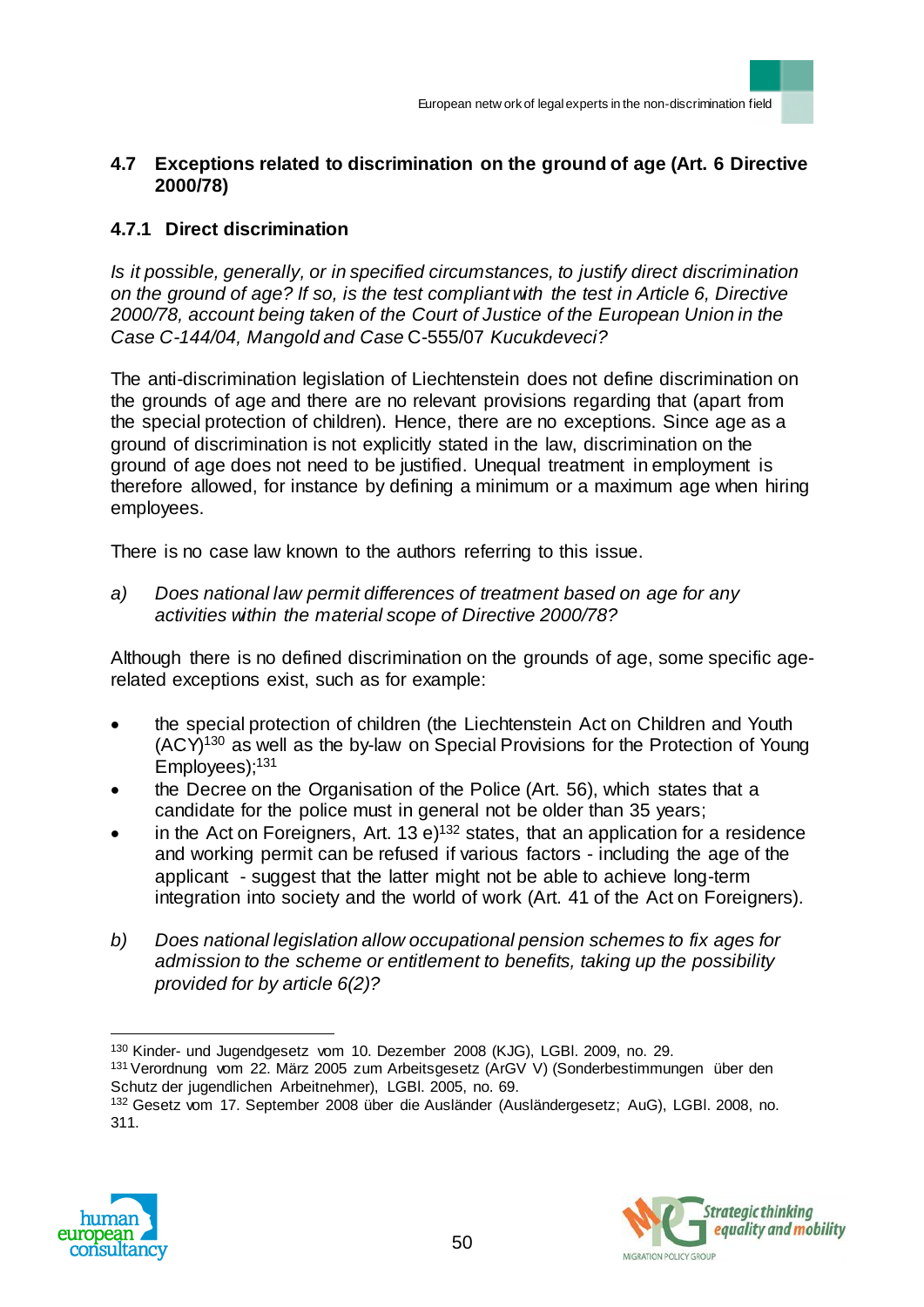The ACPP (Company Personnel Pension Act) states in Art. 3  $\S$ 2 and Art. 4  $\S$ 1 c)<sup>133</sup> that insurance is mandatory for employees who fulfil the following criteria:

- They are insured through the occupational pension fund (*AHV, IV*);
- Their annual salary reaches at leat 2/3 of the maximum pension from the occupational pension fund;
- in the case of old age pension: a minimum age of 23 years, if the employment is not limited in time (i.e. temporary);
- in the case of disability pension: a minimum age of 17.

#### **4.7.2 Special conditions for young people, older workers and persons with caring responsibilities**

*Are there any special conditions set by law for older or younger workers in order to promote their vocational integration, or for persons with caring responsibilities to ensure their protection? If so, please describe these.* 

There are frequently positive measures taken to support younger or older people in regard to their opportunities in the labour market. The department of vocational education and career counselling<sup>134</sup> is mainly active in advising persons on finding employment and/or educational training. The AVW with its sub department AMS is focused on advising and supporting unemployed persons.<sup>135</sup> In additional, the educational authority supports people who fulfil certain criteria financially in the form of scholarships.<sup>136</sup>

There are no further special conditions known to the authors.

## **4.7.3 Minimum and maximum age requirements**

*Are there exceptions permitting minimum and/or maximum age requirements in relation to access to employment (notably in the public sector) and training?*

Minimum and maximum age requirements are not regulated by the legislation as long as it is not child labour. Provisions on the protection of young employees are enacted in a By-law (*Verordnung*) to the Act on Employment (By-law on Special Provisions for the Protection of Young Employees, LGBl. 2005 no. 69). According to this By-law, employment of children (*Kinder*, i.e. persons below 16 years), and employment of young persons (*Jugendliche*, i.e. persons below 18 years) who attend school, is forbidden. Exceptions can be permitted. There are numerous provisions concerning exclusion of special employment duties (e.g. dangerous work) as well as concerning working hours, rest time, night work etc. (See also 4.7.1 b).

<sup>136</sup> Schulamt (SA): http://www.llv.li/amtsstellen/llv-sa-amtsgeschaefte-stipendien\_darlehen.htm.





<sup>133</sup> Gesetz vom 20. Oktober 1987 über die betriebliche Personalvorsorge (BPVG); LGBl 1988, no. 12. 134 Amt für Berufsbildung und Berufsberatung (ABB): http://www.llv.li/amtsstellen/llv-abb-home.htm.

<sup>135</sup> Amt für Volkswirtschaft (AVW): http://www.llv.li/amtsstellen/llv-avw-home.htm.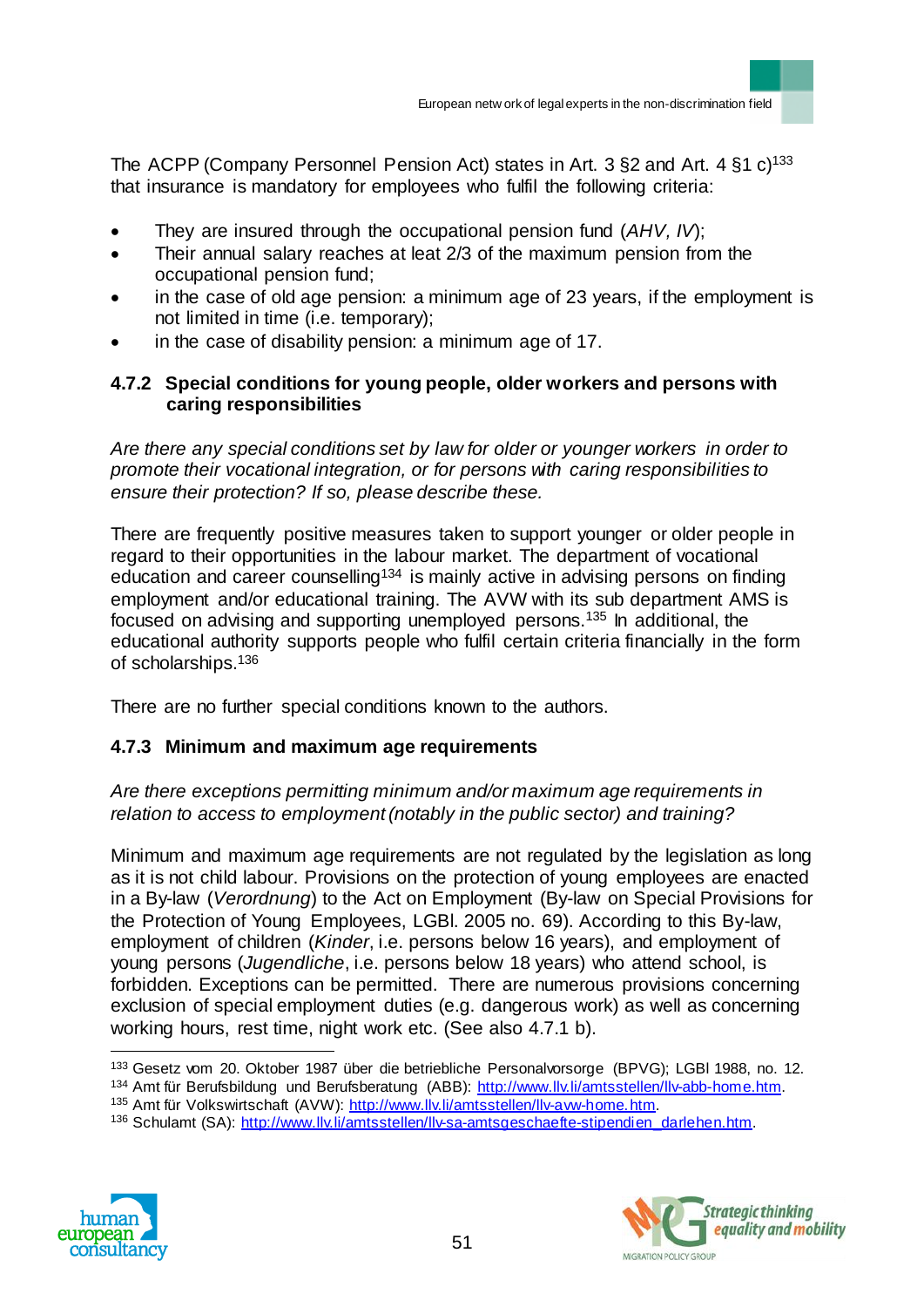## **4.7.4 Retirement**

*In this question it is important to distinguish between pensionable age (the age set by the state, or by employers or by collective agreements, at which individuals become entitled to a state pension, as distinct from the age at which individuals actually retire from work), and mandatory retirement ages (which can be state-imposed, employerimposed, imposed by an employee's employment contract or imposed by a collective agreement).*

*For these questions, please indicate whether the ages are different for women and men.*

*a) Is there a state pension age, at which individuals must begin to collect their state pensions? Can this be deferred if an individual wishes to work longer, or can a person collect a pension and still work?*

The state-imposed and generally applicable mandatory retirement age is 64 for women as well as for men (Art. 36 of the NOWP).<sup>137</sup> It is possible, however, to draw the pension at a maximum of four years in advance by accepting fixed reductions in the amount payable (Art. 73 of the NOWP). At the same time, it is also possible to work longer regarding to Art 74 of the NOWP (at least to the age of 70). There are no differences between women and men in this respect.

*b) Is there a normal age when people can begin to receive payments from occupational pension schemes and other employer-funded pension arrangements? Can payments from such occupational pension schemes be deferred if an individual wishes to work longer, or can an individual collect a pension and still work?*

The pension age is defined by Art. 8 of the ACPP. <sup>138</sup> The regulation is primarily linked to the rules of the NOWP (see 4.7.4.a), according to which the retirement age is 64 with no differentiation between men and women. However, the ACPP includes the possibility of defining a different age limit as long as insurance of at least equivalent value is granted. The option of drawing the pension from one to four years early is also given.

*c) Is there a state-imposed mandatory retirement age(s)? Please state whether this is generally applicable or only in respect of certain sectors, and if so please state which. Have there been recent changes in this respect or are any planned in the near future?*

<sup>138</sup> Gesetz vom 20. Oktober 1987 über die betriebliche Personalvorsorge (BPVG); LGBl 1988, no. 12.





<sup>137</sup> Gesetz vom 14. Dezember 1952 über die Alters- und Hinterlassenenversicherung (AHVG), LGBI. 1952, no. 29.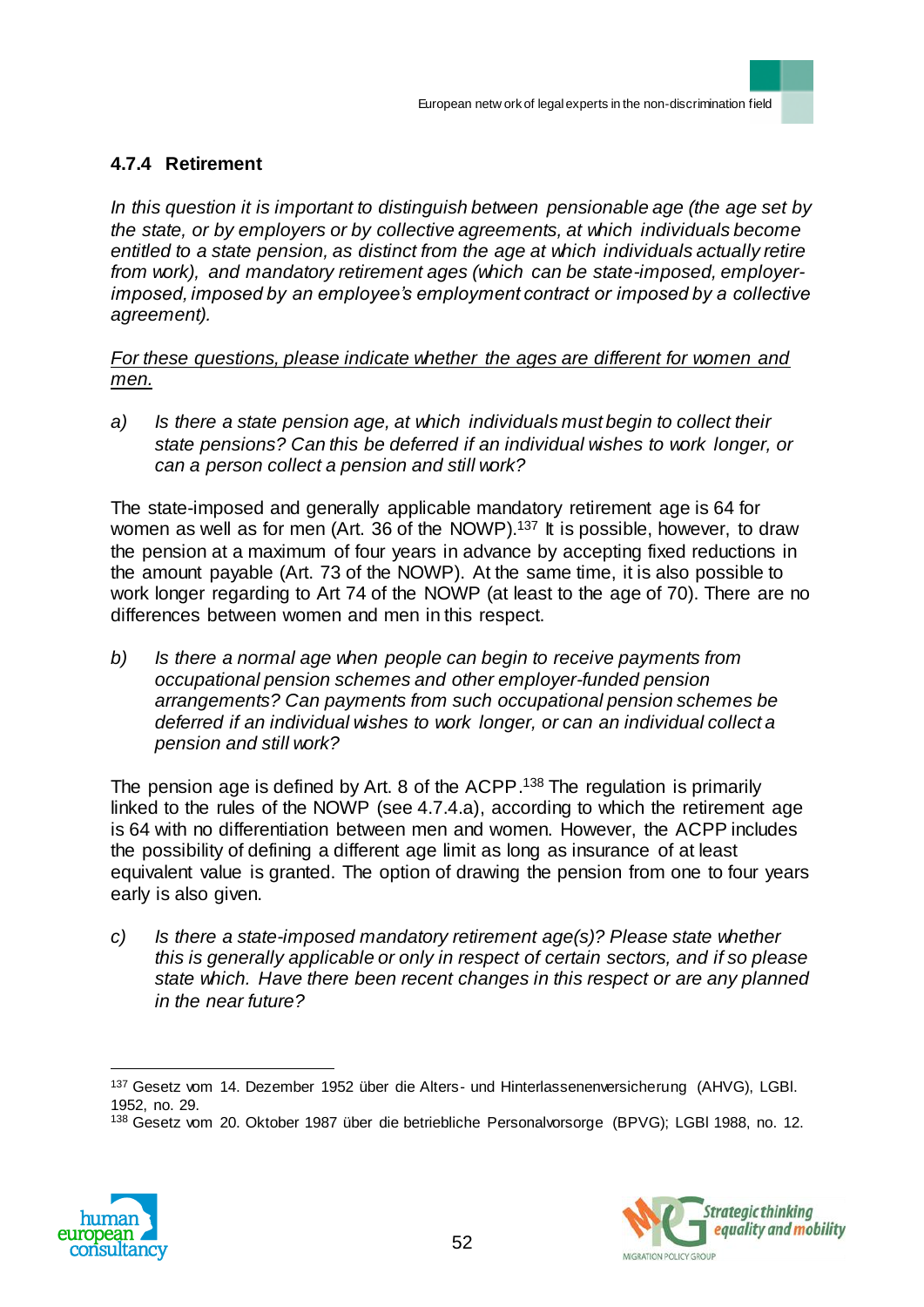The state-imposed mandatory retirement age is 64. Within the last 2 to 3 years there has been a political discussion on changing the age of retirement for economic reasons. <sup>139</sup> The discussion is still on-going and focuses primarily on the state pension fund.<sup>140</sup> European developments in this area might influence national regulation in this area in the future.

*d) Does national law permit employers to set retirement ages (or ages at which the termination of an employment contract is possible) by contract, collective bargaining or unilaterally?* 

Yes. Employers, both public and private, have the right to set specific retirement ages for their specific company pension schemes in the sense of early retirement with payment deductions etc. Never the less the maximum age of retirement has to be in line with the age given by law. Specific company pension scheme rules have no effect on the pension age set by the public pension fund bylaw.

*e) Does the law on protection against dismissal and other laws protecting employment rights apply to all workers irrespective of age, if they remain in employment, or are these rights lost on attaining pensionable age or another age (please specify)?* 

Age is not defined as a permissible reason for dismissal in national law. Furthermore, there is no upper age limit for protection against unfair dismissal. Employers can impose retirement at the pension age of 64 without liability for unfair dismissal as long as no different contractual provision has been made between the employer and the employee. Juridical decisions would be needed in this regard. The relevant provisions apply to all workers irrespective of age.

*f) Is your national legislation in line with the CJEU case law on age (in particular Cases C-229/08 Wolf, C-499/08 Andersen, C-144/04 Mangold and C-555/07 Kücüdevici C-87/06 Pascual García [2006], and cases C-411/05 Palacios de la Villa [2007], C-488/05 The Incorporated Trustees of the National Council on Ageing (Age Concern England) v. Secretary of State for Business, Enterprise and Regulatory Reform [2009], C-45/09, Rosenbladt [2010], C-250/09 Georgiev, C-159/10 Fuchs, C-447/09, Prigge [2011] regarding compulsory retirement.*

Directive 2000/78 prohibits discrimination on grounds of age in the field of employment and occupation. However, the directive does not preclude national measures which are necessary for the protection of very specific reasons, meaning

139 Interview with H.S.H. Prince Hans-Adam II: http://www.vaterland.li/index.cfm?ressort=home&source=lv&id=21429. 140 Letter to The head of government, 10/2012: http://www.llv.li/pdf-llvrk\_stellungnahme\_pv\_freie\_liste.pdf. Article in the local daily newspaper, 01/2013: http://www.vaterland.li/index.cfm?ressort=liechtenstein&source=lv&id=21429.



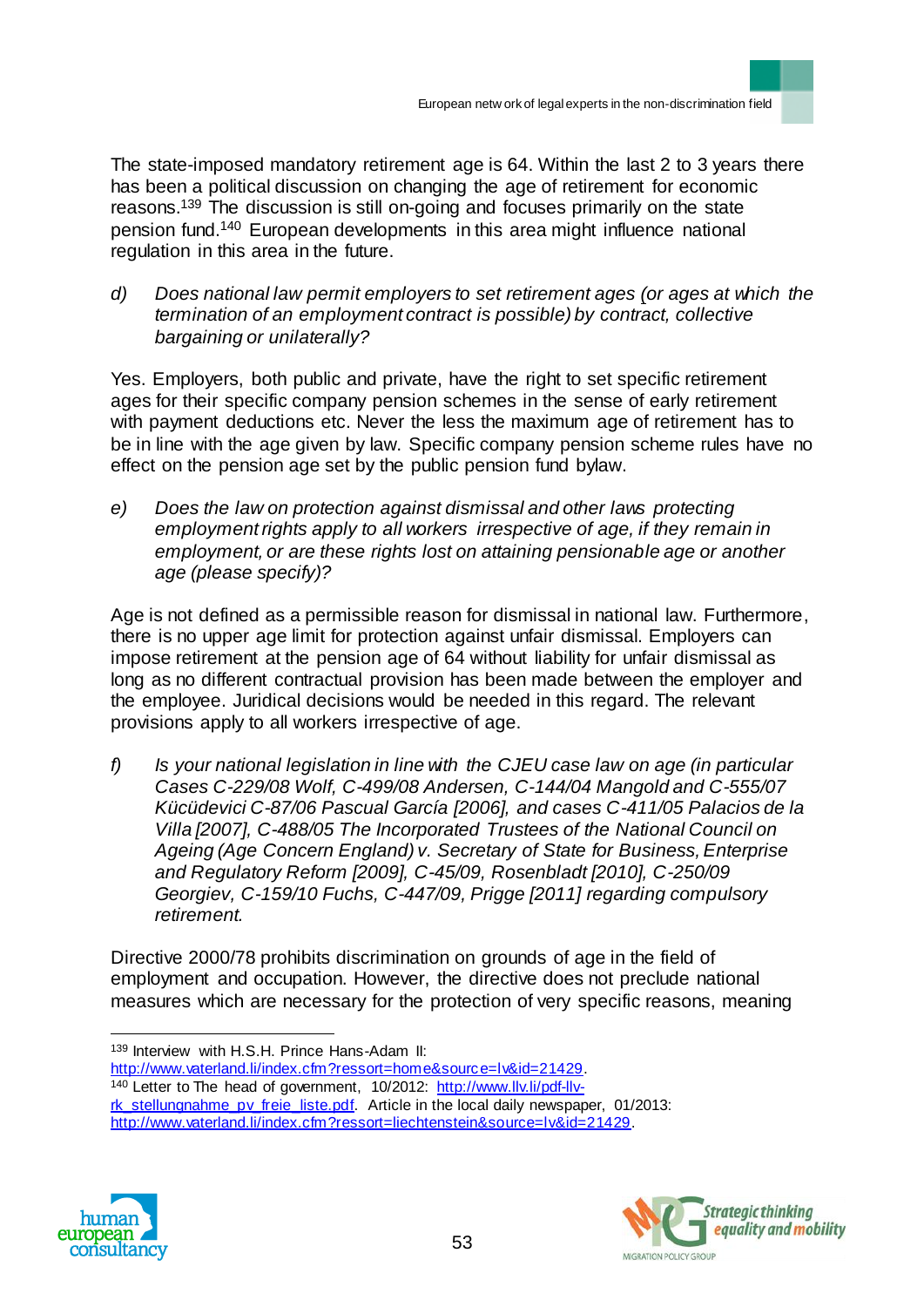that national legislature can provide, in certain cases, differences of treatment, based on age and this will not, therefore, be treated as discrimination.

The anti-discrimination legislation of Liechtenstein does not define discrimination on the grounds of age and there are no relevant provisions regarding this. Different treatment in some specific areas based on age is possible by law. Since age as a ground of discrimination is not explicitly stated in the law, discrimination on the ground of age does not need to be justified. Unequal treatment in employment is therefore allowed, for instance by defining a minimum or a maximum age when hiring employees.

There is no national legislation controlling age discrimination or requiring proportionality in age requirements. Therefore it can be said that national legislation has not implemented the content and rationale of the directive 2000/78 regarding discrimination on the grounds of age. However, documented, practical treatment of age limits in employment in Liechtenstein comply with the CJEU case law (e. g. Liechtenstein police requirements profile<sup>141</sup> / Wolf CJEU 12 January 2012) and therefore to Art. 4.1 of the directive 2000/78.

# **4.7.5 Redundancy**

*a) Does national law permit age or seniority to be taken into account in selecting workers for redundancy?* 

The anti-discrimination legislation of Liechtenstein does not explicitly define discrimination on the grounds of age. Never the less Art. 46 of the  $CCC<sup>142</sup>$  defines redundancy due to reasons based on personal attributes (e. g. age would be defined as a personal attribute in juridical interpretation)<sup>143</sup> as improper and therefore against the law.<sup>144</sup>

*b) If national law provides compensation for redundancy, is this affected by the age of the worker?*

In the case of an improper redundancy based on personal attributes (see 4.7.5 a), Art. 47 of the CCC<sup>145</sup> require the employer to pay compensation.

<sup>142</sup> Allgemeines bürgerliches Gesetzbuch (ABGB), publiziert im ASW, LGBl.1967, no. 34. 143 Public statement of a Liechtenstein law firm: http://www.wanger.net/schuldrecht/items/wann-isteine-kuendigung-des-arbeitsvertrags-missbraeuchlich.html.

<sup>145</sup> Allgemeines bürgerliches Gesetzbuch (ABGB), publiziert im ASW, LGBl.1967, no. 34.





<sup>141</sup> http://www.landespolizei.li/Polizeiberuf.aspx.

<sup>144</sup> Allgemeines bürgerliches Gesetzbuch (ABGB), publiziert im ASW, LGBl.1967, no. 34.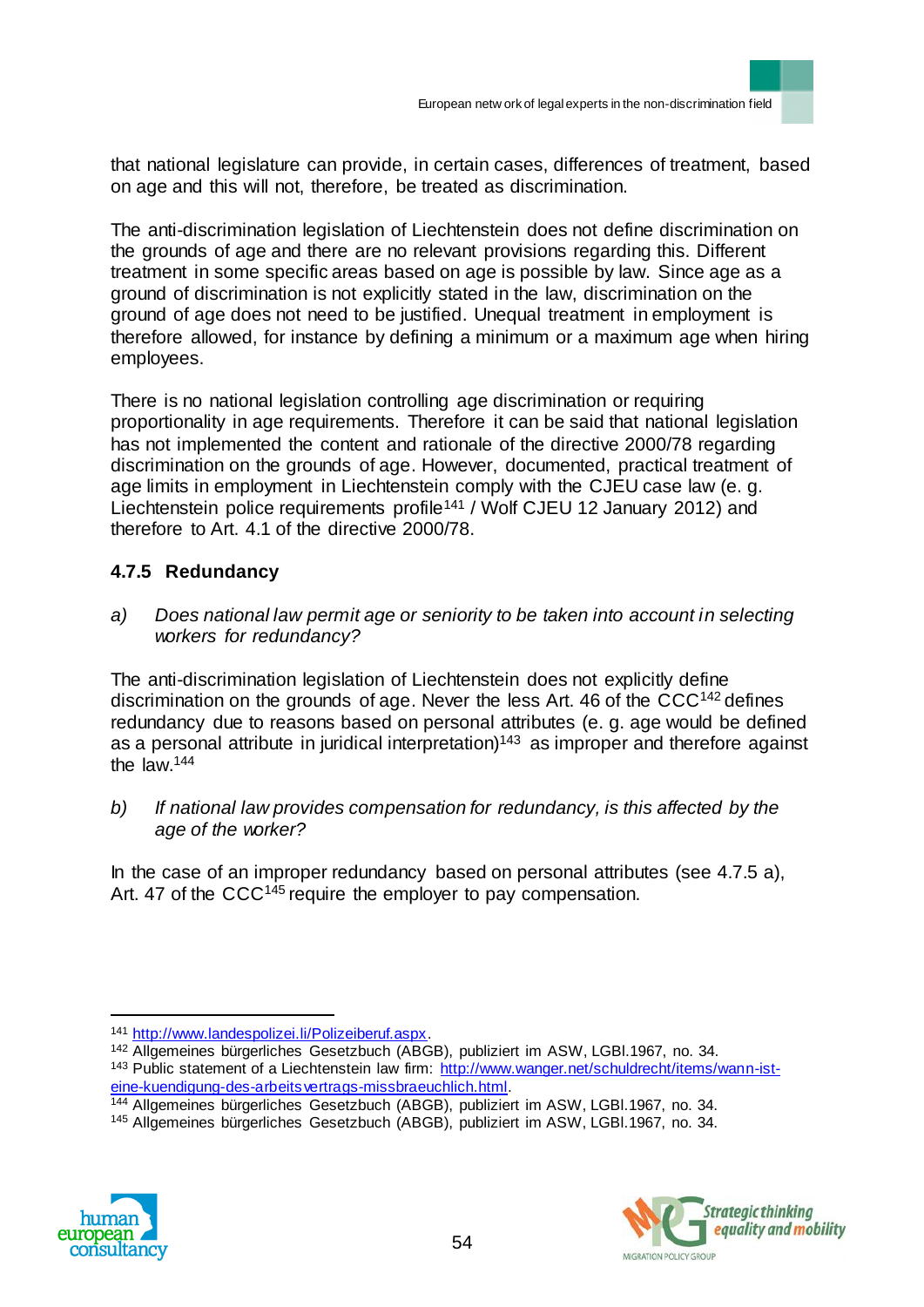## **4.8 Public security, public order, criminal offences, protection of health, protection of the rights and freedoms of others (Article 2(5), Directive 2000/78)**

*Does national law include any exceptions that seek to rely on Article 2(5) of the Employment Equality Directive?*

Besides the above mentioned special regulations, no provision explicitly refers to these issues.

# **4.9 Any other exceptions**

*Please mention any other exceptions to the prohibition of discrimination (on any ground) provided in national law.* 

There are no further exceptions known to the authors.



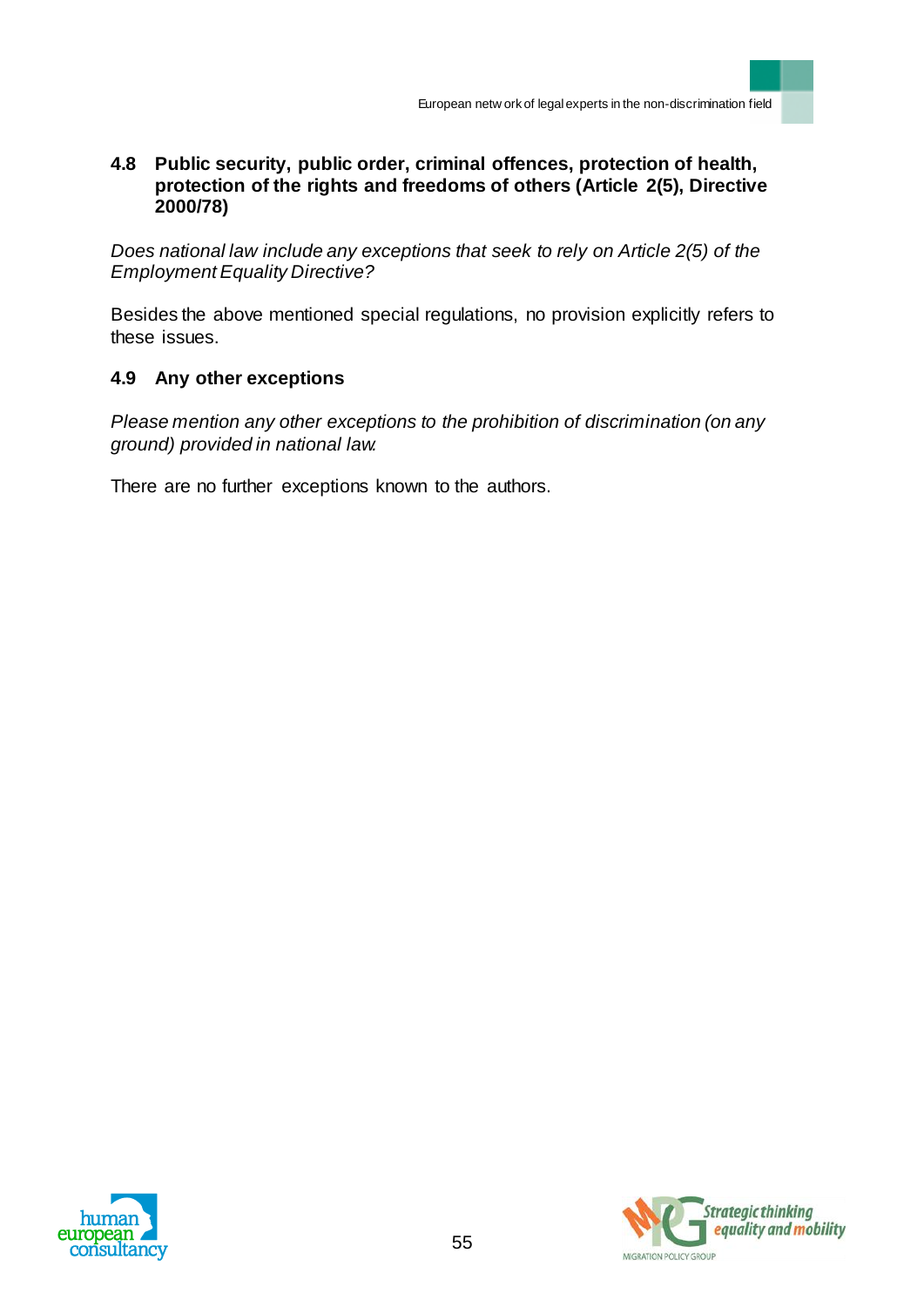## **5 POSITIVE ACTION (Article 5 Directive 2000/43, Article 7 Directive 2000/78)**

*a) What scope does national law provide for taking positive action in respect of racial or ethnic origin, religion or belief, disability, age or sexual orientation? Please refer to any important case law or relevant legal/political discussions on this topic.*

Basically the AEPD and the AEWM, implementing the Directives, only state that in general positive action is permissible and does not constitute discrimination. There is no important case law on this topic. Art. 4 on positive measures in the AEPD<sup>146</sup> states: Specific measures to achieve equal participation of people with a disability in daily life within society are not considered to be discriminatory.

Art. 3 §4a of the AEWM<sup>147</sup> also states this fact: There is no discrimination if: a) appropriate measures are taken to implement practical equality.

Art. 4 of the International Convention on the Elimination of All Forms of Racial Discrimination states that: They [the contract states] commit themselves to adopting immediate and positive measures to eradicate incitement to racial discrimination and all acts of racial discrimination.

There are no similar definitions of positive measures/actions against discrimination based on religion or belief, age, or sexual orientation. This corresponds with the fact that specific acts on these grounds of discrimination are missing. There is no comprehensive anti-discrimination act in Liechtenstein, covering all grounds of discrimination, as well. If there are positive actions on other grounds than disability or gender, this is not clearly stated in the law as a legal commitment. Nevertheless, there are actions, mainly communication campaigns, with respect to aliens or old people, for instance. Such activities are directly supported by the government (e.g. via activities of the Office for Equal Opportunities or the Integration Office at the Alien's Department), or indirectly by mandating private associations with such tasks.

*b) Do measures for positive action exist in your country? Which are the most important? Please provide a list and short description of the measures adopted, classifying them into broad social policy measures, quotas, or preferential treatment narrowly tailored. Refer to measures taken in respect of all five grounds, and in particular refer to the measures related to disability and any quotas for access of people with disabilities to the labour market, any related to Roma and regarding minority rights-based measures.* 

<sup>&</sup>lt;sup>147</sup> Gesetz vom 10. März 1999 über die Gleichstellung von Frau und Mann; Gleichstellungsgesetz; LGBl. 1999, no. 96.





<sup>146</sup> Gesetz vom 25. Oktober 2006 über die Gleichstellung von Menschen mit Behinderungen (Behindertengleichstellungsgesetz; BGlG), LGBl. 2006, no. 243.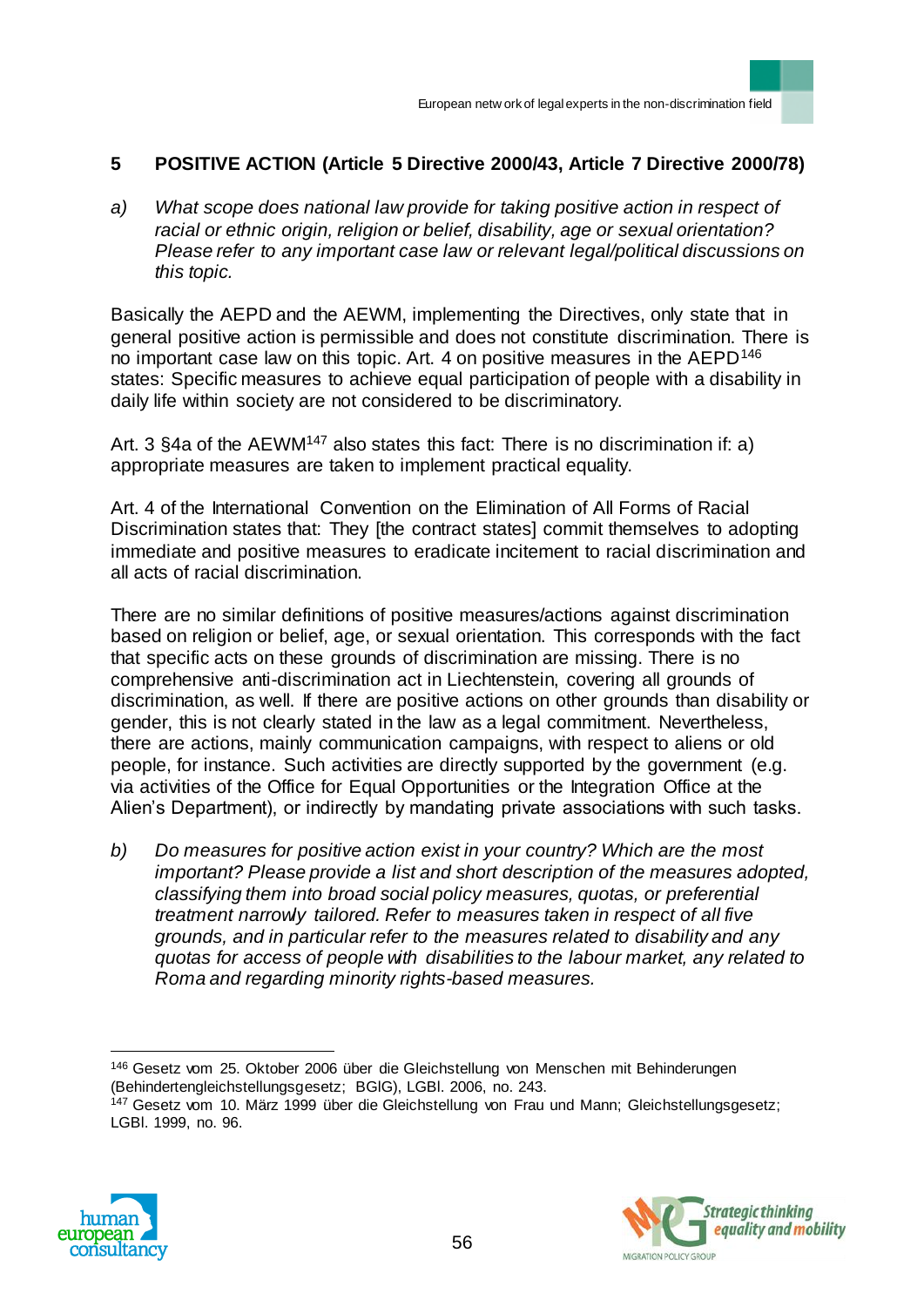Measures for positive action exist in Liechtenstein. The following are the most important positive actions in the fight against discrimination.

#### **Positive actions against discrimination due to disability**

Arts. 17 to 20 of the AEPD<sup>148</sup> state that different measures in favour of people with disabilities may be supported. Art. 19  $\S$ 3 of the AEPD<sup>149</sup> specifies that various programmes may be implemented and supported by the government, including programmes on vocational training and integration as well as on housing. Art. 20 states that pilot projects on the integration of people with disabilities into the work environment may be supported by the society. The term "society" is not elaborated any further, but one can assume that the government and the municipalities are addressed, maybe also the disability insurance and other public services. These pilot attempts have to be limited in time. One of the measures – according to Art. 20 – is financial support in order to adapt a workplace to the special needs of a person with disability.

There are additional measures in the area of education; this part of the Act declares that the state will provide early intervention and basic education according to the Education Act; that the state also supports special schools with special training for teachers; and that the state will also make sure that these children and young people have a chance in the working world. Priority is for integration of people with disabilities into the regular schools.

There are also programs to integrate people with disabilities. The state promotes this integration, with programmes occurring in the following areas: education, work, living, transport, culture, sports and relief for family members who take on the role of carer. These activities are emphatically communicated by the Liechtenstein newspapers and other media, with assistance of the relevant associations and offices. For instance, sport activities of people with disabilities (Paralympics) are financially supported by the government and there are many news reports on such events.

Art. 20 is about pilot tests for integration into the labour force. In summary: the society can carry out or support pilot projects to explore incentives for the employment of people with disabilities. In practice this means that such activities are supported by the state or municipalities, but it is not restricted to work places in the public sector.

 $\overline{a}$ <sup>148</sup> Gesetz vom 25. Oktober 2006 über die Gleichstellung von Menschen mit Behinderungen (Behindertengleichstellungsgesetz; BGlG), LGBl. 2006, no. 243. <sup>149</sup> Gesetz vom 25. Oktober 2006 über die Gleichstellung von Menschen mit Behinderungen (Behindertengleichstellungsgesetz; BGlG), LGBl. 2006, no. 243.



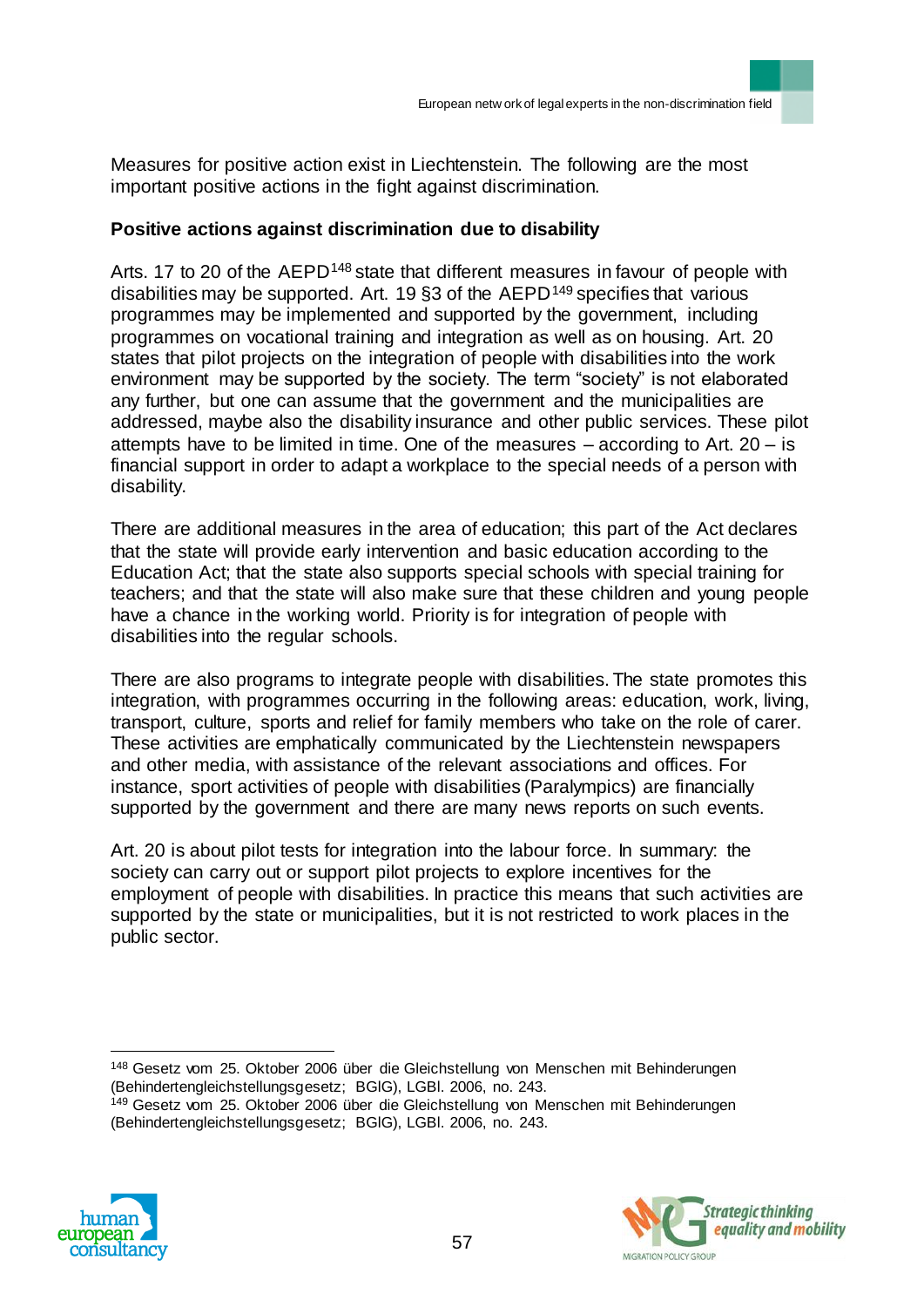#### **Positive action on the equality of Women and Men**

Arts. 18 and 19 of the AEWM<sup>150</sup> also have a section on Positive Action. This is limited to actions regarding gender. Art. 18 concern the Commission for the Equality of Women and Men. It summarises the job of this Commission and shows the possibility this Commission has of minimising discrimination due to gender. It divides the remit of the Commission into five parts: preparing its own recommendations or proposals to the government for measures with regard to gender equality; handing in comments during the consultation process on legislative documents which affect gender equality; preparing opinions at the request of the government or individual members of the government; public relations, reporting on the work of the Commission and events taking place on gender equality; and monitoring developments in terms of gender equality, following up the measures taken and periodically reporting to the government.

Art. 19 of the AEWM<sup>151</sup> defines the tasks of the Office for Equal Opportunities as follows: a) Advising the authorities and private individuals on how to pursue gender equality issues and support victims of discrimination; b) conducting public relations; c) carrying out investigations and recommending appropriate action to authorities and private individuals; d) being involved in drafting rules and regulations; e) working with others on the funding of programs and projects and carrying out or participating in them; f) reviewing applications for funding assistance under articles 16 & 17, as well as monitoring the implementation of programs; g) informing stakeholders about measures taken to achieve equality; h) and exchanging information with relevant European institutions. The Office for Equal Opportunities acts independently on its activities according to lit. a) to c).

There is a clear commitment and obligation of the Commission and the Office for Equal Opportunities regarding gender equality, based on the AEWM. Besides this, the Office operates as a promoting institution with respect to other grounds of discrimination, mandated by the government and without a distinct legal mission. This covers race and ethnicity, sexual orientation, age, religion and belief. The Office does not act independently in these areas and there are no provisions regarding positive action related to these grounds of discrimination.

<sup>151</sup> Gesetz vom 10. März 1999 über die Gleichstellung von Frau und Mann; Gleichstellungsgesetz; LGBl. 1999, no. 96.





<sup>150</sup> Gesetz vom 10. März 1999 über die Gleichstellung von Frau und Mann; Gleichstellungsgesetz; LGBl. 1999, no. 96.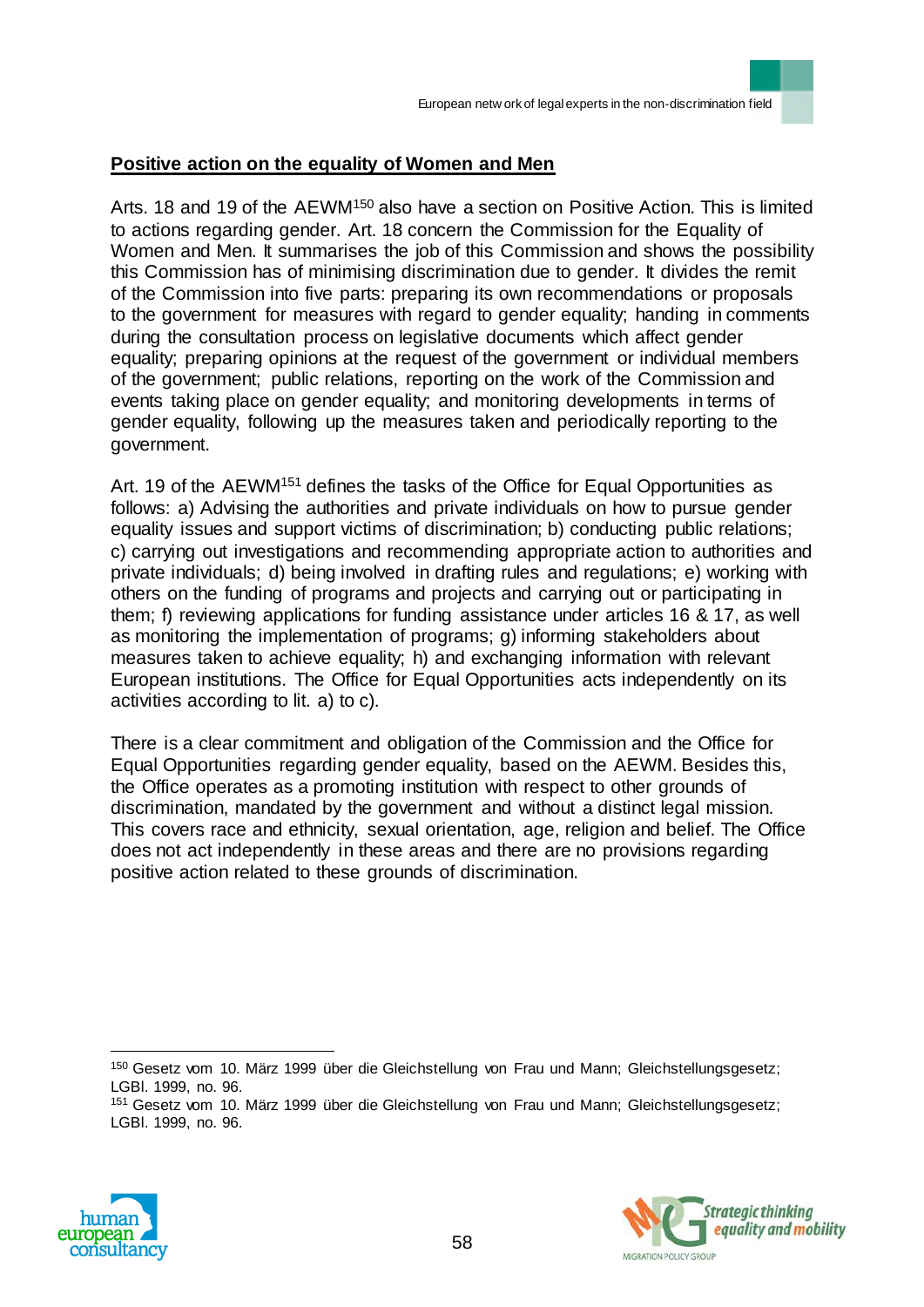## **6 REMEDIES AND ENFORCEMENT**

## **6.1 Judicial and/or administrative procedures (Article 7 Directive 2000/43, Article 9 Directive 2000/78)**

*In relation to each of the following questions please note whether there are different procedures for employment in the private and public sectors.*

*a) What procedures exist for enforcing the principle of equal treatment (judicial/ administrative/alternative dispute resolution such as mediation)?* 

Based on Art 24 of the AEPD<sup>152</sup> and Art. 5 of the AEWM,<sup>153</sup> persons who are affected by any discrimination based on these legal acts have a legal recourse. The legal basis for court trials is the Code of Civil Procedure (CCP).<sup>154</sup>

Art. 25 of the AEPD state that the civil courts (part of the Ordinary Courts) are the appropriate authority to decide upon complaints against discrimination on the ground of disability. Any claim shall be adjudicated according to the CCP, except regarding Art. 26 of the AEPD which provides special provisions on the burden of proof (cf. 3.6 e). Art. 12 of the AEWM<sup>155</sup> similarly states that disputes on discrimination have to be brought to the Ordinary Courts (first instance of the ordinary jurisdiction, followed by the Upper Court and the High Court as last instance).

Complaints regarding anti-discrimination provisions of the Penal Code (race, ethnicity et al.) are also adjudicated by the Ordinary Courts at the first instance (Art.283 of the Penal Code).<sup>156</sup> Claims based on the Convention on the Elimination of All Forms of Racial Discrimination, which came into force in Liechtenstein in 2000, can be brought to court similar to the one based on national law, e.g. the AEPD.

Procedures for addressing discrimination are not the same for employment in the private and the public sector. Whereas in private disputes the ordinary court is the first judicial authority, in disputes between individuals and the public it is the Administrative Court (part of the public jurisdiction, followed by the Constitutional Court as last instance).

<sup>154</sup> Gesetz vom 10. Dezember 1912 über das gerichtliche Verfahren in bürgerlichen Rechtsstreitigkeiten (Zivilprozessordnung; ZPO), LGBl. 1912 Nr. 9/1.

<sup>156</sup> Strafgesetzbuch (StGB), LGBl. 1988, no. 37.





<sup>&</sup>lt;sup>152</sup> Gesetz vom 25. Oktober 2006 über die Gleichstellung von Menschen mit Behinderungen (Behindertengleichstellungsgesetz; BGlG), LGBl. 2006, no. 243.

<sup>153</sup> Gesetz vom 10. März 1999 über die Gleichstellung von Frau und Mann; Gleichstellungsgesetz; LGBl. 1999, no. 96.

<sup>155</sup> Gesetz vom 10. März 1999 über die Gleichstellung von Frau und Mann; Gleichstellungsgesetz; LGBl. 1999, no. 96.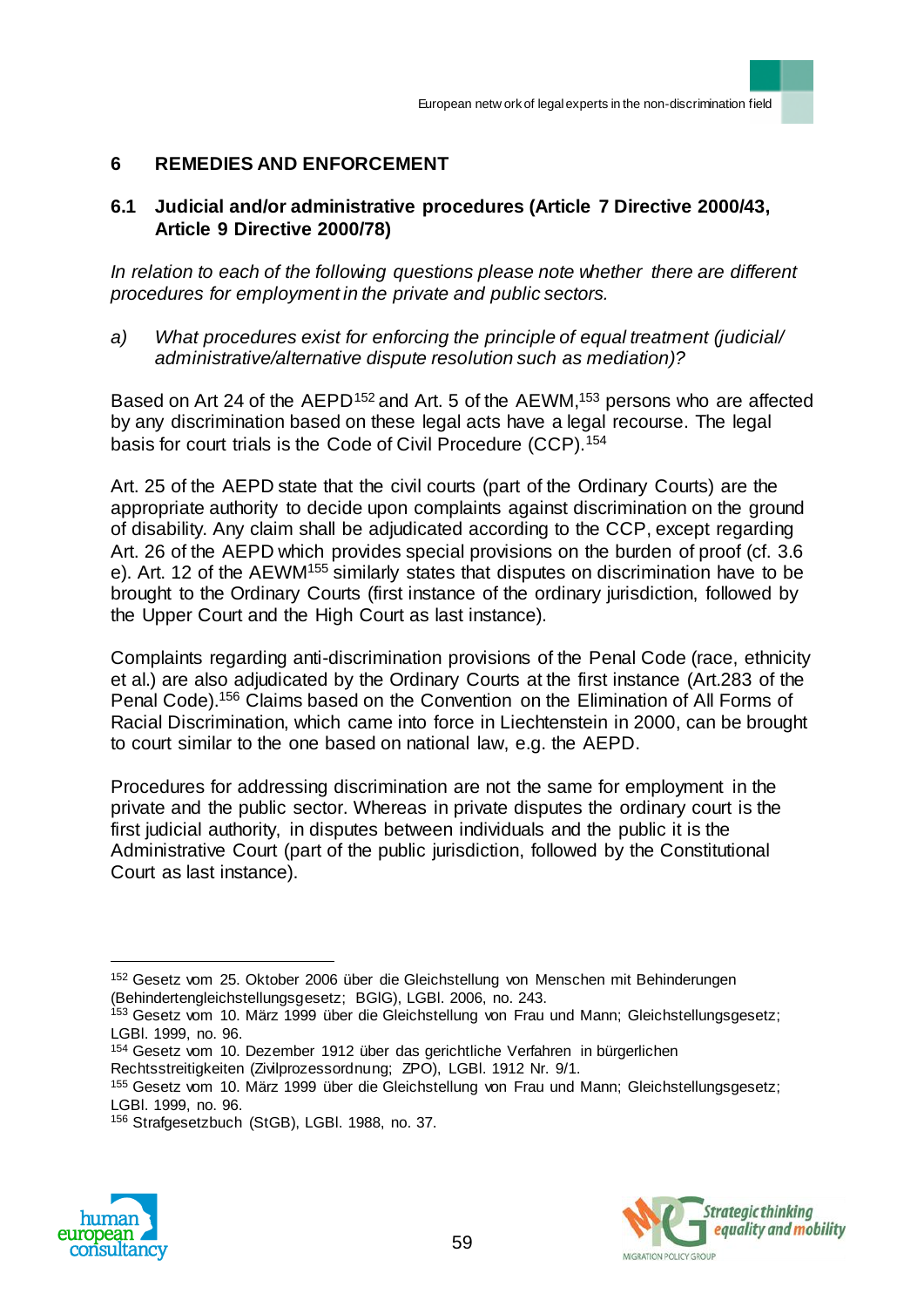Art. 11 of the AEWM<sup>157</sup> states that the ordinary court designates an arbitration board ("*Schlichtungsstelle*") which seeks to achieve an agreement between the conflicting parties instead of taking the case to court. The arbitration board process is mandatory and has to take place within the period for filing a suit.

The out-of-court settlement of disputes is ruled by §§ 594-616 of the CCP. 158 Additionally in 2005 the Act on Mediation in Civil Law Cases (AMCLC)<sup>159</sup> entered into force. This law provides for definitions of mediation and mediators as well as the rights and duties of mediators. Details of the necessary qualifications of a mediator are stated in the by-law to the Act on Mediation in Civil Law Cases.<sup>160</sup> Mandatory mediation in particular law cases, though, has not yet been introduced. Once this is implemented, it might open a way to making a complaint without the financial risk of carrying on a process in court. However, there are no current discussions about such possible developments.

*b) Are these binding or non-binding?* 

Decisions taken by the courts are binding if there is no appeal to the higher judicial authority.

*c) What is the time limit within which a procedure must be initiated?* 

Art. 24 of the AEPD<sup>161</sup> states that claims according to Art. 23, §§1 & 2 lapse in a year, reckoned from the day on which the person concerned first learns about the act of discrimination and its author, or in any event after three years from the day on which the act of discrimination occurred. For further preconditions for statutory limitation, the provisions of the general civil code apply correspondingly.

Art. 8 of the AEWM<sup>162</sup> states that a complaint against a discriminating refusal of employment or a dismissal from employment has to be started within three months.

See also a).

 $\overline{a}$ 

*d) Can a person bring a case after the employment relationship has ended?*

Rechtsstreitigkeiten (Zivilprozessordnung; ZPO), LGBl. 1912 Nr. 9/1.

<sup>&</sup>lt;sup>162</sup> Gesetz vom 10. März 1999 über die Gleichstellung von Frau und Mann; Gleichstellungsgesetz; LGBl. 1999, no. 96.





<sup>157</sup> Gesetz vom 10. März 1999 über die Gleichstellung von Frau und Mann; Gleichstellungsgesetz; LGBl. 1999, no. 96.

<sup>158</sup> Gesetz vom 10. Dezember 1912 über das gerichtliche Verfahren in bürgerlichen

<sup>159</sup> Gesetz vom 15. Dezember 2004 über die Mediation in Zivilrechtssachen (Zivilrechts -Mediations-Gesetz; ZMG), LGBl. 2005 Nr. 31.

<sup>160</sup> Verordnung vom 12. April 2005 zum Gesetz über die Mediation in Zivilrechtssachen (Zivilrec hts-Mediations-Verordnung; ZMV), LGBl. 2005, no. 71.

<sup>161</sup> Gesetz vom 25. Oktober 2006 über die Gleichstellung von Menschen mit Behinderungen (Behindertengleichstellungsgesetz; BGlG), LGBl. 2006, no. 243.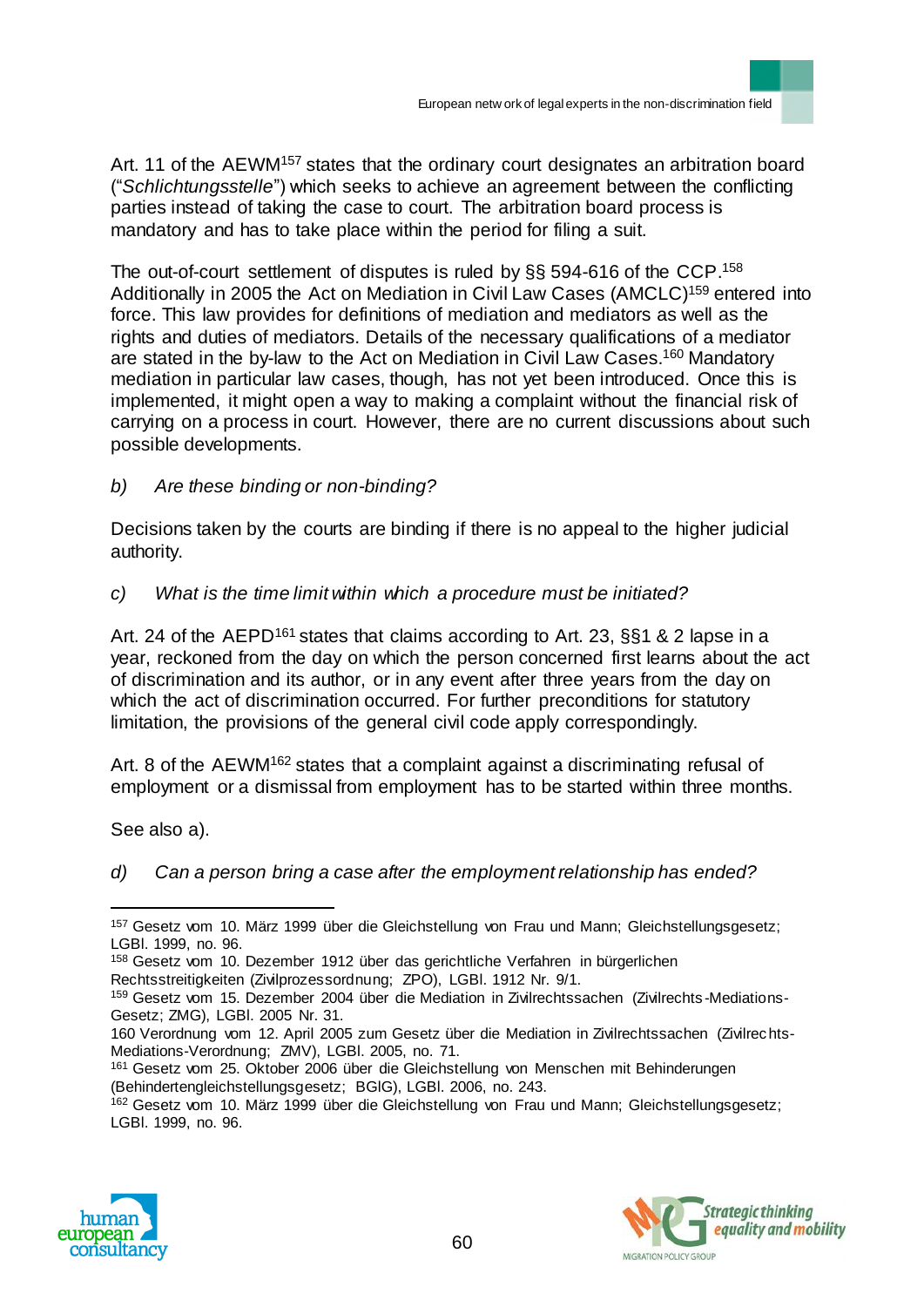There are neither provision in the AEPD nor in the AEWP which exclude to bring a case after the employment relationship has been terminated. Section B of the AEWM regulates legal claims, whereas the claim is time-barred to five years (special rules apply in the sense of claims regarding payments to the social security. In the case of discriminatory dismissal under the AEWM a claim against it or any claim regarding compensation has to be made within the contract period of notice, meaning the period of notice as laid down in the contract. Generally the Common Civil Code<sup>163</sup> is applicable.

The AEPD states a limitation period of one year after the day, on which the involved person got notice about the discrimination.

*e) In relation to the procedures described, please indicate any costs or other barriers litigants will face (e.g. necessity to instruct a lawer?) and any other factors that may act as deterrents to seeking redress (e.g. strict time limits, complex procedures, location of court or other relevant body).*

There is no legal provision which requires the use of a lawyer when bringing a complaint before the court, although this is probably helpful. Art. 25 of the CCP states that court procedures can be carried out either in person or by a representative (e.g. a lawyer).

Arts. 63 to 73 of the CCP concern assistance for court trials (*Verfahrenshilfe*). Assistance has to be provided for persons if they are not able to finance a trial without this having a negative effect on their ability to feed themselves properly. This holds for anyone, not just for people with disabilities or other groups with specific characteristics.

The time schedule for court proceedings is either ruled in particular acts, or, if this is not the case, the judge can decide on deadlines with respect to the needs and the character of the specific court case.

Since Liechtenstein is a very small country and all national judicial authorities are located in Liechtenstein, the territorial distances to the courts are very short.

*f) Are there available statistics on the number of cases related to discrimination brought to justice? If so, please provide recent data.*

There is only limited information and data available regarding court cases, especially cases at the first instance (Ordinary Court).

 $\overline{a}$ <sup>163</sup> Allgemeines bürgerliches Gesetzbuch (ABGB), publiziert im ASW, LGBl.1967, no. 34.



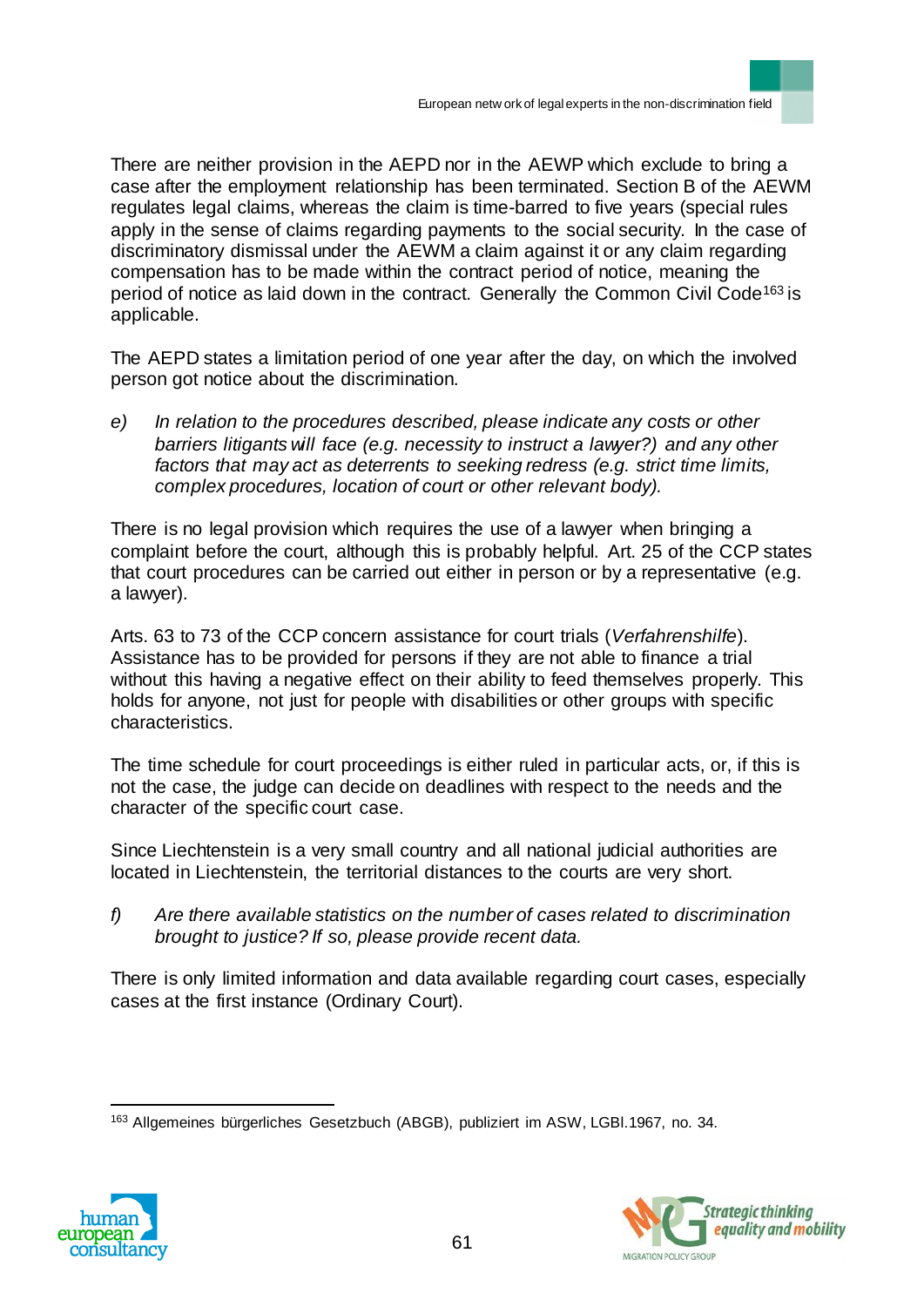## **6.2 Legal standing and associations (Article 7(2) Directive 2000/43, Article 9(2) Directive 2000/78)**

*Please list the ways in which associations may engage in judicial or other procedures*

*a) What types of entities are entitled under national law to act on behalf or in support of victims of discrimination? (please note that these may be any association, organisation, trade union, etc.).* 

Court procedures can be carried out in person or by a representative (Art. 25 of the CCP). The representative may be a lawyer, but the CCP (Arts. 26 and 28) does not restrict to lawyers. It admits any authorized, mandated person, thus also associations (or a mandated lawyer), to act as a legal representative.

Art. 31 of the AEPD<sup>164</sup> defines the circumstances under which associations for persons with disabilities can claim on their own behalf for discrimination. Similar rules are set out in Art. 7 of the AEWM.<sup>165</sup> The main criteria for such associations are:

- domicile within Liechtenstein;
- existing at least for five years;
- defined statutory purpose in relation to the aims of the AEPD or AEWM.

There also exists a special law to assist victims, the Act on Aid for Victims of Criminal Offences (AACVO).<sup>166</sup> This law defines who is entitled to assistance, it defines the role of the state, and it provides for compensation for damages. It is furthermore the legal basis (Arts. 12 to 16) for an Office for the Support of Victims of Criminal Offences (*Opferhilfestelle*).<sup>167</sup> This Office advises victims free of charge and supports victims by financial means. The Office also assists victims at court trials free of charge. There are no provisions that the Office can act on behalf of victims of discrimination.

*b) What are the respective terms and conditions under national law for associations to engage in proceedings on behalf and in support of complainants? Please explain any difference in the way those two types of standing (on behalf/in support) are governed. In particular, is it necessary for these associations to be incorporated/registered? Are there any specific chartered aims an entity needs to have; are there any membership or permanency requirements (a set number of members or years of existence), or* 

<sup>167</sup> Opferhilfestelle: http://www.llv.li/amtsstellen/llv-ohs-leistungen.htm.





<sup>164</sup> Gesetz vom 25. Oktober 2006 über die Gleichstellung von Menschen mit Behinderungen (Behindertengleichstellungsgesetz; BGlG), LGBl. 2006, no. 243.

<sup>165</sup> Gesetz vom 10. März 1999 über die Gleichstellung von Frau und Mann; Gleichstellungsgesetz; LGBl. 1999, no. 96.

<sup>166</sup> Gesetz vom 22. Juni 2007 über die Hilfe von Opfern von Straftaten (Opferhilfegesetz, OHG), LGBl. 2007 no 228.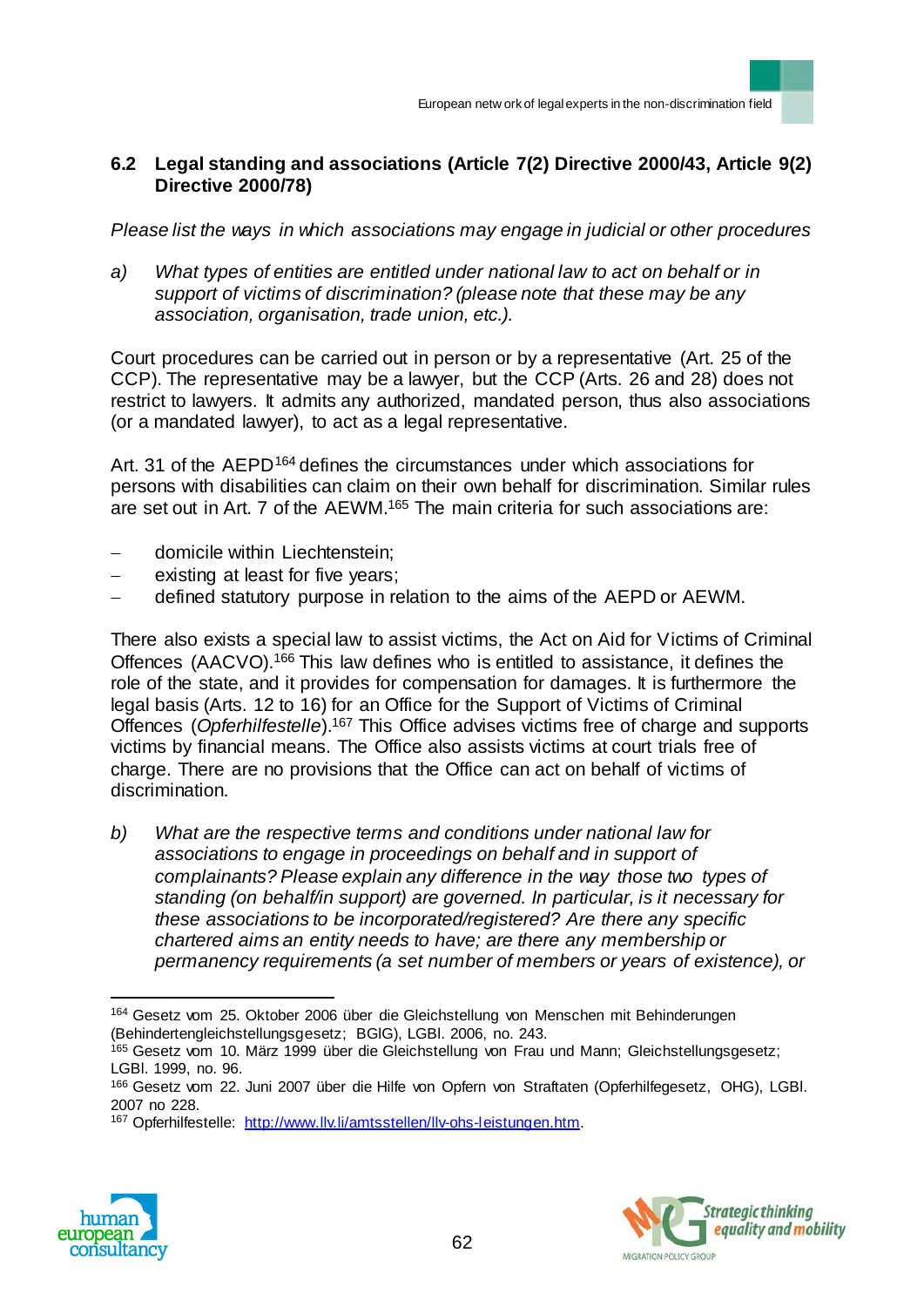*any other requirement (please specify)? If the law requires entities to prove "legitimate interest", what types of proof are needed? Are there legal presumptions of "legitimate interest"?*

Art. 25 of the AEPD<sup>168</sup> states that court trials have to be carried out according to the Code of Civil Procedure (CCP), with the exception of the provision with respect to the burden of proof in Art. 26. Basically the CCP states that court procedures can be carried out in person or by a representative (Art. 25 of the CCP). The representative may be a lawyer, but the CCP (Arts. 26 and 28) does not restrict to lawyers, but any authorized, mandated person. There are no provisions with respect to the engagement of associations (including trade unions) on behalf of any complaining person. Therefore, no registration of such associations is implemented. This does not exclude assistance, e.g. financial and personal support, legal advice etc., in court trials. Mandating, though, must be authorized by the complaining person.

Art. 7 of the AEWM<sup>169</sup> states that associations residing in Liechtenstein that are dedicated to supporting gender equality or to supporting the interests of male and female employees, and which have been in existence for more than five years, may do the following if the complainant approves and gives them the mandate: - state that discrimination is occurring;

- pursue a court trial.

See also 6.2. a.

*c) Where entities act on behalf or in support of victims, what form of authorization by a victim do they need? Are there any special provisions on victim consent in cases, where obtaining formal authorization is problematic, e.g. of minors or of persons under guardianship?*

In respect of gender discrimination, discrimination at the workplace, or any other grounds of discrimination, associations like trade union, equality associations etc. may act as representatives if the complainant gives them the respective mandate. This is what the Civil Court Procedures (CCP) enacts in Art. 25. Literally, a person can authorize another person according to Art. 26 CCP (c.f. a lawyer or another authorized person).

Parents are the representatives of minors at the court, if law does not provide for differing rules.

*d) Is action by all associations discretionary or some have legal duty to act under certain circumstances? Please describe.*

<sup>168</sup> Gesetz vom 25. Oktober 2006 über die Gleichstellung von Menschen mit Behinderungen (Behindertengleichstellungsgesetz; BGlG), LGBl. 2006, no. 243. <sup>169</sup> Gesetz vom 10. März 1999 über die Gleichstellung von Frau und Mann; Gleichstellungsgesetz; LGBl. 1999, no. 96.



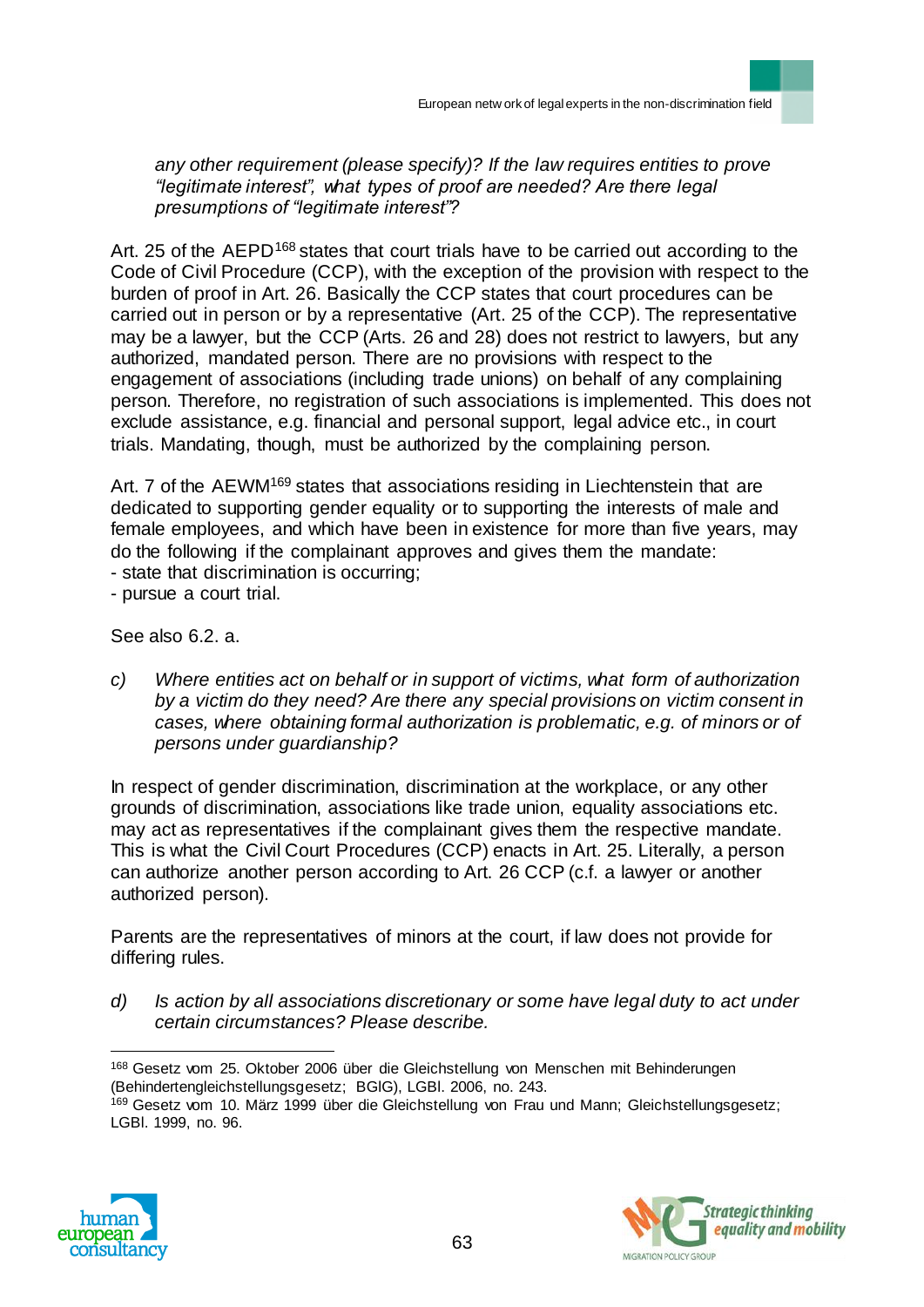Action by all associations is discretionary. If they act on behalf of victims they must be mandated. According to the CCP, lawyers and other representatives have to show an authorization document at the first day of the court trial. This document must be either in original writing or certified.

*e) What types of proceedings (civil, administrative, criminal, etc.) may associations engage in? If there are any differences in associations' standing in different types of proceedings, please specify.*

There are no specific regulations regarding the types of proceedings. Since court proceedings vary between disputes with private and public employers, different courts can be included anyway.

*f) What type of remedies may associations seek and obtain? If there are any differences in associations' standing in terms of remedies compared to actual victims, please specify.*

There is no difference in the type of remedy given by law to victims themselves or to associations, mandated by the victim. As NGOs can only act in support of or on behalf of an individual victim, they cannot seek remedies other than those which the victims themselves can seek.

*g) Are there any special rules on the shifting burden of proof where associations are engaged in proceedings?*

The rules on the burden of proof are not affected by NGO engagement, meaning that the requirements and functioning of the burden of proof clause do not change when a victim mandates an association.

*h) Does national law allow associations to act in the public interest on their own behalf, without a specific victim to support or represent (actio popularis)? Please describe in detail the applicable rules, including the types of associations having such standing, the conditions for them to meet, the types of proceedings they may use, the types of remedies they may seek, and any special rules concerning the shifting burden of proof.*

Whether associations are allowed to act in the public interest on their own behalf or not depends on the concerning law. Art. 31 and Arts. 27 to 29 of the AEPD<sup>170</sup> entitle associations for people with disabilities to make legal claims on their own behalf for accessibility provision in public buildings, for accessibility of public roads and traffic areas, and for accessibility on public transport systems. Precondition is that these

 $\overline{a}$ 170 Gesetz vom 25. Oktober 2006 über die Gleichstellung von Menschen mit Behinderungen (Behindertengleichstellungsgesetz; BGlG), LGBl. 2006, no. 243.



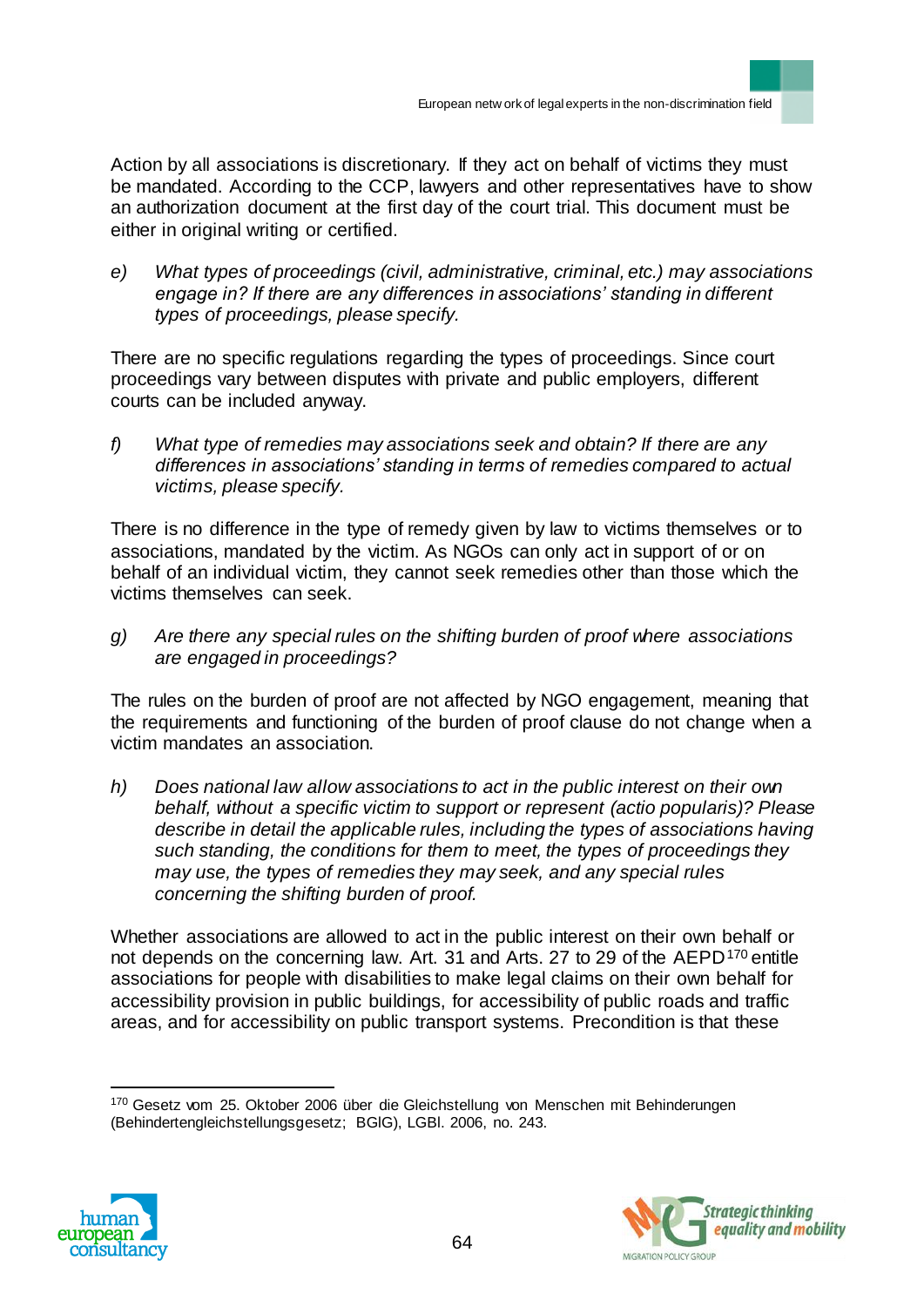associations have a Liechtenstein residence and that they have been in existence for at least five years. They can do this in their own name (cf. 7e.).

The AEWM does not give NGOs a position to file an action on behalf of an unidentifiable group of affected persons. Art. 7 §1 provides rules for associations to support equality between women and men in the sense, that NGOs which are mandated by the victim can file an action to get a confirmation on their own behalf by a court that discrimination exists. As a consequence the discrimination must be eliminated.

In addition, according to the Act on the Constitutional Court (ACC) , <sup>171</sup> the Constitutional Court decides on the compatibility of laws and bylaws with the constitution and international treaties. Concerning bylaws, inter alia, 100 or more individuals entitled to vote can demand a review (*Antrag*) of the provision by the Constitutional Court (Art. 20 of the ACC). Associations are not allowed to ask for such a review, but Art. 20 of the ACC gives them the opportunity to collect the required number of signatures in order to have a bylaw examined by the Constitutional Court.

The above mentioned provisions are covering the review of bylaws. Concerning the verification of the compatibility of laws and international treaties with the constitution, the right to demand a review by the Constitutional Court is restricted to other courts, to the government, municipalities, administrative bodies, or the constitutional court itself, depending on the case.

*i) Does national law allow associations to act in the interest of more than one individual victim (class action) for claims arising from the same event? Please describe in detail the applicable rules, including the types of associations having such standing, the conditions for them to meet, the types of proceedings they may use, the types of remedies they may seek, and any special rules concerning the shifting burden of proof.*

There are no provisions regarding class action in the sense of a concentrated process filed by an association on behalf of a group of identifiable individuals affected by the same discrimination.

Referring to Art. 11 and Art. 25 of the CCP<sup>172</sup> joint plaintiffs (*Streitgenossen*), with or without an authorized person, are generally possible in case law. But certain conditions have to be fulfilled for these constellations. These are:

 The plaintiffs must form a legal community with respect to the subject of litigation or they must be entitled in law or in fact on the same grounds;

<sup>171</sup>Gesetz vom 27. November 2003 über den Staatsgerichtshof (StGHG), LGBl. 2004, no. 32. 172 Gesetz vom 10. Dezember 1912 über das gerichtliche Verfahren in bürgerlichen Rechtsstreitigkeiten (Zivilprozessordnung; ZPO), LGBl. 1912 Nr. 9/1.



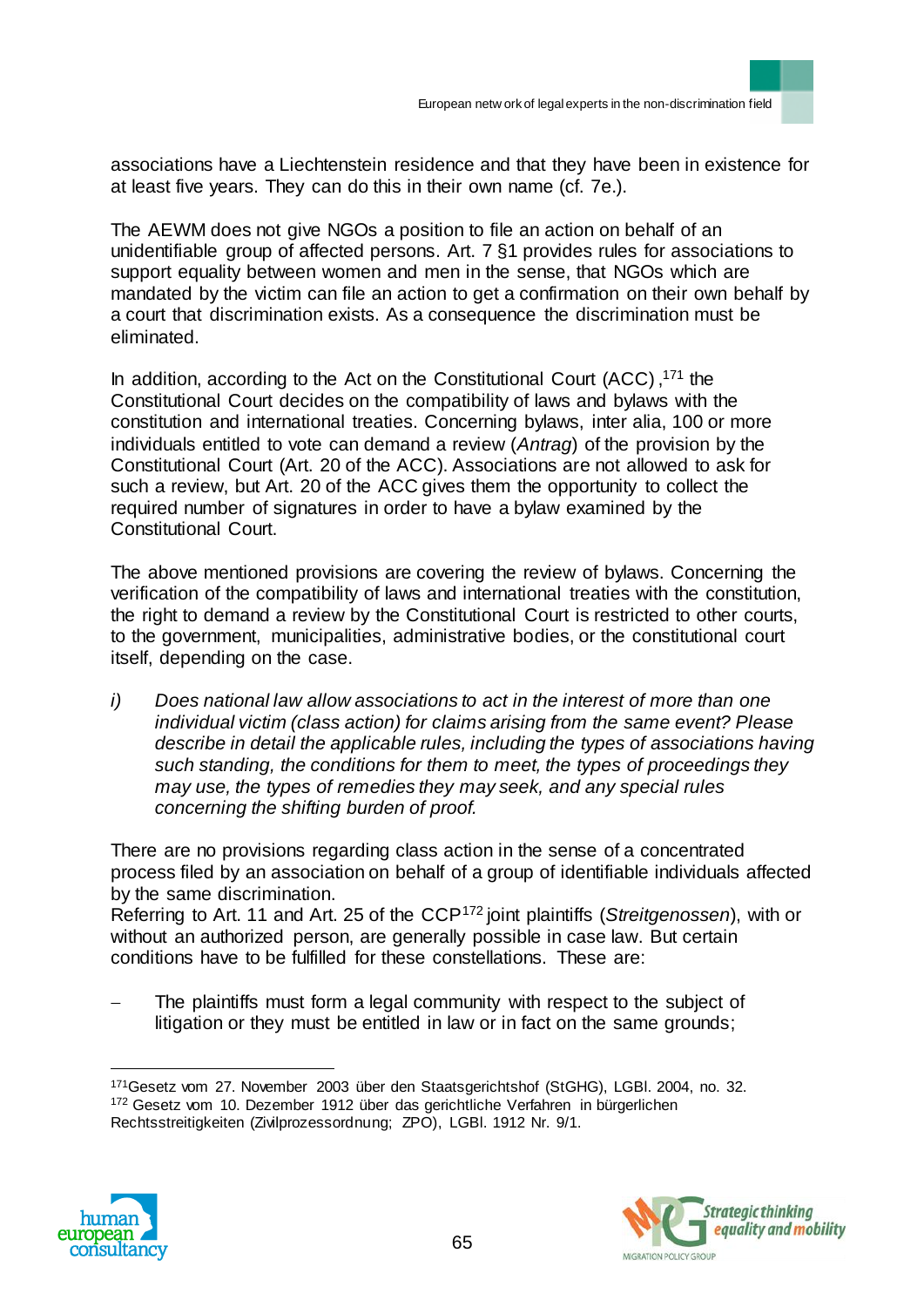The claims of the plaintiffs must be based on similar matters of law or fact which forms the subject-matter of the dispute and at the same time allocates jurisdiction to the court for each individual of the plaintiffs.

In this sense class actions are possible, but there is as yet no case law or any case pending which relates to this issue.

# **6.3 Burden of proof (Article 8 Directive 2000/43, Article 10 Directive 2000/78)**

*Does national law require or permit a shift of the burden of proof from the complainant to the respondent? Identify the criteria applicable in the full range of existing procedures and concerning the different types of discrimination, as defined by the Directives (including harassment).*

Art. 26 Burden of Proof of the AEPD<sup>173</sup> states that:

- 1) When a person claims to be discriminated against according to Arts. 5 to 10, this person shall make this claim credible.
- 2) With reference to direct discrimination, it is obligatory on the defendant to prove that it is more likely in all the circumstances that he claims to have another reason for the difference in treatment and that this reason is crucial.
- 3) When citing a reference to harassment as well as indirect discrimination, it is obligatory on the defendant to prove that in consideration of all circumstances it is more likely that the facts substantiated by him are truthful.

Art. 6 of the AEWM<sup>174</sup> states that discrimination according to Arts. 3 (prohibition of discrimination) and 4b (harassment) can be assumed if the concerned person describes it in a credible manner.

## **6.4 Victimisation (Article 9 Directive 2000/43, Article 11 Directive 2000/78)**

*What protection exists against victimisation? Does the protection against victimisation extend to people other than the complainant? (e.g. witnesses, or someone who helps the victim of discrimination to bring a complaint).*

Both the AEPD and the AEWM state that any adverse consequence as a reaction to a complaint or similar proceedings, in compliance with the principle of equal treatment on grounds of disability (AEPD) or gender (AEWM) is forbidden. The complainant must not be penalised by a response to a complaint or to the launching of a legal process to secure a ban on discrimination. Neither must anyone who appears as a witness or informant in court proceedings, or who supports a person

<sup>&</sup>lt;sup>174</sup> Gesetz vom 10. März 1999 über die Gleichstellung von Frau und Mann; Gleichstellungsgesetz; LGBl. 1999, no. 96.





 $\overline{a}$ 173 Gesetz vom 25. Oktober 2006 über die Gleichstellung von Menschen mit Behinderungen (Behindertengleichstellungsgesetz; BGlG), LGBl. 2006, no. 243.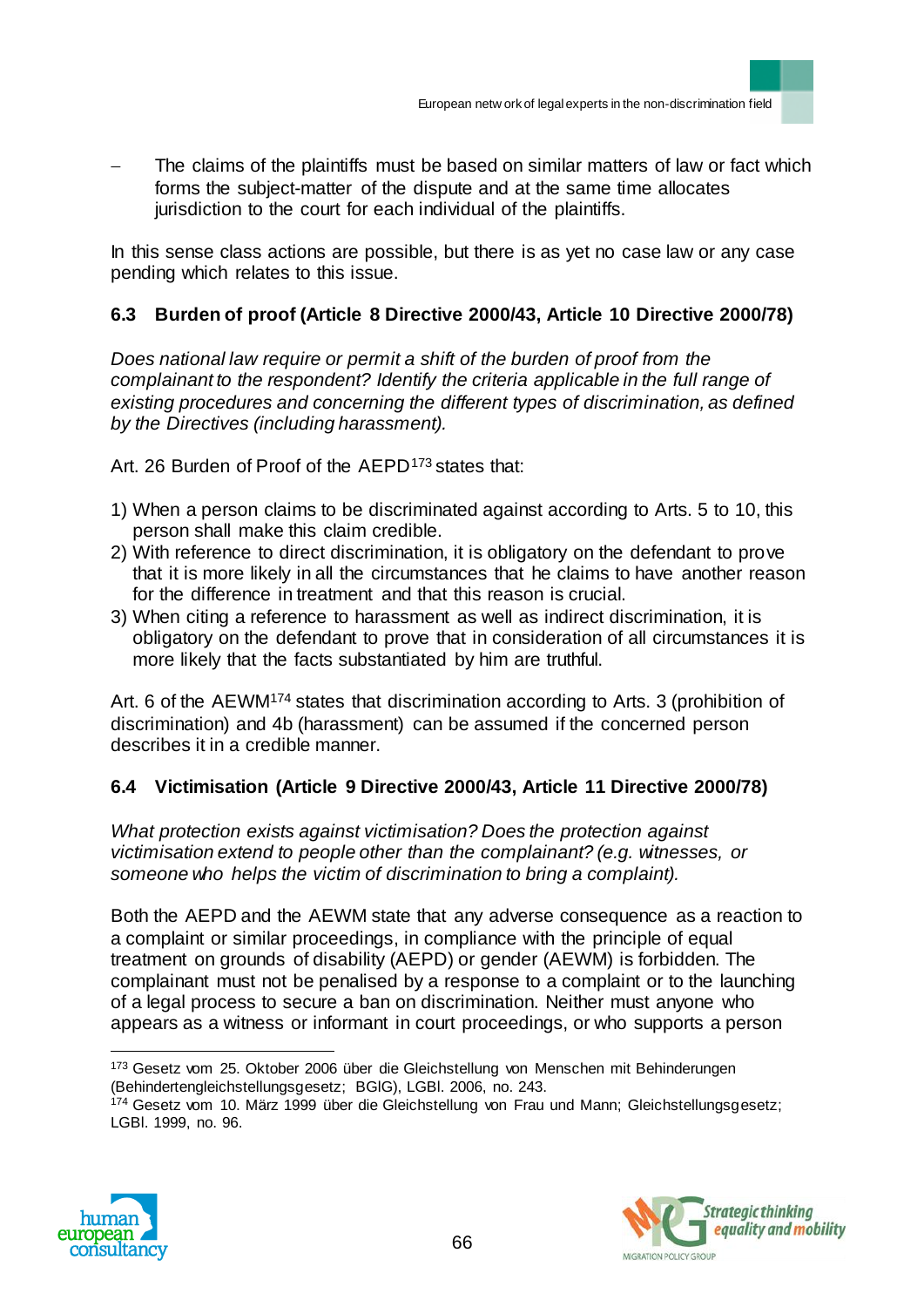affected by discrimination, be penalised or disadvantaged. (Art. 23 §4 of the AEPD).<sup>175</sup>

Art. 7a of the AEWM<sup>176</sup> states similarly that there must not be disadvantages for complainants or witnesses in case of complaint on grounds of discrimination or when proceedings to enforce the prohibition of discrimination are started.

## **6.5 Sanctions and remedies (Article 15 Directive 2000/43, Article 17 Directive 2000/78)**

*a) What are the sanctions applicable where unlawful discrimination has occurred? Consider the different sanctions that may apply where the discrimination occurs in private or public employment, or in a field outside employment.* 

Art. 23  $\S$ 1 of the AEPD<sup>177</sup> states that the person concerned is entitled in any case to restitution of any financial losses incurred and to compensation for the personal detriment suffered.

The victim can also request an injunction to ban or prevent the threat of future discrimination or to eliminate existing discrimination (Art. 23 §2). In assessing the extent of compensation for the immaterial injury, the length of the period of discrimination, the seriousness of the act, the extent of the detriment and whether there has been multiple discrimination, must in particular be taken into account. (Art. 23 §3).

Art. 7b of the AEWM<sup>178</sup> states: "Anyone affected by discrimination in the sense of Arts. 3 and 4 of the AEWM can request the court or the authorities to: a) order payment of any lost wages;

b) a refund of any overpaid social security contributions, or compensation for any social security services/payments missed.

Claims in respect of a) lapse after five years. The lapse of claims in respect of b) is governed by the provisions of the relevant special laws.

Art. 7c of the AEMW states:

1) If the act of discrimination consists in the rejection of a job application or in the termination of a contract of employment under private law, the person affected has

<sup>&</sup>lt;sup>178</sup> Gesetz vom 10. März 1999 über die Gleichstellung von Frau und Mann; Gleichstellungsgesetz; LGBl. 1999, no. 96.





<sup>175</sup> Gesetz vom 25. Oktober 2006 über die Gleichstellung von Menschen mit Behinderungen (Behindertengleichstellungsgesetz; BGlG), LGBl. 2006, no. 243.

<sup>176</sup> Gesetz vom 10. März 1999 über die Gleichstellung von Frau und Mann; Gleichstellungsgesetz; LGBl. 1999, no. 96.

<sup>177</sup> Gesetz vom 25. Oktober 2006 über die Gleichstellung von Menschen mit Behinderungen (Behindertengleichstellungsgesetz; BGlG), LGBl. 2006, no. 243.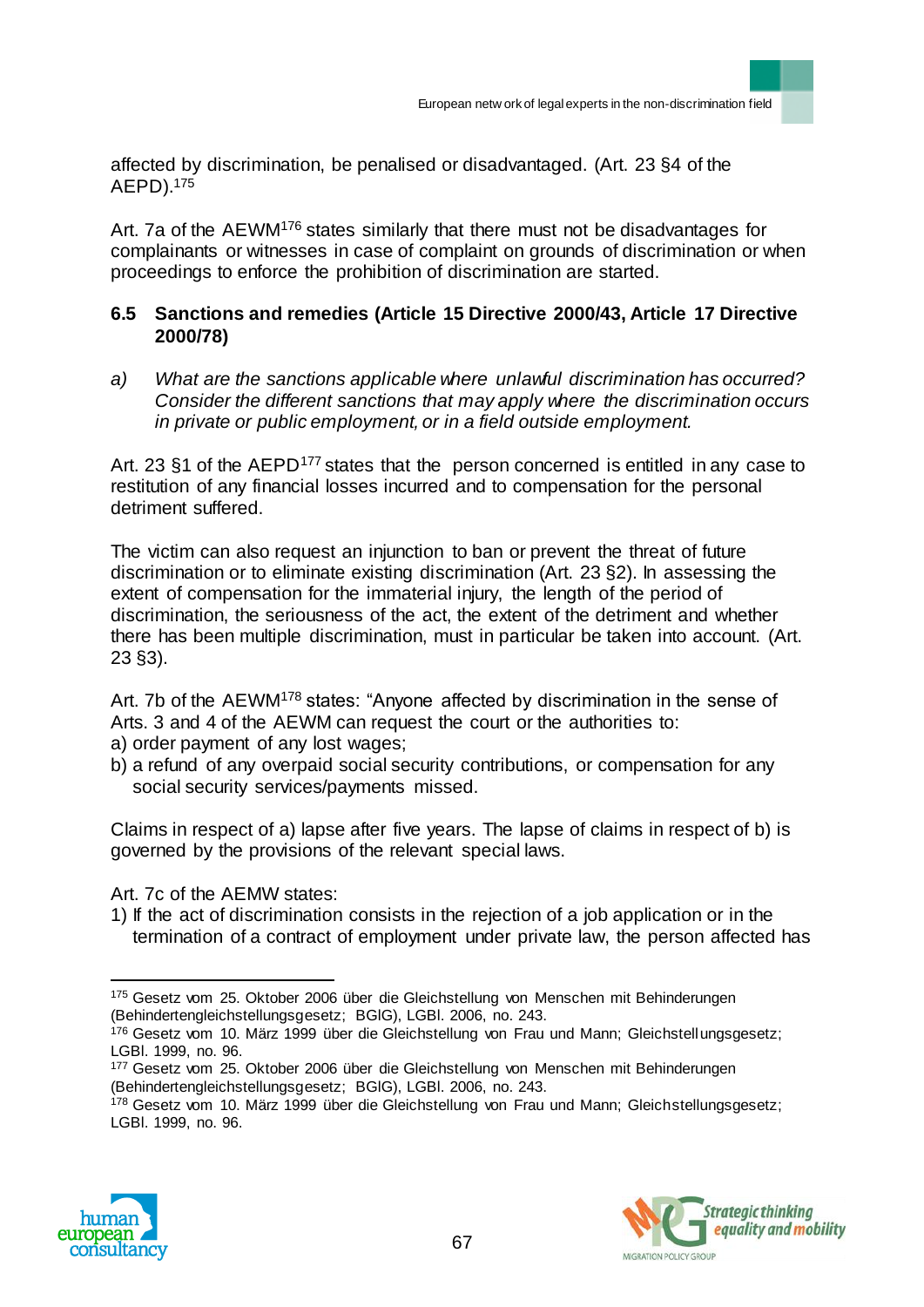a claim only to compensation instead of the claims referred to in Art.  $5 \,$ §1 [= prohibit or eliminate discrimination]. Compensation is to be determined taking into account all the relevant circumstances and is calculated on the basis of either the prospective or actual wage.

- 2) In the case of discrimination through harassment or sexual harassment the court or the local authority of the person affected can, in addition to the claims according to Art. 5, also award compensation if the employer(s) cannot demonstrate that he/she/they has/have taken measures necessary and appropriate for the prevention of harassment or sexual harassment and which could reasonably have been expected of them. If the employer had received prior notice from the employee about a prospective or actual harassment or sexual harassment, and if despite this the employer did not take the necessary and reasonable measures, the court or the authority must award damages.
- 3) The extent of damages in respect of discrimination resulting from the rejection of a job application according to §1 may not be greater than the sum of three months' wages. The total amount of damages may not exceed this sum even where a claim for compensation for the discriminatory rejection of an application for the same job is made by more than one person. Compensation in the case of discrimination arising from the termination of a work contract under private law according to §1 must be at least of the value of three months' wages. The extent of damages to be awarded in the case of harassment or sexual harassment according to §2 is to be determined after consideration of all the circumstances and must not be less than 5000 SF (approx.  $4000 \in$ ).
- 4) If the discrimination relates to accession to or maintenance of the claim to services/payments within the social security system, the person affected has a right only to compensation, instead of the claims according to Art. 5 §1. Compensation is to be awarded after consideration of all the circumstances and is to be calculated on the basis of the prospective or actual services/payments and contributions.

Art. 15a of the AEWM states:

- 1) If the discrimination consists in the rejection or termination of a legal relationship, the person affected has a claim only for compensation instead of the claims under Art. 5 §1. The level of compensation is to be determined taking all the circumstances into consideration, and must be no more than 3000 SF (approx.  $2500 \in$ ).
- 2) In the case of discrimination through harassment or sexual harassment the court may award the victim compensation in addition to the claims under Art. 5. The level of compensation is to be determined taking all the circumstances into account and must be at least 1000 SF (approx. 800  $\epsilon$ ).
- *b) Is there any ceiling on the maximum amount of compensation that can be awarded?*



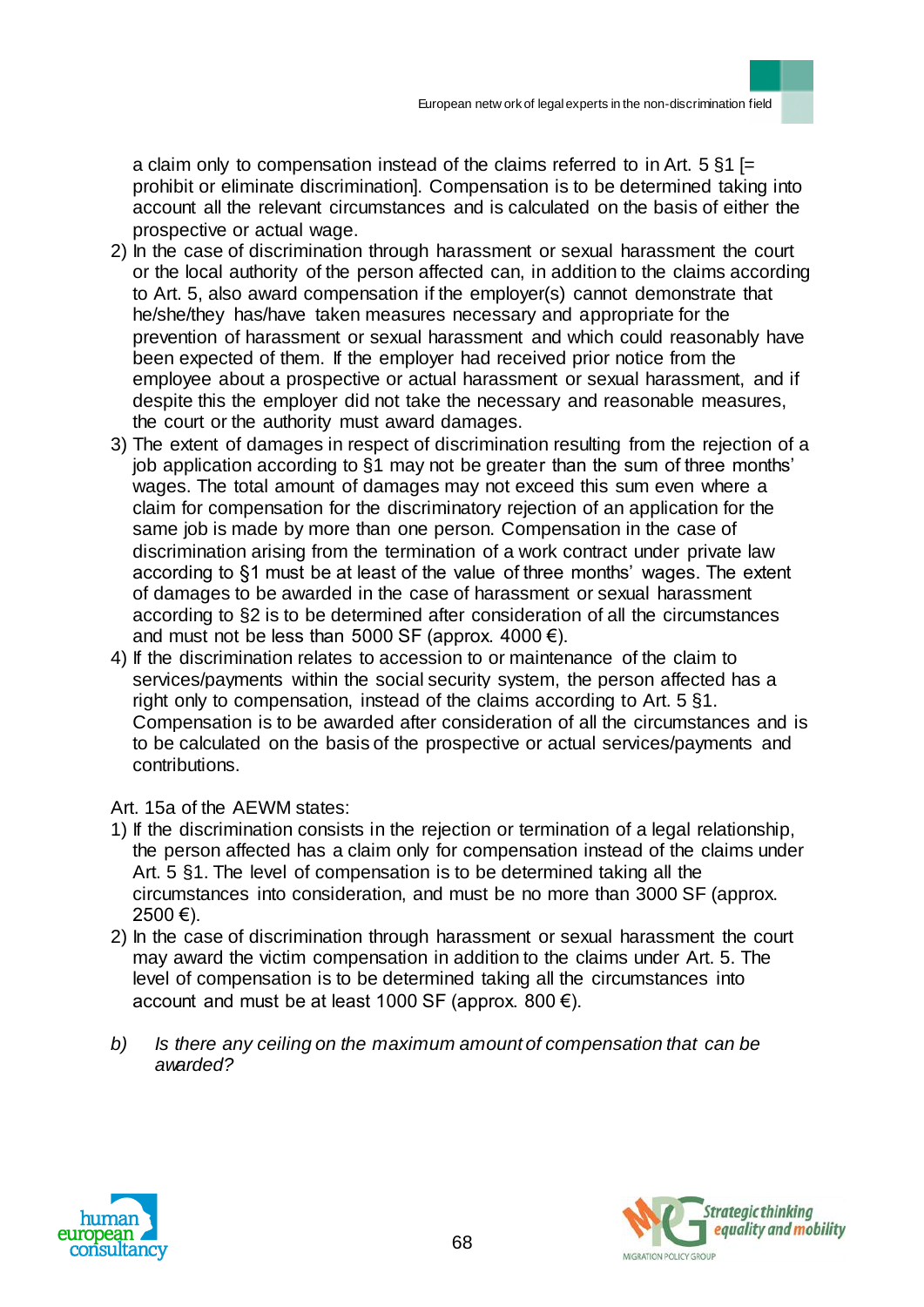Art. 23 §1 of the AEPD<sup>179</sup> (discrimination on grounds of disability) states that the person concerned is entitled in any case to restitution of any financial losses incurred and to compensation for the personal detriment suffered. No limit is stated in the law.

Concerning discrimination on grounds of gender, the AEWM (Art. 15a)<sup>180</sup> sets maximum and minimum limits, depending on the case. Compensation amounts for discrimination in the area of employment are stated in Art. 7c of the AEWM.(employment under private contracts) and in Art. 13 of the AEWM referring to Art. 7c of the AEWM (employment under public law). Special rules apply in the area of access to and supply of goods and services, according to Art. 15a of the AEWM.

There are no provisions on the maximum amount of compensation with respect to other grounds of discrimination.

- *c) Is there any information available concerning:*
- *i) the average amount of compensation available to victims?*
- *ii) the extent to which the available sanctions have been shown to be - or are likely to be - effective, proportionate and dissuasive, as required by the Directives?*

There is no data available on this issue. Case law in this regard is almost nonexistent. So far, a very low number of victims actually bring their cases to court. Thus it is not possible to give an objective indication of whether the sanctions are effective or not.

179 Gesetz vom 25. Oktober 2006 über die Gleichstellung von Menschen mit Behinderungen (Behindertengleichstellungsgesetz; BGlG), LGBl. 2006, no. 243. <sup>180</sup> Gesetz vom 10. März 1999 über die Gleichstellung von Frau und Mann; Gleichstellungsgesetz; LGBl. 1999, no. 96.



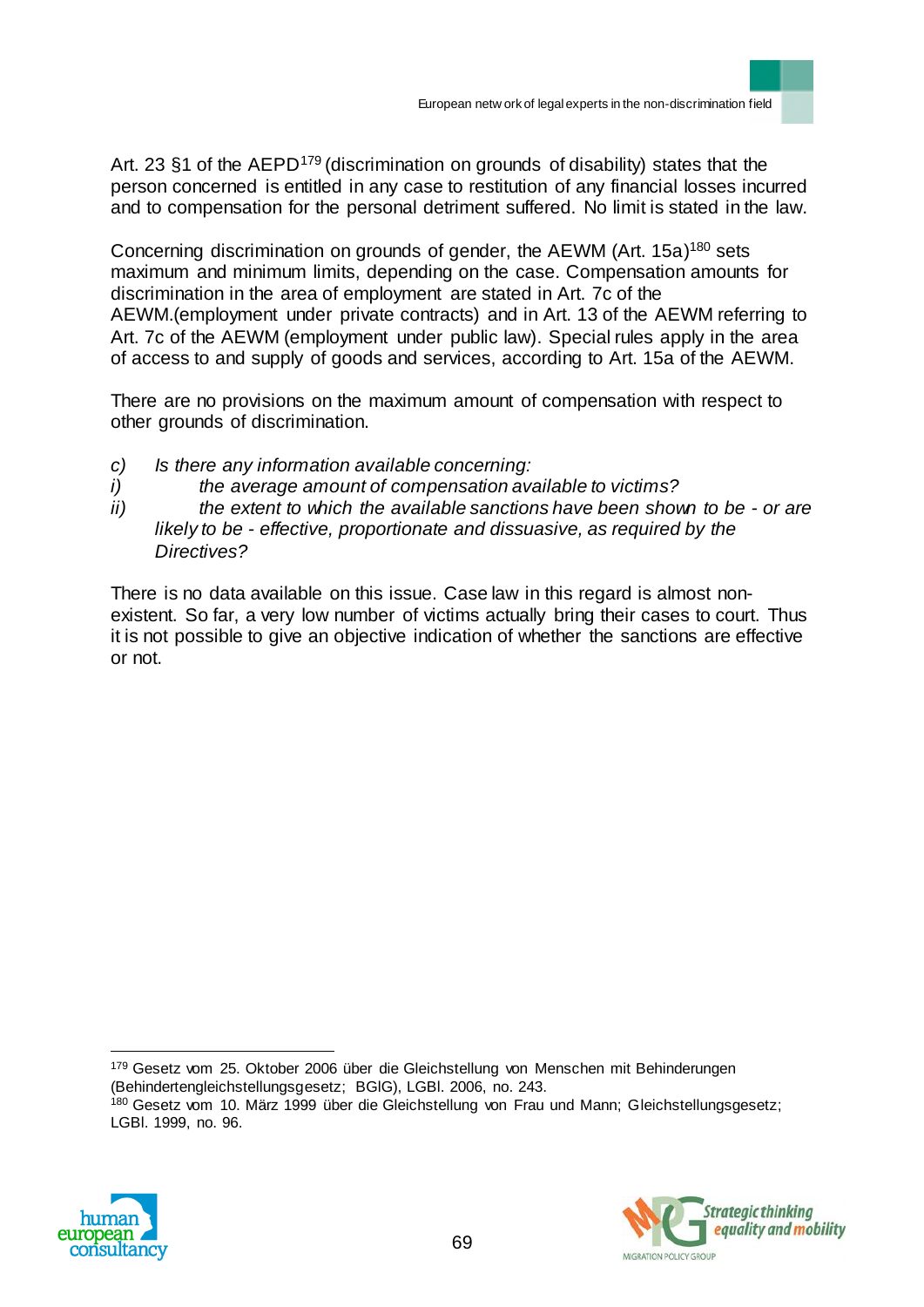## **7 SPECIALISED BODIES, Body for the promotion of equal treatment (Article 13 Directive 2000/43)**

*When answering this question, if there is any data regarding the activities of the body (or bodies) for the promotion of equal treatment, include reference to this (keeping in mind the need to examine whether the race equality body is functioning properly). For example, annual reports, statistics on the number of complaints received in each year or the number of complainants assisted in bringing legal proceedings.* 

*a) Does a 'specialised body' or 'bodies' exist for the promotion of equal treatment irrespective of racial or ethnic origin? (Body/bodies that correspond to the requirements of Article 13. If the body you are mentioning is not the designated body according to the transposition process, please clearly indicate so).*

Office for Equality of People with Disabilities.<sup>181</sup> This Office was installed by the government according to Art. 22 of the AEPD after the AEPD had entered into force in 2007. The Office is attached to the (private) Association for People with Disabilities and acts independently.

Office for Equal Opportunities.<sup>182</sup> This is the administrative department with the broadest spectrum of issues concerning disadvantage and discrimination. The main focus, based on the Act on Equality of Women and Men (AEWM), is gender equality. The Office is also mandated by the government to cover other grounds of discrimination (disability, sexual orientation, migration and integration, social disadvantage). Disability, though, is also covered by the Office for Equality of People with Disabilities. Migration and integration as one of the fields of work of the Office for Equal Opportunities includes discrimination on grounds of race and ethnic origin, although this is not a major task of the Office. In addition, the Integration Office at the Alien's Department serves as institution to advise people and to conduct activities for a better integration of migrants.

The Office for Equal Opportunities is subordinated to the government (Ministry of Family Affairs and Equal Opportunities). In some respect it acts independently, namely the following: advising administrative bodies and private persons in equality affairs, supporting victims of discrimination, public affairs, research, and recommendations to administrative bodies and private stakeholders (Art. 19 §3 AEWM).<sup>183</sup>

<sup>183</sup> Gesetz vom 10. März 1999 über die Gleichstellung von Frau und Mann; Gleichstellungsgesetz; LGBl. 1999, no. 96.





 $\overline{a}$ <sup>181</sup> Liechtensteiner Behinderten-Verband:

http://www.lbv.li/Dienstleistungen/B%C3%BCrof%C3%BCrdieGleichstellung/tabid/916/Default.aspx. <sup>182</sup> Stabsstelle für Chancengleichheit: http://www.llv.li/amtsstellen/llv-scg-home.htm.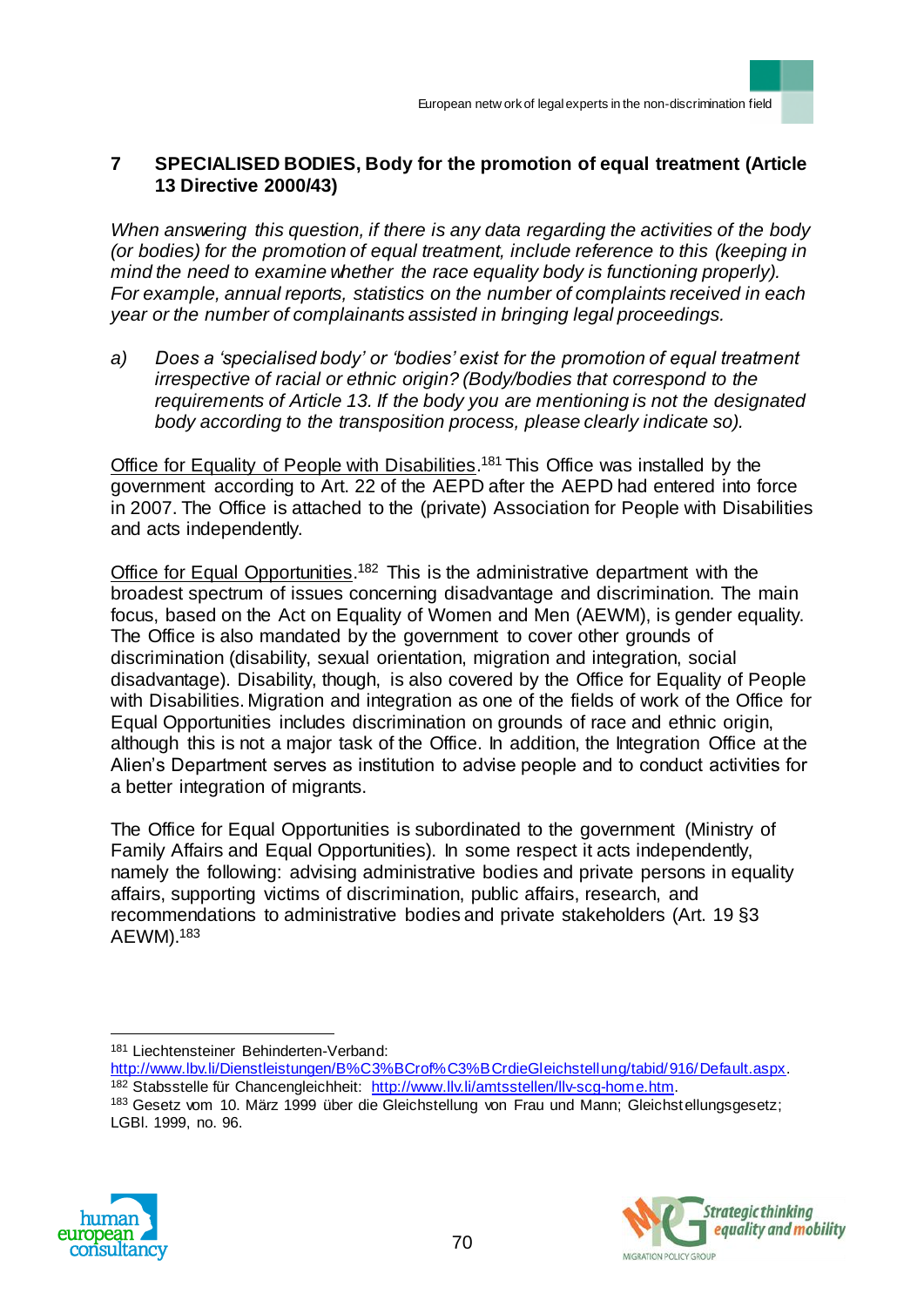Commission for Equality of Women and Men.<sup>184</sup> This commission advises the government. The Head of the Office for Equal Opportunities is a counselling member of the Commission.

Integration Office at the Alien's Department.<sup>185</sup> The Integration Office is responsible for integration agreements, integration courses, public affairs, campaigning and other activities for a successful integration of migrants in Liechtenstein. It is based on the Act on Aliens.<sup>186</sup>

Ombud Office for Children and Young Persons.<sup>187</sup> This office was installed due to Arts. 96 to 100 of the ACY.

*b) Describe briefly the status of this body (or bodies) including how its governing body is selected, its sources of funding and to whom it is accountable. Is the independence of the body/bodies stipulated in the law? If not, can the body/bodies be considered to be independent? Please explain why.*

Office for Equality of People with Disabilities is attached to the (private) Association for People with Disabilities and acts independently. Access to financial resources is given via membership fees, donations, allowances and state subsidies.

The Office for Equal Opportunities is attached to the government. The government appoints the staff of the Office. There is a number of duties of the Office where, according to Art. 19 §3 AEWM,<sup>188</sup> the Office acts independently (advising administrative bodies and private persons in equality affairs, supporting victims of discrimination, public affairs, research, and recommendations to administrative bodies and private stakeholders). Nevertheless, dependency on the government is quite clear. Financing is served by the government, department of family and equal opportunities.

The Commission for Equality of Women and Men is elected by the government. The Commission advises the government, supports equality of women and men by means of public relations about its own activities, statements on legal developments, and by monitoring of the status of equal opportunities.<sup>189</sup> The Commission does not have its own budget. The activities are financed via the budget of the Office for Equal Opportunities as well as via the existing budgets of the bodies represented in the Commission office.

reglement\_kommission\_chancengleichheit\_schlussfassung\_feb.\_\_8230\_-2.pdf.





<sup>184</sup> Kommission für die Gleichstellung von Frau und Mann.

<sup>185</sup> Integrationsbüro: http://www.llv.li/amtsstellen/llv-apa-integration.htm.

<sup>186</sup>Gesetz vom 17. September 2008 über die Ausländer (Ausländergesetz; AuG), LGBl. 2008, no. 311. 187 Ombusstelle für Kinder und Jugendliche:

http://www.oskj.li/%C3%9CberdieOSKJ/tabid/62/Default.aspx.

<sup>188</sup> Gesetz vom 10. März 1999 über die Gleichstellung von Frau und Mann; Gleichstellungsgesetz; LGBl. 1999, no. 96.

<sup>189</sup> http://www.llv.li/pdf-llv-scg-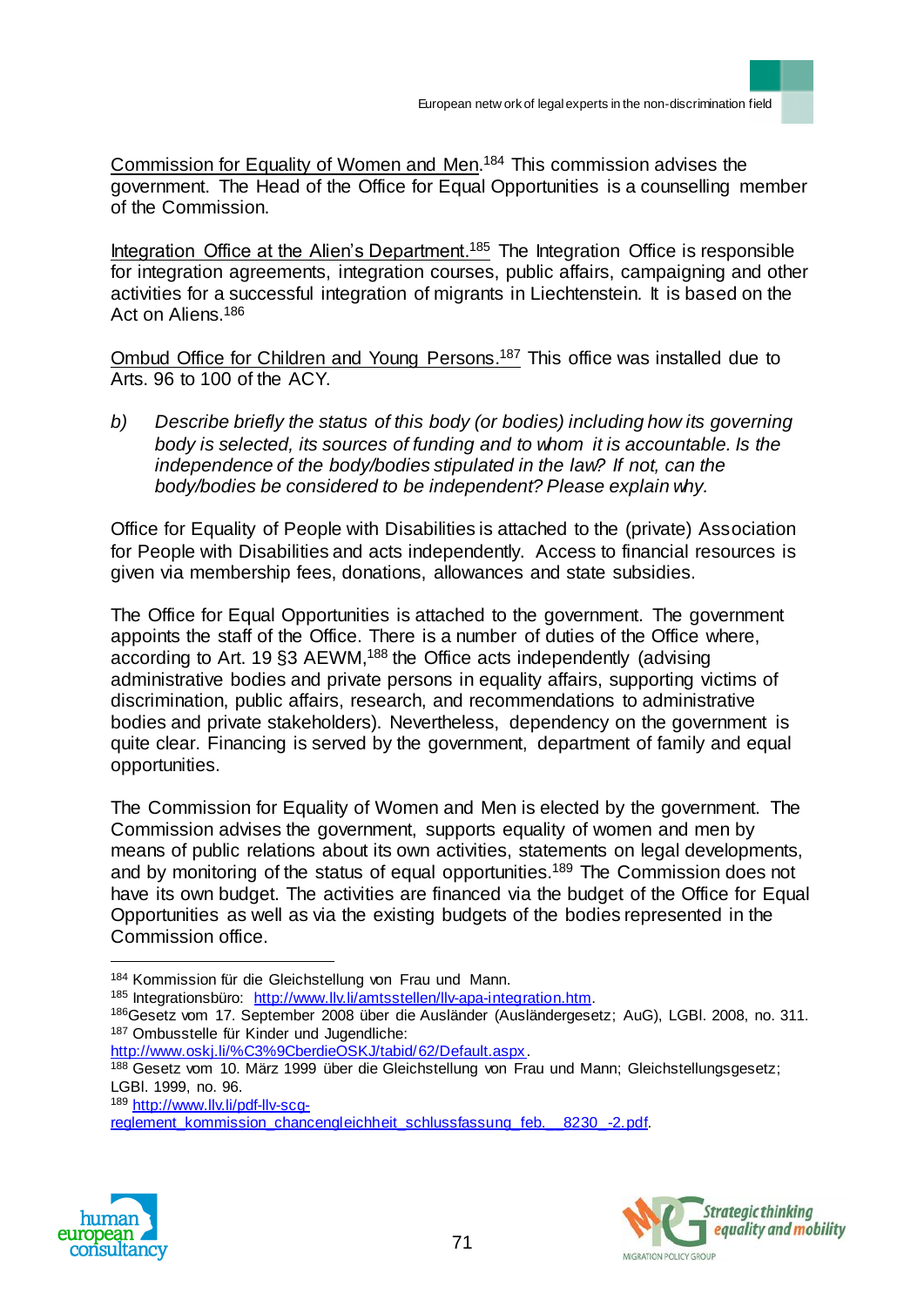The Integration Office is part of the Alien's Department and thus dependent on the government.

The Ombud Office for Children and Young Persons is based on an official government mandate. The Ombusman is elected by the parliament of Liechtenstein for a 4 year term. The office acts independently, though it is financed by the government.

*c) Describe the competences of this body (or bodies), including a reference to whether it deals with other grounds of discrimination and/or wider human rights issues.*

The **Office for Equal Opportunities** is assigned to the Ministry of Family Affairs and Equal Opportunities. It is committed to promoting equal opportunities in the following areas: equality between women and men, disability, migration and integration (including race and ethnic origin), social discrimination, and sexual orientation. The main focus of the law (AEWM) is clearly gender equality. Other grounds of discrimination are not explicitly mentioned in the law. Nevertheless, the government has mandated the Office to deal also with other grounds of discrimination, to raise awareness, and to combat discrimination in any field.

The **Commission for Equal Opportunities** as a consultative body is a permanent commission appointed by the government in order to address issues of equality in all spheres of life, especially in the areas of migration and integration, disability, education, religion, housing, health, age, social security, sexual orientation, and work. The commission is responsible for the coordination of activities with respect to equal opportunities and the implementation of an interdepartmental antidiscrimination policy.<sup>190</sup>

The **Office for Equality of People with Disabilities** focuses on discrimination on grounds of disability.

The **Integration Office** conducts activities for a better integration of migrants into society, including language courses and integration tests, public campaigns and more. The focus thus is more on integration than on anti-discrimination, although these aspects cannot be clearly separated. The main focus is on immigrants from non-German speaking countries, namely from Mediterranean countries, from South-East Europe and from Turkey.

The **Ombud Office for Children and Young Persons<sup>191</sup>** was installed as a result of Arts. 96 to 100 of the ACY.<sup>192</sup> in 2010. The main objective of this office is the

<sup>190</sup> http://www.llv.li/pdf-llv-scg-

reglement\_kommission\_chancengleichheit\_schlussfassung\_feb.\_\_8230\_-2.pdf

<sup>192</sup> Kinder- und Jugendgesetz vom 10. Dezember 2008 (KJG), LGBl. 2009, no. 29..





<sup>191</sup> Ombudsstelle für Kinder und Jugendliche: http://www.oskj.li.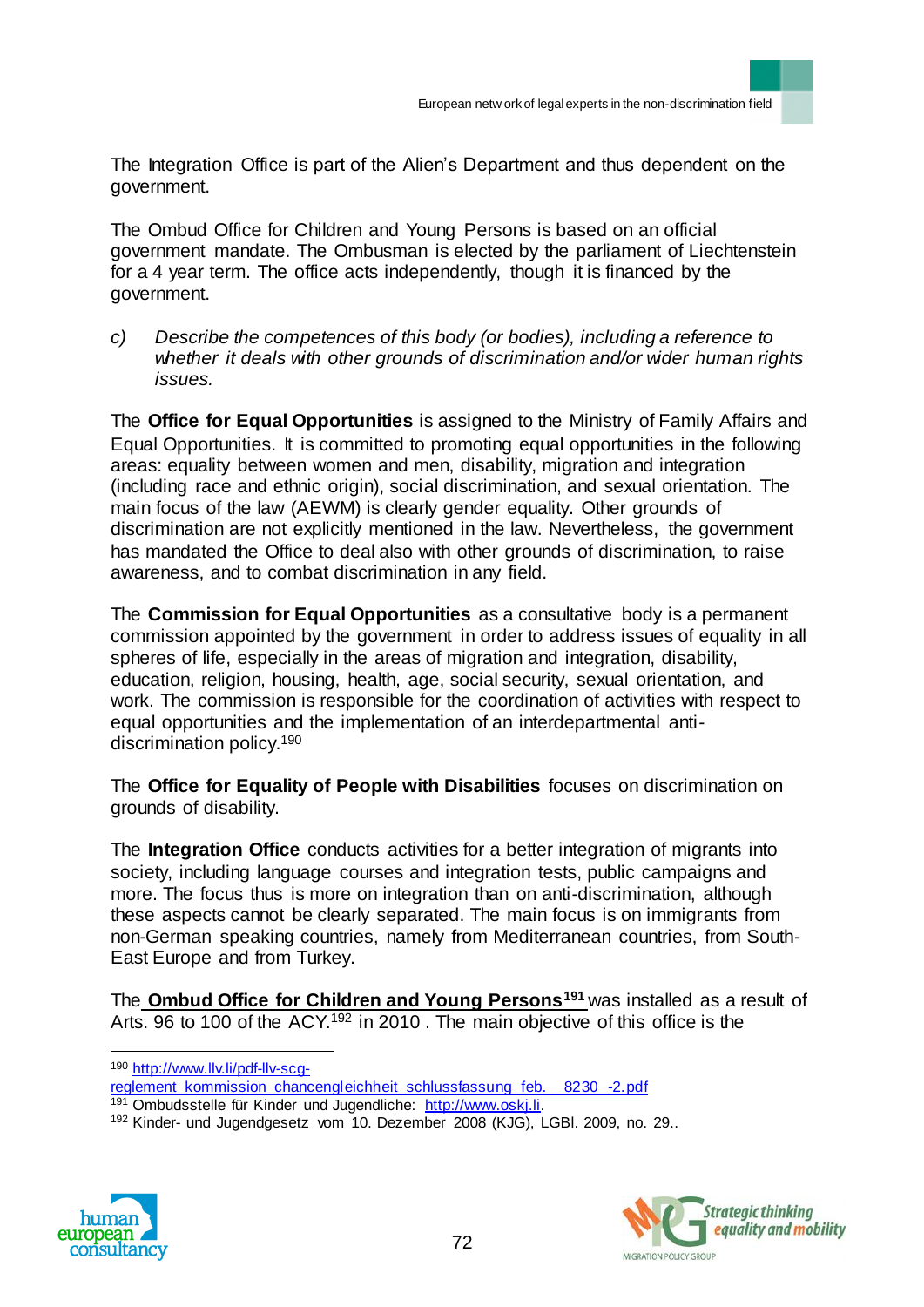implementation of the UN Convention on the Rights of the Child and to provide assistance and information for children and young persons in all areas of life.

*d) Does it / do they have the competence to provide independent assistance to victims, conduct independent surveys and publish independent reports, and issue recommendations on discrimination issues?* 

According to Art. 19 §3 of the AEWM<sup>193</sup> (amended by LGBl. 2006 no 152) the Office for Equal Opportunities acts independently in some fields: advising administrative bodies and private persons in equality affairs, supporting victims of discrimination, public affairs, research, and recommendations to administrative bodies and private stakeholders. Nevertheless, there is a significant dependency on the government.

Art. 17a of the AEWM<sup>194</sup> states that the state can financially support private associations for assistance in a complaint. No data is available on the extent to which this has taken place in the past and how many cases have been involved.

The Office for Equality of People with Disabilities acts independently. It is rather a question of financial and staff resources whether assistance can be provided or not. There are various activities planned by the Office. Publications are issued on a nonregular basis.

The Ombuds Office for Children and Young Persons is supposed to act independently. Recommendations on discrimination issues in respect of children have been published in the past. Furthermore, the Ombuds Office for Children and Young Persons assists individuals in issues concerning official authorities (e.g. the Education Authority).

The Act on Aid for Victims of Criminal Offences (AAVCO) also provides for assistance of victims. This Office for Aid for Victims of Criminal Offences advises victims for free and supports victims by financial means. The Office also assists victims at court trials. The Office is part of the Department of Social Services, but is supposed to act independently (Art. 9 §1 AAVCO).

In addition, mainly private organisations provide assistance to persons suffering discrimination (pls. refer to 7. c). The most important and best known are:

- *Commission for Equality of Women and Men*
- *Integration Office at the Aliens Department*
- *Ombuds Office for Children and Young Persons*

<sup>194</sup> Gesetz vom 10. März 1999 über die Gleichstellung von Frau und Mann; Gleichstellungsgesetz; LGBl. 1999, no. 96.





<sup>193</sup> Gesetz vom 10. März 1999 über die Gleichstellung von Frau und Mann; Gleichstellungsgesetz; LGBl. 1999, no. 96.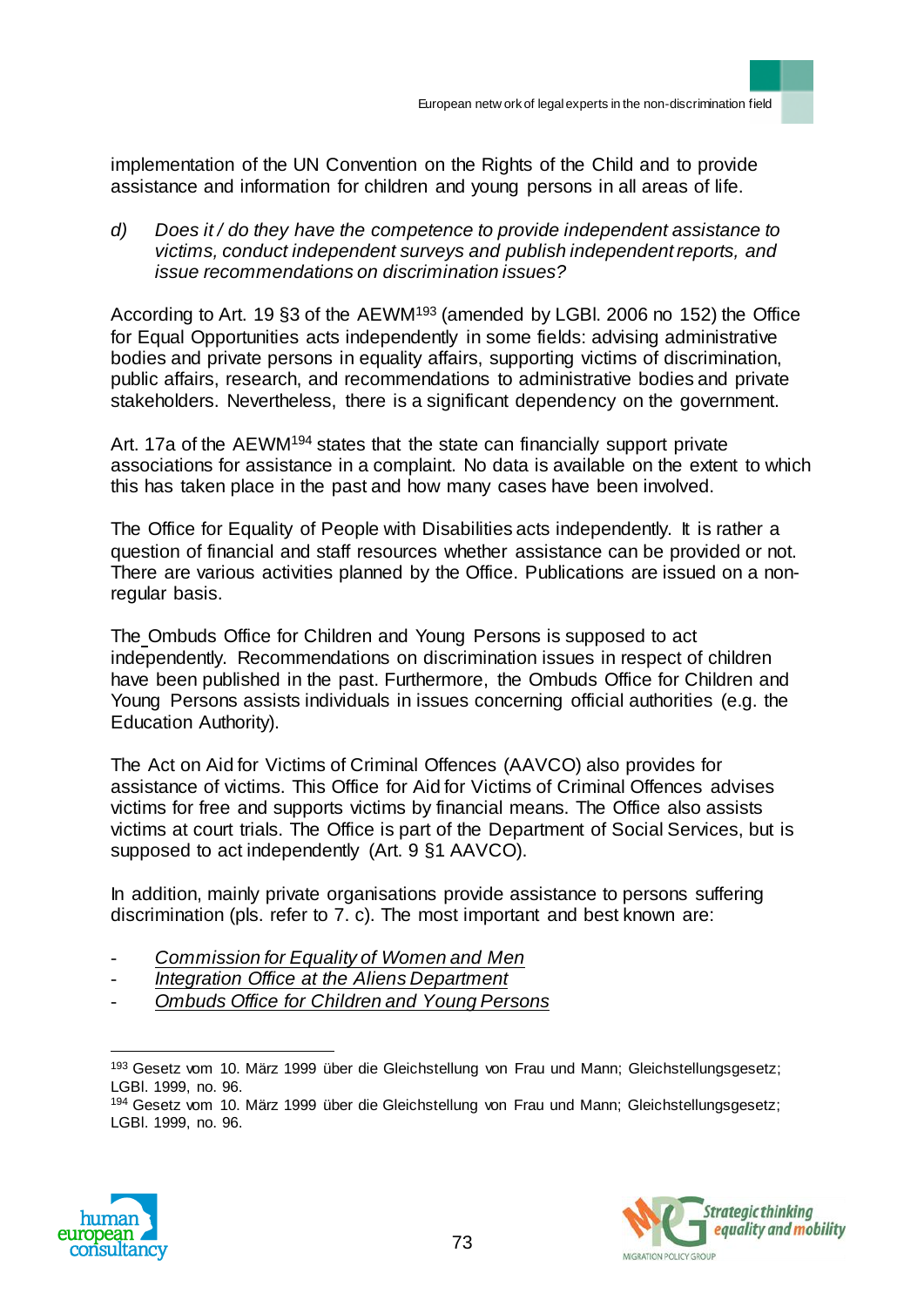*Further details on this issue can be taken from the information brochure of the Office for Equal Opportunities which was published in 2011: [http://www.llv.li/pdf-llv-scg](http://www.llv.li/pdf-llv-scg-doppelseiten_ansicht_ganze_version.pdf)[doppelseiten\\_ansicht\\_ganze\\_version.pdf.](http://www.llv.li/pdf-llv-scg-doppelseiten_ansicht_ganze_version.pdf)*

*e) Are the tasks undertaken by the body/bodies independently (notably those listed in the Directive 2000/43; providing independent assistance to victims of discrimination in pursuing their complaints about discrimination, conducting independent surveys concerning discrimination and publishing independent reports).*

The Office for Equal Opportunities – formerly Office for Equality of Women and Men – runs its own studies or awards contracts with specialist research institutes to make research with relevance to equal opportunities.

*f) Does the body (or bodies) have legal standing to bring discrimination complaints or to intervene in legal cases concerning discrimination?*

The Office for Equal Opportunities and the Commission for Equal Opportunities can advise victims, but cannot bring a complaint to the courts on behalf of the victims. The only exception is defined in Art. 7 §1 of the AEWM,<sup>195</sup> which states that associations with Liechtenstein residence which support equality between women and men or which support the interests of female and male employees and which have been in existence for at least five years can act - in the event that they are mandated by the victim – as follows:

a) have courts confirm on their own behalf that discrimination exists; b) go to court in the name of a complainant or assist a complainant at a court hearing.

If the court confirms that discrimination exists, the next step would be to prevent and to eliminate the discrimination.

In Art. 7a of the AEWM<sup>196</sup> it is stated that disadvantages for complainants on grounds of gender discrimination are forbidden.

The AEPD in relation to public buildings contains nearly similar provisions as the AEWM. Associations for people with disabilities with Liechtenstein residence which have been in existence for at least five years are entitled to make legal claims on their own behalf for accessibility provision in public buildings, accessibility of public roads and traffic areas, and accessibility on public transport systems. They can do

<sup>196</sup> Gesetz vom 10. März 1999 über die Gleichstellung von Frau und Mann; Gleichstellungsgesetz; LGBl. 1999, no. 96.





<sup>195</sup> Gesetz vom 10. März 1999 über die Gleichstellung von Frau und Mann; Gleichstellungsgesetz; LGBl. 1999, no. 96.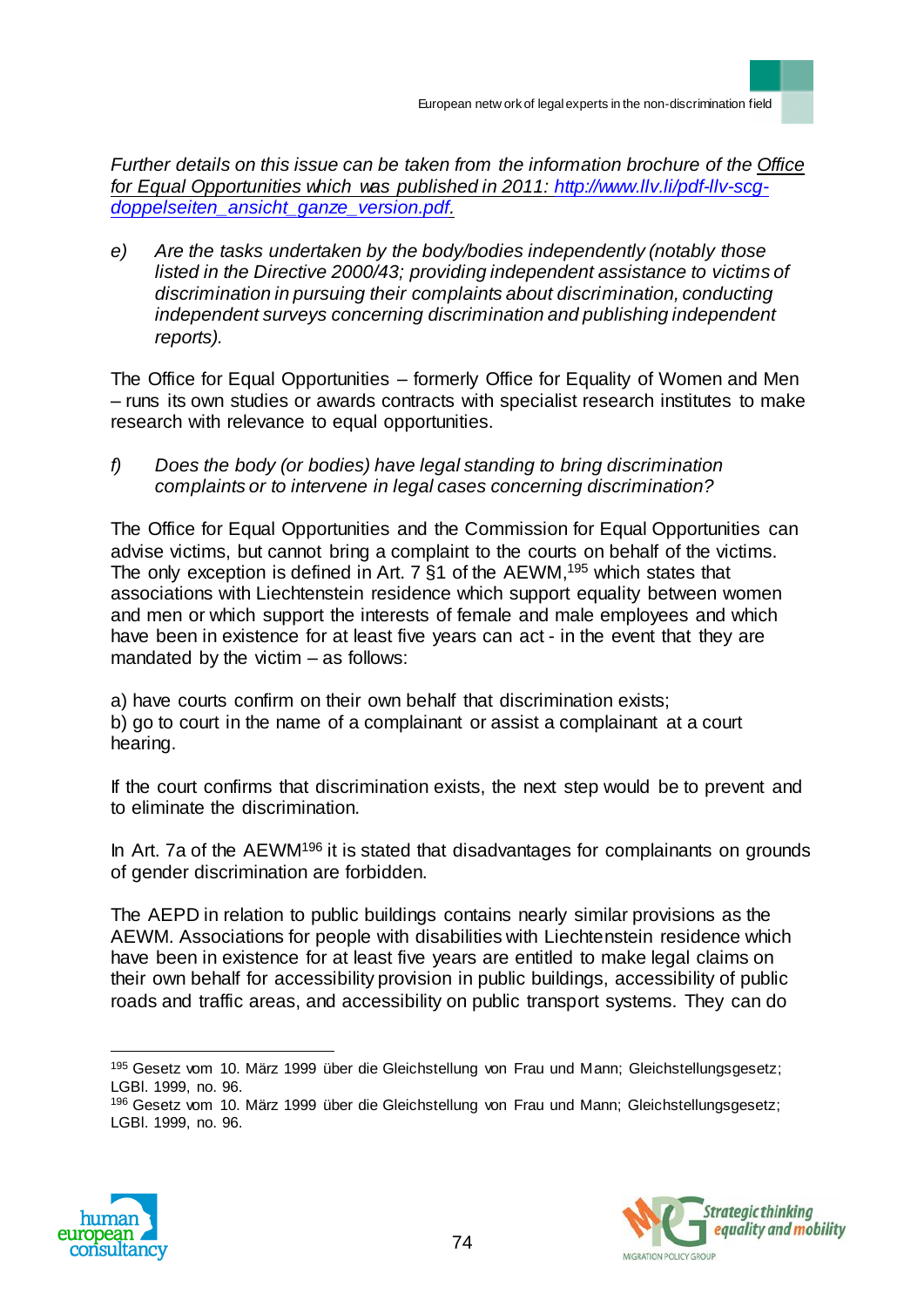this in their own name (Art. 31, Arts. 27-29 of the AEPD).<sup>197</sup>

There are no relevant provisions concerning other grounds of discrimination.

*g) Is / are the body / bodies a quasi-judicial institution? Please briefly describe how this functions. Are the decisions binding? Does the body /bodies have the power to impose sanctions? Is an appeal possible? To the body itself? To courts?) Are the decisions well respected? (Please illustrate with examples/decisions).*

The Office for Equal Opportunities and the respective Commission are not judicial bodies. The role of both cannot be interpreted as quasi-judicial. Their statements have no binding legal character and do not automatically trigger a right of action (in court). The Commission cannot impose sanctions.

*i) Does the body treat Roma and Travellers as a priority issue? If so, please summarise its approach relating to Roma and Travellers.*

Roma and Travellers are not a priority issue since there is no Roma minority living in Liechtenstein nor are there travellers. There are no specific problems which need to be addressed concerning Roma and Travellers at this time.

197 Gesetz vom 25. Oktober 2006 über die Gleichstellung von Menschen mit Behinderungen (Behindertengleichstellungsgesetz; BGlG), LGBl. 2006, no. 243.



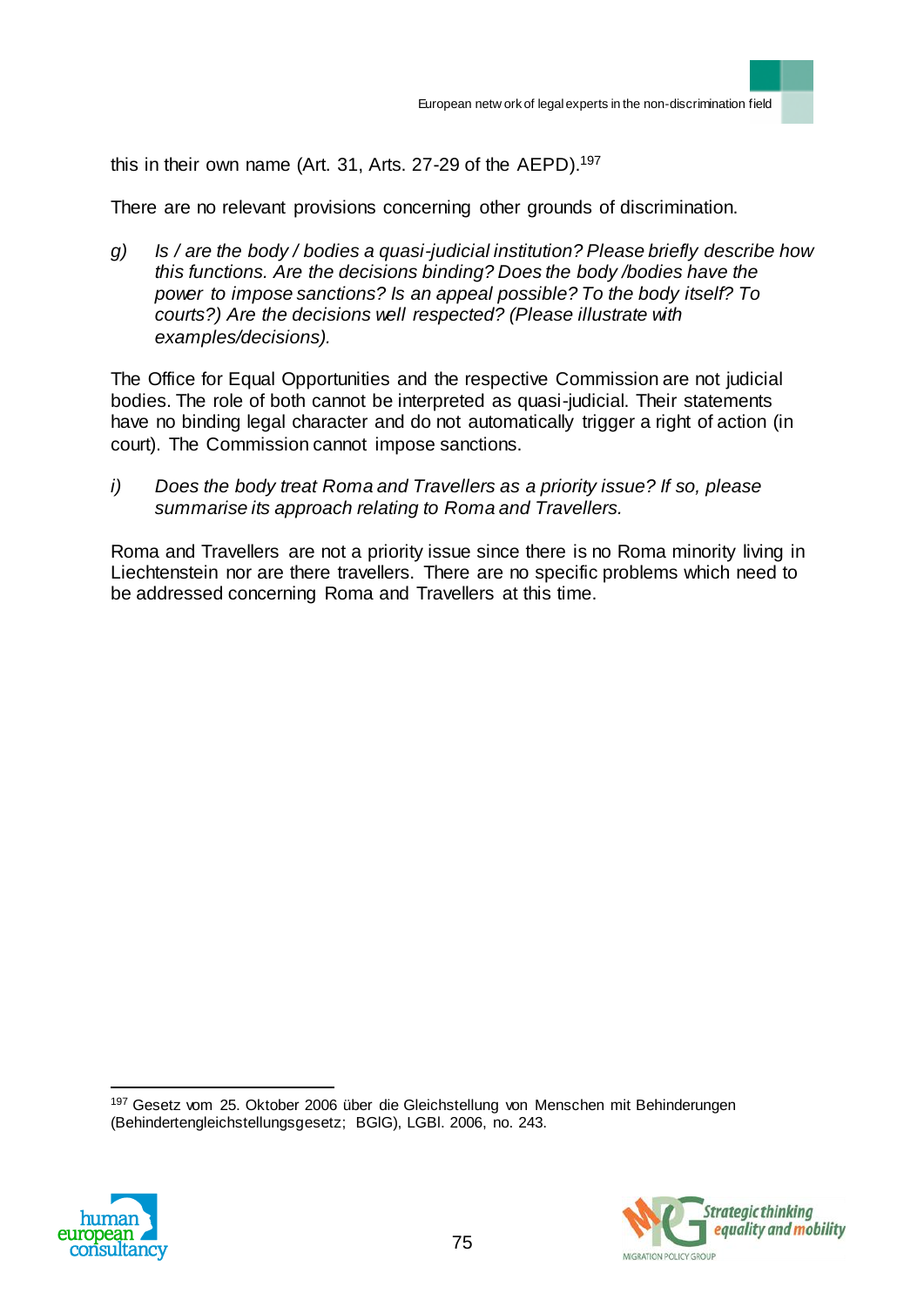## **8 IMPLEMENTATION ISSUES**

### **8.1 Dissemination of information, dialogue with NGOs and between social partners**

*Describe briefly the action taken by the Member State* 

*a) to disseminate information about legal protection against discrimination (Article 10 Directive 2000/43 and Article 12 Directive 2000/78)* 

The dissemination of information concerning legal protection against discrimination is not directly promoted by state organs. However, the state supports private agencies that are active in this regard.

The Association for People with Disabilities gives assistance to people with disabilities in many regards. Much of the public affairs is done via the Liechtenstein daily newspapers. There are many news, articles etc., addressed to the public through this media channel. Information on websites is important as well. The Association runs an own website. The following webpage contains links to websites related to one or another aspect of disability [http://www.lbv.li/Links/tabid/813/Default.aspx].

The employees' association<sup>198</sup> provides information and support for members as well as for non-members. The Liechtenstein employees' association, though, is rather weak. Only a small proportion of the workers are members of the employees' association and thus the employees' association lacks financial and staff resources.

The organization called "Infra"<sup>199</sup> – which is a private service and contact office for women – advises women on various topics free of charge. Experienced lawyers advise and inform women about their rights and legal protection in individual interviews.<sup>200</sup>

The organization "Flay" is an organization for gay people. It informs about legal protection against discrimination based on sexual orientation.

There are several other organizations and campaigns against discrimination as well as for education on discrimination. They also inform on legal protection and rights in the case of discrimination.

<sup>&</sup>lt;sup>200</sup> Homepage: http://www.infra.li/no\_cache/home/portal-news-detailansicht/article/96/143.html.





<sup>198</sup> ArbeitnehmerInnenverband (LANV): http://www.lanv.li.

<sup>199</sup> Informations- und Kontaktstelle für Frauen (infra): http://www.infra.li.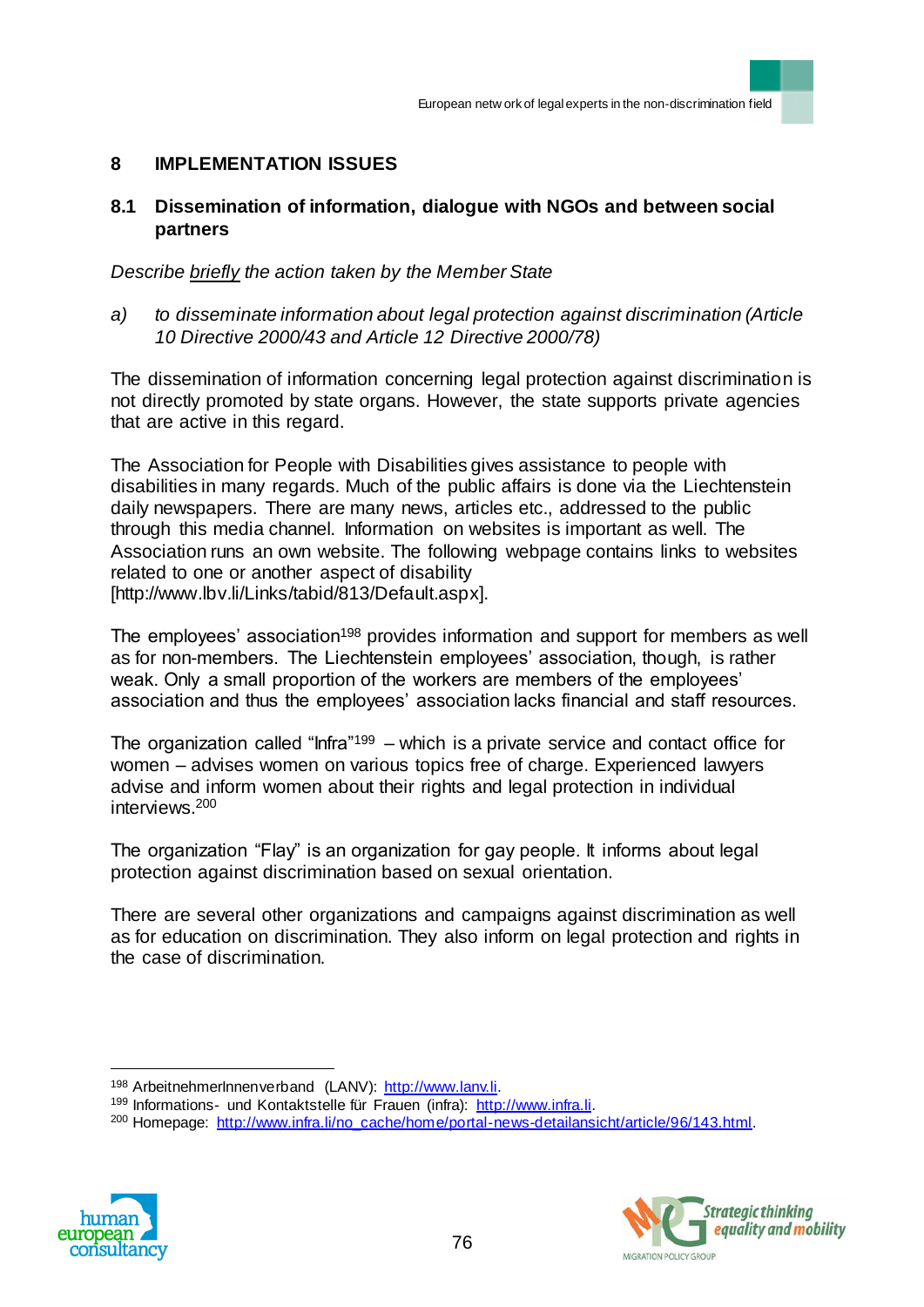*b) to encourage dialogue with NGOs with a view to promoting the principle of equal treatment (Article 12 Directive 2000/43 and Article 14 Directive 2000/78) and*

See also a) above.

During the process of developing new legal provisions there are regular consultations (*Vernehmlassung*). Relevant social groups are invited to give comments and statements on draft bills. This eventually has an impact on the final version of an act.

When it comes to the role of the state as an employer, there is the goal of acting as an employer with responsibility, taking into account the needs of underprivileged groups such as people with disabilities and women (Art. 4 of the AEGS).<sup>201</sup>

*c) to promote dialogue between social partners to give effect to the principle of equal treatment within workplace practices, codes of practice, workforce monitoring (Article 11 Directive 2000/43 and Article 13 Directive 2000/78)*

See also a) above.

The state leaves negotiations between the employees' association and the employers to a high degree to the social partners themselves. State interventions are restricted mainly to the monitoring of the respective laws.

The foundation SAVE (founded 12/2007) is maintained jointly by the employees' association and the Chamber of Commerce. SAVE has set up a Central Parity Commission (*Zentrale Paritätische Kommission*, ZKP) in order to monitor collective labour agreements (*Gesamtarbeitsverträge*, GAV).<sup>202</sup>

*d) to specifically address the situation of Roma and Travellers. Is there any specific body or organ appointed on the national level to address Roma issues?*

There are no specific problems which need to be addressed concerning Roma and Travellers at this time. Therefore no specific body or organ is appointed.

# **8.2 Compliance (Article 14 Directive 2000/43, Article 16 Directive 2000/78)**

*a) Are there mechanisms to ensure that contracts, collective agreements, internal rules of undertakings and the rules governing independent occupations, professions, workers' associations or employers' associations do not conflict with the principle of equal treatment? These may include general principles of* 

<sup>&</sup>lt;sup>202</sup> Details on the homepage: http://www.wirtschaftskammer.li/news/2007/12/20/news/stiftung-savegegruendet/.





 $\overline{a}$ <sup>201</sup> Gesetz vom 24. April 2008 über das Dienstverhältnis des Staatspersonals (Staatspersonalgesetz; StPG), LGBl. 2008 Nr. 144.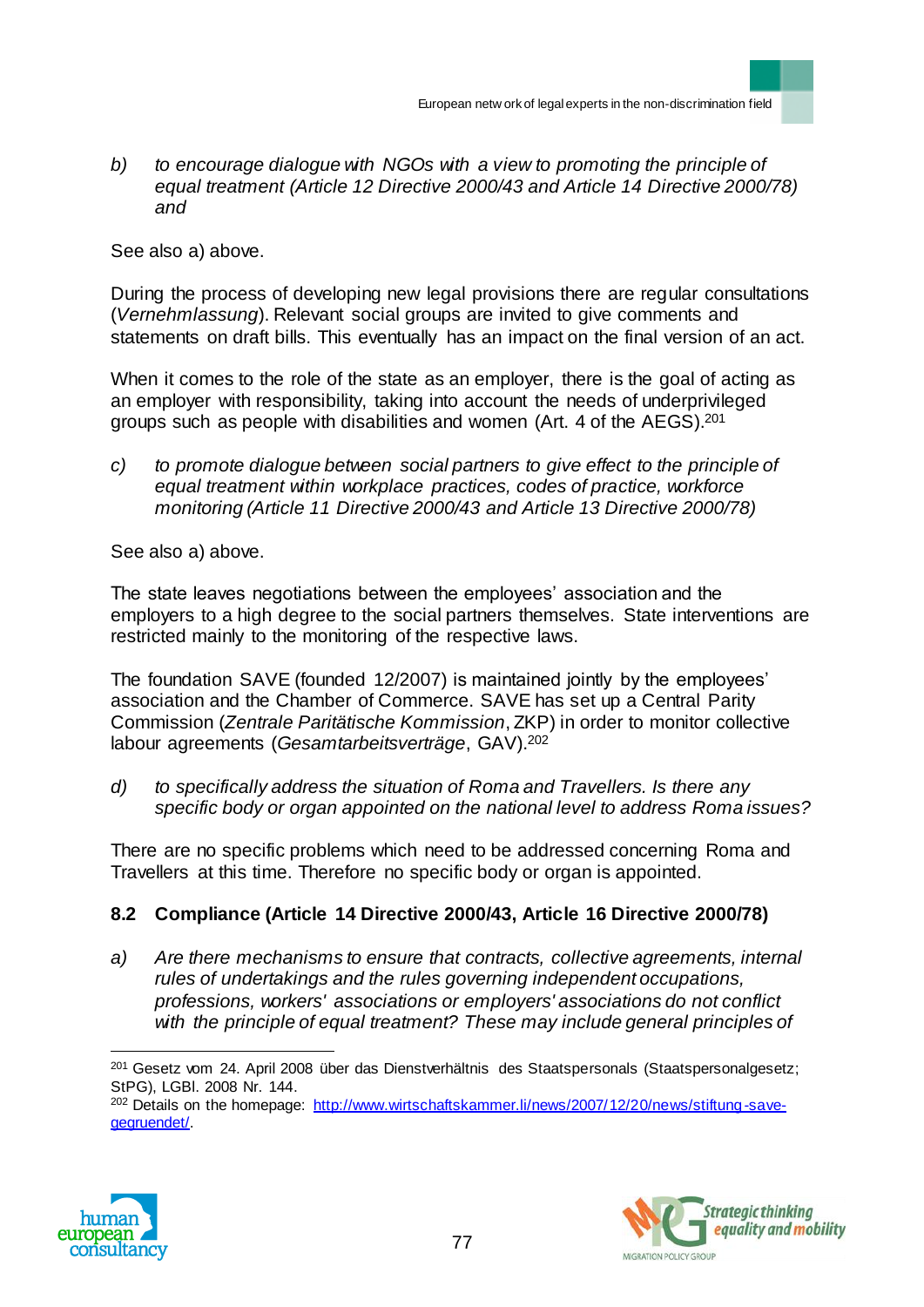*the national system, such as, for example, "lex specialis derogat legi generali (special rules prevail over general rules) and lex posteriori derogat legi priori (more recent rules prevail over less recent rules).*

The legal system of Liechtenstein demands that laws are in accordance with the constitution and relevant international law; bylaws have to be in harmony with the respective laws. Thus, complaints to the courts can ultimately result in the Constitutional Court declaring a provision null and void.

*b) Are any laws, regulations or rules that are contrary to the principle of equality still in force?*

The political system of Liechtenstein is a combination of democracy and hereditary monarchy. The family statute of the Princely House<sup>203</sup> rules that the oldest son of the Prince shall be the successor to the throne (male primogeniture). Women are therefore excluded from succession to the throne. This traditional rule of succession to the throne was affirmed by the Princely House in 1993.

<sup>203</sup> Hausgesetz des Fürstlichen Hauses vom 26. Oktober 1993, LGBl. 1993 Nr. 100.



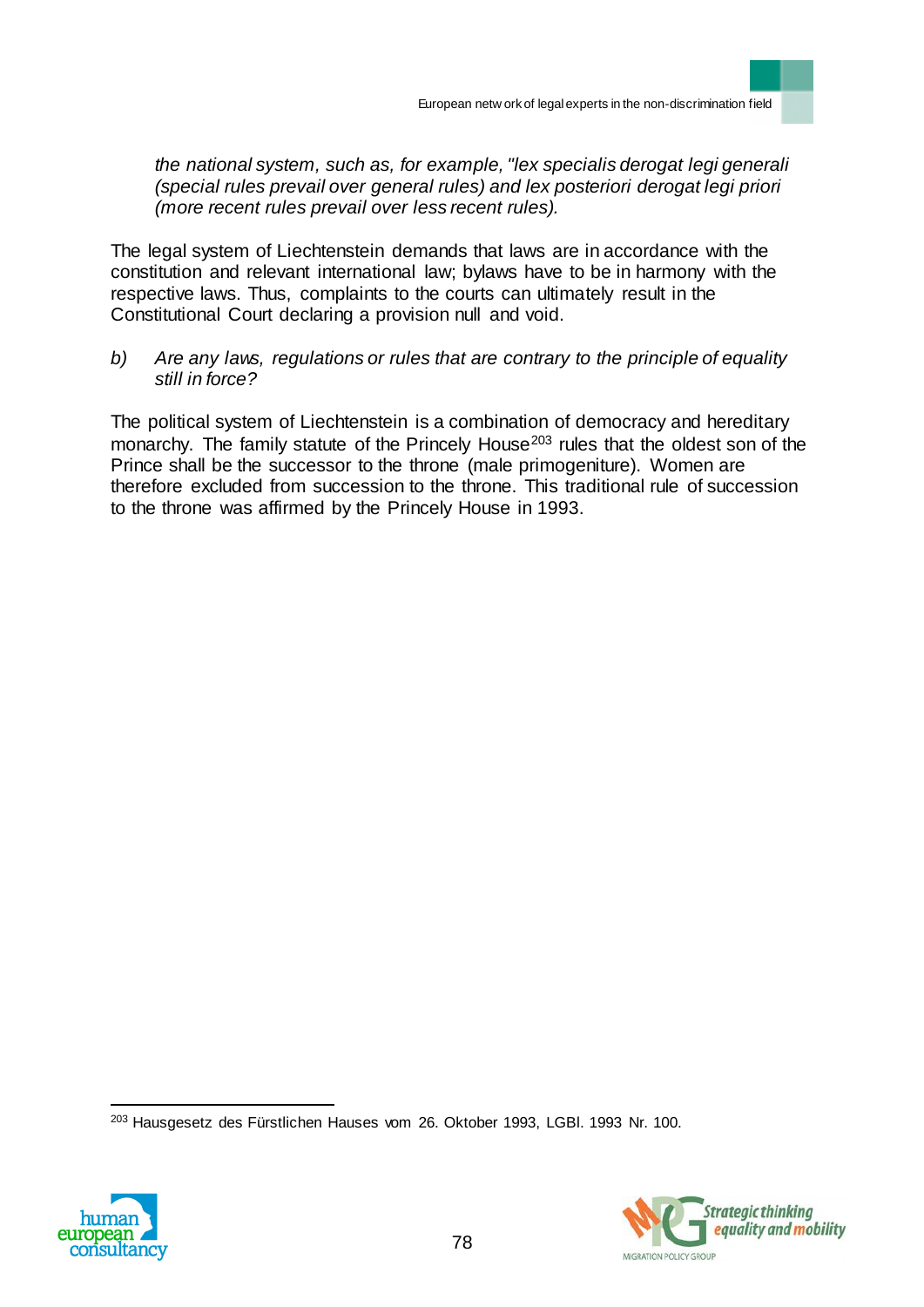# **9 CO-ORDINATION AT NATIONAL LEVEL**

*Which government department/ other authority is/ are responsible for dealing with or co-ordinating issues regarding anti-discrimination on the grounds covered by this report?* 

Ministry of Family Affairs and Equal Opportunities (*Ressort Familie und Chancengleichheit*) Ministry of Social Affairs (*Ressort Soziales*) Ministry of Justice (*Ressort Justiz*) Ministry of Home Affairs (*Ressort Inneres*) Ministry of Education (*Ressort Bildung*)

The Ministries are in different aspects involved in questions of discrimination. The Ministry of Family Affairs and Equal Opportunities is responsible for the implementation of the AEWM and supervising the Office for Equal Opportunities, which covers all aspects of discrimination. Thus, the Ministry of Family Affairs and Equal Opportunities is the leading ministry within the government concerning discrimination. The co-operation between the different ministries is quite close since the government, by constitution, is collegial and decisions are taken collectively.

#### *Is there an anti-racism or anti-discrimination National Action Plan? If yes, please describe it briefly.*

A National Action Plan against racism was discussed in 2002 (Nationaler Aktionsplan gegen Rassismus). A working group with representatives from several administrative departments finally stated that a national action plan against racism would be very hard to implement due to overlaps between involved parties. Based on this outcome, specific action plans for single areas of potential discrimination were developed (e.g. establishing the Commission on protection against violence

(Gewaltschutzkommission),  $204$  and the action plan against right-wing extremism).  $205$ 

 $\overline{a}$ <sup>204</sup> Gewaltschutzkommission Liechtenstein: http://www.respect-

bitte.li/Aktivit%C3%A4ten/GewaltimSport/tabid/69/Default.aspx.

<sup>205</sup> http://www.llv.li/amtsstellen/llv-ikr-pressemitteilungen/pressemitteilungenalt.htm?pmid=92846&lpid=3789&imainpos=2165.



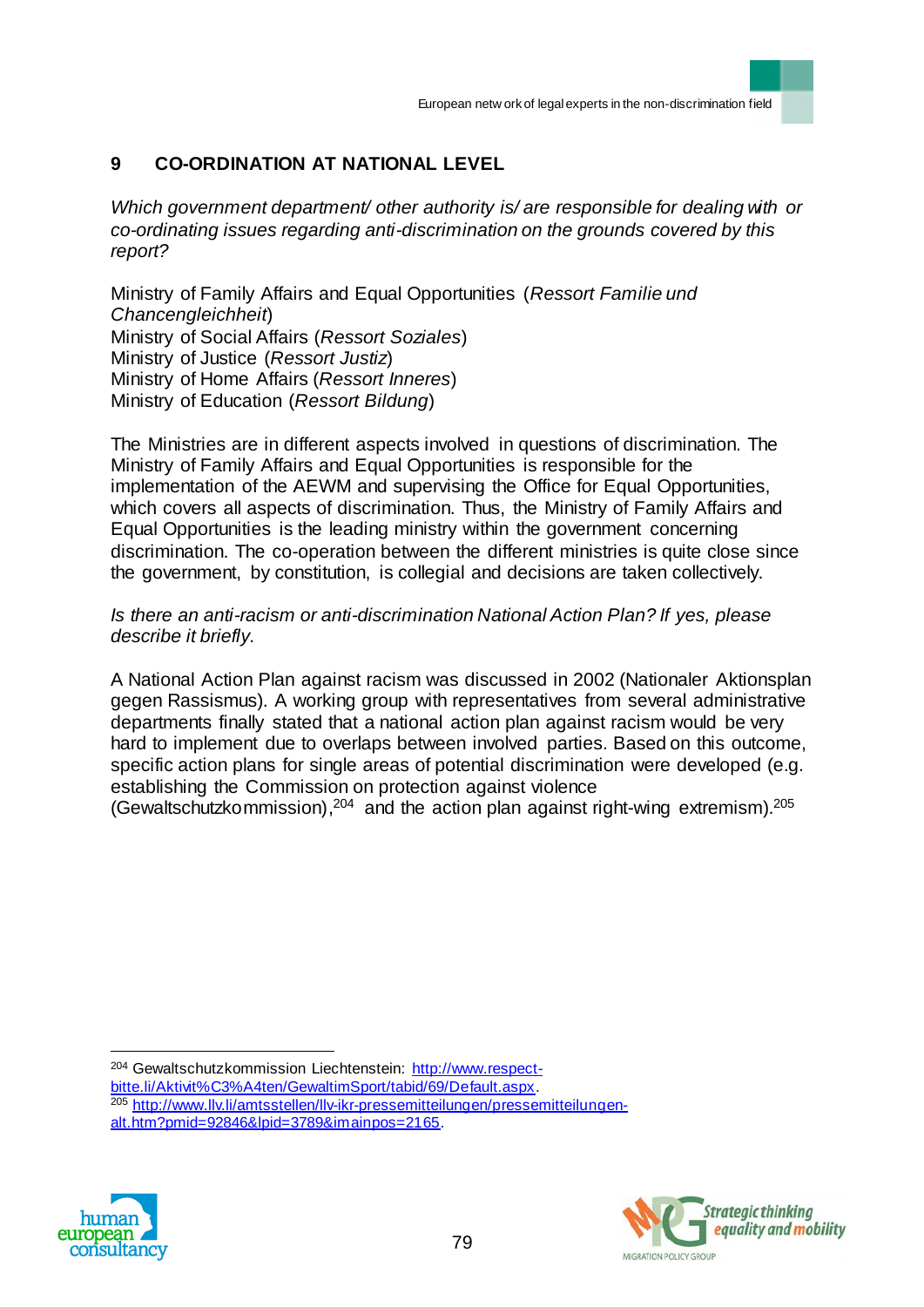## **ANNEX**

- **1. Table of key national anti-discrimination legislation**
- **2. Table of international instruments**
- **3. Previous case-law**



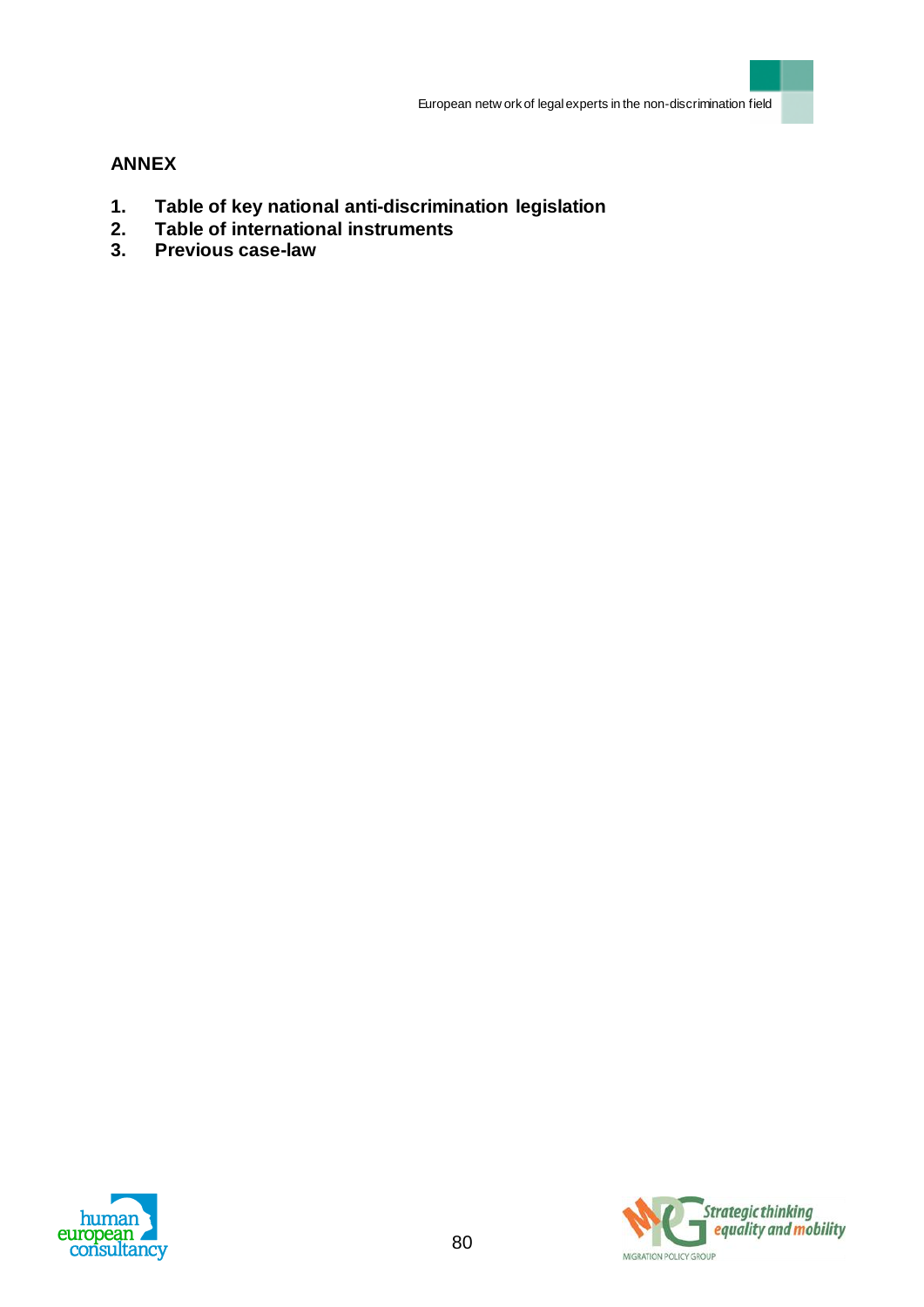# **ANNEX 1: TABLE OF KEY NATIONAL ANTI-DISCRIMINATION LEGISLATION**

Please list below the main transposition and Anti-discrimination legislation at both Federal and federated/provincial level

|                                                                                                                                                                                                                         | <b>Name of Country: Liechtenstein</b><br>Date: 01 January 2013 |                                           |                           |                                                                     |             |                                                                                                                                                                                                                                                   |  |  |
|-------------------------------------------------------------------------------------------------------------------------------------------------------------------------------------------------------------------------|----------------------------------------------------------------|-------------------------------------------|---------------------------|---------------------------------------------------------------------|-------------|---------------------------------------------------------------------------------------------------------------------------------------------------------------------------------------------------------------------------------------------------|--|--|
| <b>Title of Legislation</b><br>(including amending<br>legislation)                                                                                                                                                      | Date of<br>adoption:<br>Day/month/ force from:<br>year         | Date of<br>entry in<br>Day/month/<br>vear | <b>Grounds</b><br>covered | <b>Civil/Administrative Material Scope</b><br><b>/ Criminal Law</b> |             | <b>Principal content</b>                                                                                                                                                                                                                          |  |  |
| Act on Equality of People 25 October<br>with Disabilities (Gesetz<br>über die Gleichstellung<br>von Menschen mit<br>Behinderungen;<br>Behindertengleichstellung<br>sgesetz; BGIG; LGBI.<br>2006 no $243$ <sup>206</sup> | 2006                                                           | 1 January<br>2007                         | <b>Disability</b>         | Civil/Administrative<br>Law                                         | All sectors | Equality of people with<br>disabilities; prohibition<br>of discrimination;<br>support for people with<br>disabilities; reasonable<br>accommodation for<br>persons with disability;<br>pilot projects for<br>integration into work<br>environment. |  |  |





<sup>206</sup> http://www.gesetze.li/Seite2.jsp?LGBl=2006243.xml&Searchstring=behinderung&showLGBl=true&suchart=lgblaktuell.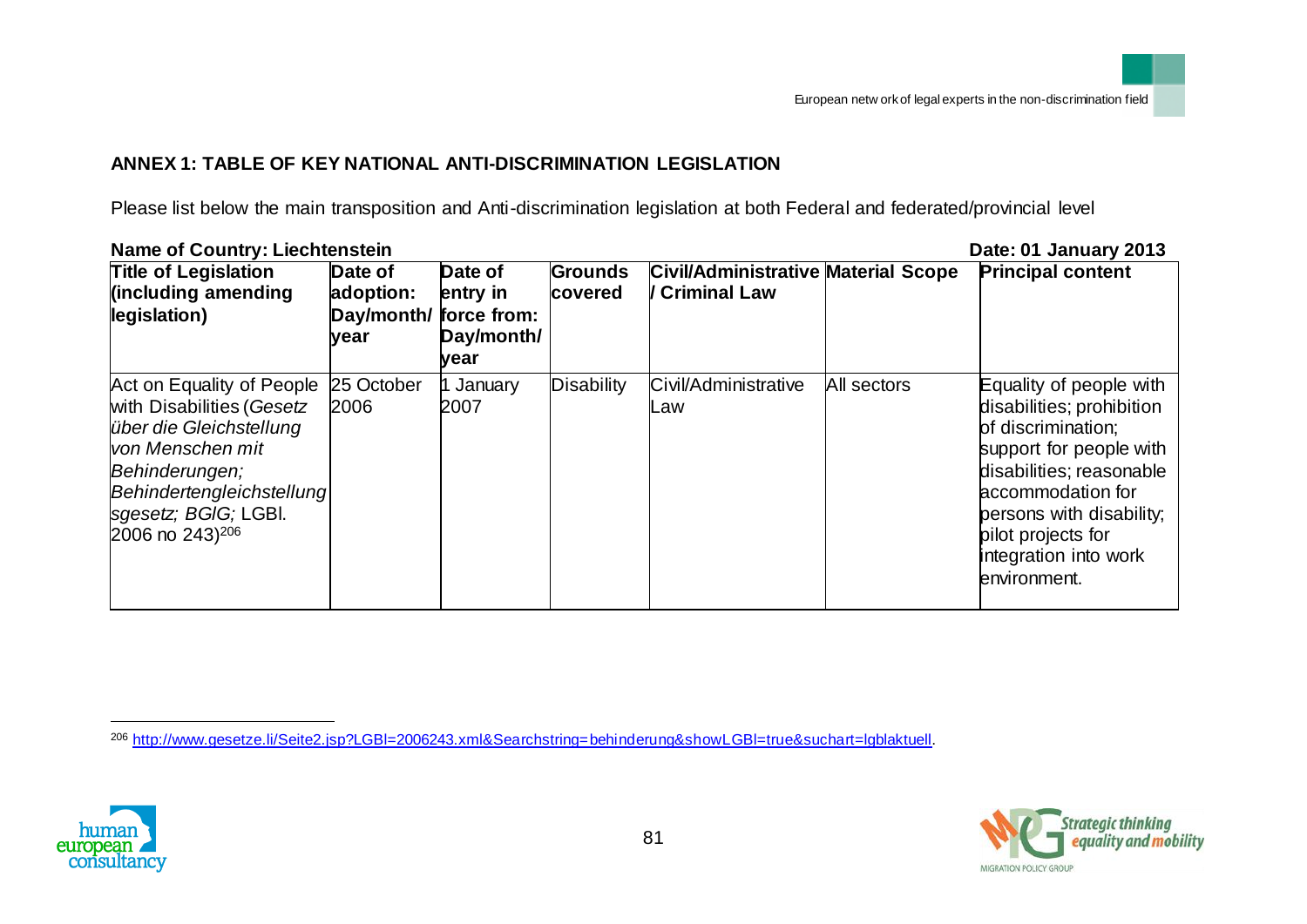| Act on Equality between<br>Women and Men (Gesetz 1999<br>über die Gleichstellung<br>von Frau und Mann;<br>Gleichstellungsgesetz;<br>GLG; LGBI. 1999 no<br>96) <sup>207</sup> | 10 March      | Day of<br>announ-<br>cement | Gender      | Civil/Administrative<br>Law | Employment;<br>services; goods | Equality between<br>women and men in all<br>sections; prohibition of<br>discrimination |
|------------------------------------------------------------------------------------------------------------------------------------------------------------------------------|---------------|-----------------------------|-------------|-----------------------------|--------------------------------|----------------------------------------------------------------------------------------|
| Act on Disability                                                                                                                                                            | 23            | January                     | Disability  | Civil/Administrative        |                                | Insurance; goods; Financial support for                                                |
| <b>Insurance</b>                                                                                                                                                             | December      | 1960                        |             | ∟aw                         | assistance;                    | people with disabilities;                                                              |
| (Invalidenversicherung;<br>IVG; LGBI. 1959 no. 5) <sup>208</sup>                                                                                                             | 1959          |                             |             |                             | employment                     | direct and indirect                                                                    |
|                                                                                                                                                                              |               |                             |             |                             |                                | assistance to improve<br>living and working                                            |
|                                                                                                                                                                              |               |                             |             |                             |                                | conditions; support of                                                                 |
|                                                                                                                                                                              |               |                             |             |                             |                                | care homes and                                                                         |
|                                                                                                                                                                              |               |                             |             |                             |                                | sheltered workshops                                                                    |
| Act on Civil Union for                                                                                                                                                       | 16 March      | September Sexual            |             | Civil Law                   | Same-sex                       | Official Recognition of                                                                |
| Same-Sex Couples                                                                                                                                                             | 2011          | 2011                        | orientation |                             | registered                     | same-sex                                                                               |
| (Gesetz über die                                                                                                                                                             | (parliament); |                             |             |                             | partnership                    | partnership/same-sex                                                                   |
| eingetragene                                                                                                                                                                 | 17/19 June    |                             |             |                             |                                | couples                                                                                |
| Partnerschaft                                                                                                                                                                | 2011          |                             |             |                             |                                |                                                                                        |
| gleichgeschlechtlicher                                                                                                                                                       | (popular      |                             |             |                             |                                |                                                                                        |
| Paare;                                                                                                                                                                       | vote)         |                             |             |                             |                                |                                                                                        |
| Partnerschaftsgesetz;                                                                                                                                                        |               |                             |             |                             |                                |                                                                                        |





<sup>207</sup> http://www.gesetze.li/Seite2.jsp?LGBl=1999096.xml&Searchstring=gleichstellung&showLGBl=true&suc hart=lgblaktuell.

<sup>208</sup> http://www.gesetze.li/Seite2.jsp?LGBl=1960005.xml&Searchstring=invaliden&showLGBl=true&suchart=lgblaktuell.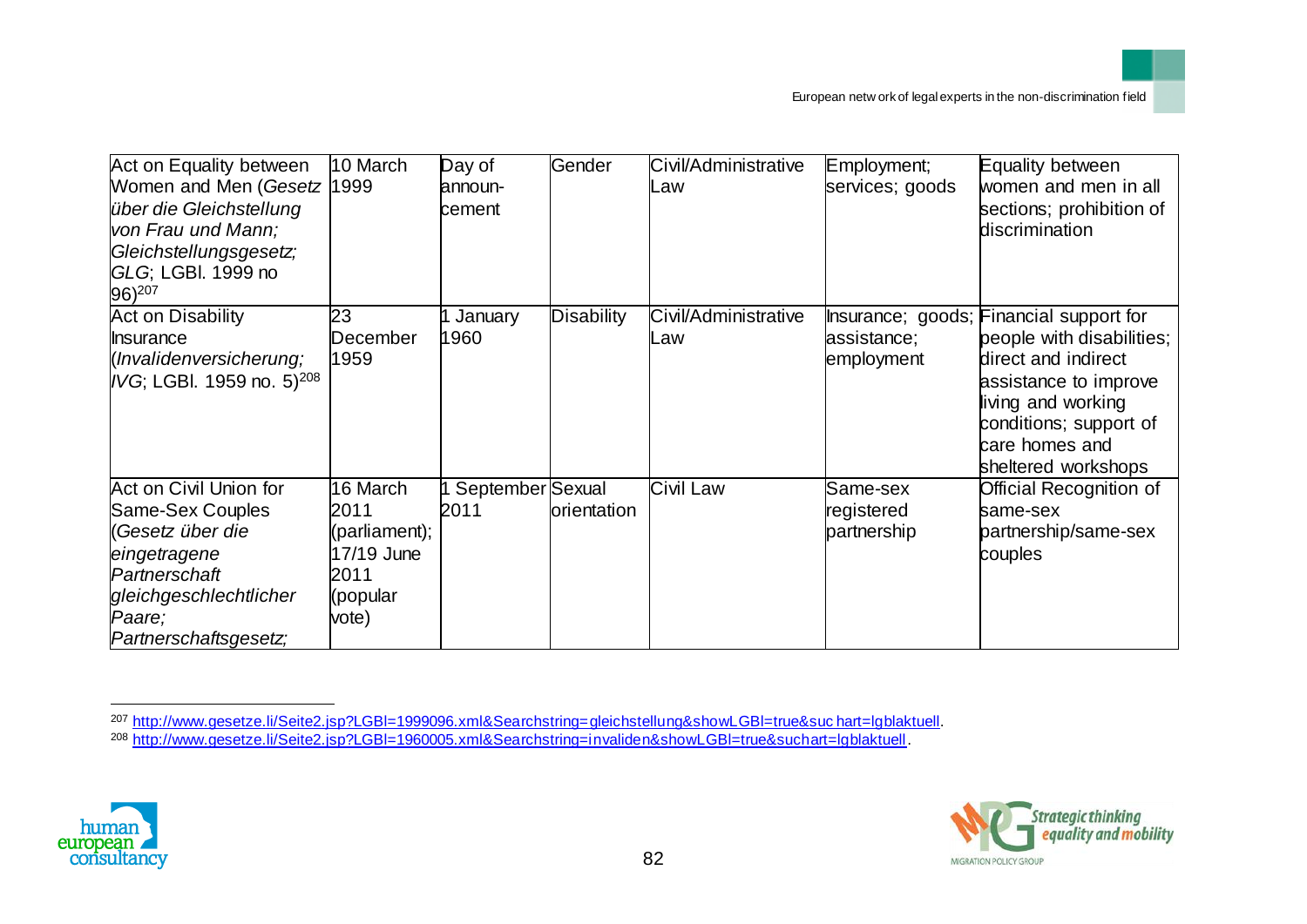| PartG; LGBI. 2011 no<br>350) <sup>209</sup>                                        |                         |                              |                                                         |                     |           |                                                                           |
|------------------------------------------------------------------------------------|-------------------------|------------------------------|---------------------------------------------------------|---------------------|-----------|---------------------------------------------------------------------------|
| Common Civil Code<br>(Allgemeines Bürgerliches<br>Gesetzbuch; ABGB) <sup>210</sup> | June 1811               |                              | Gender,<br>nationality,<br>pregnancy                    | Civil Law           | General   | Civil rights                                                              |
| <b>Penal Code</b><br>(Strafgesetzbuch; StGB;<br>LGBI. 1988 no 37) <sup>211</sup>   | 24 June<br>1987         | January<br>1989              | Race,<br>national<br>origin,<br>ethnicity,              | <b>Criminal Law</b> | Penalties | <b>Prohibition of racial</b><br>discrimination by threat<br>of punishment |
| Amendment regarding<br>racial discrimination by<br>LGBI. 2000 no. 36]              | 15<br>December<br>1999] | [Day of<br>announceme<br>nt] | language,<br>religion,<br>belief                        |                     |           |                                                                           |
| Act on Foreigners<br>(Ausländergesetz; AuG;<br>LGBI. 2008 no. 311) <sup>212</sup>  | 17<br>September<br>2008 |                              | Integration<br>(nationality,<br>race, ethnic<br>origin) |                     |           |                                                                           |

*<sup>209</sup>* http://www.gesetze.li/Seite2.jsp?LGBl=2011350.xml&Searchstring=partnerschaft&showLGBl=true&suchart=lgblaktuell.





*<sup>210</sup>* http://www.gesetze.li/Seite2.jsp?LGBl=1003001.xml&Searchstring=invaliden&showLGBl=true&suchart=lgblaktuell.

<sup>211</sup> http://www.gesetze.li/Seite2.jsp?LGBl=1988037.xml&Searchstring=strafgesetzbuch&showLGBl=true&suchart=lgblaktuell.

<sup>212</sup> http://www.gesetze.li/Seite2.jsp?LGBl=2008311.xml&Searchstring=ausl%E4ndergesetz&showLGBl=true&suchart=lgblaktuell.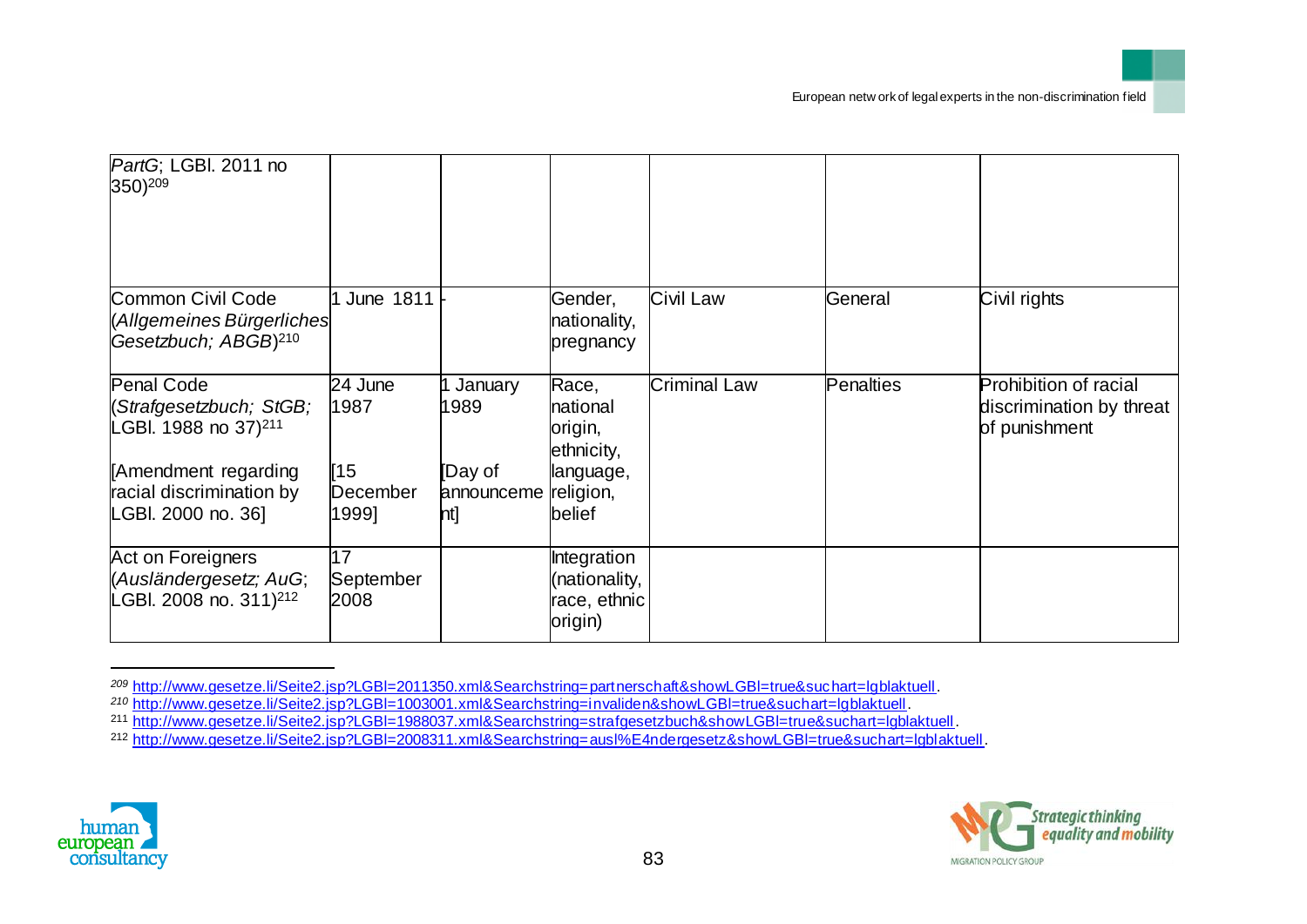## **ANNEX 2: TABLE OF INTERNATIONAL INSTRUMENTS**

#### **Name of country: Liechtenstein Date Date Date Date Date Date Date Date Date Date Date Date Date Date Date Date Date Date Date Date Date Date Date Date Date Date Date**

| <b>Instrument</b>                                                                                                                                            | Date of<br>signature<br>Day/month/y<br>ear | Date of<br>ratification<br>Day/month/y<br>ear | Derogations/reservations<br>relevant to equality and non-<br>discrimination                                                                                      | <b>Right of</b><br><i>individual</i><br>petition<br>accepted? | <b>Can this instrument</b><br>be directly relied<br>upon in domestic<br>courts by<br>individuals? |
|--------------------------------------------------------------------------------------------------------------------------------------------------------------|--------------------------------------------|-----------------------------------------------|------------------------------------------------------------------------------------------------------------------------------------------------------------------|---------------------------------------------------------------|---------------------------------------------------------------------------------------------------|
| European Convention on<br>Human Rights <sup>213</sup><br>(Europäische<br>Menschenrechtskonvention<br>l, LGBI. 1982 no. 60/1) <sup>214</sup>                  | 23 November<br>1978                        | 8 September<br>1982 (entry<br>into force)     | Art. 64 and Art. $6 \,$ §1:<br>Regarding publicity of trials,<br>several existing national legal<br>provisions that might limit publicity<br>shall remain valid. | Yes                                                           | <b>Yes</b>                                                                                        |
| Several protocols to the<br>ECHR. Protocol No. 12 <sup>215</sup><br>was signed by<br>Liechtenstein on 4<br>November 2000, but it is<br>not yet ratified. The |                                            |                                               |                                                                                                                                                                  |                                                               |                                                                                                   |

<sup>215</sup> http://conventions.coe.int/Treaty/Commun/ChercheSig.asp?NT=177&CM=1&DF=10/02/2010&CL=ENG.





l <sup>213</sup> http://conventions.coe.int/Treaty/Commun/ChercheSig.asp?CL=ENG&CM=&NT=005&DF=11/23/2008&VL=.

<sup>&</sup>lt;sup>214</sup> http://www.gesetze.li/Seite1.jsp?LGBlm=1982060a.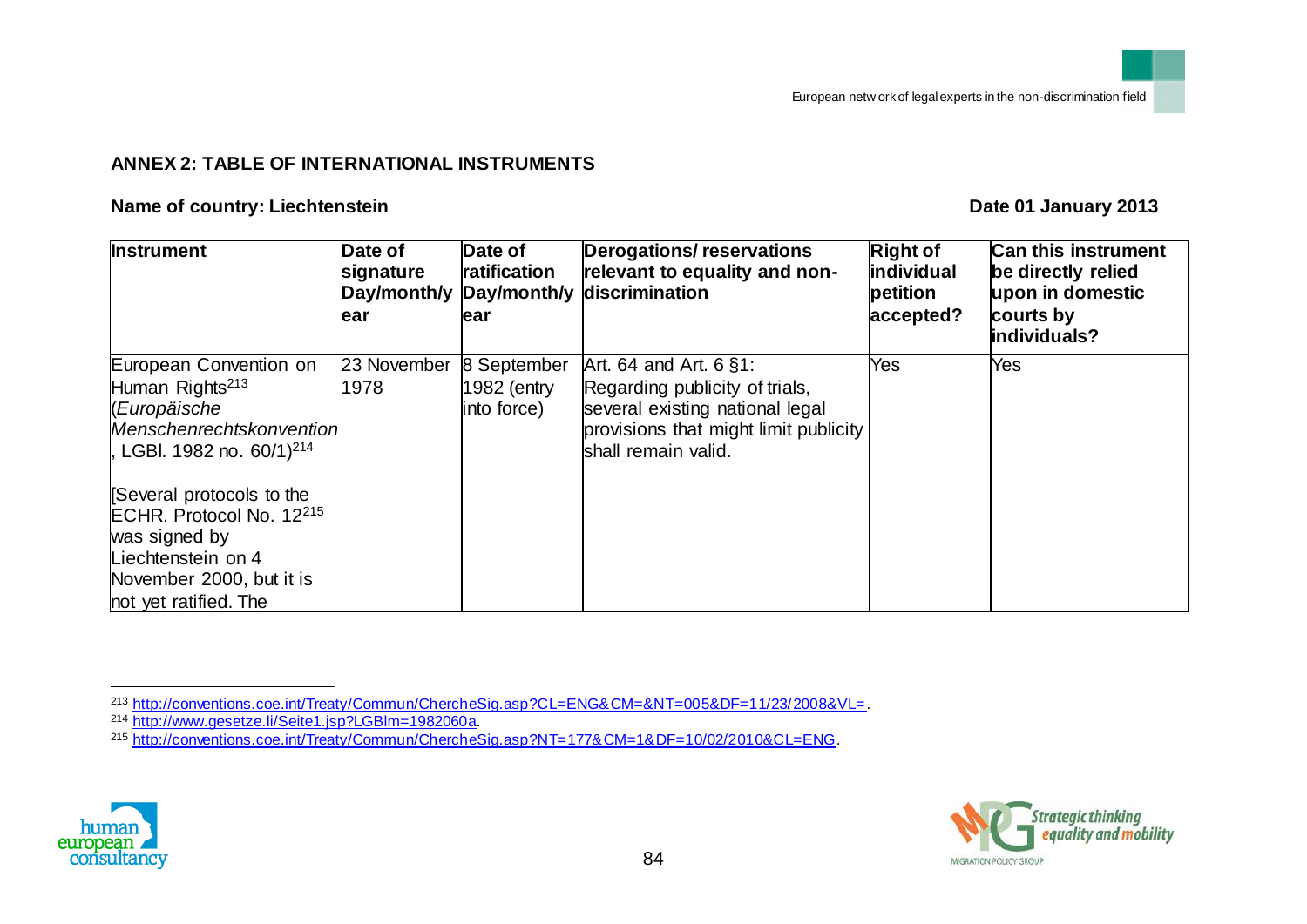| <b>Instrument</b>                                                                                                                                                                                                         | Date of<br>signature<br>Day/month/y<br>ear      | Date of<br>ratification<br>Day/month/y<br>ear                                  | <b>Derogations/reservations</b><br>relevant to equality and non-<br>discrimination                                                                                                                       | <b>Right of</b><br>individual<br>petition<br>accepted? | <b>Can this instrument</b><br>be directly relied<br>upon in domestic<br>courts by<br>individuals? |
|---------------------------------------------------------------------------------------------------------------------------------------------------------------------------------------------------------------------------|-------------------------------------------------|--------------------------------------------------------------------------------|----------------------------------------------------------------------------------------------------------------------------------------------------------------------------------------------------------|--------------------------------------------------------|---------------------------------------------------------------------------------------------------|
| European Social Charter<br>(revised) $^{216}$ is not yet<br>signed by Liechtenstein.]                                                                                                                                     |                                                 |                                                                                |                                                                                                                                                                                                          |                                                        |                                                                                                   |
| Convention on the<br>Elimination of all Forms of<br>Discrimination against<br>Women <sup>217</sup><br>(Übereinkommen zur<br>Beseitigung jeder Form von<br>Diskriminierung der Frau;<br>LGBI. 1996 no. 164) <sup>218</sup> | No signature.<br><b>Direct</b><br>Ratification. | 31 October<br>1995<br>(parliament)<br>21 January<br>1996 (entry<br>into force) | Art. 3 of the Liechtenstein<br>Constitution regarding the<br>succession to the throne etc. laid<br>down by the Princely House in the<br>form of a Law on the Princely<br>House (male primogeniture etc.) | Yes                                                    | Yes                                                                                               |
| [Including Protocol of 6<br>October 1999; LGBI. 2002<br>no. 17]                                                                                                                                                           |                                                 | [Protocol:<br>13 September<br>2001                                             |                                                                                                                                                                                                          |                                                        |                                                                                                   |

<sup>216</sup> http://www.conventions.coe.int/Treaty/Commun/ChercheSig.asp?NT=163&CM=7&DF=26/10/2008&CL=ENG.



l



<sup>217</sup> http://treaties.un.org/Pages/ViewDetails.aspx?src=TREATY&mtdsg\_no=IV-8&chapter=4&lang=en#34.

<sup>218</sup> http://www.gesetze.li/Seite1.jsp?LGBlm=1996164.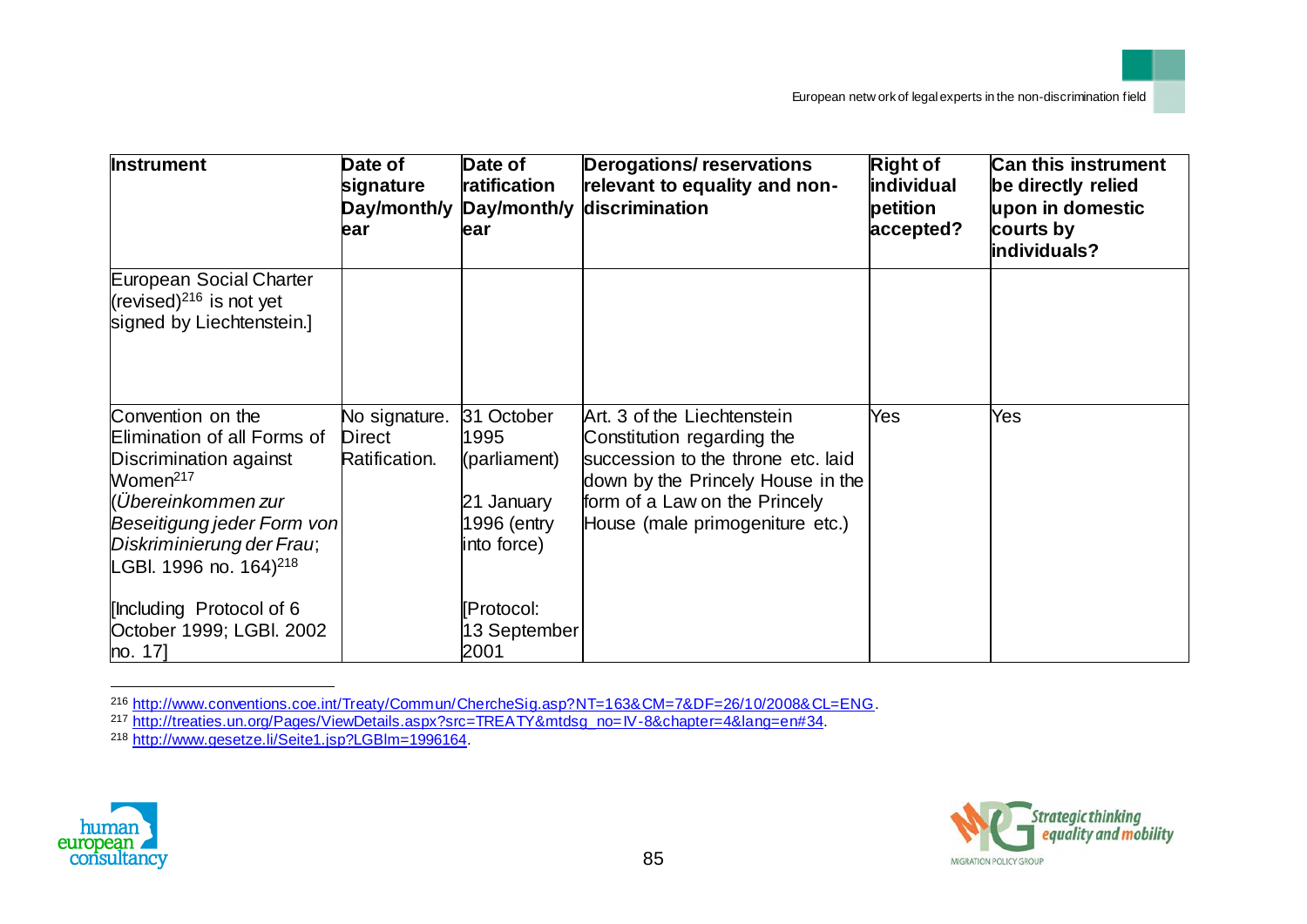| <b>Instrument</b>                                                                                                                                                                                    | Date of<br>signature<br>Day/month/y<br>ear | Date of<br>ratification<br>ear                           | <b>Derogations/reservations</b><br>relevant to equality and non-<br>Day/month/y discrimination                                                                                                                                                                                                                                                                         | <b>Right of</b><br>individual<br>petition<br>accepted? | <b>Can this instrument</b><br>be directly relied<br>upon in domestic<br>courts by<br>individuals? |
|------------------------------------------------------------------------------------------------------------------------------------------------------------------------------------------------------|--------------------------------------------|----------------------------------------------------------|------------------------------------------------------------------------------------------------------------------------------------------------------------------------------------------------------------------------------------------------------------------------------------------------------------------------------------------------------------------------|--------------------------------------------------------|---------------------------------------------------------------------------------------------------|
|                                                                                                                                                                                                      |                                            | (parliament)<br>24 January<br>2002 (entry<br>into force] |                                                                                                                                                                                                                                                                                                                                                                        |                                                        |                                                                                                   |
| International Covenant on<br>Civil and Political Rights <sup>219</sup><br>Internationaler Pakt vom<br>16. Dezember 1966 über<br>bürgerliche und politische<br>Rechte; LGBI. 1999 no.<br>$(58)^{220}$ | 16 December<br>1966                        | 10 December Art. 26:<br>1998                             | "The Principality of Liechtenstein<br>reserves the right to guarantee the<br>rights contained in article 26 of the<br>Covenant concerning the equality<br>of all persons before the law and<br>their entitlement without any<br>discrimination to the equal<br>protection of the law only in<br>connection with other rights<br>contained in the present<br>Covenant." | Yes                                                    | Yes                                                                                               |





<sup>219</sup> http://treaties.un.org/Pages/ViewDetails.aspx?src=TREATY&mtdsg\_no=IV-4&chapter=4&lang=en.

<sup>&</sup>lt;sup>220</sup> http://www.gesetze.li/Seite1.jsp?LGBlm=1999058.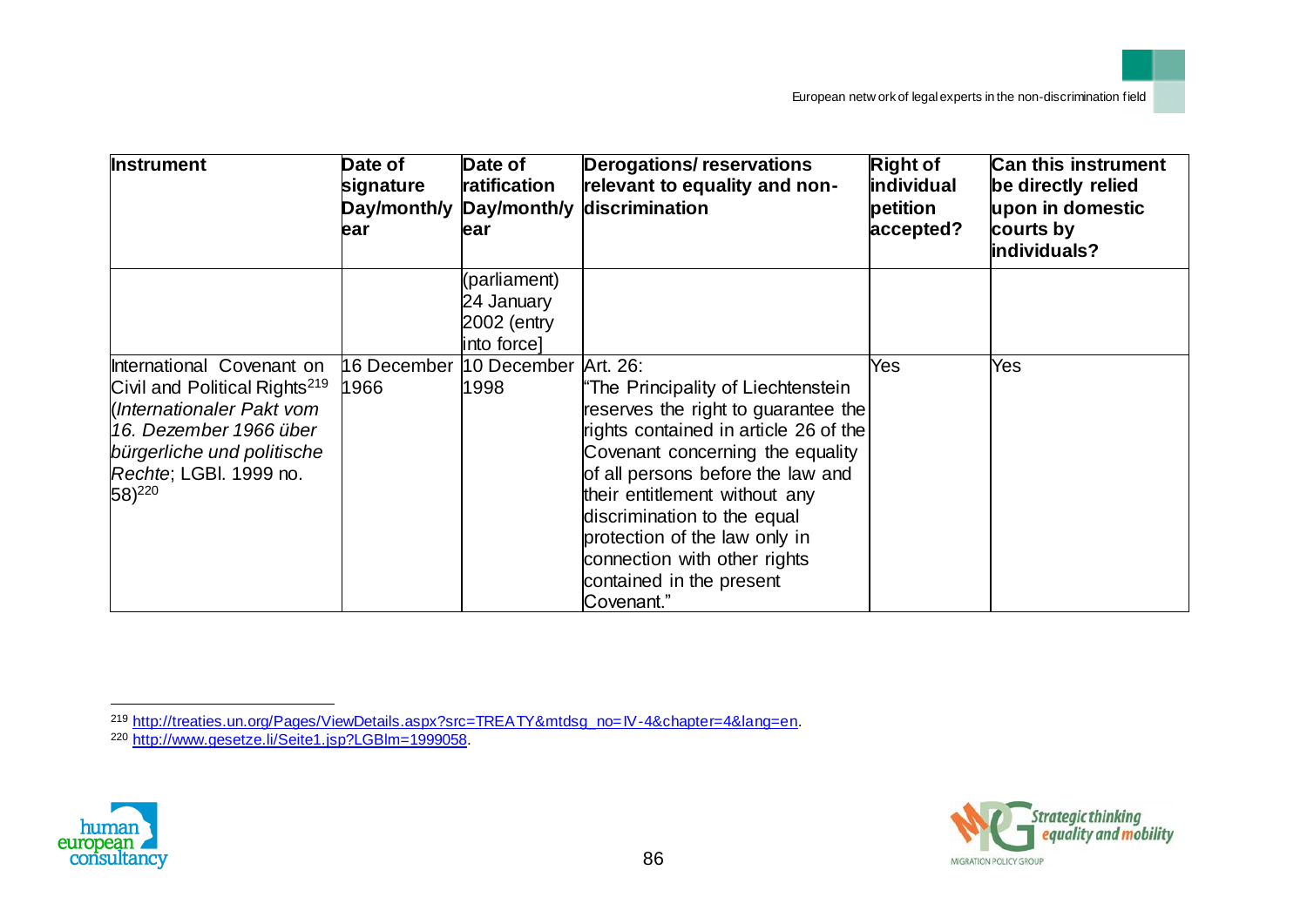| <b>Instrument</b>                                                                                                                                                                                                                                                 | Date of<br>signature<br>Day/month/y<br>ear | Date of<br>ratification<br>ear                                               | <b>Derogations/reservations</b><br>relevant to equality and non-<br>Day/month/y discrimination                   | <b>Right of</b><br>individual<br>petition<br>accepted? | <b>Can this instrument</b><br>be directly relied<br>upon in domestic<br>courts by<br>individuals?                                                                                                                                                                                                                                                                                             |
|-------------------------------------------------------------------------------------------------------------------------------------------------------------------------------------------------------------------------------------------------------------------|--------------------------------------------|------------------------------------------------------------------------------|------------------------------------------------------------------------------------------------------------------|--------------------------------------------------------|-----------------------------------------------------------------------------------------------------------------------------------------------------------------------------------------------------------------------------------------------------------------------------------------------------------------------------------------------------------------------------------------------|
| International Convention on No signature.<br>the Elimination of All Forms Direct<br>of Racial Discrimination <sup>221</sup><br>(Internationales<br>Übereinkommen zur<br>Beseitigung jeder Form von<br>Rassendiskriminierung,<br>LGBI. 2000 no. 80) <sup>222</sup> | Ratification.                              | 21 October<br>1999<br>(parliament)<br>31 March<br>2000 (entry<br>into force) | Art. 14: Only applicable if a case<br>is not investigated by another<br>international agency at the same<br>time | Yes                                                    | Yes.<br>Pursuant to article 14,<br>paragraph 2, of the<br>Convention, the<br><b>Constitutional Court</b><br>has been designated<br>as competent to<br>receive and consider<br>petitions from<br>individuals and groups<br>of individuals within the<br>jurisdiction of<br>Liechtenstein who<br>claim to be victims of a<br>violation of any of the<br>rights set forth in the<br>Convention." |





<sup>221</sup> http://treaties.un.org/Pages/ViewDetails.aspx?src=TREATY&mtdsg\_no=IV-2&chapter=4&lang=en.

<sup>&</sup>lt;sup>222</sup> http://www.gesetze.li/Seite1.jsp?LGBlm=2000080.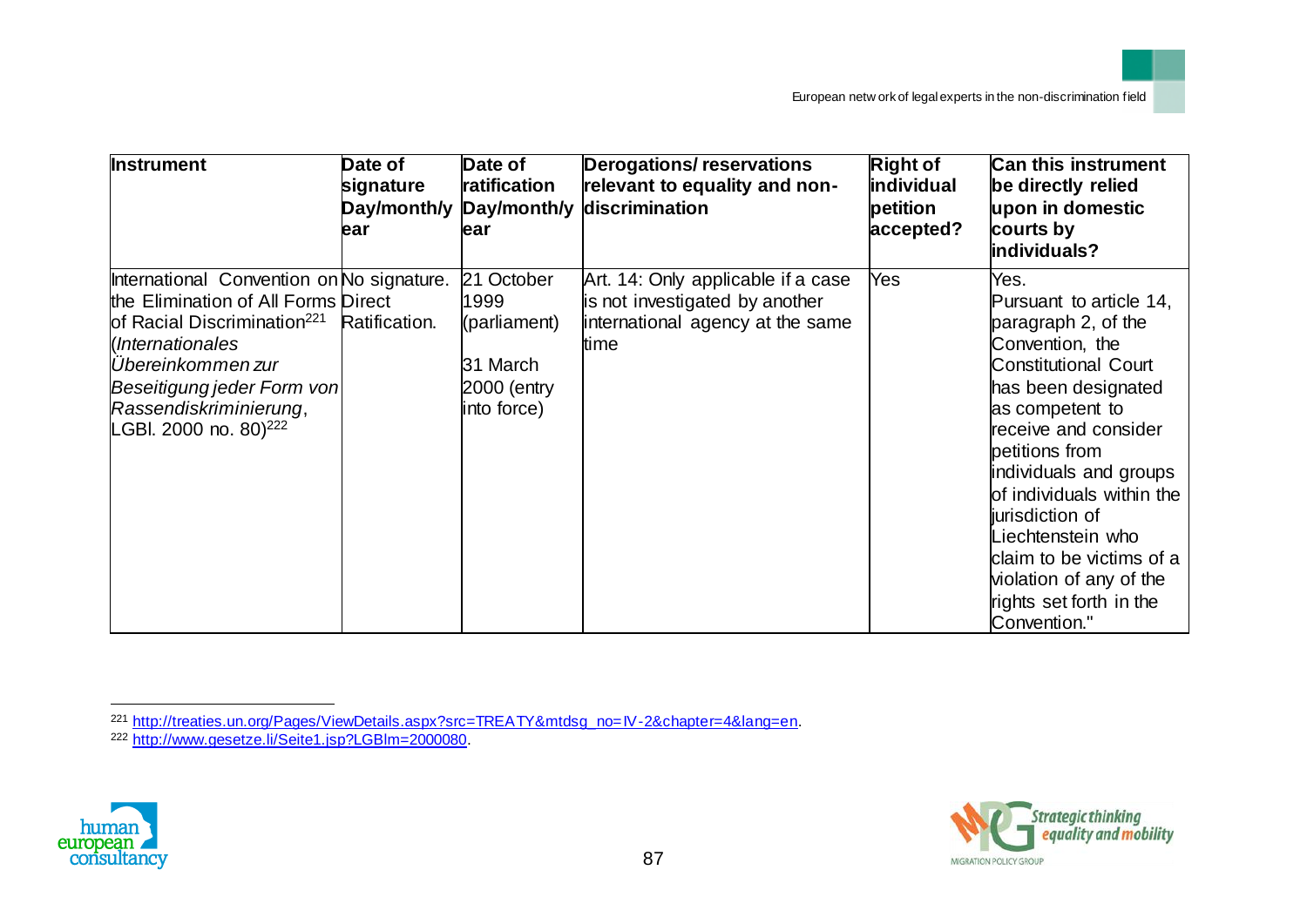| <b>Instrument</b>                                                                                                                                                                                                                    | Date of<br>signature<br>ear              | Date of<br>ratification<br>Day/month/y Day/month/y<br>lear     | <b>Derogations/reservations</b><br>relevant to equality and non-<br>discrimination                                                                                                                               | <b>Right of</b><br>individual<br>petition<br>accepted?                                                                                                  | <b>Can this instrument</b><br>be directly relied<br>upon in domestic<br>courts by<br>individuals? |
|--------------------------------------------------------------------------------------------------------------------------------------------------------------------------------------------------------------------------------------|------------------------------------------|----------------------------------------------------------------|------------------------------------------------------------------------------------------------------------------------------------------------------------------------------------------------------------------|---------------------------------------------------------------------------------------------------------------------------------------------------------|---------------------------------------------------------------------------------------------------|
| International Covenant on<br>Economic, Social and<br>Cultural Rights <sup>223</sup><br>Internationaler Pakt vom<br>16. Dezember 1966 über<br>wirtschaftliche, soziale und<br>kulturelle Rechte; LGBI.<br>1999 no. 57) <sup>224</sup> | No signature.<br>Direct<br>Ratification. | 1998<br>(parliament)<br>10 March<br>1999 (entry<br>into force) | 16 September No derogations.                                                                                                                                                                                     | Yes                                                                                                                                                     | Yes                                                                                               |
| Framework Convention for No signature.<br>the Protection of National<br>Minorities <sup>225</sup><br>Kahmenübereinkommen<br>vom 1. Februar 1995 zum<br>Schutz nationaler<br>Minderheiten; LGBI. 1998<br>$[no. 10]^{226}$             | Direct<br>Ratification.                  | 1997<br>(parliament)<br>entry into)<br>force)                  | 18 September Declaration that no national<br>minorities are present in<br>Liechtenstein and that the<br>ratification has to be seen as an<br>1 March 1998 act of solidarity with the goals of<br>the convention. | No specific<br>regulation is<br>given within<br>the frame-<br>work. Never-<br>theless Art. 3<br>is accepted,<br>saying that<br>"Persons<br>belonging to | See reservations                                                                                  |

<sup>223</sup> http://treaties.un.org/Pages/ViewDetails.aspx?src=TREATY&mtdsg\_no=IV-3&chapter=4&lang=en.

<sup>224</sup> http://www.gesetze.li/Seite1.jsp?LGBlm=1999057.

<sup>225</sup> http://conventions.coe.int/Treaty/Commun/ChercheSig.asp?NT=157&CM=2&DF=18/04/02&CL=ENG.

<sup>226</sup> http://www.gesetze.li/Seite1.jsp?LGBlm=1998010.



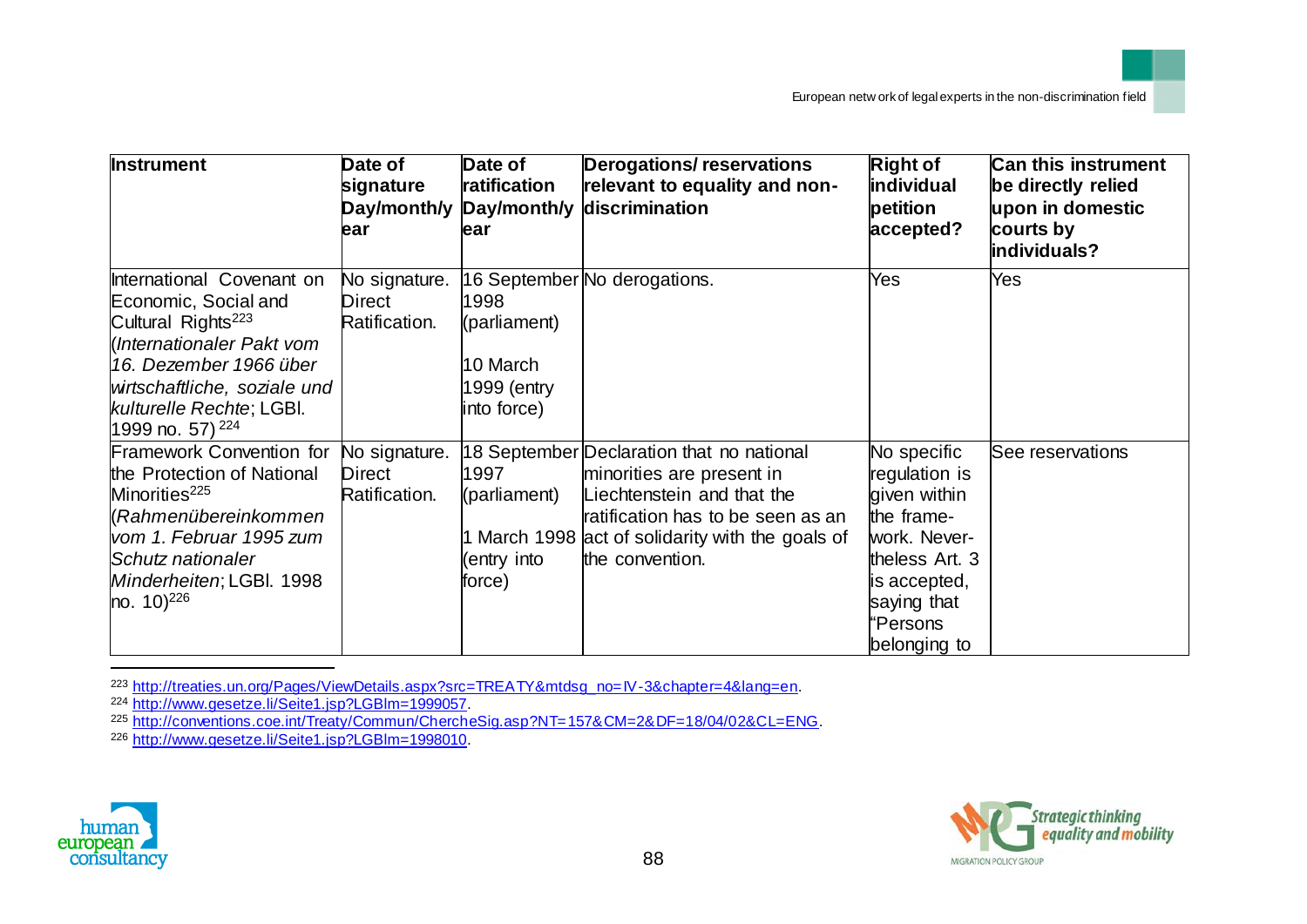| <b>Instrument</b>                                                                                                                                                                                  | Date of<br>signature<br>Day/month/y<br>ear | Date of<br>ratification<br>Day/month/y<br>ear | <b>Derogations/reservations</b><br>relevant to equality and non-<br>discrimination                                                                                                                                                                                             | <b>Right of</b><br><b>individual</b><br>petition<br>accepted?                                                                                                       | <b>Can this instrument</b><br>be directly relied<br>upon in domestic<br>courts by<br>individuals? |
|----------------------------------------------------------------------------------------------------------------------------------------------------------------------------------------------------|--------------------------------------------|-----------------------------------------------|--------------------------------------------------------------------------------------------------------------------------------------------------------------------------------------------------------------------------------------------------------------------------------|---------------------------------------------------------------------------------------------------------------------------------------------------------------------|---------------------------------------------------------------------------------------------------|
|                                                                                                                                                                                                    |                                            |                                               |                                                                                                                                                                                                                                                                                | national<br>minorities may<br>exercise the<br>rights<br>flowing from<br>the principles<br>enshrined in<br>the framework<br>Convention<br>individually as<br>well as |                                                                                                   |
| Convention on the Rights of 30 September 22 December<br>the Child <sup>227</sup><br>(Übereinkommen vom 20.<br>November 1989 über die<br> Rechte des Kindes; LGBI.<br>1996 no. $163$ <sup>228</sup> | 1990                                       | 1995                                          | On 1 October 2009, the<br>Government of Liechtenstein<br>informed the Secretary-General<br>that it had decided to withdraw the<br>declaration concerning article 1<br>and the reservation concerning<br>article 7 made upon ratification to<br>the Convention. The text of the | Yes.                                                                                                                                                                | Yes                                                                                               |

<sup>227</sup> http://treaties.un.org/Pages/ViewDetails.aspx?src=TREATY&mtdsg\_no=IV-11&chapter=4&lang=en.





<sup>&</sup>lt;sup>228</sup> http://www.gesetze.li/Seite1.jsp?LGBlm=1996163.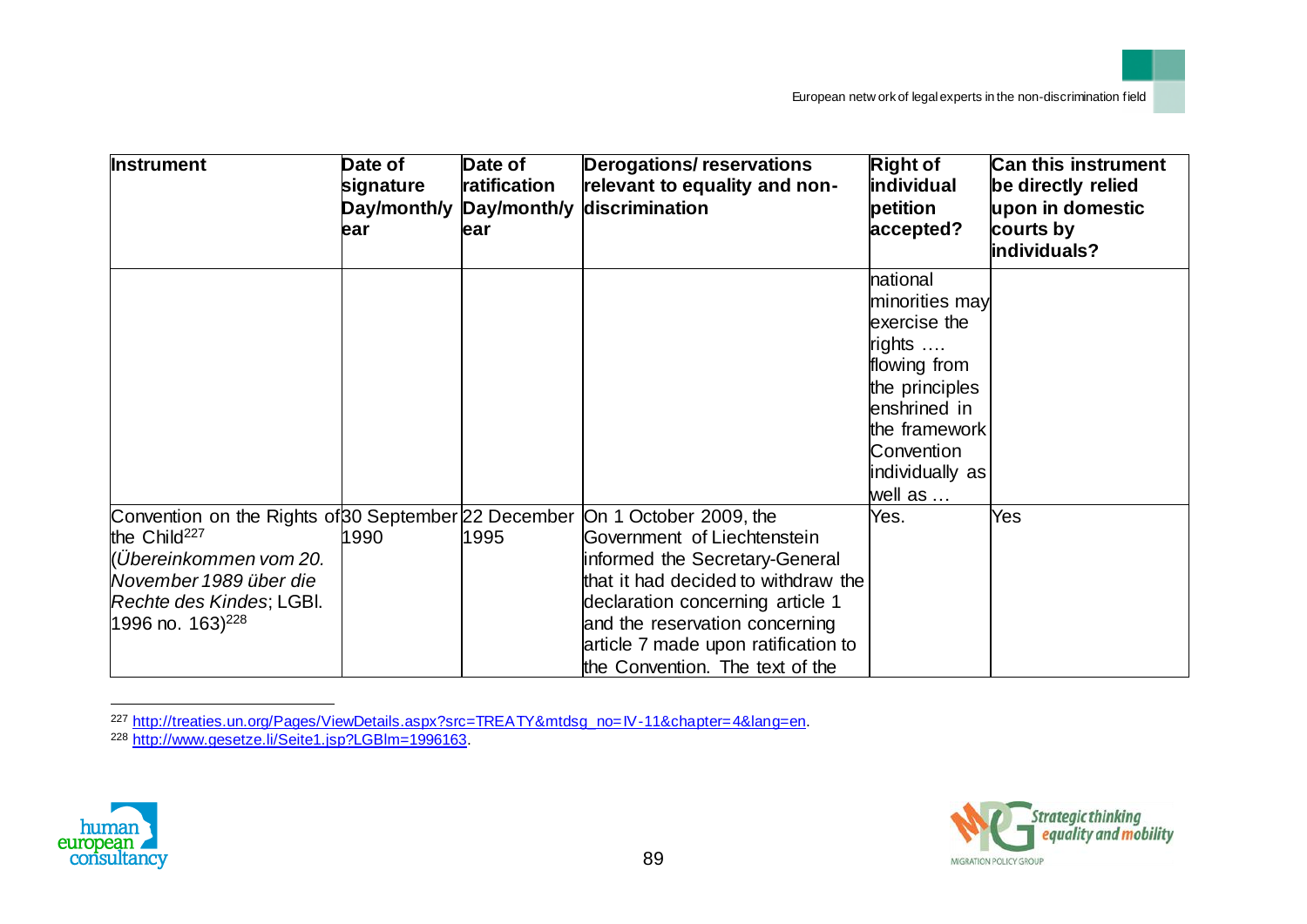| <b>Instrument</b> | Date of<br>signature<br>ear | Date of<br>ratification<br>Day/month/y Day/month/y<br>ear | <b>Derogations/reservations</b><br>relevant to equality and non-<br>discrimination                                                                                                                                                                                                                                                                                                                                                                                                                                                                         | <b>Right of</b><br>individual<br>petition<br>accepted? | Can this instrument<br>be directly relied<br>upon in domestic<br>courts by<br>individuals? |
|-------------------|-----------------------------|-----------------------------------------------------------|------------------------------------------------------------------------------------------------------------------------------------------------------------------------------------------------------------------------------------------------------------------------------------------------------------------------------------------------------------------------------------------------------------------------------------------------------------------------------------------------------------------------------------------------------------|--------------------------------------------------------|--------------------------------------------------------------------------------------------|
|                   |                             |                                                           | declaration withdrawn reads as<br>follows:<br>"According to the legislation of the<br>Principality of Liechtenstein<br>children reach majority at 20 years<br>of age.<br>However, Liechtenstein law<br>provides for the possibility to<br>prolong or to shorten the duration<br>of minority." The text of the<br>reservation withdrawn reads as<br>follows: "The Principality of<br>Liechtenstein reserves the right to<br>apply the Liechtenstein legislation<br>according to which Liechtenstein<br>nationality is granted under certain<br>conditions." |                                                        |                                                                                            |



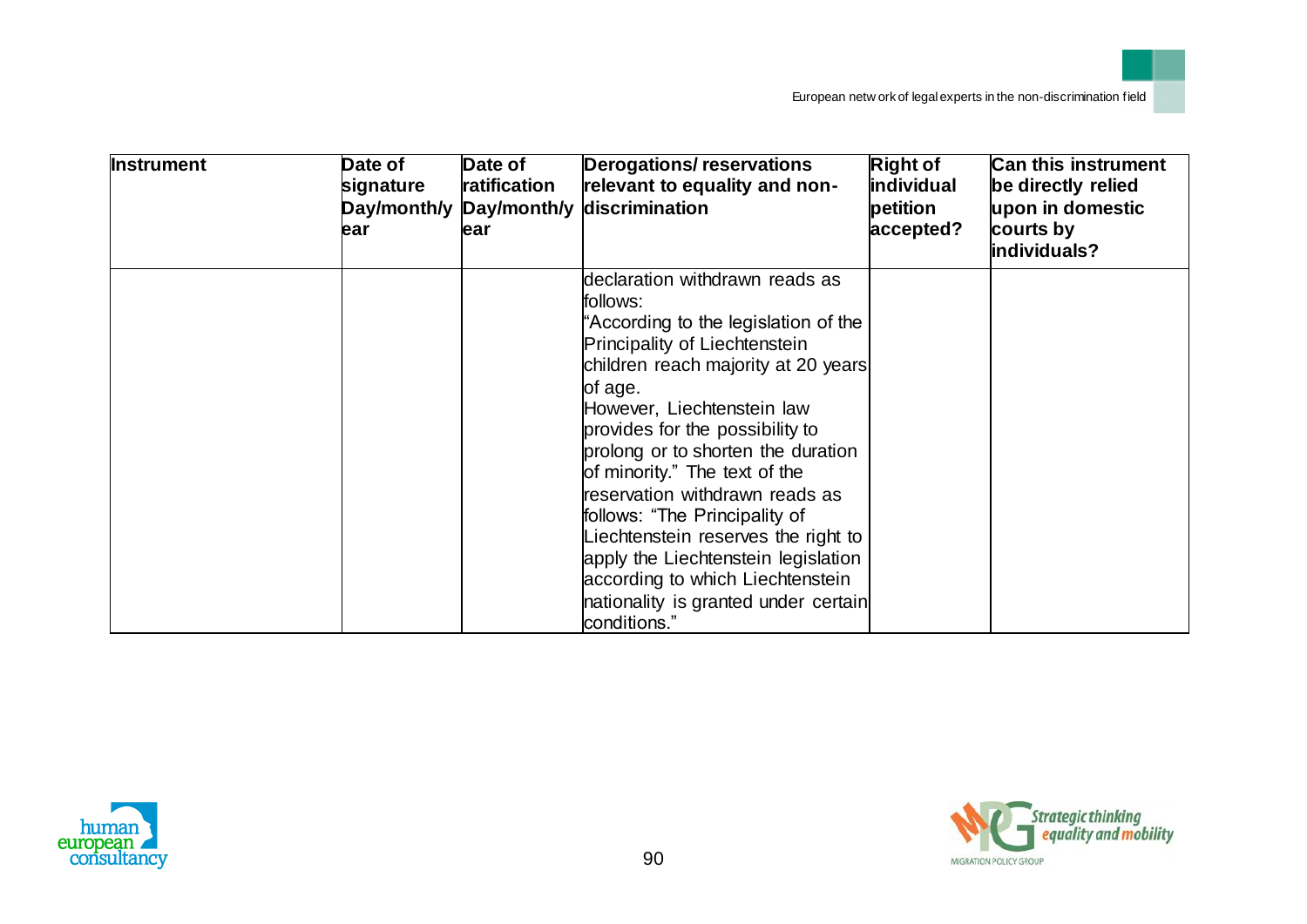| <b>Instrument</b>                                                                                                                                                                                                          | Date of<br>signature<br>Day/month/y<br>ear | Date of<br>ratification<br>Day/month/y<br>lear                             | <b>Derogations/reservations</b><br>relevant to equality and non-<br>discrimination | <b>Right of</b><br>individual<br>petition<br>accepted?                                                                                                                                                                                                                                              | <b>Can this instrument</b><br>be directly relied<br>upon in domestic<br>courts by<br>individuals? |
|----------------------------------------------------------------------------------------------------------------------------------------------------------------------------------------------------------------------------|--------------------------------------------|----------------------------------------------------------------------------|------------------------------------------------------------------------------------|-----------------------------------------------------------------------------------------------------------------------------------------------------------------------------------------------------------------------------------------------------------------------------------------------------|---------------------------------------------------------------------------------------------------|
| European Charter for<br><b>Regional or Minority</b><br>Languages <sup>229</sup> (EuropäischeRatification.<br>Charta vom 5. November<br>1992 der Regional-oder<br>Minderheitensprachen;<br>LGBI. 1998 no. 9) <sup>230</sup> | No signature.<br>Direct                    | 5 November<br>1997<br>(parliament)<br>l March 1998<br>entry into<br>force) | Declaration that in Liechtenstein<br>no regional or minority languages<br>exist    | No specific<br>regulation is<br>given within<br>the Charta.<br><b>Nevertheless</b><br>Art. 3 is<br>accepted,<br>saying that<br>'Persons<br>belonging to<br>minorities may<br>exercise the<br>rights,<br>including<br>those set forth<br>in the present<br>declaration<br>individually as<br>well as | See reservations                                                                                  |

<sup>229</sup> http://conventions.coe.int/Treaty/Commun/ChercheSig.asp?NT=148&CM=8&DF=23/01/05&CL=ENG.





<sup>&</sup>lt;sup>230</sup> http://www.gesetze.li/Seite1.jsp?LGBlm=1998009.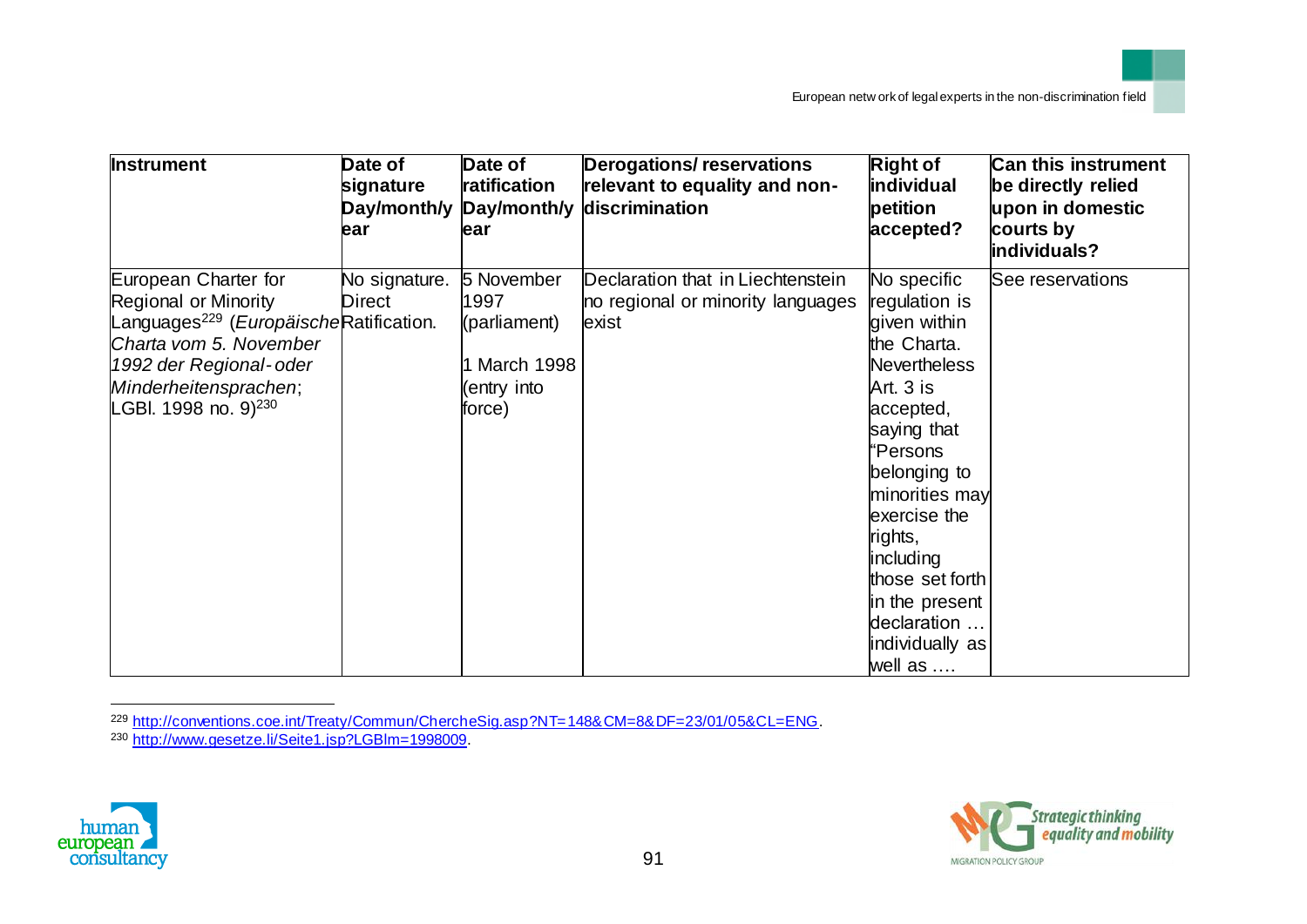| <b>Instrument</b>                                                                  | Date of<br>signature<br>ear                                   | Date of<br>ratification<br>ear | <b>Derogations/reservations</b><br>relevant to equality and non-<br>Day/month/y Day/month/y discrimination | <b>Right of</b><br>individual<br>petition<br>accepted? | <b>Can this instrument</b><br>be directly relied<br>upon in domestic<br>courts by<br>individuals? |
|------------------------------------------------------------------------------------|---------------------------------------------------------------|--------------------------------|------------------------------------------------------------------------------------------------------------|--------------------------------------------------------|---------------------------------------------------------------------------------------------------|
| <b>Revised European Social</b><br>Charter <sup>231</sup>                           | Not Signed                                                    | N/A                            | N/A                                                                                                        | N/A                                                    | N/A                                                                                               |
| Convention on the Rights of Not Signed<br>Persons with Disabilities <sup>232</sup> |                                                               | N/A                            | N/A                                                                                                        | N/A                                                    | N/A                                                                                               |
| <b>ILO Convention No., 111</b><br>on Discrimination <sup>233</sup>                 | Not Signed.<br>Liechtenstein<br>is not an ILO<br>member state | N/A                            | N/A                                                                                                        | N/A                                                    | N/A                                                                                               |



l



<sup>231</sup> http://www.conventions.coe.int/Treaty/Commun/ChercheSig.asp?NT=163&CM=7&DF=26/10/2008&CL=ENG.

<sup>232</sup> http://treaties.un.org/Pages/ViewDetails.aspx?src=TREATY&mtdsg\_no=IV-15&chapter=4&lang=en.

<sup>&</sup>lt;sup>233</sup> http://www.ilo.org/ilolex/cgi-lex/ratifce.pl?C111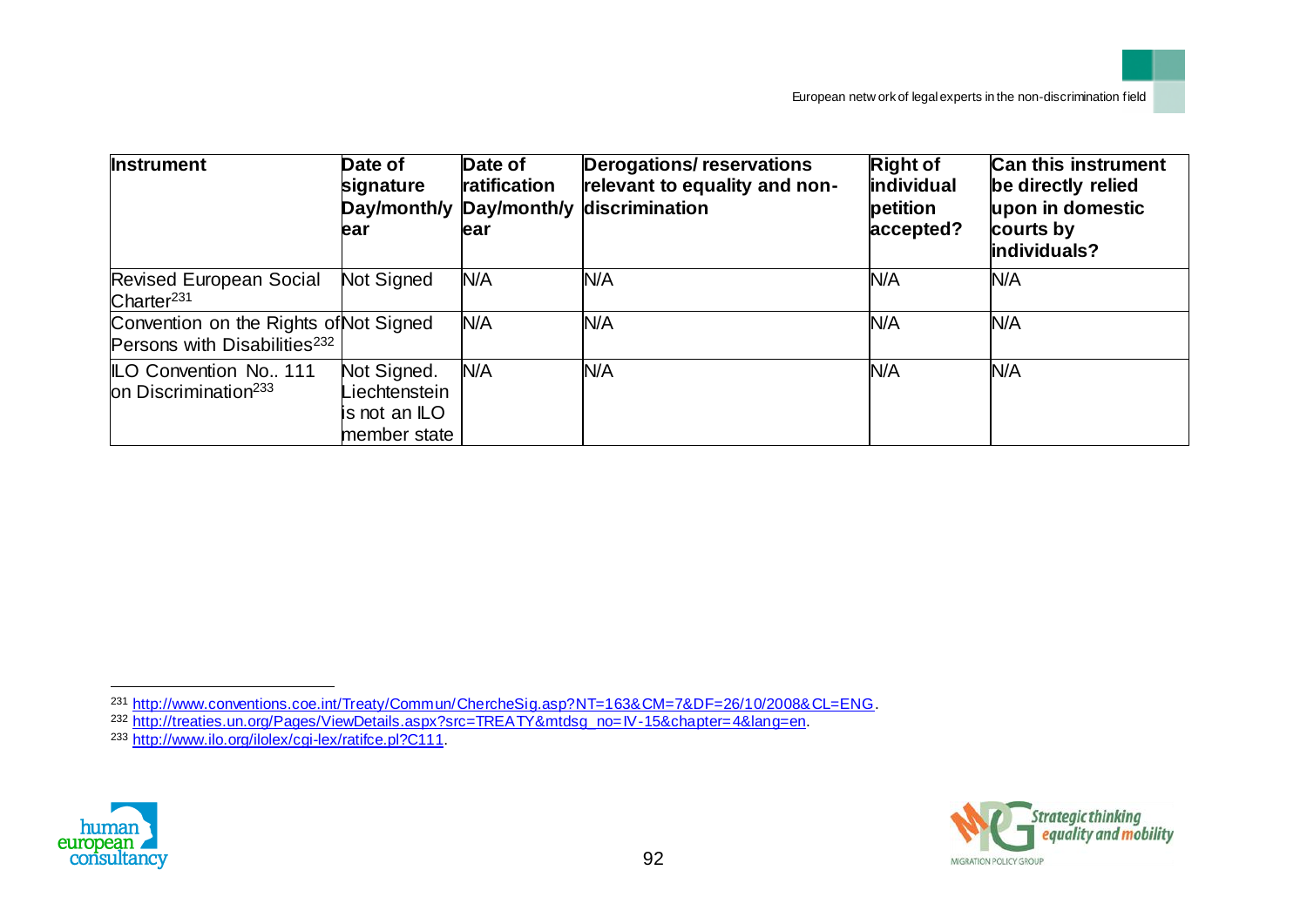# **ANNEX 3 PREVIOUS CASE-LAW**

**Name of the court:** *OGH- Fürstlicher Oberster Gerichtshof* (Princely High Court) **Date of decision:** 09 March 2011 **Name of the parties: - Reference number:** 03 KG.2010.16 **Address of the webpage**

http://www.gerichtsentscheide.li/default.aspx?mode=suche&txt=Brandanschlag&id=2 401&backurl=?mode=suche%26txt=Brandanschlag

## **Brief summary**

On 22 November 2009, NN threw a petrol bomb into the apartment of family Ü. The bomb bounced off the balcony railing causing some objects to catch fire (cushion and a tool box). The rest of the bomb burned out on the parking space in front of the building. Then, on February 26<sup>th</sup>, 2010, NN and at least one other unnamed person threw four petrol bombs into a new shop which was due to open soon. They also smashed windows before throwing the petrol bombs. The families living above the shop, as well as the owner of the shop, are of Turkish and Kosovan origin. The attack was motivated by racism. The petrol bombs burned out and caused no damage to the rest of the building or the furnishings.

The court trial had started at the Princely Ordinary Court as Criminal Court (*Land- als Kriminalgericht*) (Decision on 5 October 2010), followed by the Princely Upper Court (*Obergericht*) (7 December 2010). The sentence of the Ordinary Court was confirmed by the Upper Court. NN was sentenced to 30 months of prison.

**Name of the court:** StGH Liechtenstein **Date of decision:** 20 December 2010 **Name of the parties:** anonym **Reference number:** [StGH 2010/088](http://www.gerichtsentscheidungen.li/default.aspx?mode=gerichte&prim=2&value=2010&id=2553&backurl=?mode=gerichte%26prim=2%26value=2010) **Address of the webpage:**

http://www.gerichtsentscheidungen.li/default.aspx?mode=gerichte&prim=2&value=20 10&id=2553&backurl=?mode=gerichte%26prim=2%26value=2010

**Brief summary:** case law regarding racial discrimination by a natural person who actively participated in a racial discrimination group which itself encourage and incited to racial discrimination. The person was found guilty by the court and sentenced a 3-year sentence, suspended for 4 month.

**Name of the court:** OGH*- Fürstlicher Oberster Gerichtshof* (Princely High Court) **Date of decision:** 02 August 2006 **Name of the parties: - Reference number:** 1 JG 2005.32-49 **Address of the webpage**

http://www.gerichtsentscheide.li/default.aspx?mode=suche&txt=1%20JG%202005.32 -49&gericht=4

## **Brief summary**

On June 23, 2003, NN was incriminated because he had displayed a swastika banner and the SS sign which could be seen from the outside. The police also found



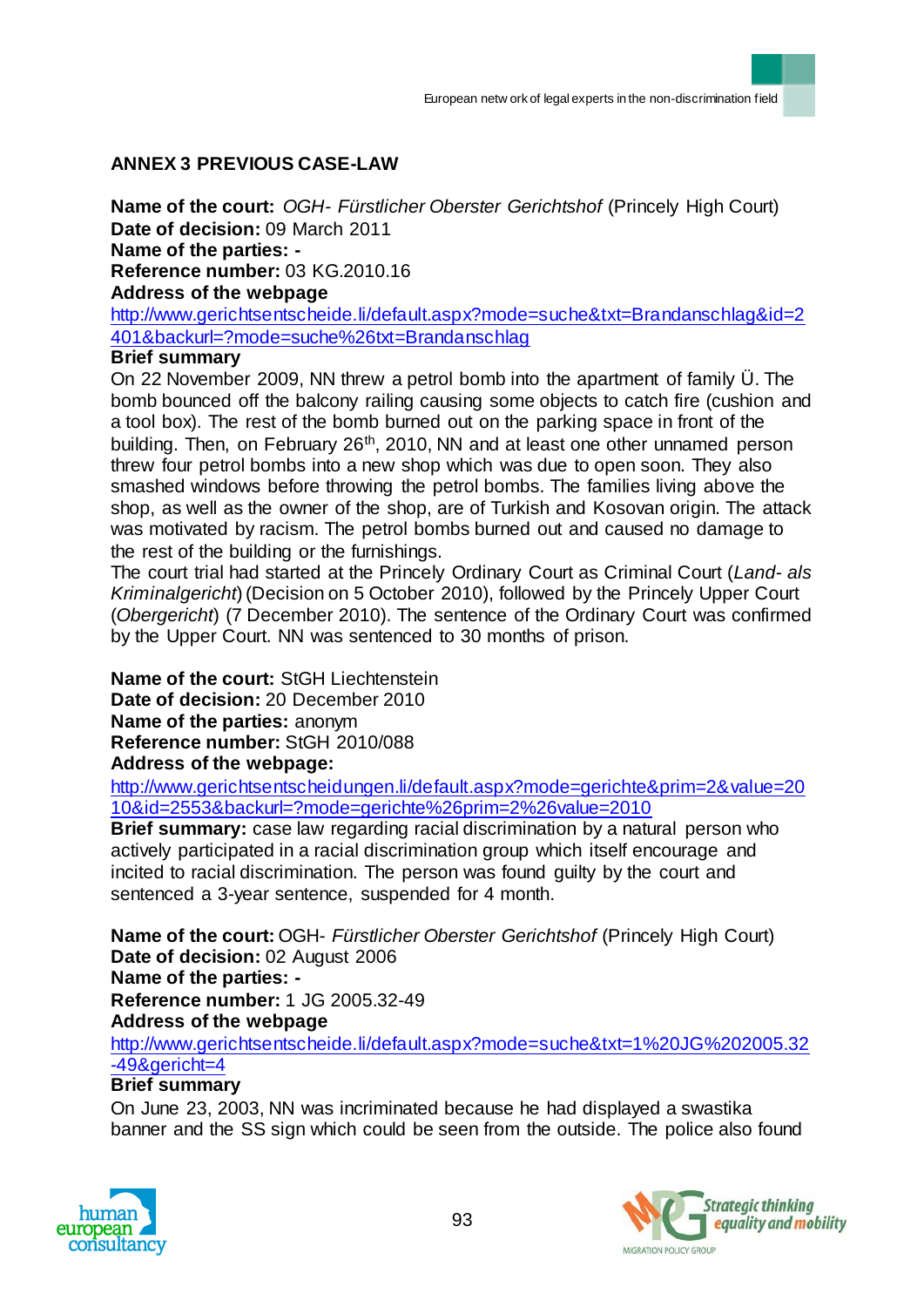different CDs of Nazi bands which he had bought over the internet and had also sold to various friends. Both the banners and the music were directed towards the systematic reduction or defamation of members of a certain race or religion; meaning that NN had twice contravened the laws against racial discrimination under §283 Art. 1 Par. 2 and §283 Art. 2 Par. 2 of the Penal Code (PC). <sup>234</sup> The accused person was sentenced to three months of prison. The sentence was put on probation.

The court trial had started at the Princely Ordinary Court as Juvenile Court (*Landgericht als Jugendgericht*) (Decision on 21 February 2006), followed by the Princely Upper Court (*Obergericht*) (31 May 2006).

 $\overline{a}$ <sup>234</sup> Strafgesetzbuch (StGB) vom 24. Juni 1987; LGBl. 1988, no. 37.



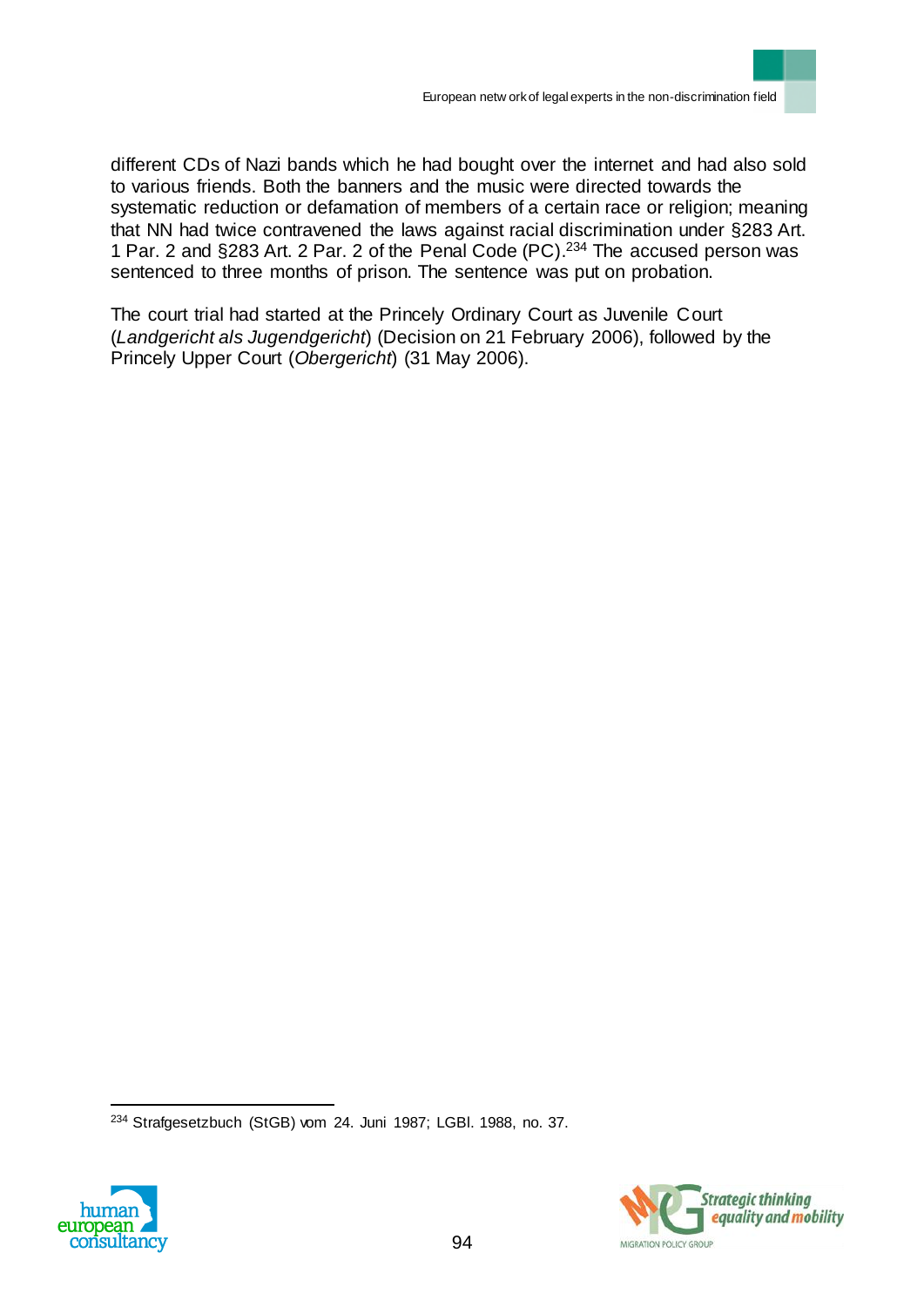# **ANNEX 4: ABBREVIATIONS**

| AA            | <b>Act on Aviation</b>                                    |
|---------------|-----------------------------------------------------------|
| AABP          | Act on Assistance for Blind People                        |
| <b>AAVCO</b>  | Act on Aid for Victims of Criminal Offences               |
| <b>ACC</b>    | Act on the Constitutional Court                           |
| <b>ACPP</b>   | Act on Company Personnel Plan                             |
| <b>ACRPD</b>  | Act on Central Register of Personal Data                  |
| <b>ACUSSC</b> | Act on Civil Union for Same-Sex Couples                   |
| <b>ACY</b>    | Act on Children and Youth                                 |
| <b>ADI</b>    | Act on Disability Insurance                               |
| <b>AEGS</b>   | Act on the Employment of Public Officials                 |
| <b>AEICT</b>  | Act on Employment in Industry, Commerce and Trade         |
| <b>AEPD</b>   | Act on Equality of People with Disabilities               |
| <b>AEWM</b>   | Act on Equality between Women and Men                     |
| AF            | Act on Foreigners                                         |
| <b>AFM</b>    | Act on Free Movement of Persons of EEA and Swiss citizens |
| <b>AIC</b>    | Act on Information and Consultation of Employees in       |
|               | Undertakings                                              |
| AM            | Act on Media                                              |
| <b>AMA</b>    | Act on Marriage                                           |
| <b>AMCLC</b>  | Act on Mediation in Civil Law Cases                       |
| <b>APS</b>    | <b>Act on Postal Services</b>                             |
| <b>ARAF</b>   | Act on Rent Allowance for Families                        |
| <b>AS</b>     | <b>Act on Statistics</b>                                  |
| <b>ASANP</b>  | Act on Supplementary Aid to the National Old Age and      |
|               | Widow's/Widower's Pension                                 |
| <b>ASA</b>    | Act on State Administration                               |
| <b>ASH</b>    | Act on Social Help                                        |
| <b>ASE</b>    | <b>Act on School Education</b>                            |
| <b>AVT</b>    | <b>Act on Vocational Training</b>                         |
| CCC           | <b>Common Civil Code</b>                                  |
| <b>CCP</b>    | Code of Civil Procedure                                   |
| <b>DPA</b>    | Data Protection Act                                       |
| <b>NOWP</b>   | National Old Age and Widow's/Widower's Pension            |
| <b>PC</b>     | <b>Penal Code</b>                                         |
| <b>PCL</b>    | Personal and Corporate Law                                |